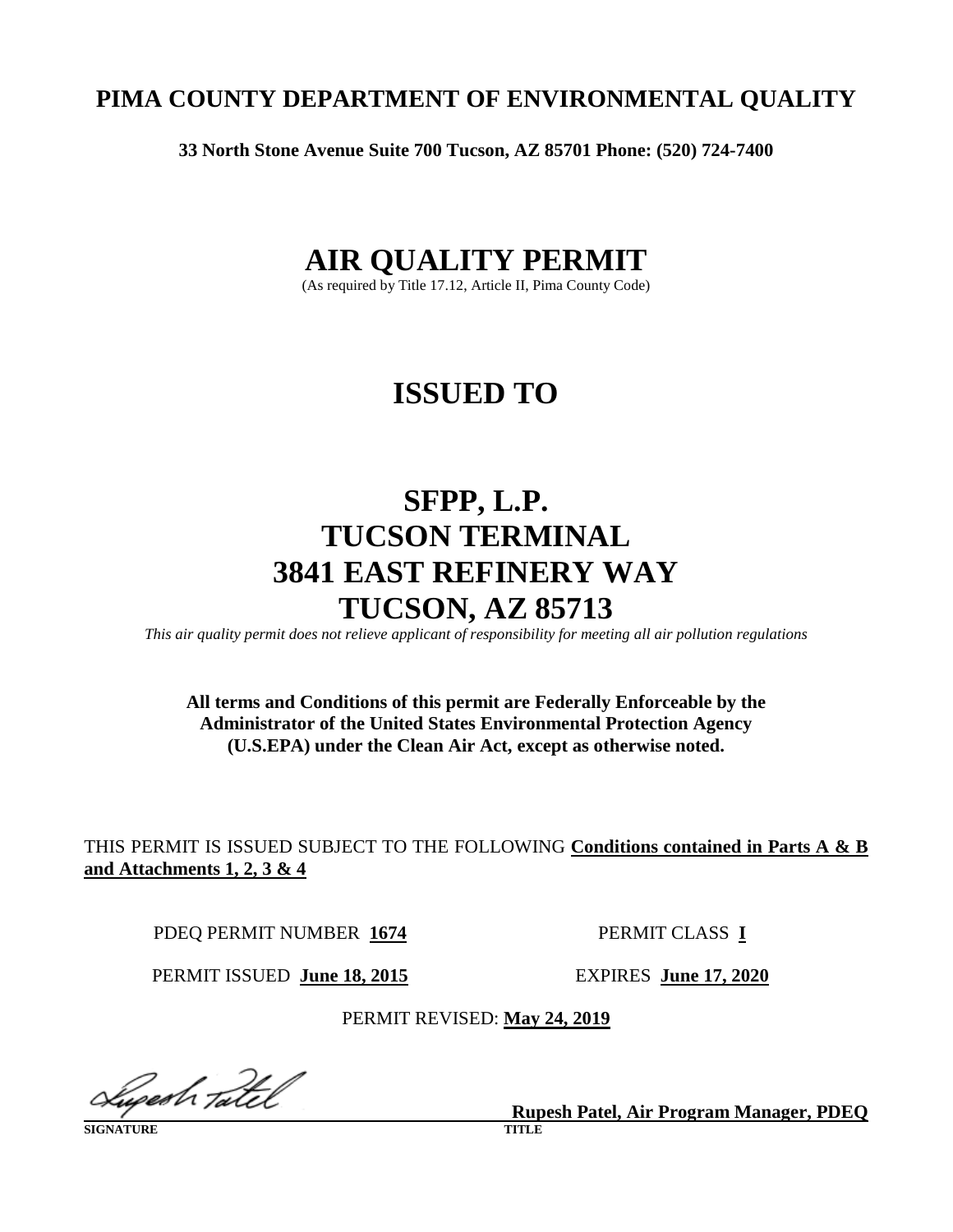# **TABLE OF CONTENTS**

| <b>Summary</b> |                                                                                                                                                                                                                                     |  |
|----------------|-------------------------------------------------------------------------------------------------------------------------------------------------------------------------------------------------------------------------------------|--|
|                |                                                                                                                                                                                                                                     |  |
| 1.             | Permit Expiration and Renewal material contracts and the Renewal Material Assembly Assembly Assembly Assembly                                                                                                                       |  |
| 2.             | Compliance with Permit Conditions [11] All and the Compliance with Permit Conditions [11] All and the Conditions [11] All and the Conditions [11] All and the Conditions [11] All and the Conditions [11] All and the Conditio      |  |
| 3.             | Permit Revision, Reopening, Revocation and Reissuance, or Termination for Cause4                                                                                                                                                    |  |
| 4.             | Posting of Permit <u>manual contracts</u> contained a series of Permit manual state of Permit manual state of the series of the series of the series of the series of the series of the series of the series of the series of the s |  |
| 5.             |                                                                                                                                                                                                                                     |  |
| 6.             |                                                                                                                                                                                                                                     |  |
| 7.             |                                                                                                                                                                                                                                     |  |
| 8.             |                                                                                                                                                                                                                                     |  |
| 9.             | Inspection and Entry <sub>manumur</sub> manumur manumur manumur manumur manumur 6                                                                                                                                                   |  |
| 10.            | Permit Revision Pursuant to Federal Hazardous Air Pollutant Standard [111] [12] Dermit Revision Pursuant to Federal Hazardous Air Pollutant Standard                                                                                |  |
| 11.            |                                                                                                                                                                                                                                     |  |
| 12.            |                                                                                                                                                                                                                                     |  |
| 13.            |                                                                                                                                                                                                                                     |  |
| 14.            |                                                                                                                                                                                                                                     |  |
| 15.            |                                                                                                                                                                                                                                     |  |
| 16.            | Facility Changes Without Permit Revision [11] [2014] The Changes Without Permit Revision [120] [2015] The Changes Without Permit Revision [120] [2015] The Changes Without Permit Revision [120] [2015] The Changes Without Re      |  |
| 17.            |                                                                                                                                                                                                                                     |  |
| 18.            |                                                                                                                                                                                                                                     |  |
| 19.            |                                                                                                                                                                                                                                     |  |
| 20.            |                                                                                                                                                                                                                                     |  |
| 21.            |                                                                                                                                                                                                                                     |  |
| 22.            |                                                                                                                                                                                                                                     |  |
| 23.            |                                                                                                                                                                                                                                     |  |
|                |                                                                                                                                                                                                                                     |  |
| § 1            | Authority, Classification, and Permit Organization                                                                                                                                                                                  |  |
| $§$ 2          |                                                                                                                                                                                                                                     |  |
| $§$ 3          |                                                                                                                                                                                                                                     |  |
| § 4            | Monitoring Requirements 21 and 21 and 21 and 21 and 21 and 21 and 21 and 22 and 23 and 24 and 25 and 25 and 25                                                                                                                      |  |
| § 5            |                                                                                                                                                                                                                                     |  |
| § 6            |                                                                                                                                                                                                                                     |  |
| § 7            | Testing Requirements Matterson Communication and the Communication and Testing Requirements Matterson                                                                                                                               |  |
|                |                                                                                                                                                                                                                                     |  |
|                |                                                                                                                                                                                                                                     |  |
|                |                                                                                                                                                                                                                                     |  |
|                |                                                                                                                                                                                                                                     |  |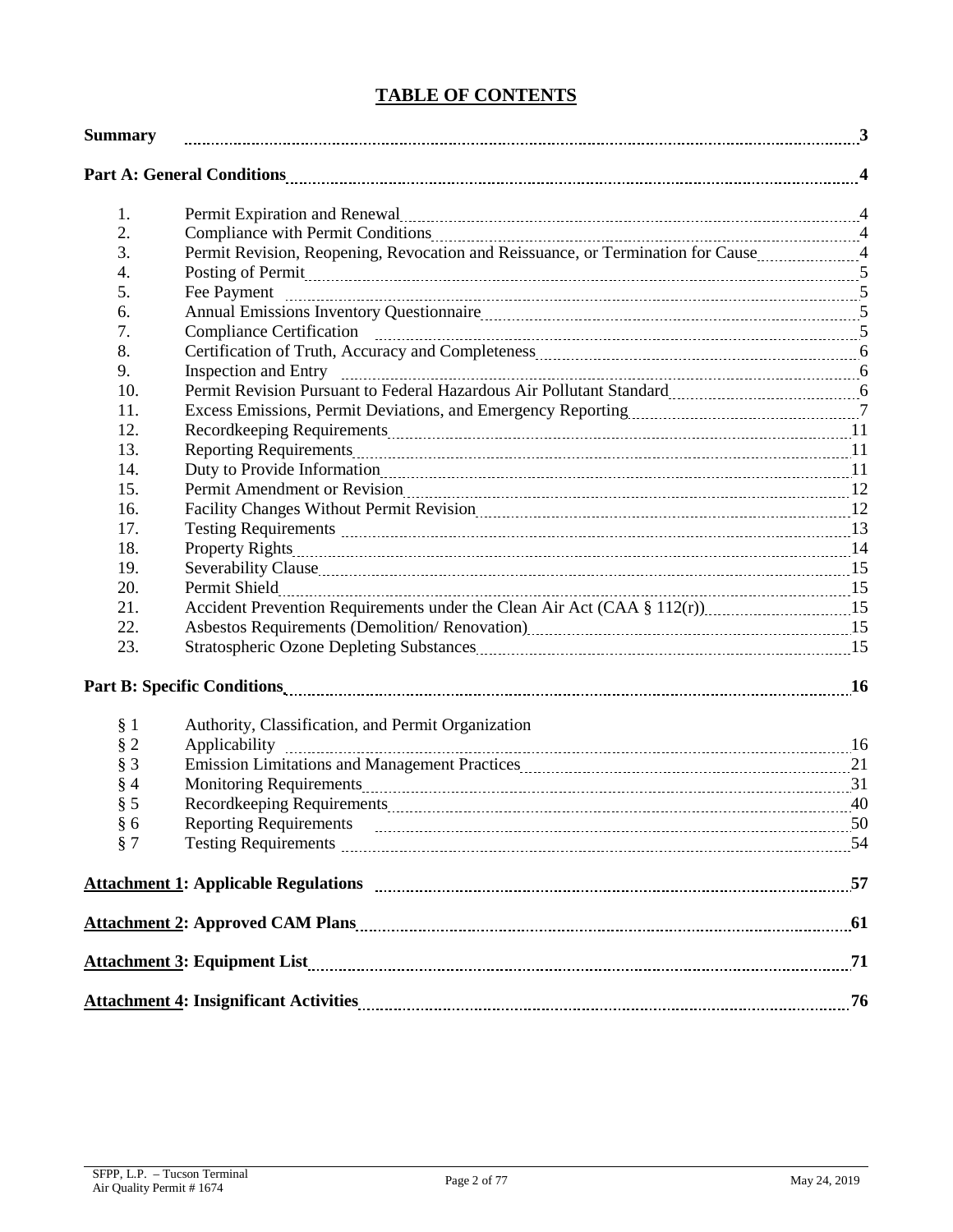# **PERMIT SUMMARY**

<span id="page-2-0"></span>SFPP, L.P. Tucson Terminal (SFPP) is a bulk fuel products distribution terminal with storage tanks, loading racks and other associated equipment (including air pollution control equipment). The facility constitutes an existing **Class I, Major Categorical Source** of VOC, a synthetic minor source of hazardous air pollutants (HAP), and a true minor source of all other criteria pollutants and operates in an area that is classified as attainment for all criteria pollutants. The facility operates under the following industrial classification: SIC Code 4226 (NAICS: 424710): Special Warehousing and Storage, NEC - Petroleum Bulk Terminals for hire).

The terminal receives petroleum fuel products via pipeline or truck, and blends products with additives and oxygenates prior to distribution. The final fuel is loaded into truck cargo tanks Petroleum products are received directly via an interstate pipeline originating in Texas. Ethanol (an oxygenating additive) may be received by railcar or truck while other additives are typically received by truck. The terminal does not process any incoming materials and is thus not classified as a refinery.

SFPP may add customer or supplier specific additives at the time that products are dispensed at the loading racks. Materials and products handled at the terminal are various grades of gasoline, diesel, transmix, aviation fuels, ethanol (an oxygenating additive), and other customer-specific proprietary and generic fuel additives. The terminal operates continuously in all phases described therefore loading racks are available for customer trucks on a 24/7 basis.

On June 4, 2018 by PDEQ approved a minor permit revision application to transfer of the assets and operations formerly owned and operated by HEP Refining, L.L.C. (Class II Air Quality Permit #5014). The former HEP facility is contiguous to the SFPP, L.P. terminal and includes: 5 multiproduct (gasoline) storage tanks (T-47 – T-51), 1 diesel storage tank (T-46), an Ethanol storage tank (T-52), 4 additive tanks (TA-581, TA-630, TA-640, and TA-314), one loading rack (LR-6) and a NAO thermal oxidizer to control vapors from the loading rack. This is the second acquisition by SFPP, L.P. since issuance of the Title V permit. The HEP Class II air quality permit limited throughput of all storage vessels to 240 million gallons of combined gasoline and ethanol in any 12 consecutive month period. The incorporation of the former HEP assets under this permit does not involve a physical change or change in the method of operation at either facility. With this revision, SFPP, L.P. shall be held to the same synthetic throughput limit that existed in the permit for the former HEP facility.

The current renewed permit also includes a previous revision to incorporate the existing assets formerly owned and operated by Chevron (Former Class II Air Quality Permit #1767).

Air pollution sources at the facility include point and fugitive emissions sources as a result of the storage, handling, and transfer of fuel and additives into cargo tank trucks, the processing fuel vapors collected by the loading racks, and from the landing and refilling of 5 "drain-dry" storage tanks at the facility. The facility contains 45 active above ground fuel storage tanks, six truck loading racks, two thermal oxidizers, a vapor recovery system, rail car and truck off-loading equipment for denatured alcohol, loading rack offloading pumps and equipment for off-spec products, a pipe flow meter "prover" system with associated sump, and facility oil/water separator systems.

The following emission rates are for reference purposes only and are used to establish a baseline of emissions for the source. They are not intended to be enforceable emission limits unless specified in Part B of this Permit. The estimates are a result of information submitted in the renewal application submitted March 07, 2011 (updated November 22) and the minor permit revisions submitted August 30 & November 13, 2018.

| <b>Facility-Wide Regulated Pollutant Emissions (tons/yr)*</b> |            |                 |                 |                 |            |                            |                   |  |  |
|---------------------------------------------------------------|------------|-----------------|-----------------|-----------------|------------|----------------------------|-------------------|--|--|
| $PM_{10}$                                                     | $PM_{2.5}$ | NO <sub>x</sub> | SO <sub>2</sub> | CO <sub>1</sub> | <b>VOC</b> | <b>HAP</b><br><b>Total</b> | <b>HAP</b> Single |  |  |
| 0.72                                                          | 0.72       | 21.41           | 0.73            | 51.26           | 289.63     | 15.30                      | 4.74              |  |  |

\* Source: Based on EPA AP-42 Emission Factors, including off-spec product offloading as fugitive emissions.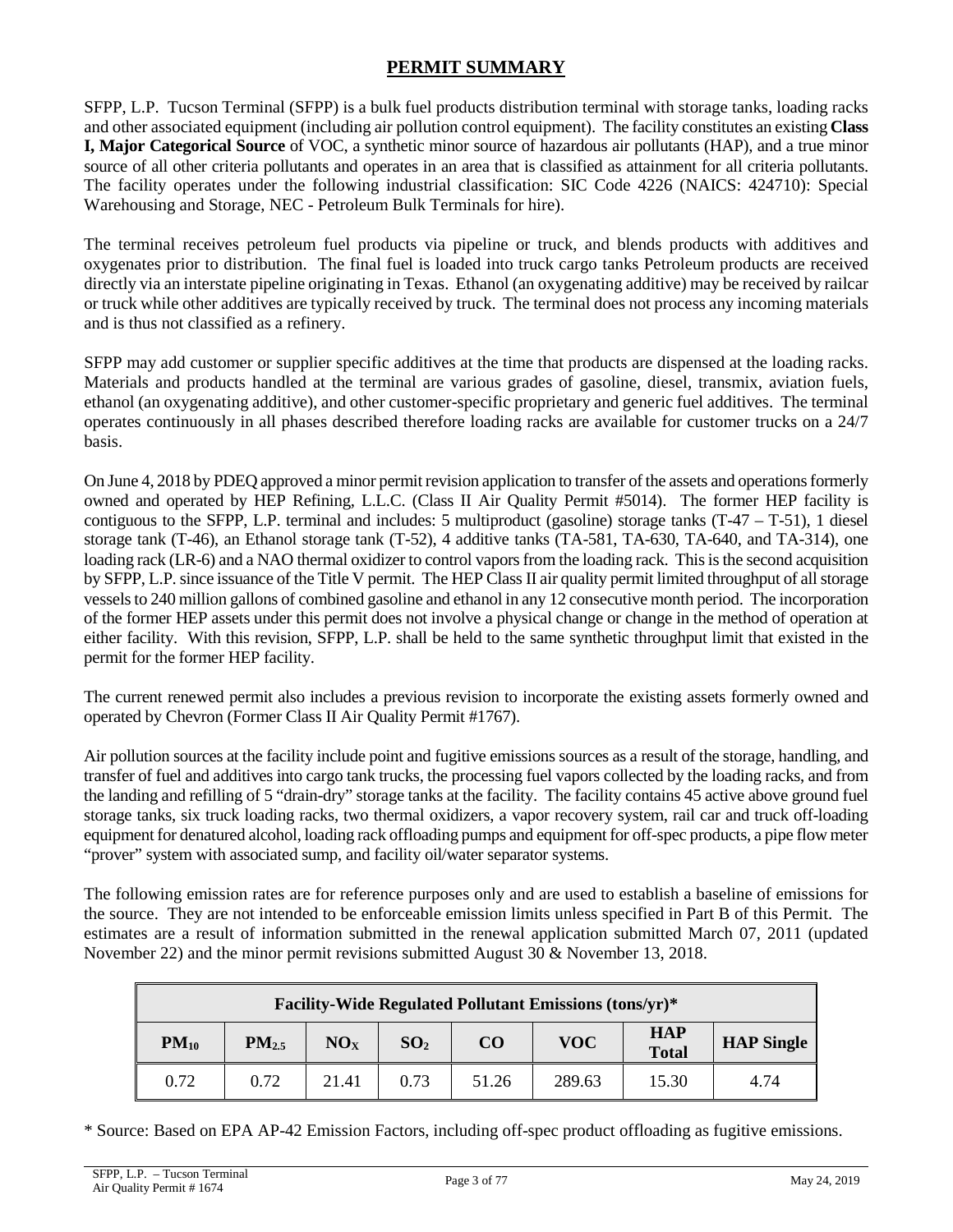# **PART A**

<span id="page-3-0"></span>*(References to A.R.S. are references to the Arizona Revised Statutes, references to A.A.C. are references to the Arizona Administrative Code, and references to PCC are references to Title 17 of the Pima County Code)*

# 1. *PERMIT EXPIRATION AND RENEWAL* [PCC 17.11.090.A and PCC 17.12.010.D.1]

- a. This permit is valid for a period of five years from the date of issuance of the permit.
- b. The Permittee shall submit an application for renewal of this permit at least 6 months, but not greater than 18 months prior to the date of permit expiration.

# 2. *COMPLIANCE WITH PERMIT CONDITIONS* [PCC 17.12.040.A.8.a & b]

- a. The Permittee shall comply with all Conditions of this permit including all applicable requirements of Arizona air quality statutes A.R.S. Title 49, Chapter 3, and Pima County air quality rules. Any permit noncompliance is grounds for enforcement action; for permit termination, revocation and reissuance, or revision; or for denial of a permit renewal application. In addition, noncompliance with any federally enforceable requirement constitutes a violation of the Clean Air Act.
- b. It shall not be a defense for a Permittee in an enforcement action that it would have been necessary to halt or reduce the permitted activity in order to maintain compliance with the Conditions of this permit.

# 3. *PERMIT REVISION, REOPENING, REVOCATION AND REISSUANCE, OR TERMINATION FOR*  **CAUSE EXECUTE 17.12.1301 EXECUTE 17.12.1301 EXECUTE 17.12.1301**

- a. The permit may be revised, reopened, revoked and reissued, or terminated for cause. The filing of a request by the Permittee for a permit revision, revocation and reissuance, or termination; or of a notification of planned changes or anticipated noncompliance does not stay any permit Condition.
- b. The permit shall be reopened and revised under any of the following circumstances:
	- i. Additional applicable requirements under the Clean Air Act become applicable to a major source with a remaining permit term of three or more years. Such a reopening shall be completed no later than 18 months after promulgation of the applicable requirement. No such reopening is required if the effective date of the requirement is later than the date on which the permit is due to expire, unless the original permit or any of its terms and Conditions has been extended pursuant to PCC [17.12.140.B.](https://tinyurl.com/17-12-140-a) Any permit reopening required in accordance with this paragraph shall comply with provisions in [PCC 17.12.140](https://tinyurl.com/17-12-140-a) for permit renewal and shall reset the five-year permit term.
	- ii. Additional requirements, including excess emissions requirements, become applicable to an affected source under the acid rain program. Upon approval by the Control Officer, excess emissions offset plans shall be deemed to be incorporated into the Class I permit.
	- iii. The Control Officer or the Administrator determines that the permit contains a material mistake or that inaccurate statements were made in establishing the emissions standards or other terms or Conditions of the permit.
	- iv. The Control Officer or the Administrator determines that the permit needs to be revised or revoked to assure compliance with the applicable requirements.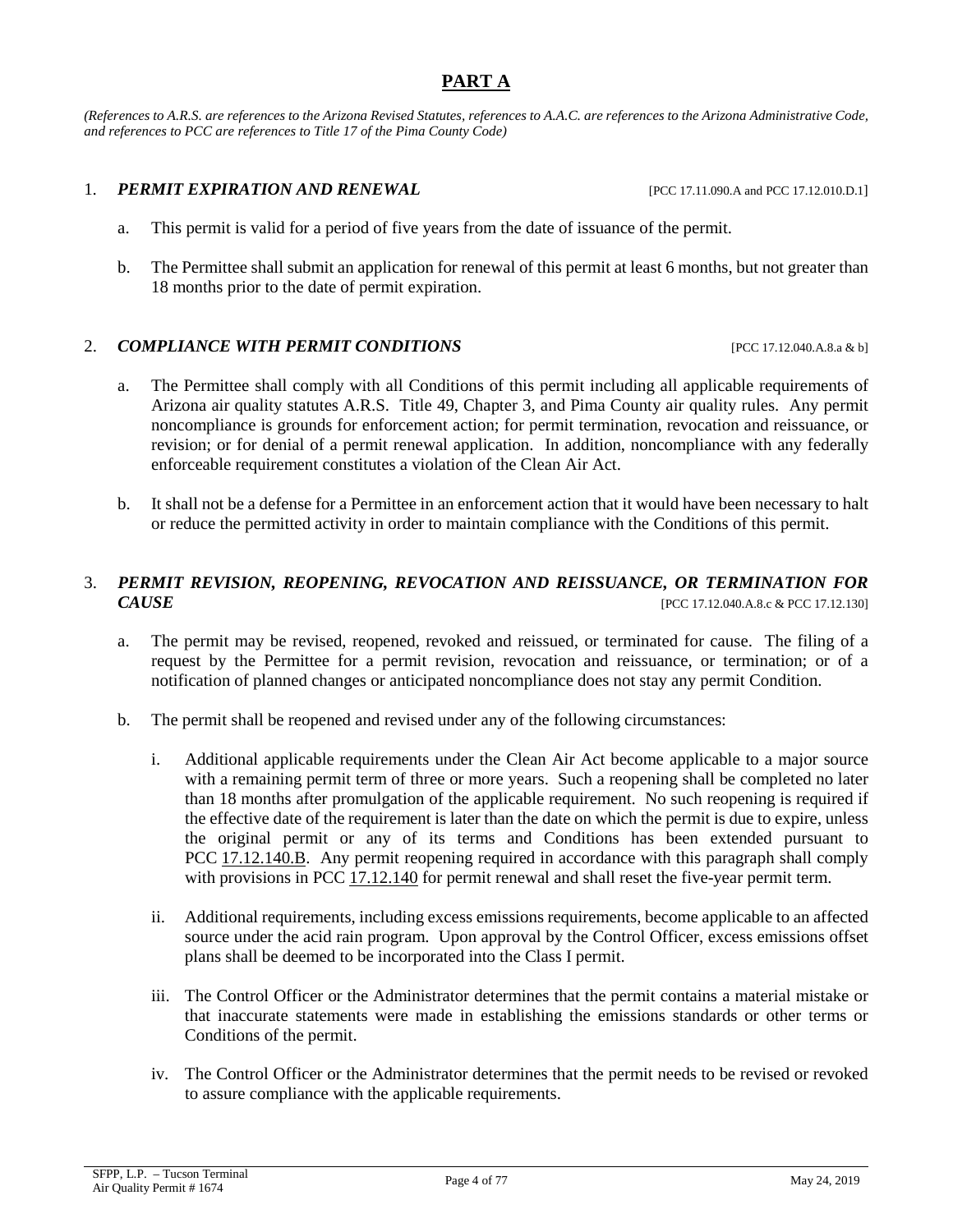c. Proceedings to reopen and issue a permit, including appeal of any final action relating to a permit reopening, shall follow the same procedures as apply to initial permit issuance and shall affect only those parts of the permit for which cause to reopen exists. Such reopenings shall, except for reopenings under Condition 3.b.i above, affect only those parts of the permit for which cause to reopen exist. Such reopenings shall be made as expeditiously as practicable. Permit reopenings for reasons other than those stated in Condition 3.b.i above shall not result in the resetting of the five-year permit term.

The Permittee who has been granted am individual permit by PDEQ shall maintain a complete copy of the permit onsite. If it is not feasible to maintain a copy of the permit onsite, the Permittee may request, in writing, to maintain a copy of the permit at an alternate location. Upon written approval by the Control Officer, the Permittee must maintain a complete copy of the permit at the approved alternative location. In addition the machine(s), equipment, device(s), or other article(s) for which the permit has been issued shall be affixed with a unique and clearly visible and accessible identification (ID).

# 5. *FEE PAYMENT* [PCC 17.12.040.A.9 & PCC 17.12.220, SIP Reg 24]

The Permittee shall pay fees to the Control Officer pursuant to [PCC 17.12.220.](https://tinyurl.com/17-12-220-A)

# 6. *ANNUAL EMISSIONS INVENTORY QUESTIONNAIRE* [PCC 17.12.160, SIP Rule 623]

- a. When requested by the Control Officer, the Permittee shall complete and submit an annual emissions inventory questionnaire. The questionnaire is due by March 31 or ninety days after the Control Officer makes the inventory form available, whichever occurs later, and shall include emission information for the previous calendar year. These requirements apply whether or not a permit has been issued and whether or not a permit application has been filed.
- b. The questionnaire shall be on a form provided by or approved by the Control Officer and shall include the information required by PCC [17.12.160.](https://tinyurl.com/17-12-160-A)

# <span id="page-4-1"></span>7. *COMPLIANCE CERTIFICATION* [PCC 17.12.040.A.5 & PCC 17.12.080.A.2]

The Permittee shall submit to the Control Officer a compliance certification that describes the compliance status of the source with respect to each permit Condition. Certifications shall be submitted on the dates and frequency specified in [Condition 62.c.](#page-52-1)

- <span id="page-4-0"></span>a. The compliance certification shall include the following:
	- i. Identification of each term or Condition contained in the permit including emission limitations, standards, work practice, or management practices that are the basis of the certification;
	- ii. Identification of the method(s) or other means used by the Permittee for determining the compliance status of the source with each term and Condition during the certification period. Such methods and other means shall include, at a minimum, the methods and means required under PCC [17.12.040](https://tinyurl.com/17-12-040-A) (A)(3), (monitoring including the related recordkeeping and reporting requirements that verify compliance with the monitoring). If necessary, the owner or operator also shall identify any other material information that must be included in the certification to comply with  $\S 113(c)(2)$ of the Clean Air Act, which prohibits knowingly making a false certification or omitting material information;

### 4. *POSTING OF PERMIT* **EXECUTE: POSTING OF PERMIT EXECUTE: POSTING AREA**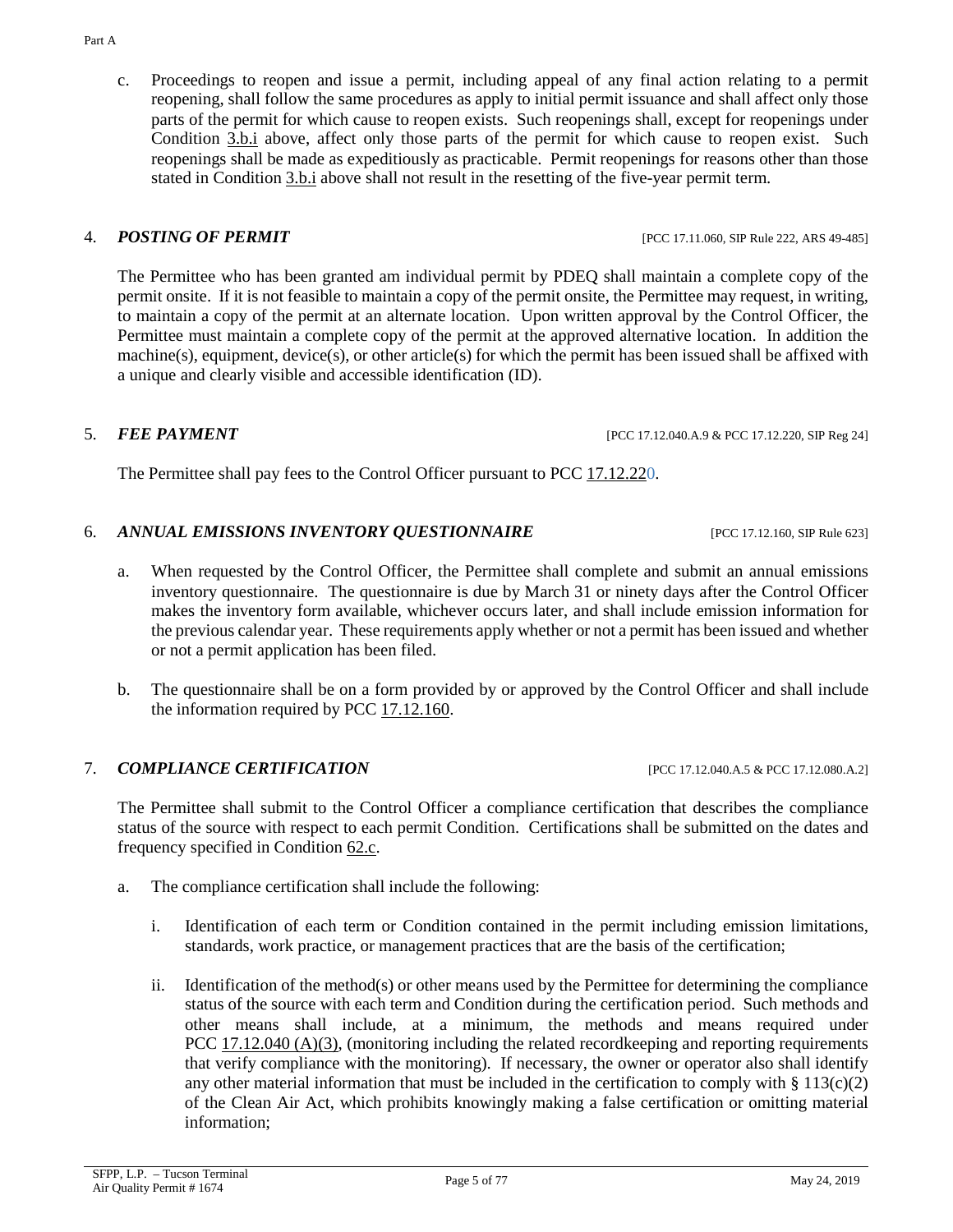Part A

- iii. The status of compliance with the terms and Conditions of the permit for the period covered by the certification, including whether compliance during the period was continuous or intermittent. The certification shall be based on the methods or means i[n Condition 7.a.ii](#page-4-0) above. The certification shall identify each deviation and take it into account in the compliance certification.
- iv. For emission units subject to [40 CFR](https://tinyurl.com/40-CFR-64) 64, the certification shall also identify as possible exceptions to compliance any period during which compliance is required and in which an excursion or exceedance defined under [40 CFR](https://tinyurl.com/40-CFR-64) 64 occurred.
- v. All instances of deviations from permit requirements reported in accordance with [Condition 11.b](#page-7-0) as well as progress reports on all outstanding compliance schedules submitted pursuant to PCC [17.12.080;](https://tinyurl.com/17-12-180-A) and
- vi. Other facts the Control Officer may require to determine the compliance status of the facility.
- b. A copy of all compliance certifications for Class I permits shall also be submitted to the EPA Administrator. The address for the EPA Administrator is:

# **EPA Region 9 Enforcement Office, 75 Hawthorne St (Air-5), San Francisco, CA 94105**

# 8. *CERTIFICATION OF TRUTH, ACCURACY AND COMPLETENESS* [PCC 17.12.080.A.3]

Any document required to be submitted by this permit, including reports, shall contain a certification by a responsible official of truth, accuracy, and completeness. This certification and any other certification required by this permit shall state that, based on information and belief formed after reasonable inquiry, the statements and information in the document are true, accurate, and complete.

# 9. *INSPECTION AND ENTRY* [PCC 17.12.080.A.4]

The Permittee shall allow the Control Officer or the authorized representative of the Control Officer upon presentation of proper credentials to:

- a. Enter upon the Permittee's premises where a source is located or emissions-related activity is conducted, or where records are required to be kept under the Conditions of the permit;
- b. Have access to and copy, at reasonable times, any records that are required to be kept under the Conditions of the permit;
- c. Inspect, at reasonable times, any facilities, equipment (including monitoring and air pollution control equipment), practices, or operations regulated or required under the permit;
- d. Sample or monitor, at reasonable times, substances or parameters for the purpose of assuring compliance with the permit or other applicable requirements; and
- e. Record any inspection by use of written, electronic, magnetic and photographic media.

# 10. *PERMIT REVISION PURSUANT TO FEDERAL HAZARDOUS AIR POLLUTANT STANDARD*

[PCC 17.12.010.D.3]

If this source becomes subject to a standard promulgated by the Administrator pursuant to  $\S 112(d)$  of the Clean Air Act (Hazardous Air Pollutants), then the Permittee shall, within twelve months of the date on which the standard is promulgated, submit an application for a permit revision demonstrating how the source will comply with the standard.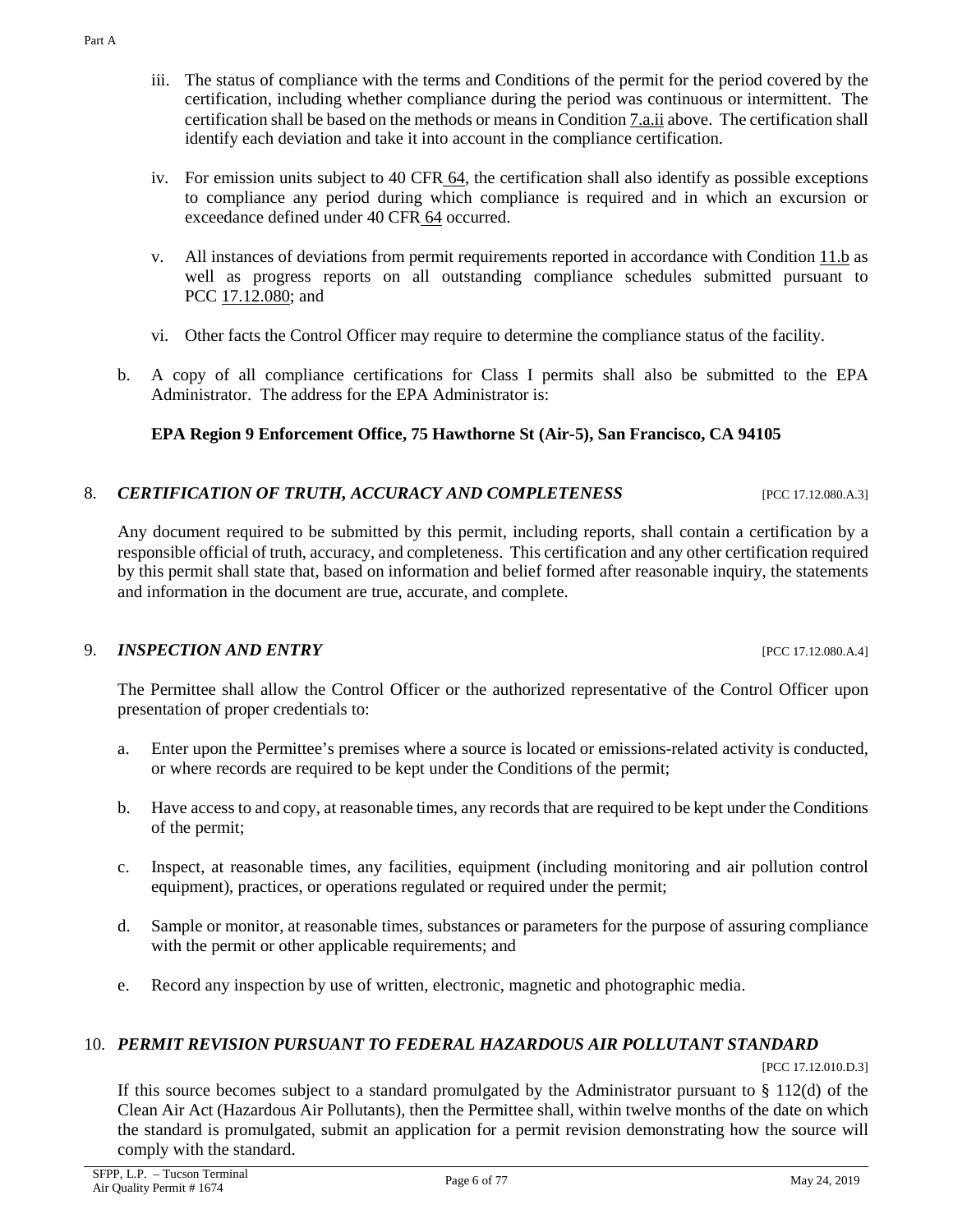# <span id="page-6-4"></span>11. *EXCESS EMISSIONS, PERMIT DEVIATIONS, AND EMERGENCY REPORTING* [PCC 17.12.170]

<span id="page-6-3"></span><span id="page-6-2"></span>a. *Excess Emissions Reporting* [PCC 17.12.170]

Part A

- <span id="page-6-1"></span>i. Excess emissions shall be reported as follows:
	- (a) The Permittee shall report to the Control Officer any emissions in excess of the limits established by this permit. The report shall be in 2 parts as specified:
		- (i) Notification by telephone or facsimile within 24 hours of the time the Permittee first learned of the occurrence of excess emissions that includes all available information in [Condition 11.a.i.\(b\)](#page-6-0) below. The number to call to report excess emissions is **520-724-7400.**  The facsimile number to report excess emissions is **520-838-7432.** The e-mail address to report excess emissions is **[Air.Permits@pima.gov](mailto:Air.Permits@pima.gov)**.
		- (ii) Detailed written notification by submission of an excess emissions report within 72 hours of the notification in Condition  $11.a.i.(a)(i)$  above. Notifications should be sent to:

## **PDEQ Air Program 33 N. Stone Avenue, Suite 700, Tucson, Arizona 85701. [Air.Permits@pima.gov.](mailto:Air.Permits@pima.gov)**

- <span id="page-6-0"></span>(b) The report shall contain the following information:
	- (i) The identity of each stack or other emission point where the excess emission occurred;
	- (ii) The magnitude of the excess emissions expressed in the units of the applicable emission limitation and the operating data and calculations used in determining the magnitude of the excess emissions;
	- (iii) The time and duration or expected duration of the excess emissions;
	- (iv) The identity of the equipment from which the excess emissions emanated;
	- (v) The nature and cause of the emissions;
	- (vi) If the excess emissions were the result of a malfunction, the steps taken to remedy the malfunction and the steps taken or planned to prevent the recurrence of the malfunctions; and
	- (vii) The steps that were or are being taken to limit the excess emissions; If the source's permit contains procedures governing source operation during periods of startup or malfunction and the excess emissions resulted from startup or malfunction, a list of the steps taken to comply with the permit procedures.
- ii. In the case of continuous or recurring excess emissions, the notification requirements shall be satisfied if the source provides the required notification after excess emissions are first detected and includes in the notification an estimate of the time the excess emissions will continue. Excess emissions occurring after the estimated time period or changes in the nature of the emissions as originally reported shall require additional notification as provided in [Condition](#page-6-2) 11.a.i above.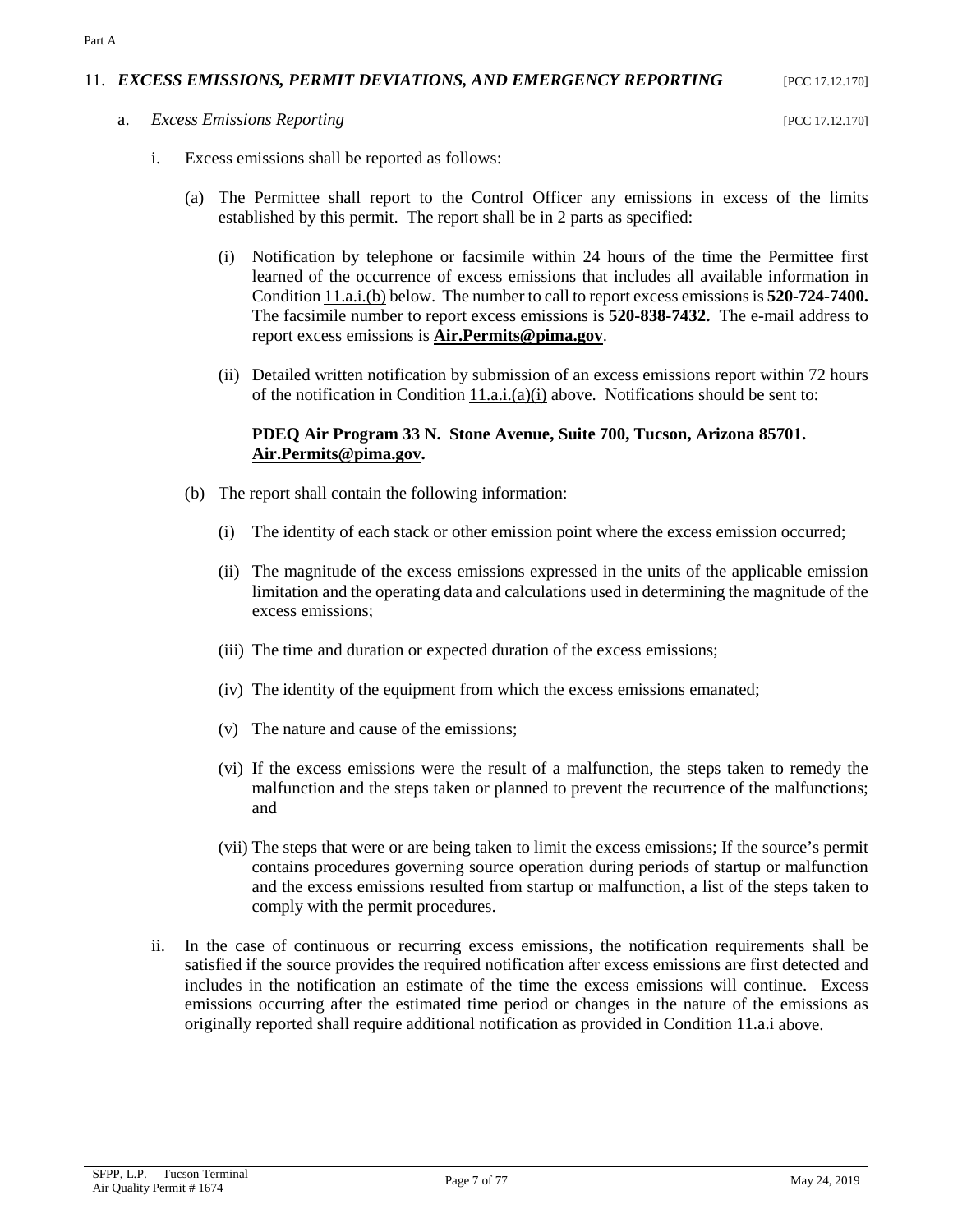<span id="page-7-0"></span>b. *Permit Deviations Reporting*  $[PC 17.12.170.A.5.b]$ 

c. *Emergency Provision* [PCC 17.12.170.E]

- i. A ″Emergency″ means any situation arising from sudden and reasonably unforeseeable events beyond the control of the source, including acts of God, that require immediate corrective action to restore normal operation and that causes the source to exceed a technology-based emission limitation under the permit, due to unavoidable increases in emission attributable to the emergency. An emergency shall not include noncompliance to the extent caused by improperly designed equipment, lack of preventive maintenance, careless or improper operation, or operator error.
- ii. An emergency constitutes an affirmative defense to an action brought for noncompliance with the technology-based emission limitations if [Condition](#page-7-1) 11.c.iii below is met.
- <span id="page-7-1"></span>iii. The affirmative defense of emergency shall be demonstrated through properly signed, contemporaneous operating logs, or other relevant evidence that:
	- (a) An emergency occurred and that the Permittee can identify the cause or causes of the emergency;
	- (b) At the time of the emergency, the permitted facility was being properly operated;
	- (c) During the period of the emergency the Permittee took all reasonable steps to minimize levels of emissions that exceeded the emissions standards or other requirements in the permit; and
	- (d) The Permittee submitted notice of the emergency to the Control Officer by certified mail, hand delivery, e-mail (**[Air.Permits@pima.gov](mailto:Air.Permits@pima.gov)**) or facsimile transmission within two working days of the time when emission limitations were exceeded due to the emergency. This notice shall contain a description of the emergency, any steps taken to mitigate emissions, and corrective action taken.
- iv. In any enforcement proceeding, the Permittee seeking to establish the occurrence of an emergency has the burden of proof.
- v. This provision is in addition to any emergency or upset provision contained in any applicable requirement.

# d. *Compliance Schedule* [ARS § 49-480.F.3 & 5]

For any excess emission or permit deviation that cannot be corrected within 72 hours, the Permittee is required to submit a compliance schedule to the Control Officer within 21 days of such occurrence. The compliance schedule shall include a schedule of remedial measures, including an enforceable sequence of actions with milestones, leading to compliance with the permit terms or Conditions that have been violated.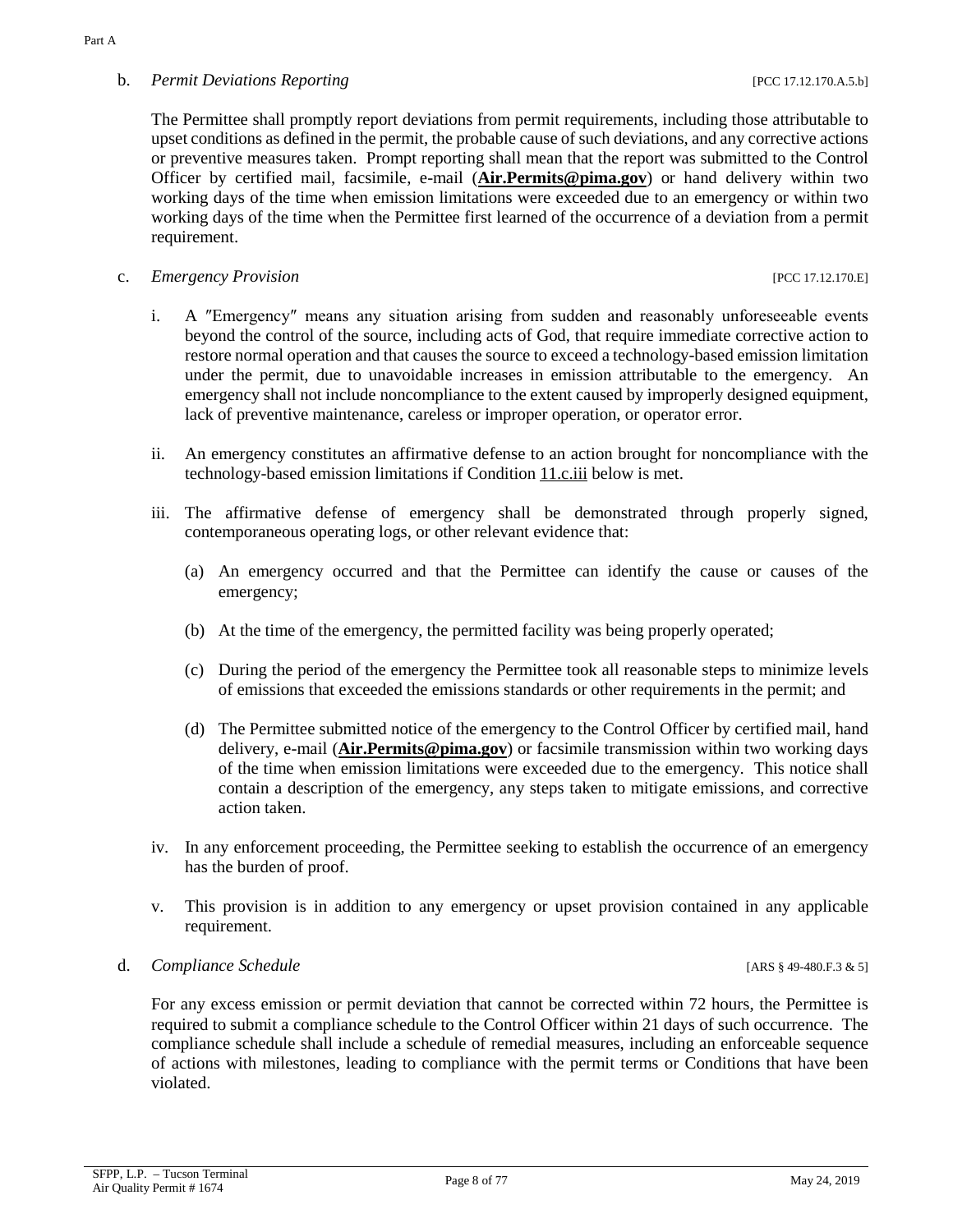<span id="page-8-1"></span>e. *Affirmative Defenses for Excess Emissions Due to Malfunctions, Startup, and Shutdown.*

i. *Applicability*

This rule establishes affirmative defenses for certain emissions in excess of an emission standard or limitation and applies to all emission standards or limitations except for standards or limitations:

- (a) Promulgated pursuant to §§ 111 or 112 of the Clean Air Act,
- (b) Promulgated pursuant to Titles IV or VI of the Clean Air Act,
- (c) Contained in any Prevention of Significant Deterioration (PSD) or New Source Review (NSR) permit issued by the U.S. E.P.A., or
- (d) Included in a permit to meet the requirements of PCC  $17.16.590.A.5$ .
- <span id="page-8-0"></span>ii. *Affirmative Defense for Malfunctions*

Emissions in excess of an applicable emission limitation due to malfunction shall constitute a violation. The Permittee of a source with emissions in excess of an applicable emission limitation due to malfunction has an affirmative defense to a civil or administrative enforcement proceeding based on that violation, other than a judicial action seeking injunctive relief, if the owner or operator of the source has complied with the reporting requirements in [Condition](#page-6-3)  $11.a$  above and has demonstrated all of the following:

- (a) The excess emissions resulted from a sudden and unavoidable breakdown of process equipment or air pollution control equipment beyond the reasonable control of the operator;
- (b) The air pollution control equipment, process equipment, or processes were at all times maintained and operated in a manner consistent with good practice for minimizing emissions;
- (c) If repairs were required, the repairs were made in an expeditious fashion when the applicable emission limitations were being exceeded. Off-shift labor and overtime were utilized where practicable to ensure that the repairs were made as expeditiously as possible. If off-shift labor and overtime were not utilized, the owner or operator satisfactorily demonstrated that the measures were impracticable;
- (d) The amount and duration of the excess emissions (including any bypass operation) were minimized to the maximum extent practicable during periods of such emissions;
- (e) All reasonable steps were taken to minimize the impact of the excess emissions on ambient air quality;
- (f) The excess emissions were not part of a recurring pattern indicative of inadequate design, operation, or maintenance;
- (g) During the period of excess emissions there were no exceedances of the relevant ambient air quality standards established in [PCC Chapter 17.08](https://tinyurl.com/PCC-17-08) that could be attributed to the emitting source;
- (h) The excess emissions did not stem from any activity or event that could have been foreseen and avoided, or planned, and could not have been avoided by better operations and maintenance practices;
- (i) All emissions monitoring systems were kept in operation if at all practicable; and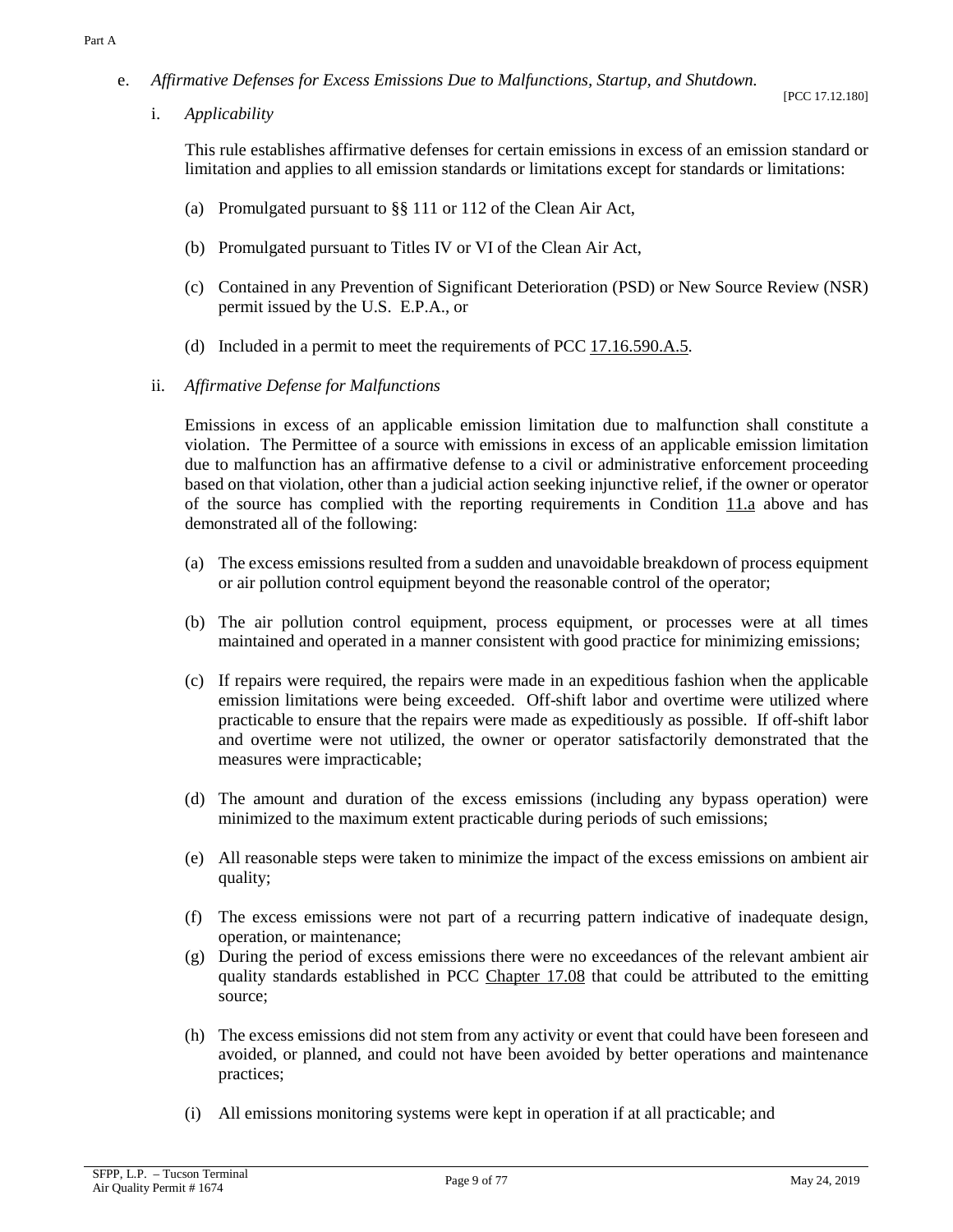# iii. *Affirmative Defense for Startup and Shutdown*

- (a) Except as provided in [Condition](#page-9-0)  $11.e.iii(b)$  below, and unless otherwise provided for in the applicable requirement, emissions in excess of an applicable emission limitation due to startup and shutdown shall constitute a violation. The Permittee of a source with emissions in excess of an applicable emission limitation due to startup and shutdown has an affirmative defense to a civil or administrative enforcement proceeding based on that violation, other than a judicial action seeking injunctive relief, if the owner or operator of the source has complied with the reporting requirements of [Condition 11.a](#page-6-3) above and has demonstrated all of the following:
	- (i) The excess emissions could not have been prevented through careful and prudent planning and design;
	- (ii) If the excess emissions were the result of a bypass of control equipment, the bypass was unavoidable to prevent loss of life, personal injury, or severe damage to air pollution control equipment, production equipment, or other property;
	- (iii) The source's air pollution control equipment, process equipment, or processes were at all times maintained and operated in a manner consistent with good practice for minimizing emissions;
	- (iv) The amount and duration of the excess emissions (including any bypass operation) were minimized to the maximum extent practicable during periods of such emissions;
	- (v) All reasonable steps were taken to minimize the impact of the excess emissions on ambient air quality;
	- (vi) During the period of excess emissions there were no exceedances of the relevant ambient air quality standards established in [PCC Chapter 17.08](https://tinyurl.com/PCC-17-08) that could be attributed to the emitting source;
	- (vii) All emissions monitoring systems were kept in operation if at all practicable; and
	- (viii) The Permittee's actions in response to the excess emissions were documented by contemporaneous records.
- (b) If excess emissions occur due to a malfunction during routine startup and shutdown, then those instances shall be treated as other malfunctions subject to [Condition](#page-8-0) 11.e.ii above.
- <span id="page-9-0"></span>iv. *Affirmative Defense for Malfunctions during Scheduled Maintenance*

If excess emissions occur due to a malfunction during scheduled maintenance, then those instances will be treated as other malfunctions subject to 11.e.ii above.

v. *Demonstration of Reasonable and Practicable Measures*

For an affirmative defense under [Conditions 11.e.ii or iii,](#page-8-0) the Permittee of the source shall demonstrate, through submission of the data and information required by [Conditions 11.e.i through](#page-8-1)  [v](#page-8-1) and [Condition 11.a](#page-6-3) above, that all reasonable and practicable measures within the owner or operator's control were implemented to prevent the occurrence of the excess emissions.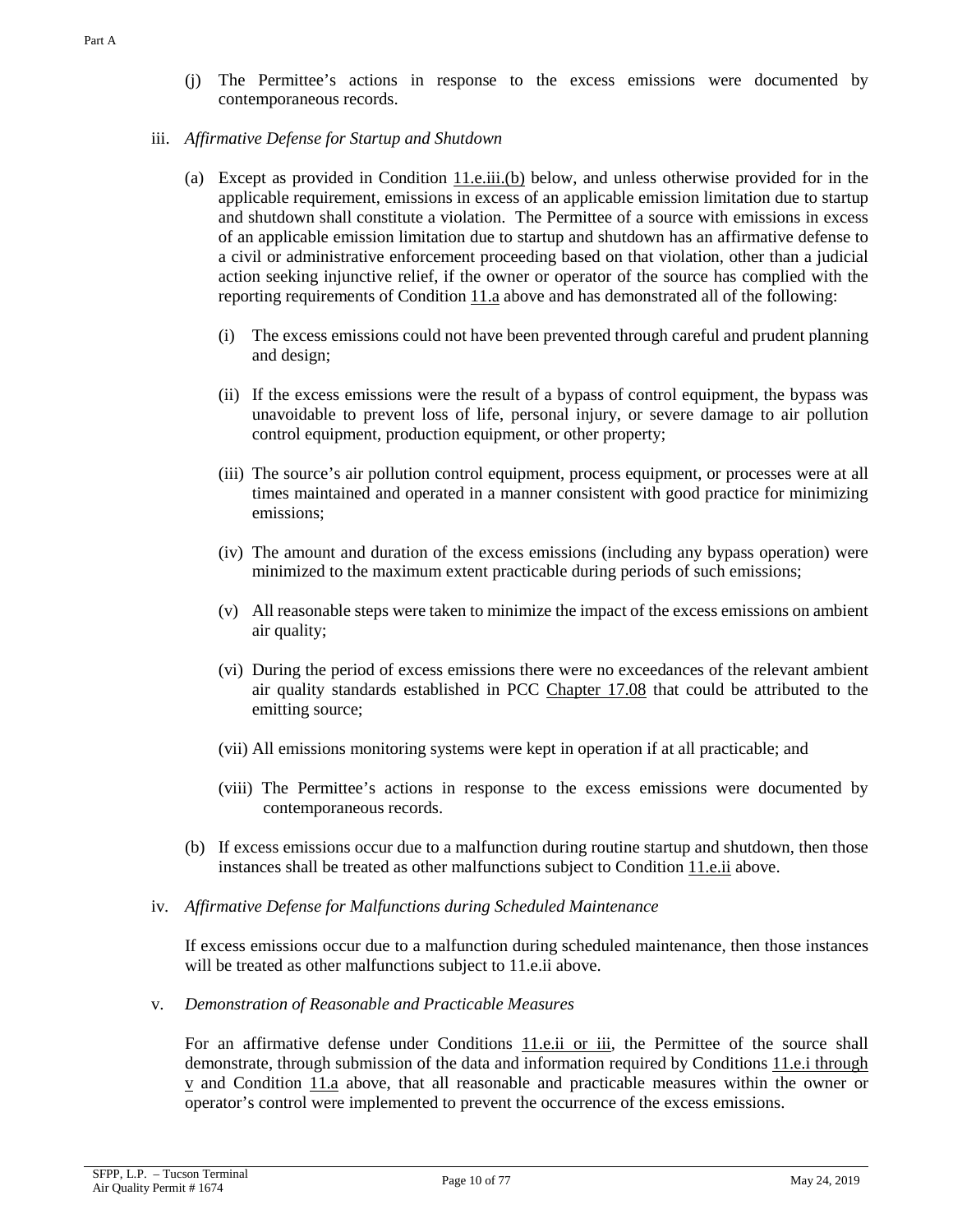### 12. *RECORDKEEPING REQUIREMENTS* [PCC 17.12.040.A.4]

- a. The Permittee shall keep records of all required monitoring information including recordkeeping requirements established pursuant to [PCC 17.12.080,](https://tinyurl.com/PCC-17-12-080) where applicable, for the following:
	- i. The date, place as defined in the permit, and time of sampling or measurements;
	- ii. The date(s) analyses were performed;
	- iii. The name of the company or entity that performed the analyses;
	- iv. A description of the analytical techniques or methods used;
	- v. The results of such analyses; and
	- vi. The operating conditions as existing at the time of sampling or measurement.
- b. The Permittee shall retain records of all required monitoring data and support information for a period of at least 5 years from the date of the monitoring sample, measurement, report, or application. Support information includes all calibration and maintenance records and all original strip-chart recordings or other data recordings for continuous monitoring instrumentation, and copies of all reports required by the permit.
- c. All required records shall be maintained using a normal business electronic recordkeeping format or printed records including handwritten forms or logbooks utilizing indelible ink.

# 13. **REPORTING REQUIREMENTS** [PCC 17.12.040.A.5]

The Permittee shall comply with all of the reporting requirements of this permit. These include all of the following:

- a. Compliance certifications in accordance with [Condition](#page-4-1) 7 above.
- b. Excess emissions; permit deviations, and emergency reports in accordance wit[h Condition](#page-6-4) 11 above.
- c. Performance test results in accordance with [Condition](#page-12-0) 17 below.
- d. Other reports required by any of the Conditions in Part B of this permit.

### 14. *DUTY TO PROVIDE INFORMATION* [PCC 17.12.040.A.8.e, PCC 17.12.010.G, & PCC 17.12.010.H, SIP Rule 621]

- a. The Permittee shall furnish to the Control Officer, within a reasonable time, any information that the Control Officer may request in writing to determine whether cause exists for revising, revoking and reissuing, or terminating the permit or to determine compliance with the permit. Upon request, the Permittee shall also furnish to the Control Officer copies of records required to be kept by the permit. For information claimed to be confidential, the Permittee, for Class I sources, shall furnish an additional copy of such records directly to the Administrator along with a claim of confidentiality.
- b. If the Permittee has failed to submit any relevant facts or if the Permittee has submitted incorrect information in the permit application, the Permittee shall, upon becoming aware of such failure or incorrect submittal, promptly submit such supplementary facts or corrected information. In addition, an applicant shall provide additional information as necessary to address any requirements that become applicable to the source after the date it filed a complete application but prior to release of a proposed permit.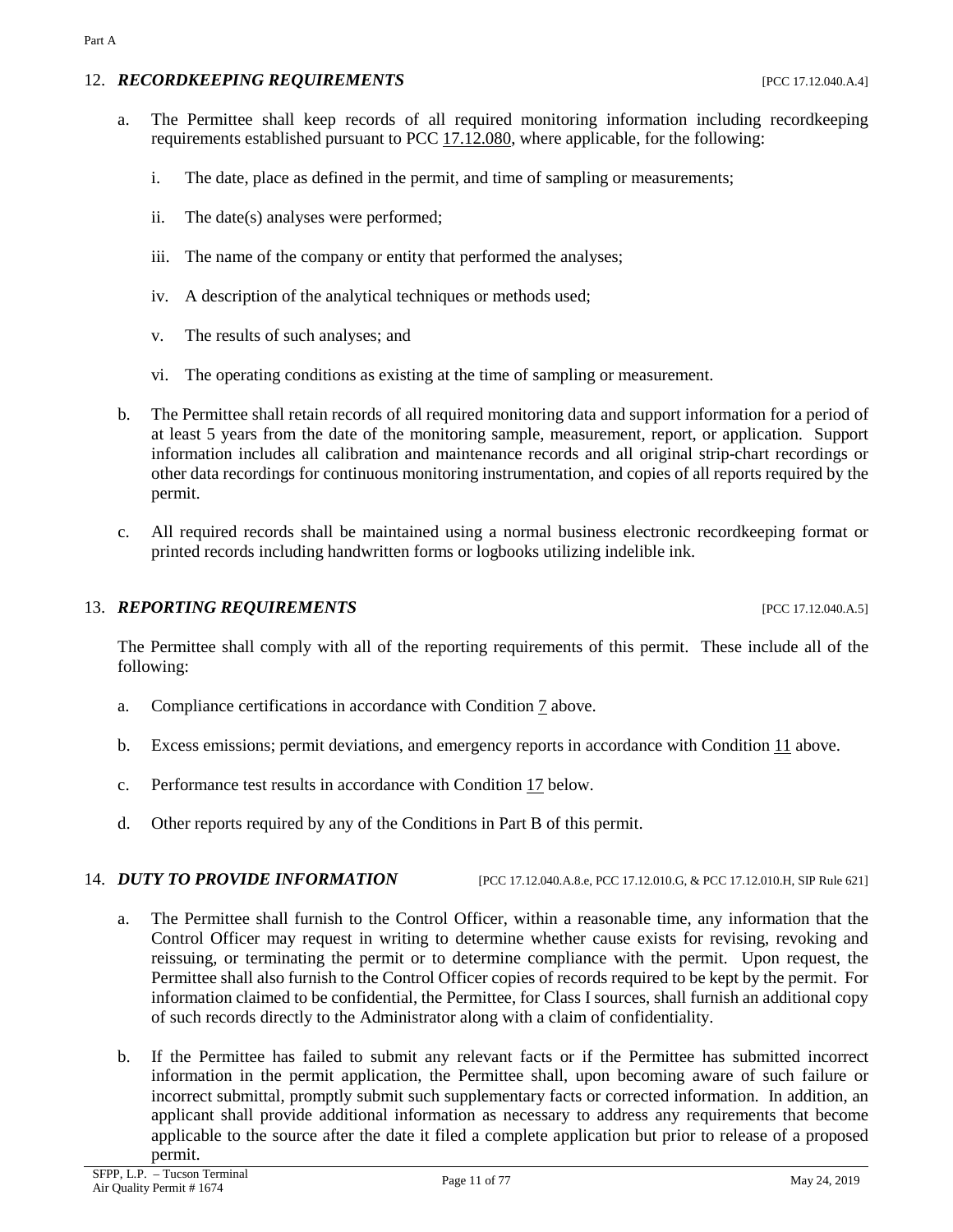## 15. *PERMIT AMENDMENT OR REVISION* [PCC 17.12.100, PCC 17.12.110 & PCC 17.12.120]

The Permittee shall apply for a permit amendment or revision for changes to the facilities which do not qualify for a facility change without revision under [Condition](#page-11-0) 16, as follows:

- a. Administrative Permit Amendment [\(PCC 17.12.100\)](https://tinyurl.com/17-12-100-A);
- <span id="page-11-3"></span>b. Minor Permit Revision [\(PCC 17.12.110\)](https://tinyurl.com/17-12-100-A);
- c. Significant Permit Revision [\(PCC 17.12.120\)](https://tinyurl.com/17-12-120-A).

The applicability and requirements for such action are defined in the referenced regulations.

### <span id="page-11-0"></span>16. **FACILITY CHANGES ALLOWED WITHOUT PERMIT REVISIONS** [PCC 17.12.090]

- <span id="page-11-1"></span>a. A facility with a Class I permit may make changes without a permit revision if all of the following apply:
	- i. The changes are not modifications under any provision of Title I of the Clean Air Act (Air Pollution Prevention and Control) or under modifications as defined in A.R.S. 49-401.01;
	- ii. The changes do not exceed the emissions allowable under the permit whether expressed therein as a rate of emissions or in terms of total emissions;
	- iii. The changes do not violate any applicable requirements or trigger any additional applicable requirements;
	- iv. The changes satisfy all requirements for a minor permit revision under [PCC 17.12.110;](https://tinyurl.com/17-11-110) and
	- v. The changes do not contravene federally enforceable permit terms and Conditions that are monitoring (including test methods), record keeping, reporting, or compliance certification requirements.
- b. The substitution of an item of process or pollution control equipment for an identical or substantially similar item of process or pollution control equipment shall qualify as a change that does not require a permit revision, if the substitution meets all of the requirements o[f Conditions 16.a, d, and e.](#page-11-1)
- c. Except for sources with authority to operate under general permits, permitted sources may trade increases and decreases in emissions within the permitted facility, as established in the permit under PCC [17.12.040.A.12](https://tinyurl.com/17-12-040-A) if an applicable implementation plan provides for the emissions trades, without applying for a permit revision and based on the seven working days' notice prescribed in [Condition](#page-11-2) 16.d below. This provision is available if the permit does not provide for the emissions trading as a minor permit revision.
- <span id="page-11-2"></span>d. For each change under [Conditions 16.a through c](#page-11-1) above, a written notice, by certified mail or hand delivery, shall be received by the Control Officer and the Administrator a minimum of seven (7) working days in advance of the change. Notifications of changes associated with emergency conditions, such as malfunctions necessitating the replacement of equipment, may be provided less than 7 working days in advance of the change but must be provided as far in advance of the change, or if advance notification is not practicable as soon after the change as possible.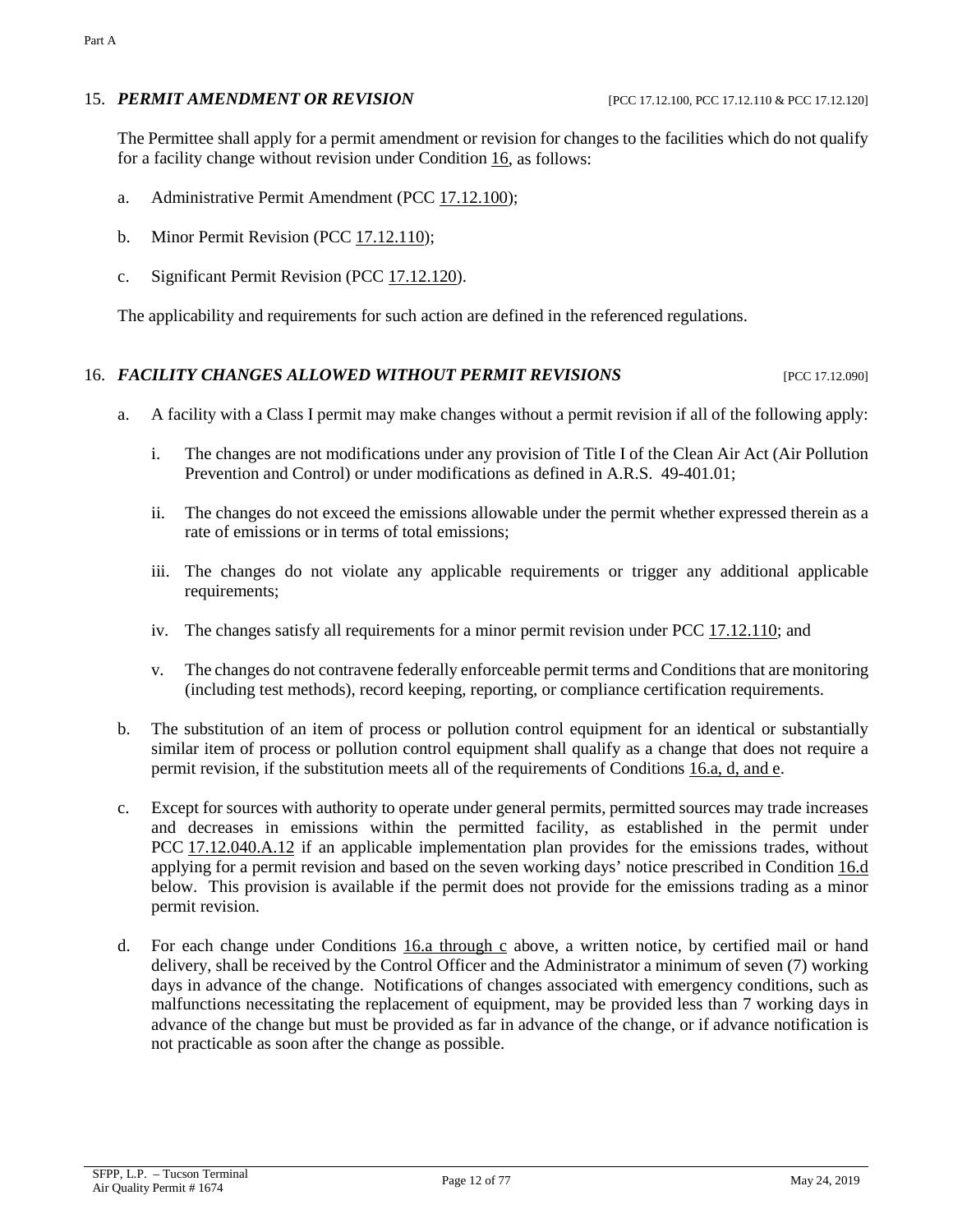- e. *Each notification shall include:*
	- i. When the proposed change will occur;
	- ii. A description of the change;
	- iii. Any change in emissions of regulated air pollutants;
	- iv. The pollutants emitted subject to the emissions trade, if any;
	- v. The provisions in the implementation plan that provide for the emissions trade with which the source will comply and any other information as may be required by the provisions in the implementation plan authorizing the trade;
	- vi. If the emissions trading provisions of the implementation plan are invoked, then the permit requirements with which the source will comply; and
	- vii. Any permit term or Condition that is no longer applicable as a result of the change.
- f. The permit shield described in [Condition](#page-14-0) 20 below shall not apply to any change made under this Condition. Compliance with the permit requirements that the source will meet using the emissions trade shall be determined according to requirements of the implementation plan authorizing the emissions trade.
- g. Except as otherwise provided for in the permit, making a change from one alternative operating scenario to another as provided under [PCC 17.12.040.A11](https://tinyurl.com/17-12-040-A) shall not require any prior notice.
- h. Notwithstanding any other part of this Condition, the Control Officer may require a permit to be revised for any change that when considered together with any other changes submitted by the same source under these provisions over the term of the permit, do not satisfy the requirements in [Condition](#page-11-1) 16.a.

# <span id="page-12-0"></span>17. *TESTING REQUIREMENTS* [PCC 17.11.210, SIP Reg 50, SIP Rule 212]

- a. New sources required to conduct performance testing shall do so within 60 days after the source has achieved the capability to operate at its maximum production rate on a sustained basis but no later than 180 days after initial startup of such sources. The Permittee shall conduct performance testing as specified in Part B of this permit and at such other times as may be required by the Control Officer. The Permittee shall furnish the control officer a written report or the results of the tests.
- b. *Operational Conditions*

Performance tests shall be conducted while the unit is operating at full load under representative operational conditions unless other conditions are required by the applicable test method or in this permit. With prior written approval from the Control Officer, testing may be performed at a lower rate. Operations during start-up, shutdown, and malfunction (as defined in [PCC 17.04.340.A\)](https://tinyurl.com/17-04-340) shall not constitute representative operational conditions unless otherwise specified in the applicable requirement.

c. Tests shall be conducted and data reduced in accordance with the test methods and procedures contained in the Arizona Testing Manual, [40 CFR 52;](https://tinyurl.com/40-CFR-52) Appendices D and E, [40 CFR 60;](https://tinyurl.com/40-CFR-60-INCL) Appendices A through F; an[d 40 CFR 61,](https://tinyurl.com/40-cfr-61) Appendices B and C unless modified by the Control Officer pursuant t[o PCC 17.11.210.B.](https://tinyurl.com/17-12-210-A)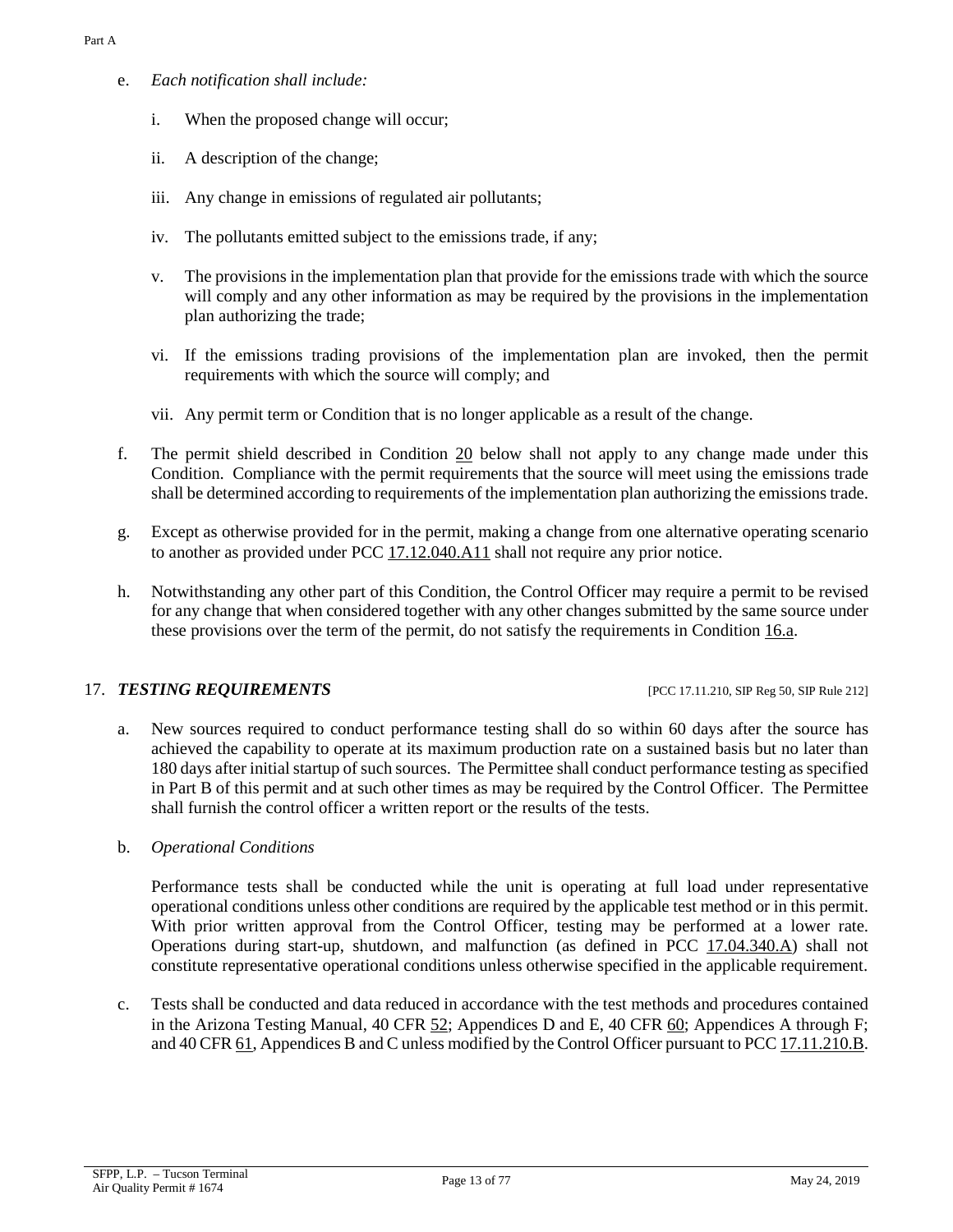d. *Test Plan*

At least 14 calendar days prior to performing a test, the Permittee shall submit a test plan to the Control Officer, in accordance with [PCC 17.11.210.D](https://tinyurl.com/17-12-210-A) and the Arizona Testing Manual. This test plan must include the test duration, test location(s), test methods, and source operation and other parameters that may affect the test results.

e. *Stack Sampling Facilities*

The Permittee shall provide or cause to be provided, performance testing facilities as follows:

- i. Sampling ports adequate for test methods applicable to the facility;
- ii. Safe sampling platform(s);
- iii. Safe access to sampling platform(s); and,
- iv. Utilities for sampling and testing equipment.
- f. *Interpretation of Final Results (Please see Part B of this permit for Specific Conditions applicable to SFPP).*

Unless otherwise identified in Part B of this permit, each performance test shall consist of three separate runs using the applicable test method. Each run shall be conducted for the time and under the conditions specified in the applicable standard. For the purpose of determining compliance with an applicable standard, the arithmetic means of results of the three runs shall apply. In the event that a sample is accidentally lost or conditions occur in which one of the three runs is required to be discontinued because of forced shutdown, failure of an irreplaceable portion of the sample train, extreme meteorological conditions, or other circumstances beyond the Permittee's control, compliance may, upon the Control Officer's approval, be determined using the arithmetic mean of the results of the other two runs. If the Control Officer or the Control Officer's designee is present, tests may only be stopped with the Control Officer's or such designee's approval. If the Control Officer or the Control Officer's designee is not present, tests may only be stopped for good cause. Good cause includes: forced shutdown, failure of an irreplaceable portion of the sample train, extreme meteorological conditions, or other circumstances beyond the Permittee's control. Termination of any test without good cause after the first run is commenced shall constitute a failure of the test. Supporting documentation, which demonstrates good cause, must be submitted.

### g. *Report of Final Test Results*

A written report of the results of all performance tests shall be submitted to the Control Officer within 30 days after the test is performed. The report shall be submitted in accordance with the Arizona Testing Manual and [PCC 17.11.210.A.](https://tinyurl.com/17-12-210-A) If additional time is needed to submit the results, the Permittee shall send a written request for an extension describing the circumstances and specifying the time needed to submit the report for approval by the Control Officer. [AZ Testing Manual Page 8 (4 Weeks ~ 30 days)]

### 18. **PROPERTY RIGHTS** [PCC 17.12.040.A.8.d]

This permit does not convey any property rights of any sort, or any exclusive privilege to the Permittee.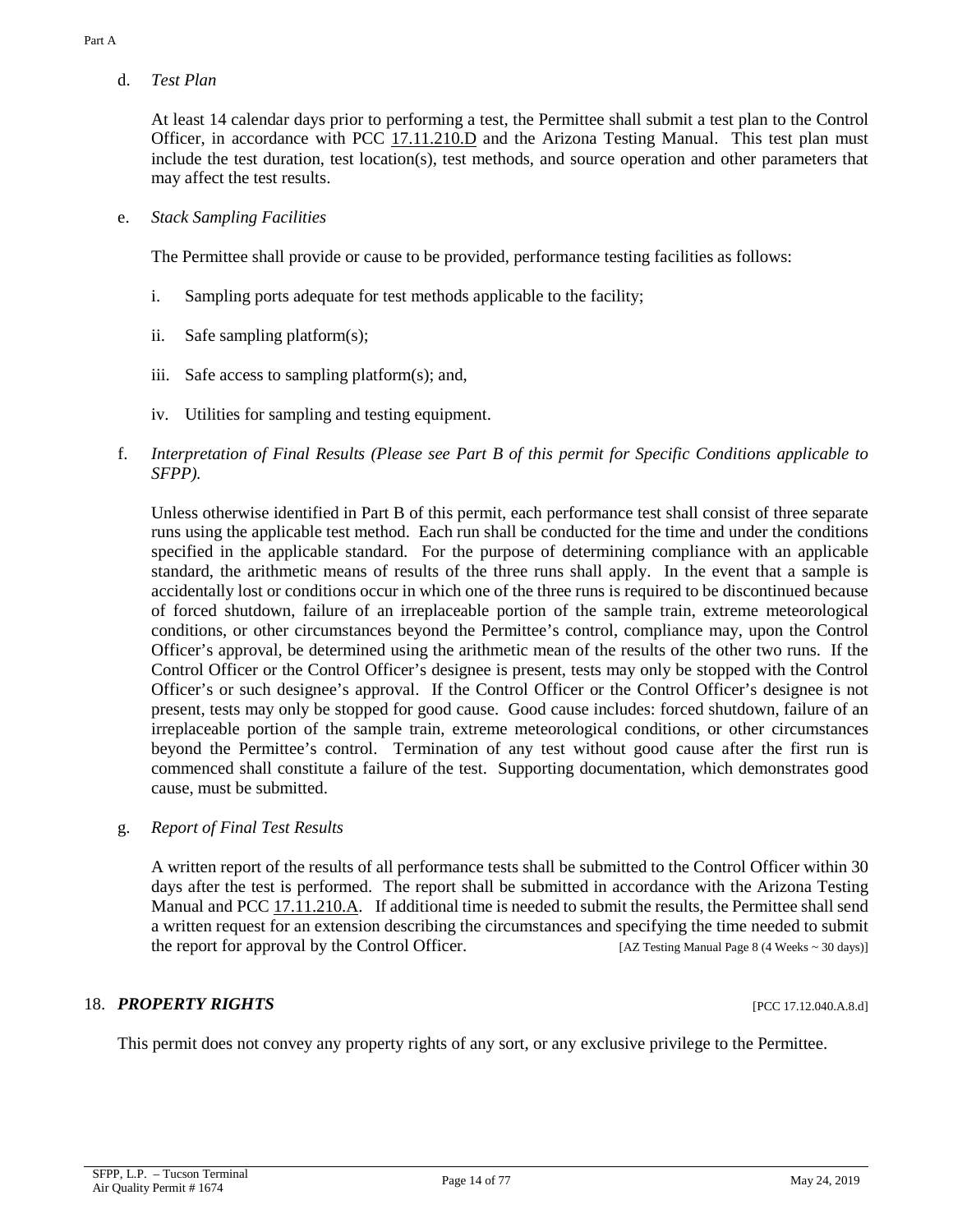# 19. *SEVERABILITY CLAUSE* [PCC 17.12.040.A.7]

The provisions of this permit are severable. In the event of a challenge to any portion of this permit that results in any provision of this permit being held invalid, the remainder of this permit shall not be affected thereby.

## <span id="page-14-0"></span>20. *PERMIT SHIELD* [PCC 17.11.080]

Compliance with the Conditions of this permit shall be deemed compliance with the applicable requirements identified in the permit. The permit shield shall not apply to any change made in accordance with Conditions [15.b and 16](#page-11-3) above.

# 21. *ACCIDENT PREVENTION REQUIREMENTS UNDER THE CLEAN AIR ACT (CAA § 112(r))*

Should this stationary source, as defined in [40 CFR Part 68.3,](https://tinyurl.com/40-cfr-68-incl) become subject to the accidental release prevention regulations in Part 68, then the Permittee shall submit a risk management plan (RMP) by the date specified in § [68.10](https://tinyurl.com/40-cfr-68-incl) and shall certify compliance with the requirements of Part 68 as part of the annual compliance certification as required by [40 CFR Part 70](https://tinyurl.com/40-CFR-70-6) and Part B of this permit.

### 22. *ASBESTOS REQUIREMENTS (Demolition/ Renovation)* [40 CFR 61, Subpart M]

Should this stationary source, pursuant to 40 CFR [61, Subpart M](https://tinyurl.com/40-cfr-61-M) become subject to the National Emission Standards for asbestos regulations when conducting any renovation or demolition at this premises, then the Permittee shall submit proper notification as described in 40 CFR [61, Subpart M](https://tinyurl.com/40-cfr-61-M) and shall comply with all other applicable requirements of Subpart M. The Permittee shall keep a record of all relevant paperwork on file.

### 23. *STRATOSPHERIC OZONE DEPLETING SUBSTANCES* [40 CFR 82 and PCC 17.16.710]

The Permittee shall not use, sell, or offer for sale any fluid as a substitute material for use in any motor vehicle, residential, commercial, or industrial air conditioning system, refrigerator or freezer unit, or other cooling or heating device designed to use a chlorofluorocarbon (CFC) or hydrochlorofluorocarbon (HCFC) compound as a working fluid, unless such fluid has been approved for sale and such use by the Administrator. The Permittee shall keep a record of all paperwork relevant to the applicable requirements of [40 CFR 82, Subpart F](https://tinyurl.com/40-CFR-82-F) onsite.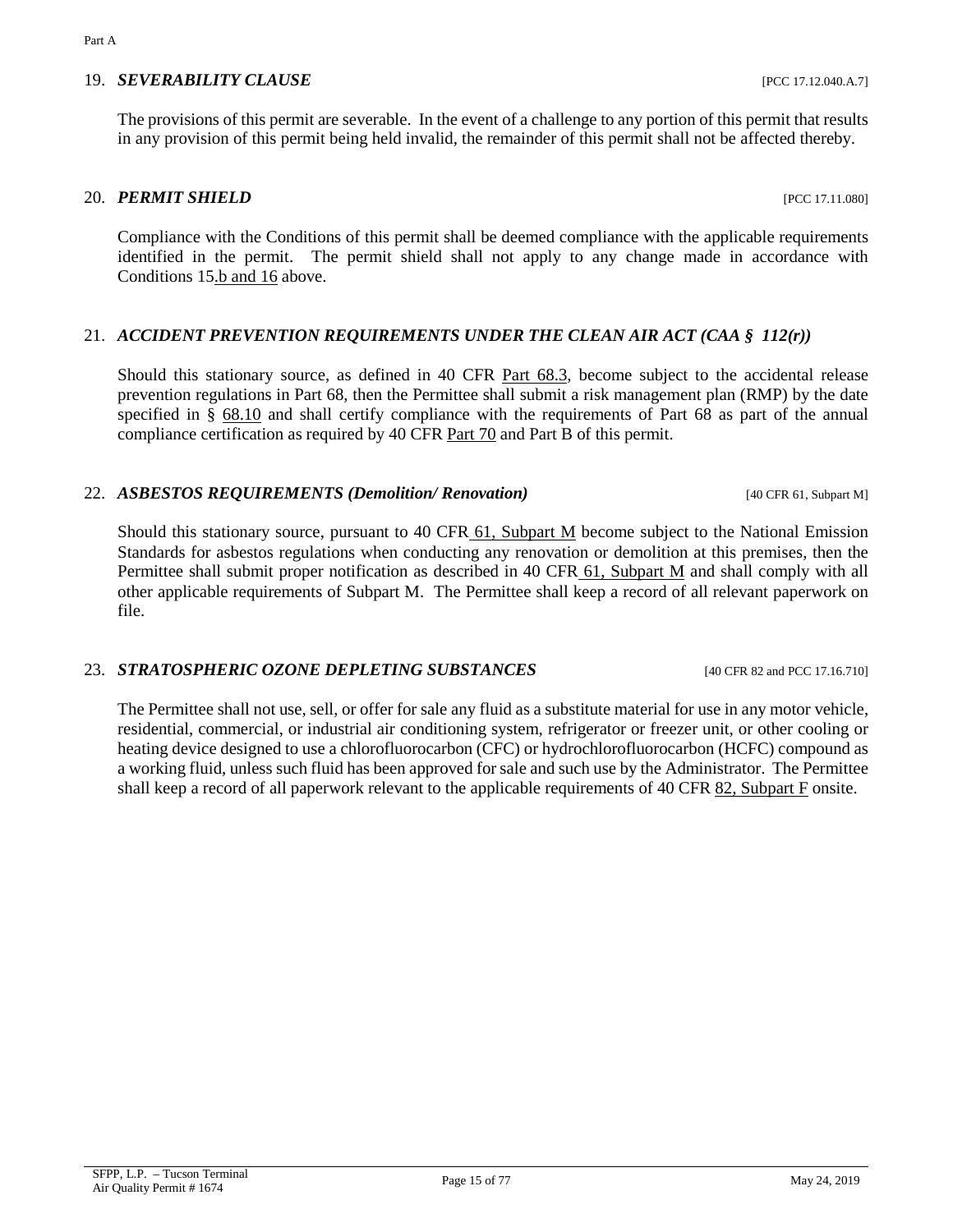# **PART B**

# **SPECIFIC CONDITIONS**

## <span id="page-15-0"></span>**§ 1 – AUTHORITY, CLASSIFICATION, AND PERMIT ORGANIZATION [**PCC 17.11.010]

### 24. *Statutory Authority* [PCC 17.11.010, 17.11.020, PCC 17.11.090.A, 17.12.010, and ARS § 49-480, SIP Rules 103, 111, 301]

Emissions from the facility, specifically the emissions from the equipment and operations described in the permit application, which fall under SIC Code (4226), are subject to enforceable limitations in the Specific Conditions in this Part B. This permit is issued pursuant to ARS § 49-480 and authorizes the construction and/or operation of the equipment and operations listed in the equipment list in Attachment 3 of this permit. This authorization is based on the regulations in effect on the date of issuance of this permit, and a finding that the allowable emissions from the facility, specifically the emissions from the equipment and operations more fully described in the permit application constitute a "major source" within the meaning of PCC [17.04.340.A.128.](https://tinyurl.com/17-04-340) Compliance with the Conditions of this permit shall be deemed to be compliant with any applicable requirement and regulation identified in this permit as of the date of issuance. Notwithstanding the above findings, this permit shall not relieve the Permittee nor its subcontractors from compliance with all local or county codes, state statutes and federal laws or from obtaining permits for other operations or activities when required.

### 25. *Permit Classification*

Class I; Major Source; Categorical – Petroleum storage and transfer facilities > 300,000 barrels; Stationary: The permitted facility sources constitute a major source of VOC, a synthetic minor source of Hazardous Air Pollutants (HAPs), and a true minor source of all other criteria pollutants based on 8760 hours of operation per year and the limitations in this permit and from other sources at the facility aggregated under the same SIC Code (4226).

### 26. *Permit Sections*

The Specific Conditions in this Part B have been organized into the following permit sections (§§):

- § 1 Authority, Classification, and Permit Organization (This Section)
- § 2 Applicability
- § 3 Emission Limitations and Management Practices
- § 4 Monitoring Requirements
- § 5 Recordkeeping Requirements
- § 6 Reporting Requirements
- § 7 Testing Requirements

### 27. *Permit Organization*

The Specific Conditions in this Part B have been organized under the source categories, affected facilities, emission sources, and operations in Conditions 28 through 34 (*Bold Italics*) as they apply to the facility and equipment listed in Attachment 3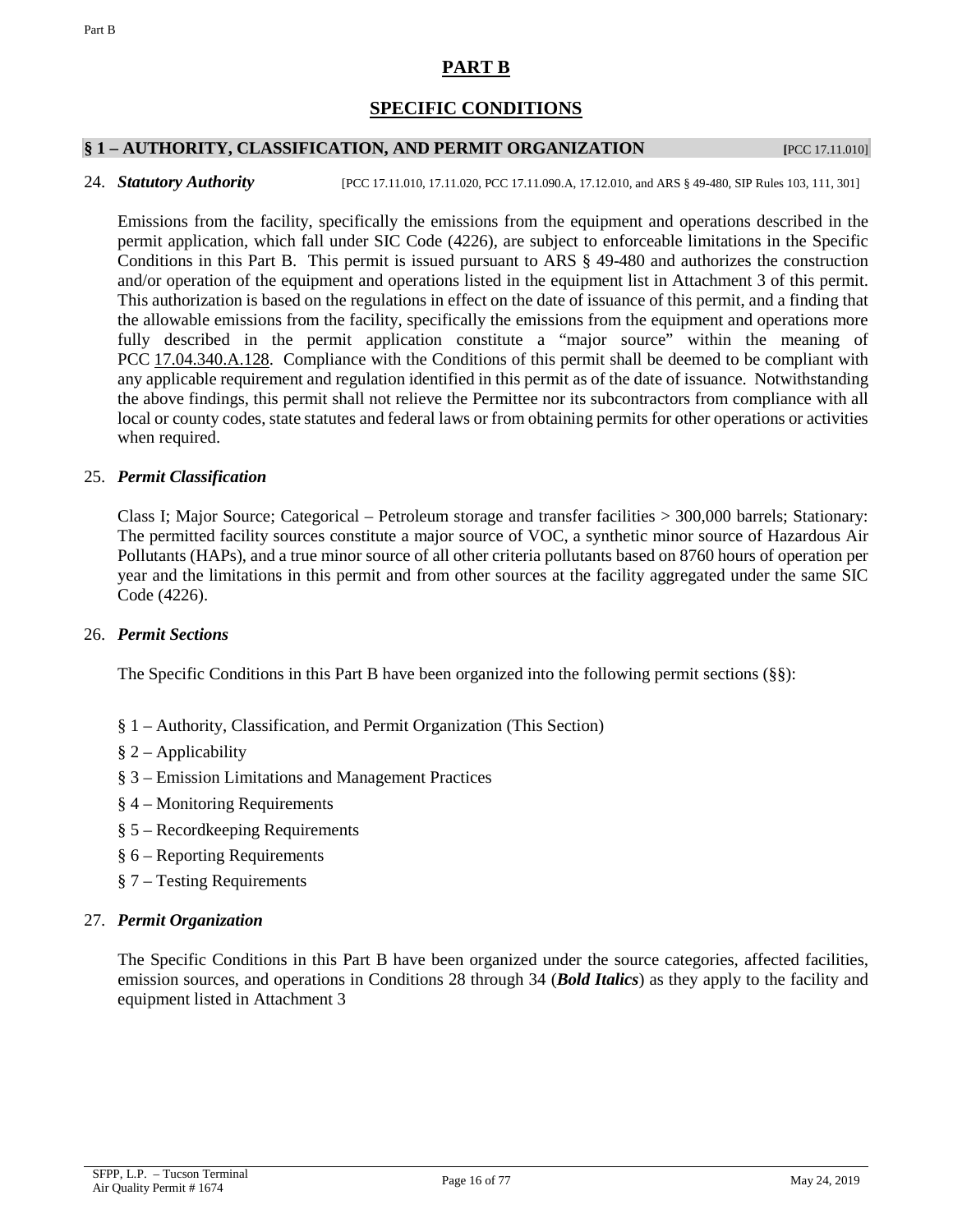# **§ 2 – APPLICABILITY** [PCC 17.12.040.A]

# <span id="page-16-1"></span>28. *Sources subject to GD GACT* **[Federally Enforceable Conditions]**

40 CFR Part 63, Subpart BBBBBB – NESHAP for Source Category: Gasoline Distribution Bulk Terminals, Bulk Plants and Pipeline Facilities: [PCC 17.16.530.B.105]

- <span id="page-16-0"></span>a. The affected source is each area source bulk gasoline terminal, pipeline breakout station, pipeline pumping station, and bulk gasoline plant identified in [Conditions 28.a](#page-16-0) through d. The Permittee is subject to the requirements if the Permittee owns or operates one or more of the following affected area sources: [40 CFR 63.11081(a)]
	- i. A bulk gasoline terminal that is not subject to the control requirements of 40 CFR Part 63, Subpart R (40 CFR 63.422, 40 CFR 63.423, and 40 CFR 63.424) or 40 CFR Part 63, Subpart CC (40 CFR 63.646, 40 CFR 63.648, 40 CFR 63.649, and 40 CFR 63.650).
	- ii. A pipeline breakout station that is not subject to the control requirements of 40 CFR Part 63, Subpart R (40 CFR 63.423 and 40 CFR 63.424).
	- iii. A pipeline pumping station.
	- iv. A bulk gasoline plant.
- b. Storage tanks that are used to load gasoline into a cargo tank for the on-site redistribution of gasoline to another storage tank are subject to [Condition 28.](#page-16-1) [40 CFR 63.11081(h)]
- c. For any affected source subject to [Condition](#page-16-1) 28 and another Federal rule, the Permittee may elect to comply only with the more stringent provisions. The Permittee must consider all provisions of the rules, including monitoring, recordkeeping, and reporting. The Permittee must identify the affected source and provisions with which the Permittee will comply in the Permittee's Notification of Compliance Status required in [Condition](#page-49-1) 56.a. The Permittee must demonstrate in the Notification of Compliance Status that each provision with which the Permittee will comply is at least as stringent as the otherwise applicable requirements. The Permittee is responsible for making accurate determinations concerning the more stringent provisions; noncompliance with [Condition 28](#page-16-1) above is not excused if it is later determined that the Permittee's determination was in error, and, as a result, the Permittee is violating [Condition 28](#page-16-1) above. Compliance wit[h Condition 28](#page-16-1) is the Permittee's responsibility, and the Notification of Compliance Status does not alter or affect that responsibility. [40 CFR 63.11081(i)]
- <span id="page-16-2"></span>d. The emission sources to which [Condition 28](#page-16-1) applies are gasoline storage tanks, gasoline loading racks, vapor collection-equipped gasoline cargo tanks, and equipment and components in vapor or liquid gasoline service that meet the applicable criteria in [Condition](#page-20-1) 35. [40 CFR 63.11082(a)]
	- i. An affected source is a new affected source if the Permittee commenced construction on the affected source after November 9, 2006, and the Permittee meets the applicability criteria in [Condition 28](#page-16-1) at the time the Permittee commenced operation. [40 CFR 63.11082(b)]
	- ii. An affected source is reconstructed if the Permittee meets the criteria for reconstruction as defined in [40 CFR 63.2.](https://tinyurl.com/40-CFR-63-2) [40 CFR 63.11082(c)]
	- iii. An affected source is an existing affected source if it is not new or reconstructed. [40 CFR 63.11082(d)]
	- iv. For the purpose of [Condition](#page-16-2) 28.d, emission sources owned and operated by the Permittee that are in "Transmix" service or serve to store or handle multiple products that includes gasoline shall be considered an emission source to whic[h Condition 28](#page-16-1) applies. [PCC 17.11.190.B] **[Voluntary Accepted Limitation]**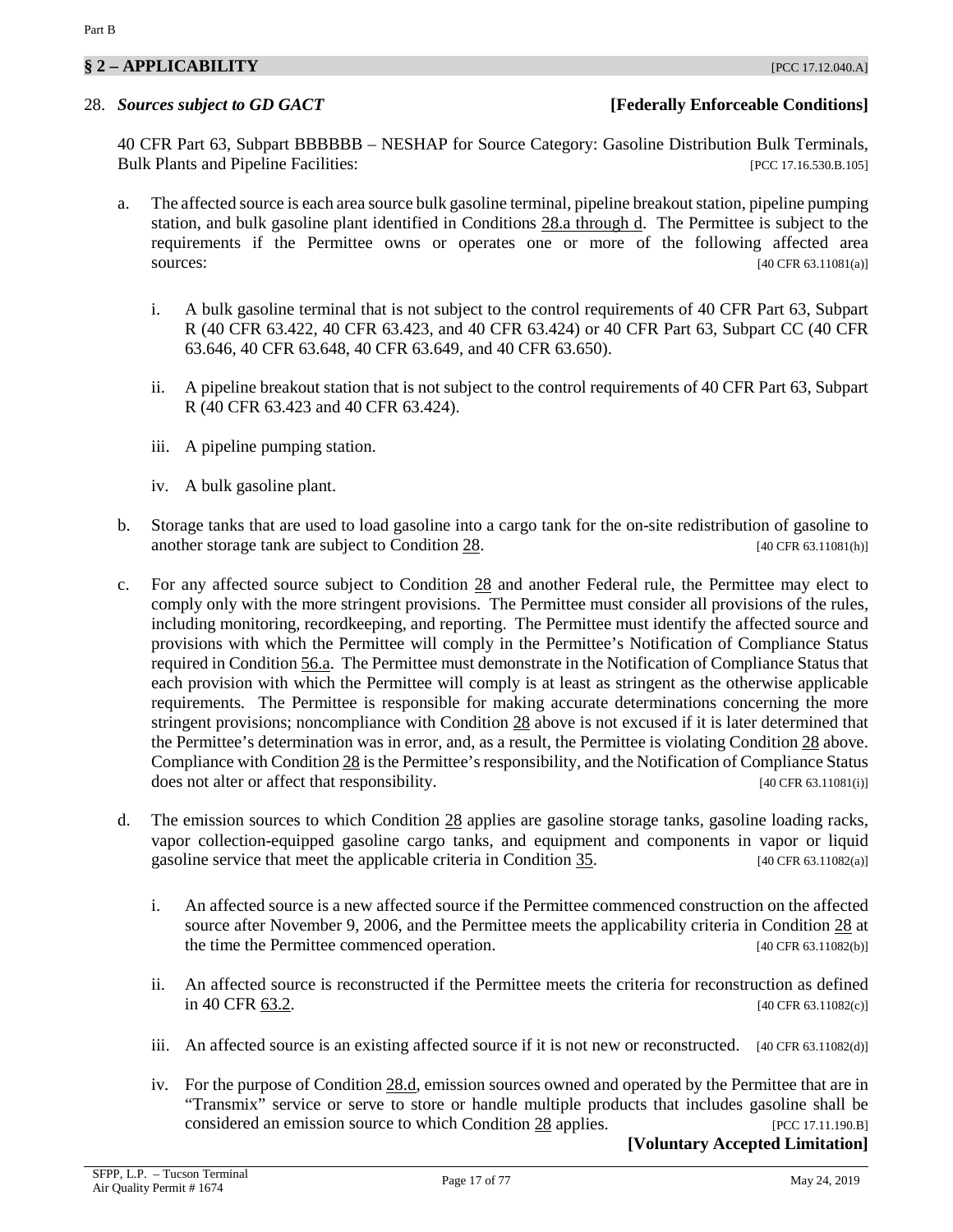- <span id="page-17-4"></span>e. If the Permittee has a new or reconstructed affected source, the Permittee must comply wit[h Condition 28](#page-16-1) according to the following: [40 CFR 63.11083(a)]
	- i. If the Permittee starts up the affected source before January 10, 2008, the Permittee must comply with the standards in [Condition 28](#page-16-1) no later than January 10, 2008. [40 CFR 63.11083(a)(1)]
	- ii. If the Permittee starts up the affected source after January 10, 2008, the Permittee must comply with the standards in [Condition 28](#page-16-1) upon startup of the Permittee's affected source. [40 CFR 63.11083(a)(2)]
- f. If the Permittee has an existing affected source, the Permittee must comply with the standards in [Condition](#page-16-1) 28 no later than January 10, 2011. [40 CFR 63.11083(b)]

# <span id="page-17-2"></span>29. *NSPS Storage Vessels subject to 40 CFR 60 Subpart K* **[Federally Enforceable Conditions]**

40 CFR 60, Subpart K - Standards of Performance for Storage Vessels for Petroleum Liquids for Which Construction, Reconstruction, or Modification Commenced After June 11, 1973, and Prior to May 19, 1978: [PCC 17.16.490.A.17]

- <span id="page-17-1"></span>a. Except as provided in [Condition](#page-17-0) 29.b the affected facility to which this subpart applies is each storage vessel for petroleum liquids which has a storage capacity greater than 151,412 liters (40,000 gallons). [40 CFR 60.110(a)]
- <span id="page-17-0"></span>b. [Condition](#page-17-1) 29.a does not apply to storage vessels for petroleum or condensate stored, processed, and/or treated at a drilling and production facility prior to custody transfer. [40 CFR 60.110(b)]
- c. Subject to the requirements of [Condition](#page-17-2) 29 is any facility under [Condition 29.a](#page-17-1) which:  $[40 \text{ CFR } 60.110(c)]$ 
	- i. Has a capacity greater than 151, 416 liters (40,000 gallons), but not exceeding 246,052 liters (65,000 gallons), and commences construction or modification after March 8, 1974, and prior to May 19, 1978.
	- ii. Has a capacity greater than 246,052 liters (65,000 gallons) and commences construction or modification after June 11, 1973, and prior to May 19, 1978.
- <span id="page-17-3"></span>d. VOC Standard and Cutoff for Controls
	- i. For each storage vessel subject to [Condition 29.a,](#page-17-1) if the true vapor pressure of the petroleum liquid, as stored, is equal to or greater than 78 mm Hg (1.5 psia) but not greater than 570 mm Hg (11.1 psia), the storage vessel shall be equipped with a floating roof, a vapor recovery system, or their equivalents.
	- ii. For each storage vessel subject to [Condition 29.a,](#page-17-1) if the true vapor pressure of the petroleum liquid, as stored, is greater than 570 mm Hg (11.1 psia), the storage vessel shall be equipped with a vapor recovery system or its equivalents.
- e. The following are exempt from monitoring in accordance with [Condition 29.a](#page-17-1) (Cutoff for Monitoring)
	- i. Storage vessels which store petroleum liquids with a Reid vapor pressure of less than 6.9 kPa (1.0 psia) provided the maximum true vapor pressure does not exceed 6.9 kPa (1.0) psia.
	- ii. Storage vessels equipped with a vapor recovery and return or disposal system in accordance with the requirements of [Condition](#page-17-3) 29.d above.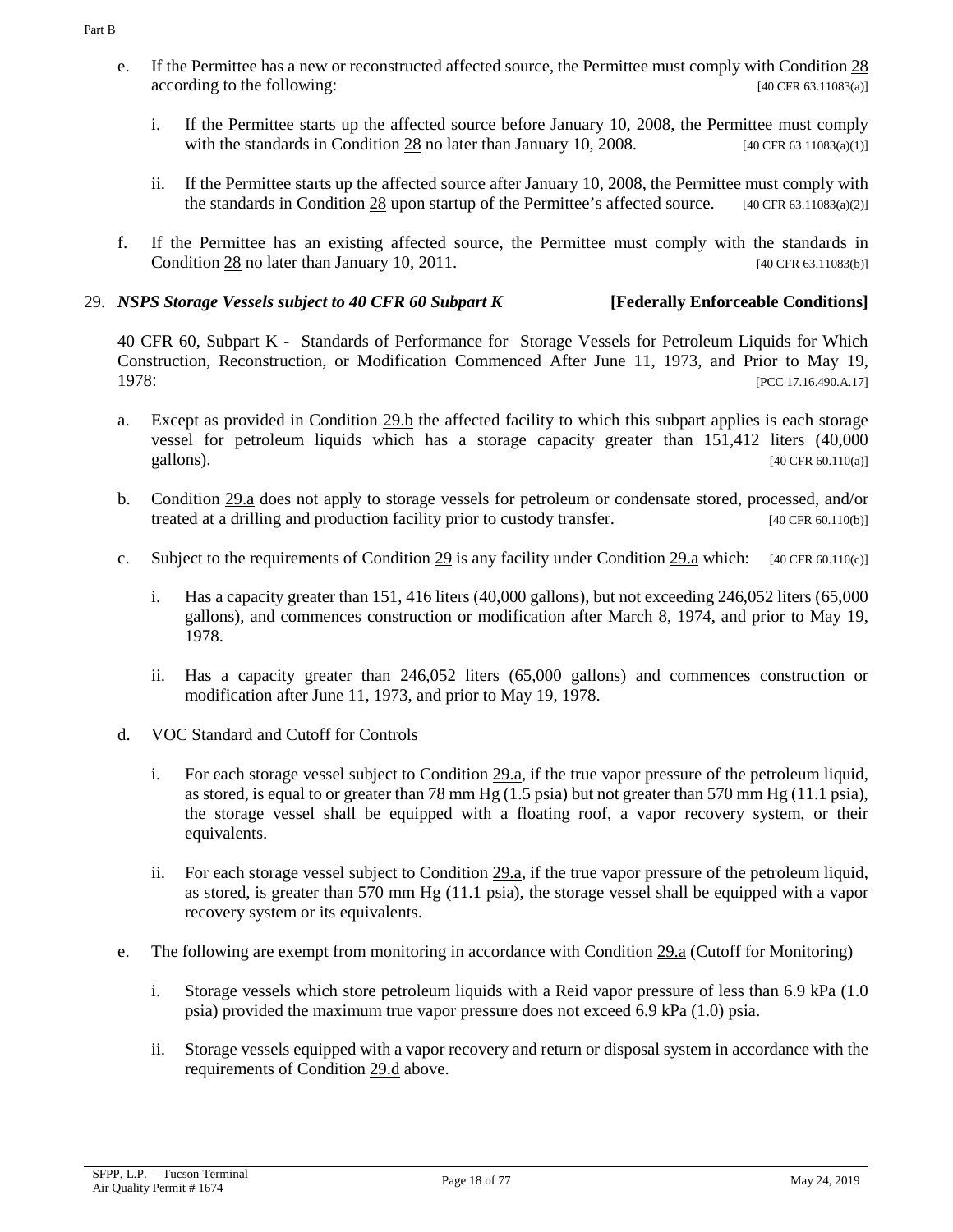# <span id="page-18-1"></span>30. *NSPS Storage Vessels subject to 40 CFR 60 Subpart Kb* **[Federally Enforceable Conditions]**

40 CFR 60, Subpart Kb – Standards of Performance for Volatile Organic Liquid Storage Vessels (Including Petroleum Liquid Storage Vessels) for Which Construction, Reconstruction, or Modification Commenced After July 23, 1984: [40 CFR 60.110b(a) & PCC 17.16.490.A.17]

- a. Except as provided in [Condition](#page-18-0) 30.c, the affected facility to which [Condition](#page-18-1) 30 applies is each storage vessel with a capacity greater than or equal to 75 cubic meters  $(m<sup>3</sup>)$  that is used to store volatile organic liquids (VOL) for which construction, reconstruction, or modification is commenced after July 23, 1984. [40 CFR 60.110b (a)]
- <span id="page-18-2"></span>b. *Cutoff for Controls*
	- i. For each storage vessel with a design capacity greater than  $151 \text{ m}^3$  (39,890 gallons, 950 barrels) containing a VOL that, as stored, has a maximum true vapor pressure equal to or greater than 5.2 kPa but less than 76.6 kPa; or;
	- ii. For each storage vessel with a design capacity greater than or equal to 75 m<sup>3</sup> (19,813 gallons, 472) barrels) but less than  $151 \text{ m}^3$  containing a VOL that, as stored, has a maximum true vapor pressure equal to or greater than 27.6 kPa but less than 76.6 kPa;
		- (a) The Permittee shall each equip storage vessel as specified in Condition  $30.b.i$  or ii with one of the control technologies specified in [Condition](#page-22-0) 37, or alternate equivalent in accordance with [40 CFR 60.114b.](https://tinyurl.com/40-CFR-60-114) [40 CFR 60.112b(a)]
	- iii. For each storage vessel with a design capacity greater than or equal to  $75 \text{ m}^3$  which contains a VOL that, as stored, has a maximum true vapor pressure greater than or equal to 76.6 kPa;
		- (a) The Permittee shall equip the storage vessel with a closed vent system and control device as specified in [Condition](#page-24-0) 37.c or an alternate equivalent in accordance with [40 CFR 60.114b.](https://tinyurl.com/40-CFR-60-114) [40 CFR 60.112b(b)]

# <span id="page-18-0"></span>c. *Cutoff for Monitoring*.

[Condition 30](#page-18-1) does not apply to the following:  $[40 \text{ CFR } 60.110b(b), 40 \text{ CFR } 60.110b(d)(4)]$ 

- i. Storage vessels with a capacity greater than  $151 \text{ m}^3$  and storing a liquid with a maximum true vapor pressure less than 3.5 kPa; or
- ii. Storage vessels with a capacity greater than or equal to 75  $\text{m}^3$  but less than 151  $\text{m}^3$  storing a liquid with a maximum true vapor pressure less than  $15$  kPa; or [40 CFR 60.110b(b)]
- iii. Vessels with a design capacity less than or equal to  $1,589.874$  m<sup>3</sup> used for petroleum or condensate stored, processed, or treated prior to custody transfer. [40 CFR 60.110b(d)(4)]

# <span id="page-18-3"></span>31. *Non-NSPS Storage Vessels and Equipment* **[Federally & Locally Enforceable Conditions]**

Standards of Performance for Storage Vessels for Petroleum Liquids applies to the following:

[SIP Rule 314 & PCC 17.16.230]

a. Each petroleum liquid storage tank [PCC 17.16.230.A and B]

- b. All facilities for dock loading of petroleum products, having a vapor pressure of 1.5 pounds per square inch or greater at loading pressure. [PCC 17.16.230.C]
- c. All pumps and compressors which handle volatile organic compounds. [PCC 17.16.230.D]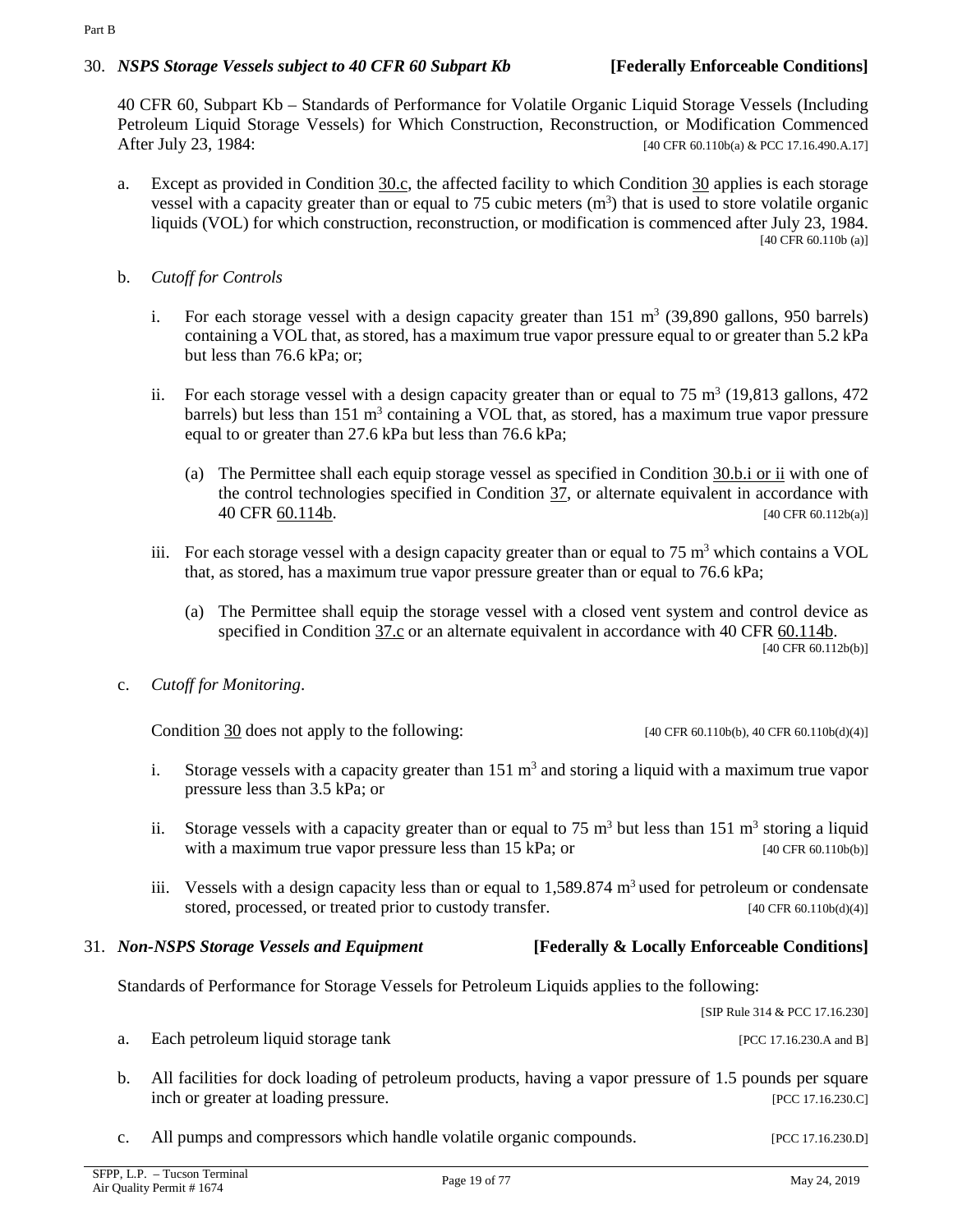<span id="page-19-2"></span>40 CFR 60, Subpart XX – Standards of Performance for Bulk Gasoline Terminals:

[40 CFR 60.500 & PCC 17.16.490.A.55]

- <span id="page-19-0"></span>a. The affected facility is the total of all the loading racks at a bulk gasoline terminal which deliver liquid product into gasoline tank trucks. [40 CFR 60.500(a)]
- b. Each facility under [Condition](#page-19-0) 32.a, the construction or modification of which is commenced after December 17, 1980. [40 CFR 60.500(b)]
- c. Any replacement of components of an existing facility, described in [Condition 32.a,](#page-19-0) that commenced before August 18, 1983 in order to comply with any emission standard adopted by a State or political subdivision thereof will not be considered a reconstruction under the provisions of 40 CFR 60.15.

[40 CFR 60.500(c)]

# <span id="page-19-1"></span>33. *Air Pollution Control Equipment* **[Federally Enforceable & Material Permit Conditions]**

40 CFR 64 - Compliance Assurance Monitoring: [40 CFR Part 64 & PCC 17.12.040.A.3.b]

- a. Compliance assurance monitoring is intended to provide a reasonable assurance of compliance with applicable requirements for large emission units that rely on air pollution control equipment to achieve compliance with an emissions limit or standard. The requirements of 40 CFR Part 64 - Compliance Assurance Monitoring (CAM) applies to pollutant specific emission units (PSEU's) at a major source that satisfy all of the following criteria:
	- i. The PSEU is located at a major source for which a Title V permit is required;
	- ii. The PSEU is subject to an emissions limitation or standard for a regulated pollutant
	- iii. The PSEU uses a control device to achieve compliance
	- iv. The PSEU has potential pre-control emissions of the regulated air pollutant that are 100% of the major source level.
	- v. The PSEU is not otherwise exempt from CAM.
- <span id="page-19-4"></span>b. The following air pollution control devices at the facility have been identified as PSEU's subject to [Condition](#page-19-1) 33 and are required to be monitored in accordance with the approved CAM plans under Attachment 2. Should the Permittee be required to submit the information required in 40 CFR 64.4 after the deadline set forth in in 40 CFR  $64.5(a)(1)$ , the Permittee shall submit the monitoring information required (i.e. proposed CAM Plan) as part of the application for renewal of this permit. Prior to the approval of a CAM Plan, the Permittee shall be subject to the monitoring and related recordkeeping and reporting requirements i[n Conditions](#page-30-1) 42.a, [46,](#page-36-0) [49.d,](#page-40-0) [53,](#page-45-0) [55.a,](#page-48-0) [56,](#page-49-2) and [62,](#page-52-2) as applicable.

[40 CFR 64.4 through 40 CFR 64.6]

- <span id="page-19-6"></span>i. Applicable to the John Zink Thermal Oxidizer (TO) that controls the emission of VOC from loading racks LR-1, LR-2 LR-3, LR-4, LR-6 and the refilling of drain dry tanks T-6, T-7, T-8, T-14, and T-25.
- <span id="page-19-5"></span>ii. Applicable to the John Zink Vapor Recovery (carbon adsorption) System (VRS) that controls the emission of VOC from loading rack LR-5.
- <span id="page-19-7"></span><span id="page-19-3"></span>iii. Applicable to the NAO Thermal Oxidizer (TO) that controls the emission of VOC from loading rack LR-6 when used as an alternate control device as provided in [Condition 40.c](#page-27-0) .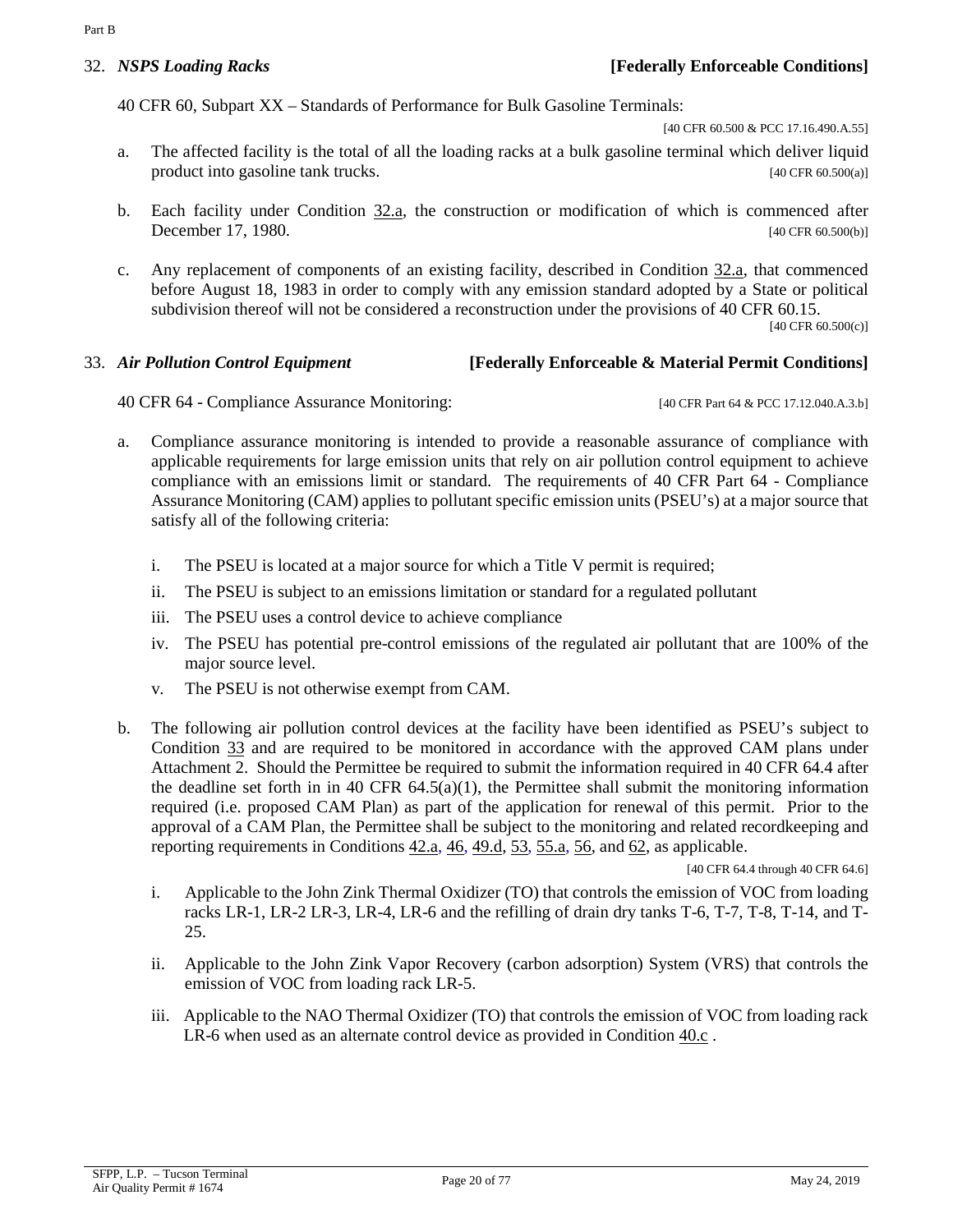34. *Facility-Wide Operations* [PCC 17.11.190.B & PCC 17.16.010 through 100] **[Federally and Locally Enforceable Conditions]**

Applicable to the facility, and facility-wide operations including facility-wide (synthetic) operational limitations, general provisions, odor limiting standard, opacity limit, visibility limiting standard, and fugitive dust standards.

### <span id="page-20-0"></span>**§ 3 – EMISSION LIMITATIONS AND MANAGEMENT PRACTICES** [PCC 17.12.040.A.2]

### <span id="page-20-1"></span>35. *Sources Subject to GD GACT* **[Federally Enforceable Conditions]**

The following provisions are applicable to the affected emission sources in [Condition](#page-16-2) 28.d and equipment identified in [Attachment 3, Tables 1-](#page-71-0) 5 of this permit. [40 CFR 63.11085 & PCC 17.16.530.B.105]

a. *General Duty to Minimize Emissions*

The Permittee must, at all times, operate and maintain any affected source, including associated air pollution control equipment and monitoring equipment, in a manner consistent with safety and good air pollution control practices for minimizing emissions. Determination of whether such operation and maintenance procedures are being used will be based on information available to the Control Officer, which may include, but is not limited to, monitoring results, review of operation and maintenance procedures, review of operation and maintenance records, and inspection of the source. [40 CFR 63.11085(a)]

b. *Gasoline Storage Tank Requirements*

The Permittee must meet each emission limit and management practice that applies to the Permittee's gasoline storage tanks as follows: [40 CFR 63.11087(a)]

- i. For each gasoline storage tank with a capacity less than 75 cubic meters (19,813 gallons, 472 bbl); or for each gasoline storage tank with a capacity of less than 151 cubic meters (39,890 gallons, 950 bbl) and a throughput of 480 gallons per day or less the Permittee must:
	- (a) Equip each gasoline storage tank with a fixed roof that is mounted to the storage tank in a stationary manner, and maintain all openings in a closed position at all times when not in use. [40 CFR 63.11087(a), Table 1, (1)]
- <span id="page-20-2"></span>ii. For each gasoline storage tank with a capacity greater than or equal to 75 cubic meters (19, 813 gallons, or 472 bbl) the Permittee must do the following: [40 CFR 63.11087(a), Table 1(2a-d)]
	- (a) Reduce emissions of total organic HAP or total organic compounds (TOC) by 95 weight-percent with a closed vent system and control device, as specified i[n Condition](#page-24-0) 37.c; or
	- (b) Equip each internal floating roof gasoline storage tank according to the requirements in [Condition 37.a,](#page-22-1) except for the secondary seal requirements in [Condition 37.a.ii.\(b\)](#page-23-0) and the requirements in [Conditions 37.a.iv through ix;](#page-23-1) and;
	- (c) Equip each external floating roof gasoline storage tank according to the requirements in [Condition](#page-23-2) 37.b, except that the requirements of [Condition](#page-24-1) 37.b.ii shall only be required if such storage tank does not currently meet the requirements in [Condition 37.b;](#page-23-2) or
	- (d) Alternately equip and operate each internal and external floating roof gasoline storage tank according to the applicable requirements in [40 CFR 63.1063](https://tinyurl.com/40-CFR-63-1063) as specified in item (d) in Table 1 of Subpart BBBBBB of 40 CFR Part 63.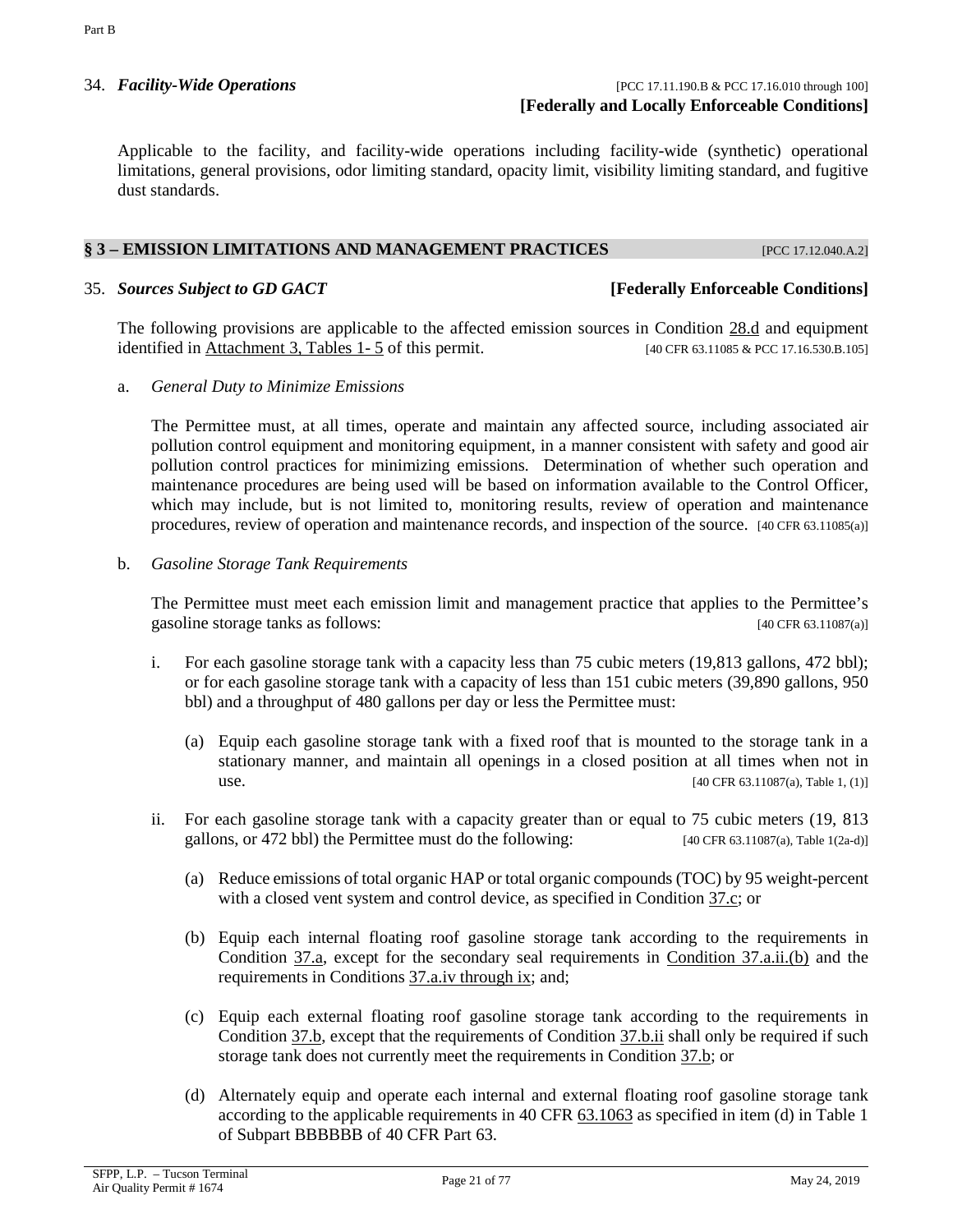- iii. The Permittee must comply with the requirements by the applicable dates specified in [Condition](#page-17-4) 28.e [and f.](#page-17-4) Except that storage vessels equipped with floating roofs and not meeting the requirements of Condition 35.b.ii must be in compliance at the first degassing and cleaning activity after January 10,  $2011$  or by January 10,  $2018$  whichever is first. [40 CFR 63.11087(b)]
- iv. The Permittee must comply with the applicable testing and monitoring requirements specified in [Condition](#page-32-0) 42.b. [40 CFR 63.11087(c)]
- v. The Permittee must submit the applicable notifications as required in [Condition](#page-49-1) 56.a.

[40 CFR 63.11087(d)]

vi. The Permittee must keep records and submit reports as specified in [Conditions 49](#page-39-1) and [56.](#page-49-2)

[40 CFR 63.11087(e)]

vii. If the Permittee's gasoline storage tank(s) is subject to, and complying with, the control requirements of [Condition](#page-22-0) 37, the storage tank will be deemed in compliance with [Condition](#page-20-1) 35.b. The Permittee must report this determination in the Notification of Compliance Status Report required under [Condition](#page-49-1) 56.a.ii. [40 CFR 63.11087(f)]

*[See Notification of Compliance Status Report dated January 10, 2011]*

- <span id="page-21-1"></span><span id="page-21-0"></span>c. *Gasoline Loading Racks Requirements*
	- i. For each bulk gasoline terminal loading rack(s) with a gasoline throughput (total of racks) of 250,000 gallons per day, or greater, the Permittee must meet the following emission limits and management practices: [40 CFR 63.11088(a), Table 2, Item 1]
		- (a) Equip the loading racks with a vapor collection system designed to collect the TOC vapors displaced from cargo tanks during product loading; and  $[40 \text{ CFR } 63.11088(a), \text{Table 2(1a)}]$
		- (b) Reduce emissions of TOC to less than or equal to 35 mg/l of gasoline loaded into gasoline cargo tanks at the loading rack; and [40 CFR 63.11088(a), Table 2(1b)]
		- (c) Design and operate the vapor collection system to prevent any TOC vapors collected at one loading rack or lane from passing through another loading rack or lane to the atmosphere; and [40 CFR 63.11088(a), Table 2(1c)]
		- (d) Limit the loading of gasoline into gasoline cargo tanks that are vapor tight using the procedures specified i[n Conditions 39.d through h](#page-26-0) an[d 46.](#page-36-0) The term "tank truck" as used in [Conditions](#page-26-0) 39.d [through h](#page-26-0) and [46](#page-36-0) means "cargo tank". *Gasoline cargo tank* means a delivery tank truck or railcar which is loading gasoline or which has loaded gasoline on the immediately previous load. [40 CFR 63.11088(a), Table 2(1d), 40 CFR 63.11100]
	- ii. The Permittee must comply with the requirements by the applicable dates specified in [Conditions](#page-17-4) 28.e and f  $[40 \text{ CFR } 63.11088(c)]$
	- iii. The Permittee must comply with the testing and monitoring requirements in [Conditions 63](#page-53-0) and  $\frac{42}{10}$  (40 CFR 63.11088(d)]
	- iv. The Permittee must submit the notifications as required in [Condition](#page-49-1)  $\underline{56.}a$ . [40 CFR 63.11088(e)]
	- v. The Permittee must keep records and submit reports as specified i[n Conditions 49](#page-39-1) and [56.](#page-49-2) [40 CFR 63.11088(f)]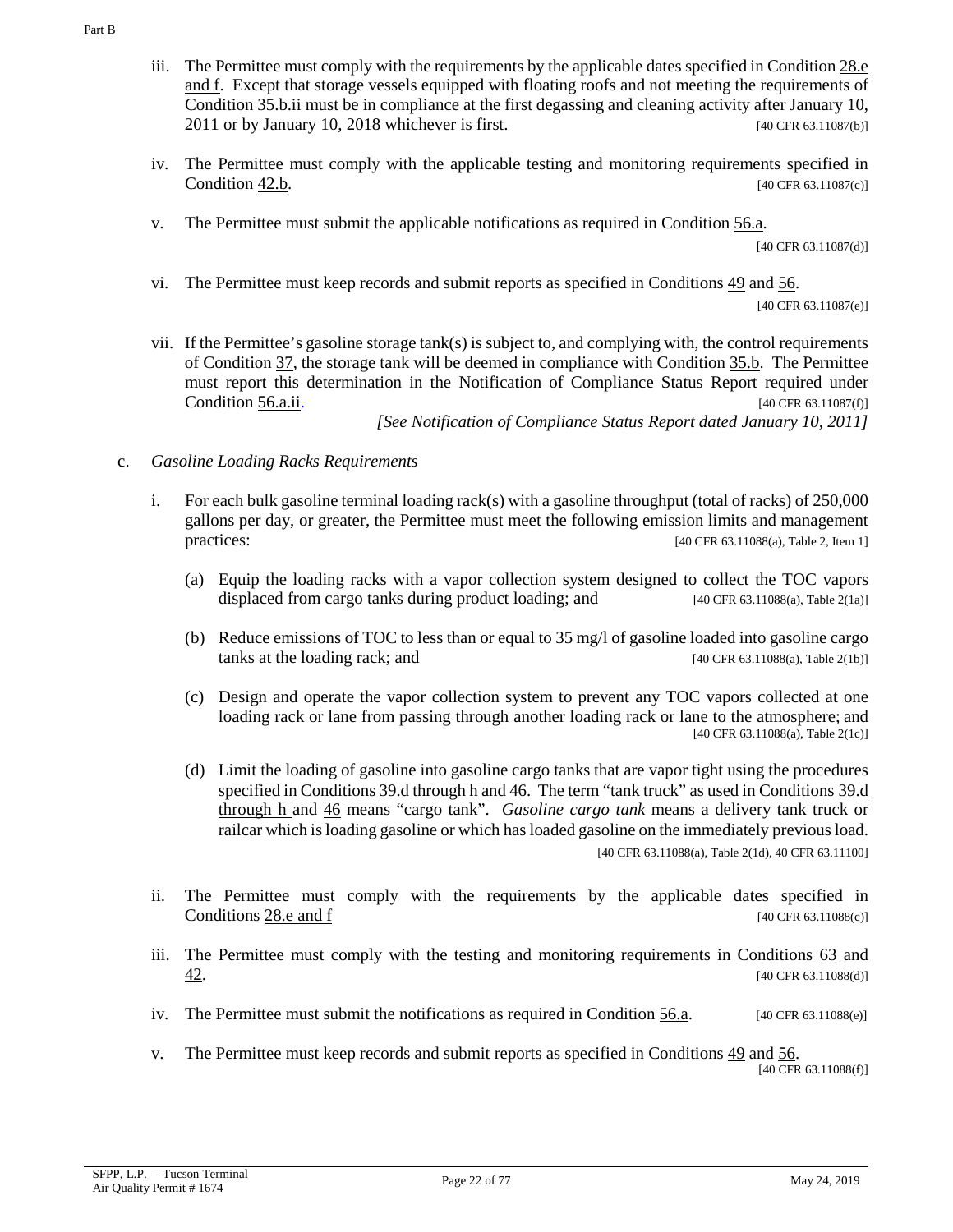- d. *Equipment Leak Inspection Requirements*
	- i. The Permittee shall perform a monthly leak inspection of all equipment in gasoline service, *(equipment used to transfer gasoline or gasoline vapors)*. For this inspection, detection methods incorporating sight, sound, and smell are acceptable. [40 CFR 63.11089(a)]
	- ii. The Permittee shall use and sign a log book at the completion of each inspection. A section of the log book shall contain a list, summary description, or diagram(s) showing the location of all equipment in gasoline service at the facility. [40 CFR 63.11089(b)]
	- iii. The Permittee shall record each detection of a liquid or vapor leak in the log book. When a leak is detected, an initial attempt at repair shall be made as soon as practicable, but no later than 5 calendar days after the leak is detected. Repair or replacement of leaking equipment shall be completed within 15 calendar days after detection of each leak, except as provided i[n Condition](#page-22-2) 35.d.iv.

 $\frac{1}{140}$  CFR 63.11089(c)]

- <span id="page-22-2"></span>iv. Delay of repair of leaking equipment will be allowed if the repair is not feasible within 15 days. The Permittee shall provide in the semiannual report specified in [Condition](#page-49-3) 56.b the reason(s) why the repair was not feasible and the date each repair was completed. [40 CFR 63.11089(d)]
- v. The Permittee must comply with the requirements by the applicable dates specified in [Conditions](#page-17-4)  $28 \text{.e and } f$  [40 CFR 63.11089(e)]
- vi. The Permittee must submit the applicable notifications as required in [Condition](#page-49-1) 56.a.

[40 CFR 63.11089(f)]

vii. The Permittee must keep records and submit reports as specified i[n Conditions 49](#page-39-1) and [56.](#page-49-2) [40 CFR 63.11089(f)]

# 36. *NSPS Storage Vessels Subject to 40 CFR 60 Subpart K* **[Federally Enforceable Conditions]**

The following provisions are applicable to affected facilities in [Condition](#page-17-2) 29 and equipment identified in [Attachment 3, Table 2.](#page-72-0) If the storage vessel is a gasoline storage tank subject to [Condition](#page-20-1) 35.b.ii, the more stringent standard or emission limit shall apply. [PCC 17.16.010 & PCC 17.16.490.A.15 &16]

a. The Permittee shall equip the tank with a fixed roof with a floating roof, a vapor recovery system, or their equivalents.  $[40 \text{ CFR } 60.112(a)(1)]$ 

# **[Material Permit Condition]**

### <span id="page-22-0"></span>37. *NSPS Storage Vessels Subject to 40 CFR 60 Subpart Kb* **[Federally Enforceable Conditions]**

The following provisions are applicable to affected facilities in [Condition](#page-18-1) 30 and equipment listed in [Attachment 3, Table 3.](#page-73-0) If the storage vessel is a gasoline storage tank subject to [Condition](#page-20-1) 35b.ii, the more stringent emission standard or emission limit shall apply. [PCC 17.16.010 & PCC 17.16.490.A.16]

The Permittee shall equip each storage vessel with one of the following:

<span id="page-22-1"></span>a. *An internal floating roof (IFR):* A fixed roof in combination with an internal floating roof meeting the following specifications: [40 CFR 60.112b(a)(1)]

# **[Material Permit Conditions]**

i. The internal floating roof shall rest or float on the liquid surface (but not necessarily in complete contact with it) inside a storage vessel that has a fixed roof. The internal floating roof shall be floating on the liquid surface at all times, except during initial fill and during those intervals when the storage vessel is completely emptied or subsequently emptied and refilled. When the roof is resting on the leg supports, the process of filling, emptying, or refilling shall be continuous and shall be  $accomplished$  as rapidly as possible.  $[40 \text{ CFR } 60.112b(a)(1)(i)]$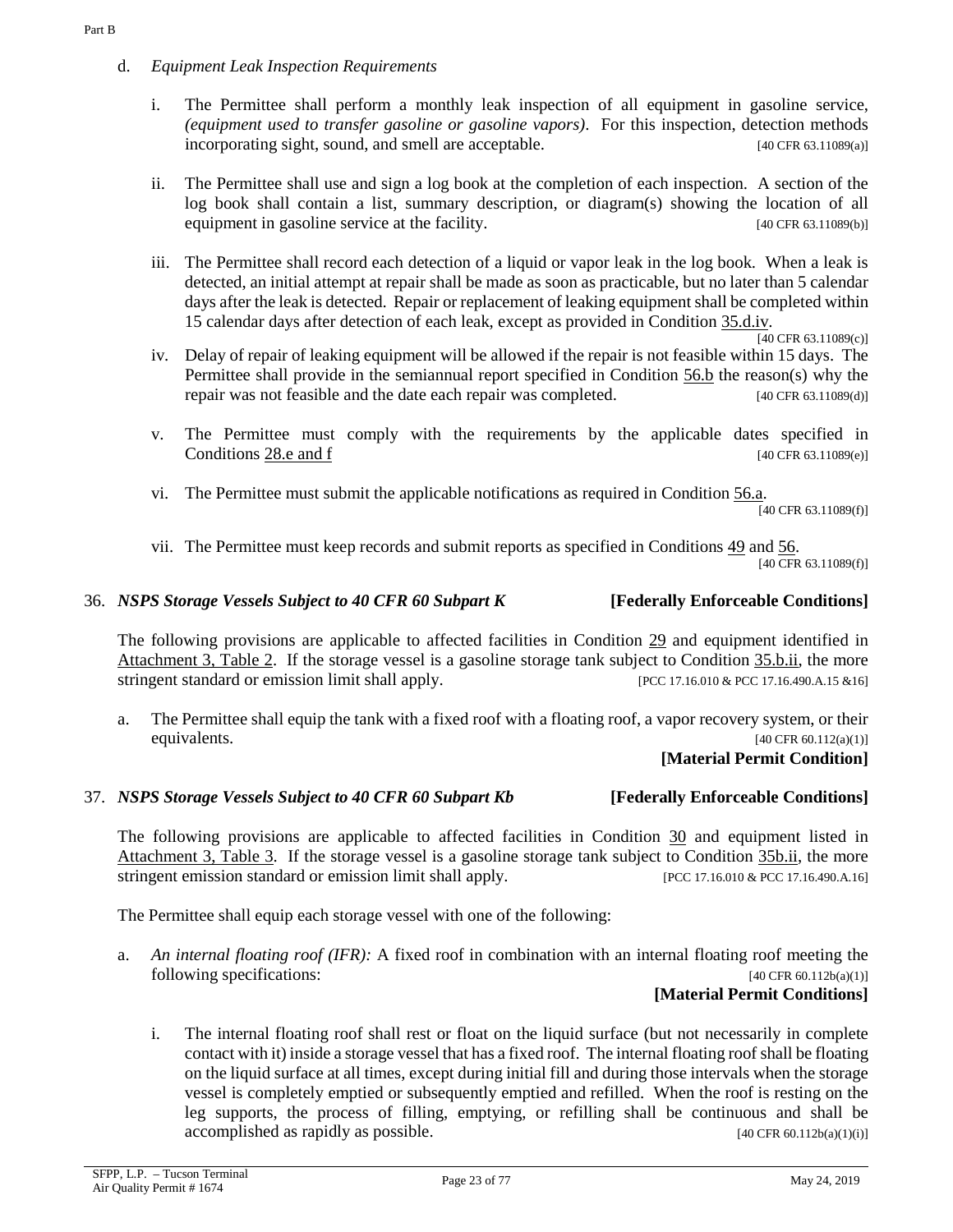- <span id="page-23-0"></span>ii. Each internal floating roof shall be equipped with one of the following closure devices between the wall of the storage vessel and the edge of the internal floating roof:  $[40 \text{ CFR } 60.112b(a)(1)(ii)]$ 
	- (a) A foam or liquid-filled seal mounted in contact with the liquid (liquid-mounted-seal). A liquid mounted seal means a foam- or liquid-filled seal mounted in contact with the liquid between the wall of the storage vessel and the floating roof continuously around the circumference of the  $tanh.$  [40 CFR 60.112b(a)(1)(ii)(A)]
	- (b) Two seals mounted one the other so that each forms a continuous closure that completely covers the space between the wall of the storage vessel and the edge of the internal floating roof. The lower seal may be vapor-mounted, but both must be continuous. [40 CFR 60.112b(a)(1)(ii)(B)]
	- (c) A mechanical shoe seal. A mechanical shoe seal is a metal sheet held vertically against the wall of the storage vessel by springs or weighted levers and is connected by braces to the floating roof. A flexible coated fabric (envelope) spans the annular space between the metal sheet and the floating roof.  $[40 \text{ CFR } 60.112b(a)(1)(ii)(C)]$
- iii. Each opening in a noncontact internal floating roof except for automatic bleeder vents (vacuum breaker vents) and the rim space vents is to provide a projection below the liquid surface.

[40 CFR 60.112b(a)(1)(iii]

- <span id="page-23-1"></span>iv. Each opening in the internal floating roof except for leg sleeves, automatic bleeder vents, rim space vents, column wells, ladder wells, sample wells, and stub drains is to be equipped with a cover or lid which is to be maintained in a closed position at all times (i.e., no visible gap) except when the device is in actual use. The cover or lid shall be equipped with a gasket. Covers on each access hatch and automatic gauge float well shall be bolted except when they are in use.  $[40 \text{ CFR } 60.112b(a)(1)(iv)]$
- v. Automatic bleeder vents shall be equipped with a gasket and are to be closed at all times when the roof is floating except when the roof is being floated off or is being landed on the roof leg supports.  $[40 \text{ CFR } 60.112b(a)(1)(v)]$
- vi. Rim space vents shall be equipped with a gasket and are to be set to open only when the internal floating roof is not floating or at the manufacturer's recommended setting.  $[40 \text{ CFR } 60.112b(a)(1)(vi)]$
- vii. Each penetration of the internal floating roof for the purpose of sampling shall be a sample well. The sample well shall have a slit fabric cover that covers at least 90 percent of the opening.

 $[40 \text{ CFR } 60.112b(a)(1)(vii)]$ 

- viii. Each penetration of the internal floating roof that allows for passage of a column supporting the fixed roof shall have a flexible fabric sleeve seal or a gasketed sliding cover. [40 CFR 60.112b(a)(1)(viii)]
- ix. Each penetration of the internal floating roof that allows for passage of a ladder shall have a gasketed sliding cover.  $[40 \text{ CFR } 60.112b(a)(1)(ix)]$
- <span id="page-23-2"></span>b. *An external floating roof (EFR):* An external floating roof means a pontoon-type or double-deck type cover that rests on the liquid surface in a vessel with no fixed roof. Each external floating roof must meet the following specifications:  $[40 \text{ CFR } 60.112b(a)(2) \& \text{PCC } 17.11.120.A.3.d]$

# **[Material Permit Conditions]**

- i. Each external floating roof shall be equipped with a closure device between the wall of the storage vessel and the roof edge. The closure device is to consist of two seals, one above the other. The lower seal is referred to as the primary seal, and the upper seal is referred to as the secondary seal.  $[40 \text{ CFR } 60.112b(a)(2)(i)]$ 
	- (a) The primary seal shall be either a mechanical shoe seal or a liquid-mounted seal. Except as provided in Condition [44.b.iv.\(a\),](#page-35-0) the seal shall completely cover the annular space between the edge of the floating roof and tank wall.  $[40 \text{ CFR } 60.112b(a)(2)(i)(A)]$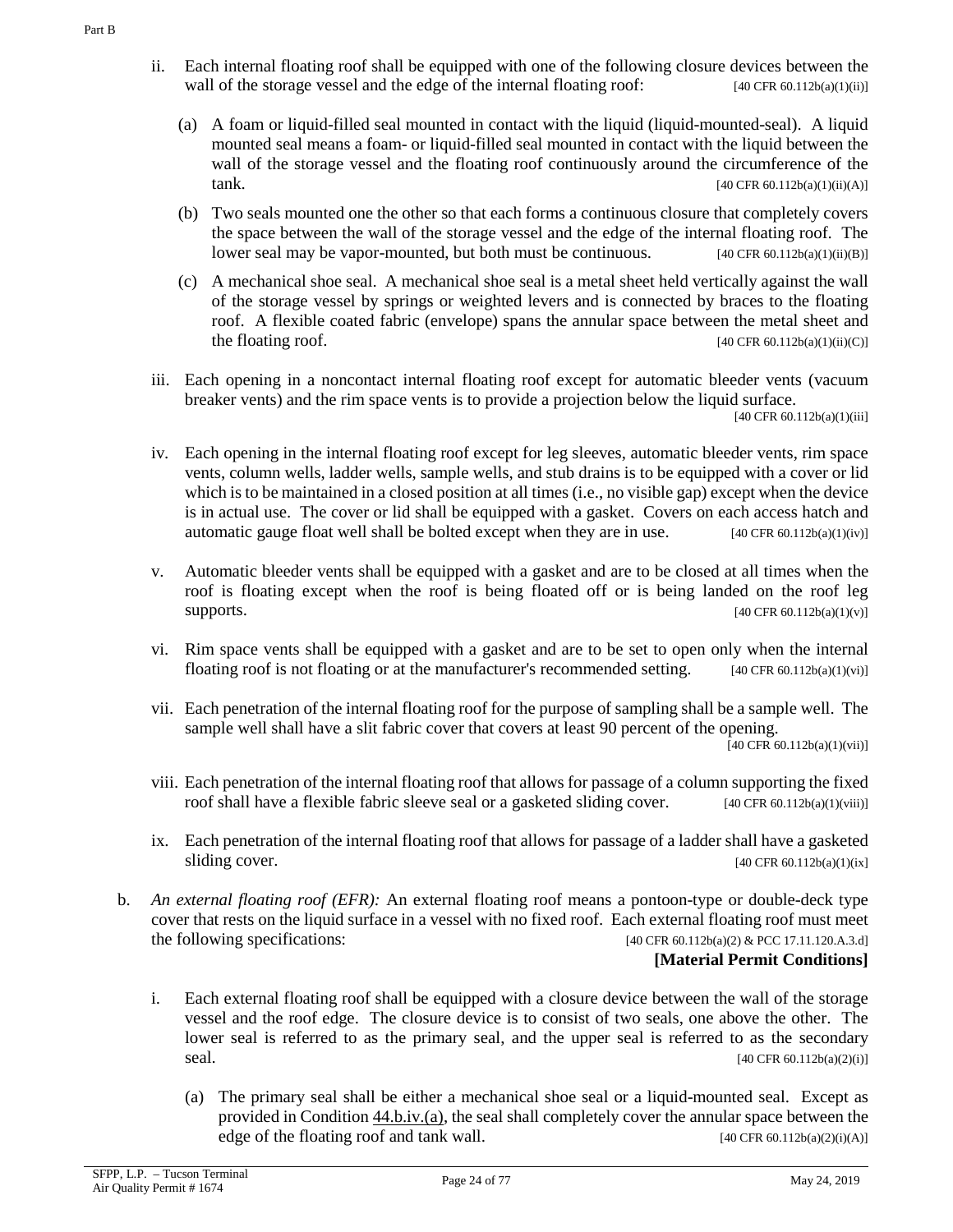- (b) The secondary seal shall completely cover the annular space between the external floating roof and the wall of the storage vessel in a continuous fashion except as allowed in Condition  $44.b.iv.(b).$  [40 CFR 60.112b(a)(2)(i)(B)]
- <span id="page-24-1"></span>ii. Except for automatic bleeder vents and rim space vents, each opening in a noncontact external floating roof shall provide a projection below the liquid surface. Except for automatic bleeder vents, rim space vents, roof drains, and leg sleeves, each opening in the roof is to be equipped with a gasketed cover, seal, or lid that is to be maintained in a closed position at all times (i.e., no visible gap) except when the device is in actual use. Automatic bleeder vents are to be closed at all times when the roof is floating except when the roof is being floated off or is being landed on the roof leg supports. Rim vents are to be set to open when the roof is being floated off the roof legs supports or at the manufacturer's recommended setting. Automatic bleeder vents and rim space vents are to be gasketed. Each emergency roof drain is to be provided with a slotted membrane fabric cover that covers at least 90 percent of the area of the opening. [40 CFR 60.112b(a)(2)(ii)]
- iii. The roof shall be floating on the liquid at all times (i.e., off the roof leg supports) except during initial fill until the roof is lifted off leg supports and when the tank is completely emptied and subsequently refilled. The process of filling, emptying, or refilling when the roof is resting on the leg supports shall be continuous and shall be accomplished as rapidly as possible.  $[40 \text{ CFR } 60.112b(a)(2)(iii)]$
- <span id="page-24-0"></span>c. *A closed vent system:* A closed vent system and control device meeting the following specifications: [40 CFR 60.112b(a)(3) & PCC 17.11.120.A.3.d] **[Material Permit Conditions]**
	- i. The closed vent system shall be designed to collect all VOC vapors and gases discharged from the storage vessel and operated with no detectable emissions as indicated by an instrument reading of less than 500 ppm background and visual inspections, as determined in 40 CFR, Part 60, Subpart **VV, 60.485(b).** [40 CFR 60.112b(a)(3)(i)]
	- ii. The control device shall be designed and operated to reduce inlet VOC emissions by 95 percent or  $\text{greater.}$  [40 CFR 60.112b(a)(3)(ii)]
- d. For each storage vessel with a design capacity greater than or equal to 75  $\text{m}^3$  which contains a VOL that, as stored, has a maximum true vapor pressure greater than 76.6 kPa (11.1 psi), the Permittee shall equip each storage vessel as specified in Condition 37.c above or with an equivalent system as provided in [40](https://tinyurl.com/40-CFR-60-114)  CFR [60.114b.](https://tinyurl.com/40-CFR-60-114) [40 CFR 60.112b(b) & PCC 17.11.120.A.3.d]

### **[Material Permit Condition]**

### 38. *Non-NSPS Storage Vessels and Equipment* **[Locally Enforceable Conditions]**

The following provisions are applicable to the affected facilities in [Condition](#page-18-3) 31 and equipment identified in [Attachment 3, Table 1,](#page-73-0) excluding sources subject to [Conditions 29](#page-17-2) or [30.](#page-18-1) If the storage vessel or equipment is subject to [Condition](#page-16-1) 28, the more stringent standard or emission limit shall apply.

[PCC 17.16.010, PCC 17.16.130.A & PCC 17.16.230]

a. The Permittee shall not place, store, or hold in any reservoir, stationary tank or other container having a capacity of forty thousand gallons (one hundred fifty-one thousand four hundred liters) or more any petroleum liquid having a vapor pressure of 1.5 pounds per square inch absolute or greater under actual storage conditions, unless such tank, reservoir, or other container is a pressure tank maintaining working pressure sufficient at all times to prevent hydrocarbon vapor or gas loss to the atmosphere or is equipped with one of the following vapor loss control devices, properly installed, in operation, and in good working order: [PCC 17.16.230.A & PCC 17.11.120.A.3.d]

# **[Material Permit Conditions]**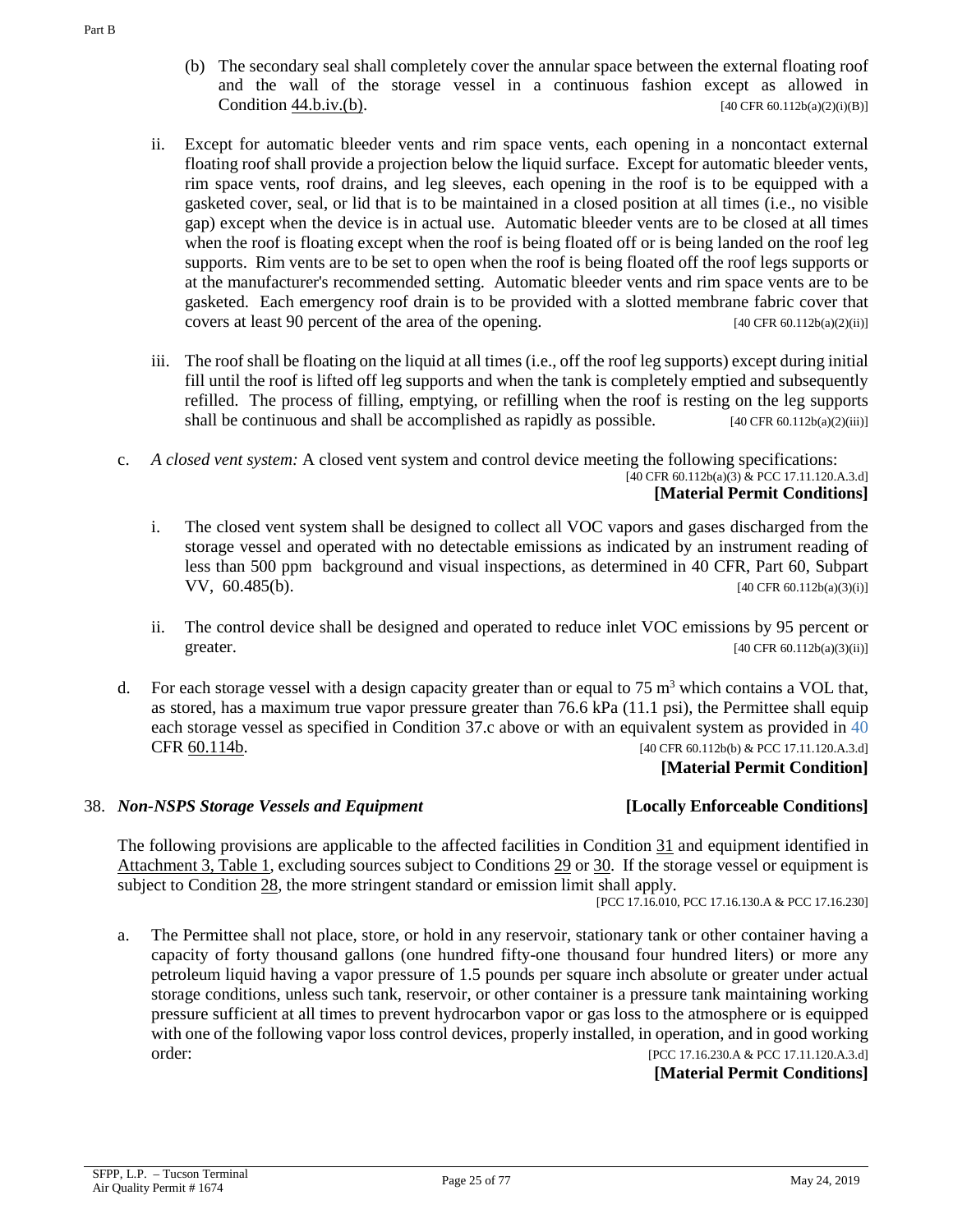- i. A floating roof consisting of a pontoon type double-deck type roof resting on the surface of the liquid contents and equipped with a closure seal to close the space between the roof eave and tank wall and a vapor balloon or vapor dome, designed in accordance with accepted standards of the petroleum industry. The control equipment shall not be used if the petroleum liquid has a vapor pressure of twelve pounds per square inch absolute or greater under actual conditions. [PCC 17.16.230.A.1]
	- (a) All tank gauging and sampling devices shall be gas tight except when gauging or sampling is taking place.
	- (b) Automatic bleeder vents shall be closed at all times, except when the roof is floated off or landed on the roof leg supports.
	- (c) Rim vents, if provided, shall be set to open when the roof is being floated off the roof leg supports, or at the manufacturer's recommended setting.
- ii. Other equipment proven to be of equal efficiency for preventing discharge of hydrocarbon gases and vapors to the atmosphere. [PCC 17.16.230.A.2]
- b. Emissions of hydrocarbons from a stationary tank, reservoir, or other container having a capacity greater than 40,000 gallons which is used for storing gasoline or other petroleum liquids must be minimized by applying and maintaining the following controls: [SIP Rule 314.A.2 & PCC 17.11.120.A.3.d] **[Federally Enforceable & Material Permit Conditions]**
	- i. An adequately maintained floating roof, refrigeration-type vapor recovery system or equivalently effective control system, if the container is used for storage of a petroleum liquid which has a vapor pressure of at least 1.5 pounds but less than 11 pounds per square inch absolute under actual storage conditions; or
	- ii. A refrigeration-type vapor recovery system or equivalent if the container is used for storage of a petroleum liquid which has a vapor pressure of greater than or equal to 11 pounds per square inch absolute under actual storage conditions.
- c. If a refrigeration-type vapor recovery system or equivalent is employed, it must be capable of collecting at least 90 percent of the hydrocarbon vapors by weight which would otherwise be vented to the atmosphere during filling of the tank. The system must also be equipped with either an on-site or remotely located vapor-disposal system which processes the vapors so that their escape to the atmosphere is prevented. [SIP Rule 314.B & PCC 17.11.120.A.3.d]

# **[Federally Enforceable & Material Permit Condition]**

d. Any other petroleum liquid storage vessel shall be equipped with a submerged filling device, or acceptable equivalent, for the control of hydrocarbon emissions.

[PCC 17.16.230.B, PCC 17.16.520, SIP Rule 314.A.1 & PCC 17.11.120.A.3.d] **[Federally Enforceable & Material Permit Condition]**

e. All pumps and compressors which handle volatile organic compounds shall be equipped with mechanical seals or other equipment of equal efficiency to prevent the release of organic contaminants into the atmosphere. [PCC 17.16.230.D & PCC 17.11.120.A.3.d]

### **[Material Permit Condition]**

f. All facilities for dock loading of petroleum products having a vapor pressure of 1.5 pounds per square inch at loading pressure shall provide for submerged filling or acceptable equivalent for control of hydrocarbon emissions. [PCC 17.16.230.C & PCC 17.11.120.A.3.d]

# **[Material Permit Condition]**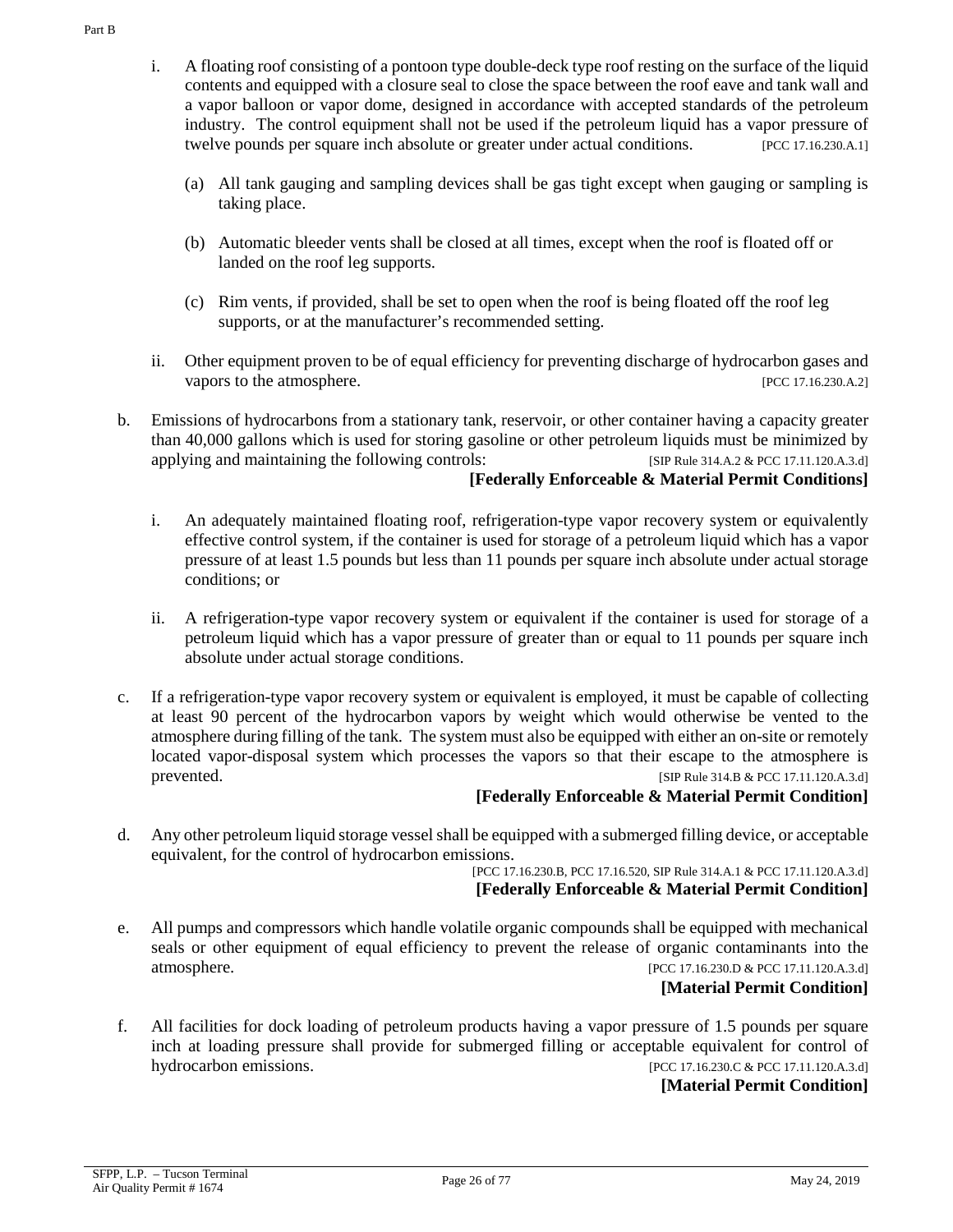g. The Permittee shall exclusively store the allowable products listed in Tables I through III of Attachment 3. Should the Permittee desire to store other products with greater emissions, the appropriate revision shall be submitted pursuant to [PCC 17.12.090,](https://tinyurl.com/17-12-090-A) [PCC 17.12.110,](https://tinyurl.com/17-12-100-A) or [PCC 17.12.120.](https://tinyurl.com/17-12-120-A) Switching between allowable products (products with lower vapor pressures than those products specified) shall not require notification; however, the Permittee shall update records required by [Conditions 49,](#page-39-1) [50,](#page-41-0) [51,](#page-41-1) and [52.](#page-44-0)

[PCC 17.11.190.B & PCC 17.11.120.A.3.d]

## **[Federally Enforceable & Material Permit Condition]**

39. *NSPS Loading Racks* [PCC 17.16.010 & PCC 17.16.490.A.40 & PCC 17.11.120.A.3.d] **[Federally Enforceable & Material Permit Conditions]**

The following provisions are applicable to the affected facilities in [Condition](#page-19-2) 32 and equipment identified in [Attachment 3, Table 4.](#page-74-0) If the loading rack(s) is a gasoline loading rack subject to [Condition](#page-21-0) 35.c.i, the more stringent emission standard or emission limit shall apply.

a. The Permittee shall equip each affected loading rack with a vapor collection system designed to collect the total organic compounds (TOC) vapors displaced from tank trucks during product loading.

[40 CFR 60.502(a)]

<span id="page-26-1"></span>b. The emissions to the atmosphere from the vapor collection system due to the loading of liquid product into gasoline tank trucks shall not exceed 35 milligrams of TOC per liter of gasoline loaded.

[40 CFR 60.502(b)]

- c. Each vapor collection system shall be designed to prevent any total organic compounds vapors collected at one loading rack from passing to another loading rack. [40 CFR 60.502(d)]
- <span id="page-26-0"></span>d. Loadings of liquid product into gasoline tank trucks shall be limited to vapor-tight gasoline tank **trucks.** [40 CFR 60.502(e)]
- e. The Permittee shall act to assure that loadings of gasoline tank trucks at the affected facility are made only into tanks equipped with vapor collection equipment that is compatible with the terminal's vapor collection system. [40 CFR 60.502(f)]
- f. The Permittee shall act to assure that the terminal's and the tank truck's vapor collection systems are connected during each loading of a gasoline tank truck at the affected facility. Examples of actions to accomplish this include training drivers in the hookup procedures and posting visible reminder signs at the affected loading racks. [40 CFR 60.502(g)]
- g. The vapor collection and liquid loading equipment shall be designed and operated to prevent gauge pressure in the delivery tank from exceeding 4,500 pascals (450 mm of water) during product loading. This level is not to be exceeded when measured by the procedures specified in [Condition](#page-55-0) 62.d.

[40 CFR 60.502(h)]

h. No pressure-vacuum vent in the bulk gasoline terminal's vapor collection system shall begin to open at a system pressure less than 4,500 pascals (450 mm of water). [40 CFR 60.502(i)]

### 40. *Air Pollution Control Equipment* **[Federally Enforceable & Material Permit Conditions]** [PCC 17.11.120.A.3.d]

The following provisions are applicable to the affected facilities in [Condition](#page-19-1) 33 and the air pollution control equipment identified in [Attachment 3, Table 5.](#page-74-1)

a. *John Zink Thermal Oxidizer.* The Permittee shall capture and route all TOC vapors from the loading racks LR-1, LR-2, LR-3, LR-4, and LR-6 and from the refloating of the roofs for the terminal drain dry tanks T-6, T-7, T-8, T-14 and T-25 to the John Zink Thermal Oxidizer to control VOC and HAP emissions to the atmosphere. [40 CFR 60.502(a) & PCC 17.11.190.B]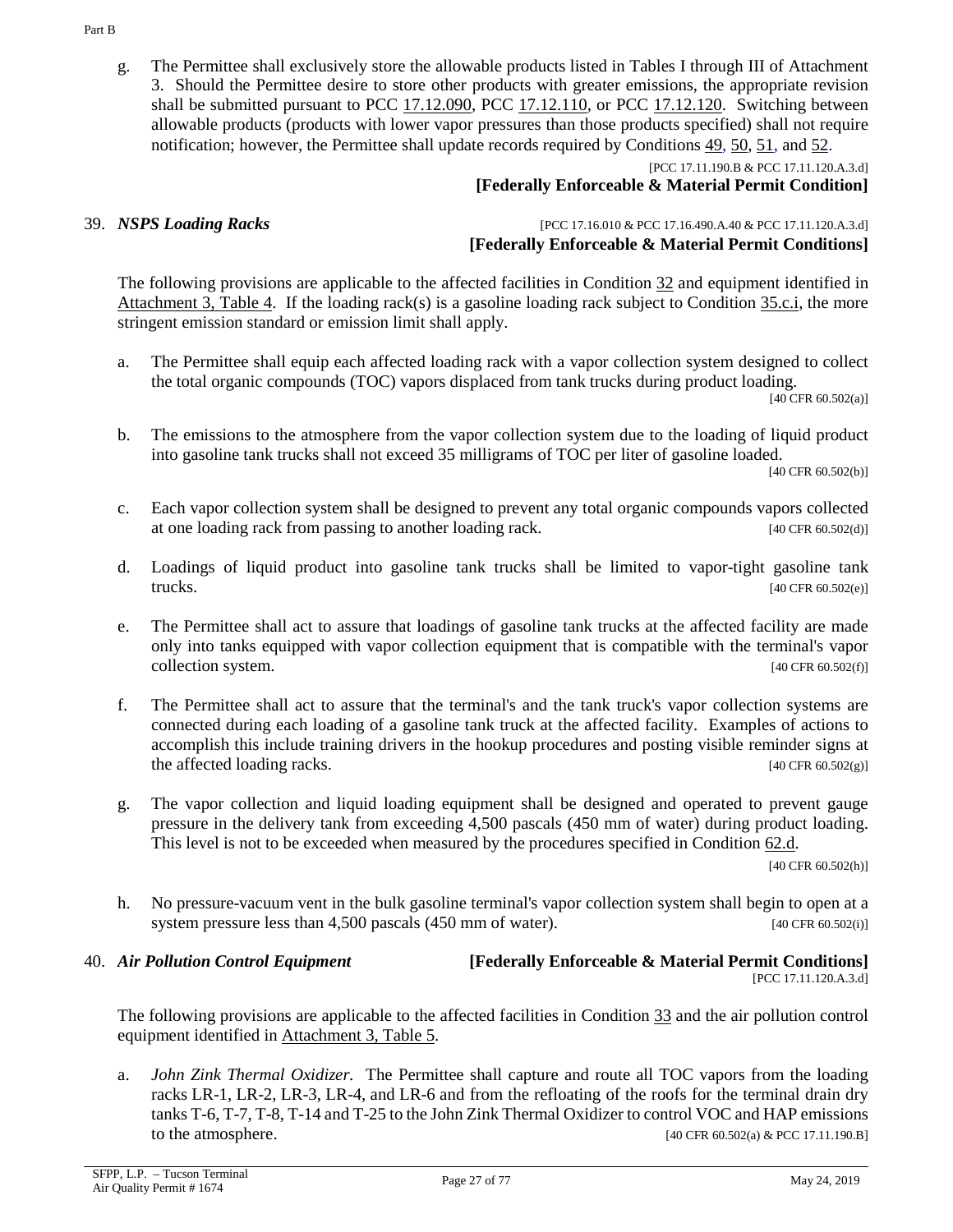- <span id="page-27-0"></span>b. *John Zink Vapor Recovery System.* The Permittee shall capture and route all TOC vapors from the loading rack LR-5 to the John Zink Vapor Recovery System to control VOC and HAP emissions to the atmosphere. [40 CFR 60.502(a) & PCC 17.11.190.B]
	- c. *NAO Thermal Oxidizer.* As an alternate operating scenario, the Permittee shall capture and route all TOC vapors from LR-6 to the NAO Thermal Oxidizer to control VOC and HAP emissions. The Permittee shall document the dates LR-6 is following the alternate operating scenario with written entries in a log book or other permanent form of record. [40 CFR 60.502(a) & PCC 17.11.190.B]
	- d. The Permittee shall operate and maintain the air pollution controls according to the manufacturer's recommendations. Emissions from the applicable units shall not bypass the air pollution controls. If the manufacturer's recommendations are not available, the Permittee shall develop and propose an Operations and Maintenance Plan for the air pollution controls for approval by the Control Officer.

*[See Manufacturer's recommendations for the John Zink Thermal Oxidizer submitted May 9, 2008] [See O & M Plan for the John Zink Carbon Adsorption Unit submitted September 15, 2015]*

# 41. *Facility-Wide Operations*

The following provisions are applicable to facility-wide operations as provided in [Condition](#page-19-3) 34.

- a. *Operational Limitations* **[Federally Enforceable and Material Permit Conditions]** [PCC 17.11.120.A.3]
	- i. The Permittee shall limit the combined throughput of all products through all loading racks not to exceed 1.36 billion gallons in any 12-month rolling period. [PCC 17.11.190.B]
	- ii. The Permittee shall limit the combined throughput of gasoline through loading rack LR-5 not to exceed 120 million gallons (including oxygenate and additives) in any 12-month rolling period. [PCC 17.11.190.B]
	- iii. The Permittee shall limit the combined throughput of gasoline through loading rack LR-6 not to exceed 240 million gallons (including oxygenate and additives) in any 12-month rolling **period.** [PCC 17.11.190.B]
	- iv. The Permittee shall not use or handle reformulated or oxygenated gasoline containing MTBE. Should the Permittee desire to use reformulated or oxygenated gasoline containing MTBE, the appropriate revision shall be submitted pursuant to [PCC 17.12.090,](https://tinyurl.com/17-12-090-A) [PCC 17.12.110,](https://tinyurl.com/17-12-100-A) or PCC [17.12.120.](https://tinyurl.com/17-12-120-A) [PCC 17.11.190.B]
	- v. The Permittee shall limit the total number of turnovers for each of the terminal drain dry tanks not to exceed 150 turnovers in any 12-month rolling period. [PCC 17.11.190.B]
	- vi. The Permittee shall limit the operating hours of the onsite portable thermal oxidizer not to exceed 293 annual operating hours. **Example 2018** and the set of the set of the set of the set of the set of the set of the set of the set of the set of the set of the set of the set of the set of the set of the set of the set of
- b. *VOC Handling*

The Permittee shall not transport or store VOCs without taking necessary and feasible measures to control evaporation, leakage, or other discharge into the atmosphere. [PCC 17.16.400.A]

- c. *Noncompliance with applicable standards*
	- i. The Permittee shall not cause or permit the planning, construction, installation, erection, modification, use, or operation of an emission source which will cause or contribute to a violation of a performance standard in this permit. [SIP Rule 302 & PCC 17.16.020.A]

**[Federally Enforceable Condition]**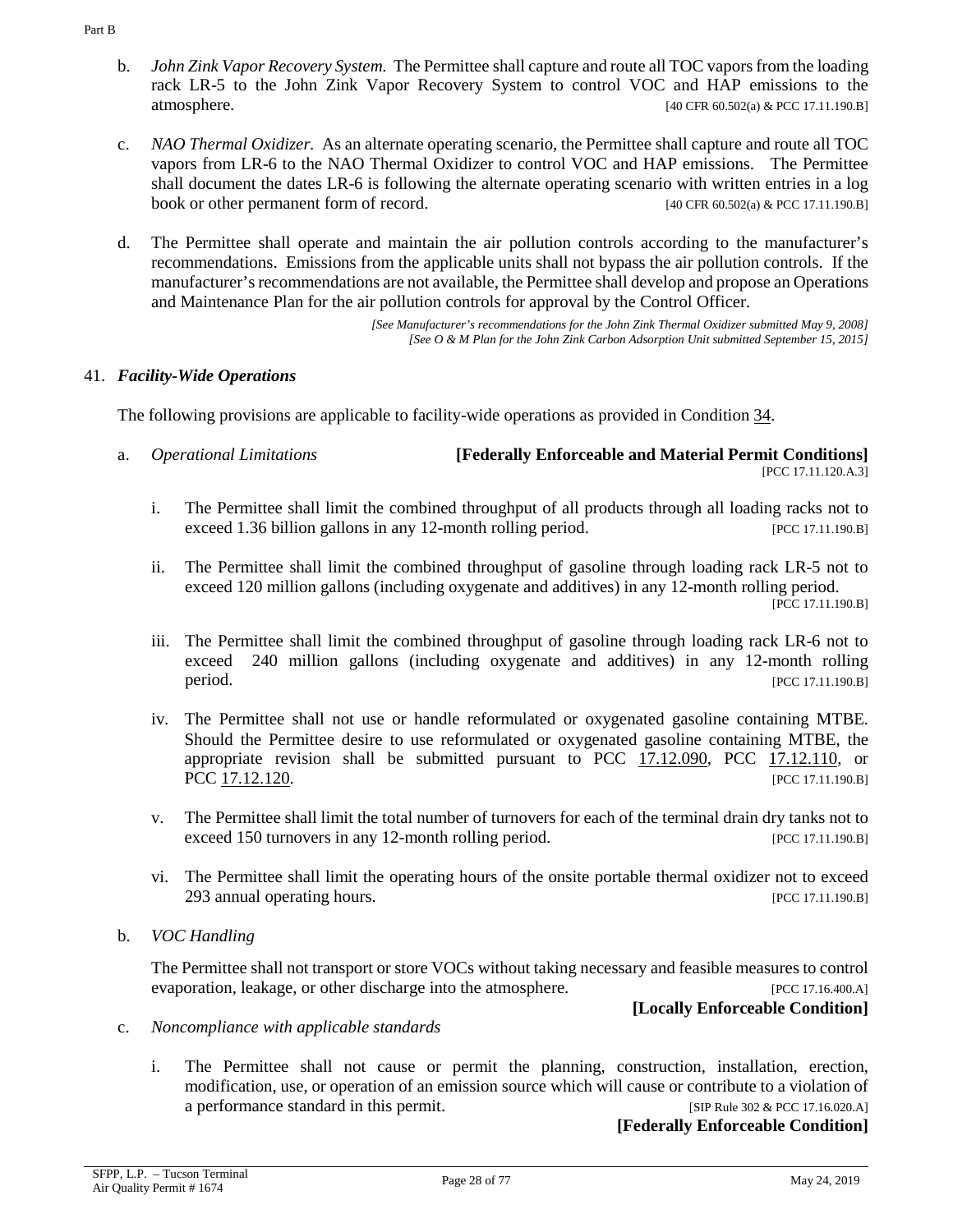ii. Where a stack, vent or other outlet is at such a level that fumes, gas mist, odor, smoke, vapor or any combination thereof constituting air pollution are discharged to adjoining property, the Control Officer may require the installation of abatement equipment or the alteration of such stack, vent or other outlet by the owner or operator thereof to a degree that will adequately reduce or eliminate the discharge of air pollution to adjoining property. [PCC 17.16.020.B]

**[Locally Enforceable Condition]**

d. *Odor Limiting Standard*

The Permittee shall not emit gaseous or odorous materials from equipment, operations, or premises under the Permittee's control in such quantities or concentrations as to cause air pollution.

> [SIP 344, PCC 17.16.030 & PCC 17.16.430] **[Federally Enforceable Condition]**

<span id="page-28-1"></span>e. *Opacity Limit* [SIP Rule 321, PCC 17.16.040, PCC 17.16.050.B, & PCC 17.16.130.B.1]

Except as otherwise specified in this permit, the opacity of all plumes and effluents from all point, nonpoint, or fugitive emissions sources shall not exceed 20% as determined by EPA Reference Method 9, Appendix A 40 CFR 60. **[Federally Enforceable Condition]**

*[This Condition is only federally enforceable when opacity is greater than 40%]*

- f. *Visibility Limiting Standard*
	- i. The Permittee shall not cause, suffer, allow or permit operations or activities likely to result in excessive amounts of airborne dust without taking reasonable precautions to prevent excessive amounts of particulate matter from becoming airborne. [PCC 17.16.050.A]

# **[Locally Enforceable Condition]**

<span id="page-28-0"></span>ii. The Permittee shall not cause, suffer, allow, or permit diffusion of visible emissions, including fugitive dust, beyond the property boundary line within which the emissions become airborne, without taking reasonably necessary and feasible precautions to control generation of airborne particulate matter. Sources may be required to cease temporarily the activity or operation which is causing or contributing to the emissions until reasonably necessary and feasible precautions are taken. [SIP Rule 343 & PCC 17.16.050.D]

### **[Federally Enforceable Condition]**

- (a) [Condition](#page-28-0) 41.f.ii shall not apply when wind speeds exceed twenty-five (25) miles per hour (using the Beaufort Scale of Wind-Speed Equivalents, or as recorded by the National Weather Service). This exception does not apply if control measures have not been taken or were not commensurate with the size or scope of the emission source. [SIP Rule 343 & PCC 17.16.050.D] **[Federally Enforceable Condition]**
- (b) Condition  $41.f.i.i$  shall not apply to the generation of airborne particulate matter from undisturbed land. [PCC 17.16.050.D]

# **[Locally Enforceable Condition]**

- <span id="page-28-2"></span>g. *Authorization for Fugitive Dust Activity*
	- i. The Permittee is responsible for controlling windblown dust, dust from haul roads, and dust emitted from land clearing, earthmoving, demolition, trenching, blasting, road construction, mining, racing event, and other activities to ensure compliance with [Condition](#page-28-1) 41.e and f.

[SIP Rule 224, PCC 17.16.060 & PCC 17.14.040.F] **[Federally Enforceable Condition]**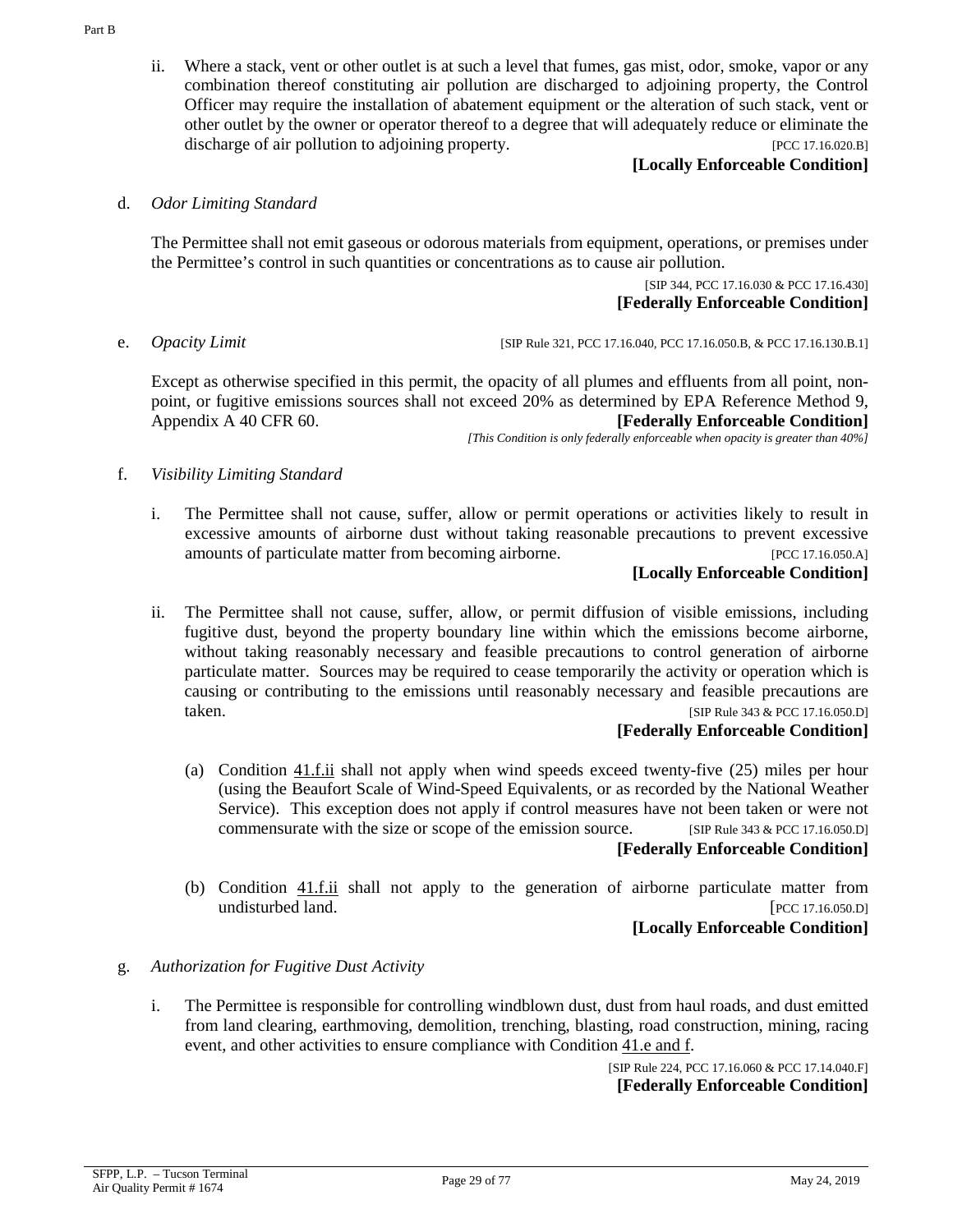- (a) Until the area becomes permanently stabilized by paving, landscaping or otherwise, dust emissions shall be controlled by applying adequate amounts of water, chemical stabilizer, or other effective dust suppressant.
- (b) The Permittee shall not leave land in such a state that fugitive dust emissions (including windblown dust or dust caused by vehicular traffic on the area) would violate [Conditions](#page-28-1) 41.e or f.
- ii. [Condition](#page-28-2) 41.g shall not relieve the Permittee, nor its subcontractors, from compliance with all local or county codes, state statutes, and federal laws, or from obtaining permits for other operations or activities when required. [PCC 17.11.010]

# **[Locally Enforceable Condition]**

- h. *Fugitive Dust Emissions* [PCC 17.16.070 through PCC 17.16.110]
	- i. *Motor Vehicle Operations* **[Locally Enforceable Condition]**

The Permittee shall not cause, suffer, allow, or permit a vacant lot, or an urban or suburban open area, to be driven over or used by motor vehicles, trucks, cars, cycles, bikes, or buggies, or by animals such as horses, without taking reasonable precautions to limit excessive amounts of particulates from becoming airborne. Dust shall be kept to a minimum by using an approved dust suppressant, or adhesive soil stabilizer, or by paving, or by barring access to the property, or by other acceptable means. [SIP Rule 318.C & PCC 17.16.070]

ii. *Vacant Lots and Open Spaces* **[Federally Enforceable Conditions]**

- (a) The Permittee shall not cause, suffer, allow, or permit a building or its appurtenances, or a building or subdivision site, or a driveway, or a parking area, or a vacant lot or sales lot, or an urban or suburban open area to be constructed, used, altered, repaired, demolished, cleared, or leveled, or the earth to be moved or excavated, without taking reasonable precautions to limit excessive amounts of particulate matter from becoming airborne. Dust and other types of air contaminants shall be kept to a minimum by good modern practices such as using an approved dust suppressant or adhesive soil stabilizer, paving, covering, landscaping, continuous wetting, detouring, barring access, or other acceptable means. [SIP Rule 318.A. & PCC 17.16.080.A]
- (b) The Permittee shall not use or leave a vacant lot, housing plot, building site, parking area, sales lot, playground, livestock feedlot, or other open area other than those used solely for soilcultivation or vegetative crop-producing and harvesting agricultural purposes in such a state, after construction, alteration, clearing, leveling, or excavation that naturally induced wind blowing over the area causes a violation of [Conditions](#page-28-1) 41.e or f. Dust emissions must be permanently suppressed by landscaping, covering with gravel or vegetation, paving, or applying equivalently effective controls. [SIP Rule 318.B & PCC 17.16.080.B]
- (c) The Permittee shall not allow a vacant lot, parking area, sales lot, or other open urban area to be used by motor vehicles in such a manner that visible dust emissions induced by vehicular traffic on the area cause a violation of [Conditions](#page-28-1) 41.e or f. [SIP Rule 318.C & PCC 17.16.080.C]
- 

iii. *Roads and Streets PCC 17.16.090, SIP Rule 315 & 316* **[Federally Enforceable Conditions]**

(a) The Permittee shall not construct a new unpaved service road or unpaved haul road unless dust will be suppressed after construction by intermittently watering, limiting access, or applying chemical dust suppressants to the road, in such a way that visible dust emissions caused by vehicular traffic on the road do not violate [Conditions](#page-28-1) 41.e or f. [SIP Rule 315.D & PCC 17.16.090.D]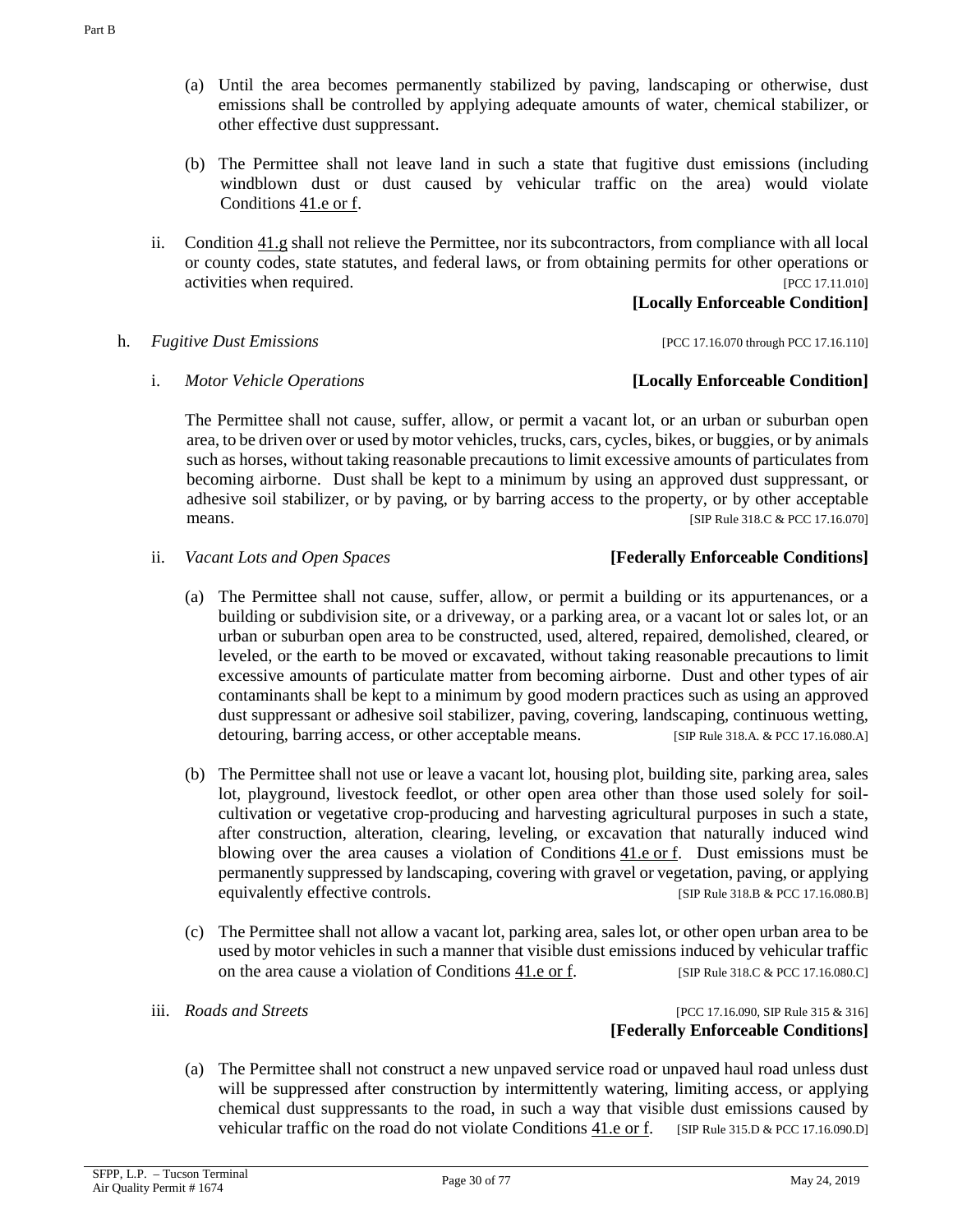(b) The Permittee shall not cause, suffer, allow or permit transportation of materials likely to give rise to airborne dust without taking reasonable precautions, such as wetting, applying dust suppressants, or covering the load, to prevent particulate matter from becoming airborne. Earth or other material that is deposited by trucking or earth moving equipment shall be removed from paved streets by the person responsible for such deposits. [PCC 17.16.090.G, SIP Rules 316.C & 315.D]

iv. *Particulate Materials Particulate Materials PCC 17.16.100, SIP Rule 316* **[Federally Enforceable Conditions]**

- (a) The Permittee shall not cause, suffer, allow or permit crushing, screening, handling, transporting or conveying of materials or other operations likely to result in significant amounts of airborne dust without taking reasonable precautions, such as the use of spray bars, wetting agents, dust suppressants, covering the load, and hoods to prevent excessive amounts of particulate matter from becoming airborne. [SIP Rule 316 A & D]
- (b) Dust emission from the transportation of materials shall be effectively controlled by covering stock loads in open-bodied trucks, limiting vehicular speeds, or other equivalently effective controls. [SIP Rule 316.C]
- (c) Emissions from a sandblasting or other abrasive blasting operation shall be effectively controlled by applying water to suppress visible emissions (wet blasting), enclosing the operation, or use of other equivalently effective controls. [SIP Rule 316.E]
- 

### v. *Storage Piles* [PCC 17.16.110] **[Locally Enforceable Conditions]**

- (a) The Permittee shall not cause, suffer, allow, or permit organic or inorganic dust producing material to be stacked, piled or otherwise stored without taking reasonable precautions such as chemical stabilization, wetting, or covering to prevent excessive amounts of particulate matter from becoming airborne.
- (b) Stacking and reclaiming machinery utilized at storage piles shall be operated at all times with a minimum fall of material and in such manner, or with the use of spray bars and wetting agents, as to minimize and control to ensure compliance with [Conditions 41.e and f.](#page-28-1)

# <span id="page-30-0"></span>**§ 4 – MONITORING REQUIREMENTS** [PCC 17.12.040.A.3]

# <span id="page-30-2"></span>42. *Sources Subject to GD GACT* **[Federally Enforceable Conditions]**

The following provisions are applicable to the affected emissions sources in [Conditions 28.d](#page-16-2) and [33.b](#page-19-4) and equipment listed i[n Attachment 3, Tables 1-5.](#page-71-0) [PCC 17.16.530.B.105]

<span id="page-30-1"></span>a. *Gasoline Loading Racks*

The Permittee must comply with the following requirements: [40 CFR 63.11092(a)]

<span id="page-30-3"></span>i. Permittee shall install, calibrate, certify, operate, and maintain, according to the manufacturer's specifications, a continuous monitoring system (CMS), while gasoline vapors are displaced to the vapor processor systems described in [Condition](#page-19-4) 33.b, and as specified in Condition [42.a.i.\(a\) through](#page-31-0)  [\(c\)](#page-31-0) as stated below. For each facility conducting a performance test under [Condition 63.a](#page-53-1) and for each facility utilizing the provisions o[f Condition](#page-53-2) 63.b, the Permittee must install the CMS by January 10, 2011. [40 CFR 11092(b)]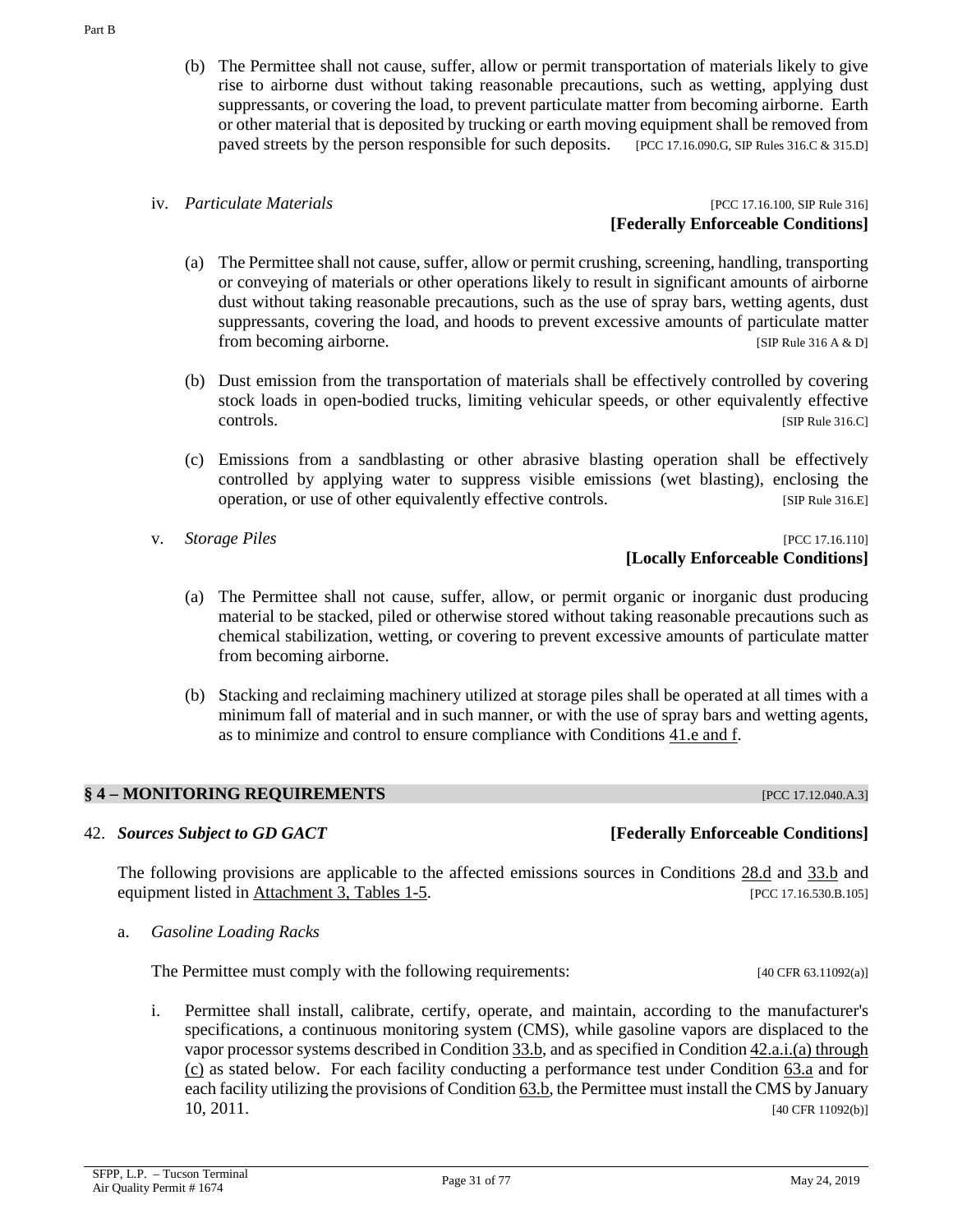- <span id="page-31-0"></span>(a) For each performance test conducted under [Condition](#page-53-1) 63.a, the Permittee shall determine a monitored operating parameter value for the vapor processing systems using the following procedures. During the performance test, continuously record the operating parameter as  $f_{40}$  CFR 63.11092(b)(1)]
	- (i) For the carbon adsorption system in [Condition](#page-19-5) 33.b.ii, the Permittee shall monitor the operation of the system by installing a continuous emissions monitoring system (CEMS) capable of measuring organic compound concentration in the exhaust air stream.

[40 CFR 63.11092(b)(1)(i)(A)]

- (ii) For the thermal oxidation system in [Condition](#page-19-6) 33.b.i, the Permittee shall monitor the operation of the system by installing a continuous parameter monitoring system (CPMS) capable of measuring temperature in the firebox or in the ductwork immediately downstream from the firebox in a position before any substantial heat exchange occurs.  $[40 \text{ CFR } 63.11092(b)(1)(iii)(A)]$
- <span id="page-31-2"></span><span id="page-31-1"></span>(iii) For the thermal oxidation system in [Condition](#page-19-7) 33.b.iii, the Permittee shall monitor the presence of a thermal oxidation system pilot flame using a heat sensing device, such as an ultraviolet beam sensor or a thermocouple, installed in the proximity of the pilot light, to indicate the presence of a flame. The heat sensing device shall send a positive parameter value to indicate that the pilot flame is on, or a negative parameter value to indicate that the pilot flame is off.  $[40 \text{ CFR } 63.11092(b)(1)ii(B)(1)]$ 
	- (A) Develop and submit to the Control Officer a monitoring and inspection plan for the thermal oxidation system i[n Condition 33.b.iii](#page-19-7) that describes the Permittee's approach for meeting the following:  $[40 \text{ CFR } 63.11092(b)(1)(iii)(B)]$ 
		- (1) The thermal oxidation system must be equipped to automatically prevent gasoline loading operations from beginning at any time that the pilot flame is absent.
		- (2) The Permittee shall verify, during each day of operation of the loading rack, the proper operation of the assist-air blower and the vapor line valve. Verification shall be through visual observation, or through an automated alarm or shutdown system that monitors system operation. A manual or electronic record of the start and end of a shutdown event may be used.
		- (3) The Permittee shall perform semi-annual preventive maintenance inspections of the thermal oxidation system, including the automated alarm or shutdown system for those units so equipped, according to the recommendations of the manufacturer of the system.
		- (4) The monitoring plan developed under Condition  $42.a.i.(a)(iii)(A)$  shall specify conditions that would be considered malfunctions of the thermal oxidation system during the inspections or automated monitoring performed under Condition  $42.a.i.(iii)(A)(2)$  and (3), describe specific corrective actions that will be taken to correct any malfunction, and define what the owner or operator would consider to be a timely repair for each potential malfunction.
		- (5). The owner or operator shall document any system malfunction, as defined in the monitoring and inspection plan, and any activation of the automated alarm or shutdown system with a written entry into a log book or other permanent form of record. Such record shall also include a description of the corrective action taken and whether such corrective actions were taken in a timely manner, as defined in the monitoring and inspection plan, as well as an estimate of the amount of gasoline loaded during the period of the malfunction.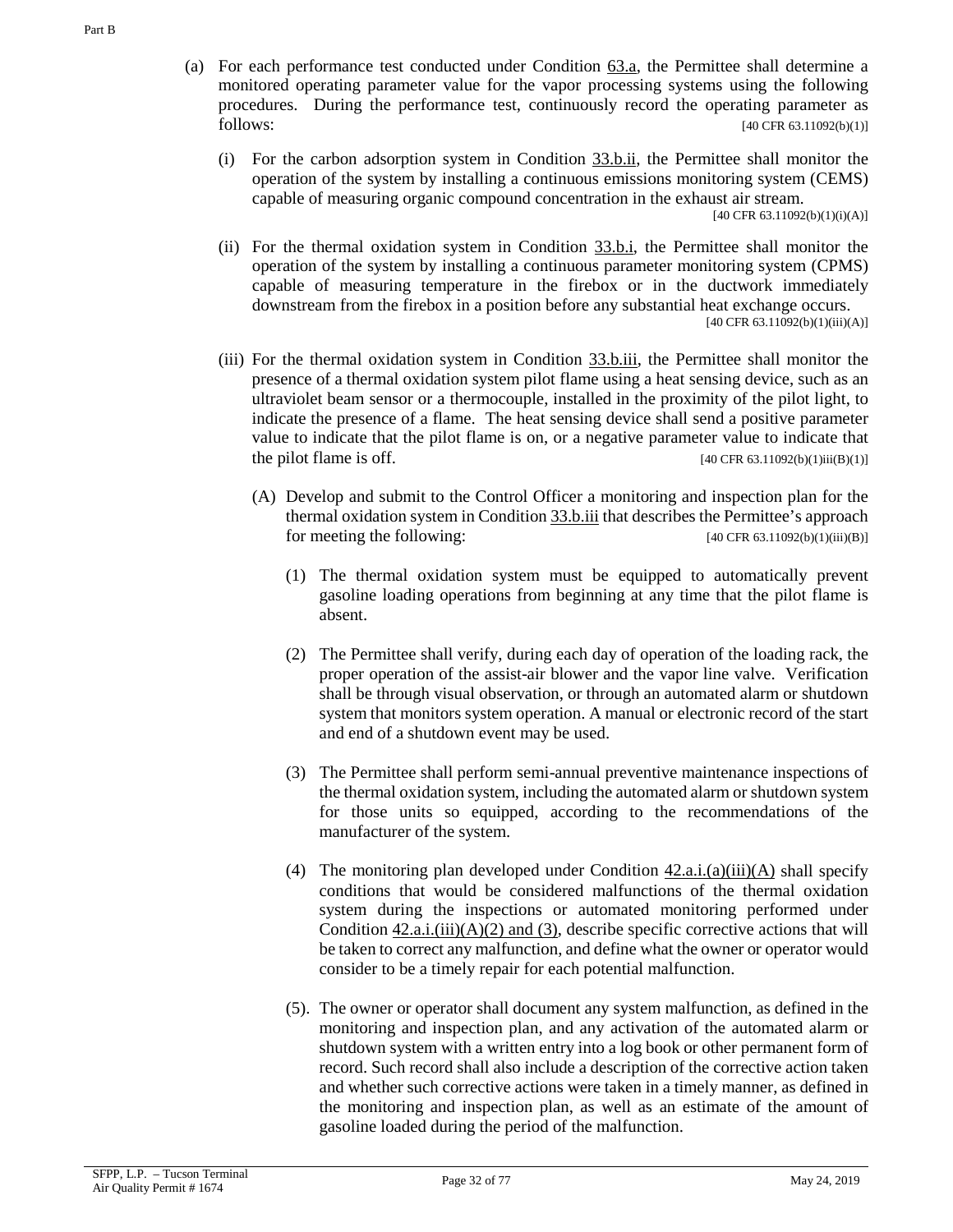- (b) Determine an operating parameter value based on the parameter data monitored during the performance test, supplemented by engineering assessments and the manufacturer's recommendations. [40 CFR 63.11092(b)(3)]
- (c) Provide for the Control Officer's approval the rationale for the selected operating parameter value, monitoring frequency, and averaging time, including data and calculations used to develop the value and a description of why the value, monitoring frequency, and averaging time demonstrate continuous compliance with the emission standard in [Condition](#page-21-1) 35.c.i.(b). [40 CFR 63.11092(b)(4)]

*[See Notification of Compliance Status Report dated January 10, 2011]*

- ii. For performance tests performed after the initial test required under [Condition](#page-53-1) 58.a, the Permittee shall document the reasons for any change in the operating parameter value since the previous performance test. [40 CFR 63.11092(c)]
- iii. The Permittee shall comply with the following requirements: [40 CFR 63.11092(d)]
	- (a) Operate the vapor processing system(s) in a manner not to exceed or not to go below, as appropriate, the operating parameter value identified **Attachment 3**, Table 5 for the parameters described in [Condition](#page-30-3) 42.a.i.  $[40 \text{ CFR } 63.11092 \text{ (d)}(1)]$
	- (b) Operation of the vapor processing system(s) in a manner exceeding or going below the operating parameter value, as appropriate, shall constitute a violation of the emission standards in [Condition 35.c.i.\(b\)](#page-21-1) and [39.b.](#page-26-1) [40 CFR 63.11092(d)(3)]
- <span id="page-32-0"></span>b. *Gasoline Storage Tanks*

The Permittee shall comply with the following requirements: [40 CFR 63.11092(e)]

- i. For all gasoline storage tanks equipped with an internal floating roof, the Permittee must perform inspections of the floating roof system according to the requirements in [Condition](#page-33-0) 44.a or according to the requirements of 40 CFR  $63.1063(c)(1)$  if the Permittee is complying with the option in Condition [35.b.ii.\(d\).](#page-20-2) [40 CFR 63.11092(e)(1)]
- ii. For all gasoline storage tanks equipped with an external floating roof, the Permittee must perform inspections of the floating roof system according to the requirements of [Condition](#page-34-0) 44.b or according to the requirements of 40 CFR  $63.1063(c)(2)$  if the Permittee is complying with the option in Condition [35.b.ii.\(d\).](#page-20-2) [40 CFR 63.11092(e)(2)]
- iii. For all gasoline storage tanks equipped with a closed vent system and control device, the Permittee must conduct a performance test and determine a monitored operating parameter value in accordance with the requirements in Condition 42.a.i through iii, except that the applicable level of control specified in [Condition](#page-53-2) 63.b, shall be a 95-percent reduction in the inlet total organic compounds (TOC) levels rather than  $35 \text{ mg/l}$  of gasoline loaded. [40 CFR 63.11092(e)(3)]
- c. *Gasoline Cargo Tank Testing*

The Permittee may elect, after notification to the Control Officer, to comply with the cargo tank certification test requirements in [Condition](#page-53-3) 63.c in lieu of the NSPS Subpart XX requirement in [Condition](#page-46-0) 53.b. [40 CFR 63.11092(f)]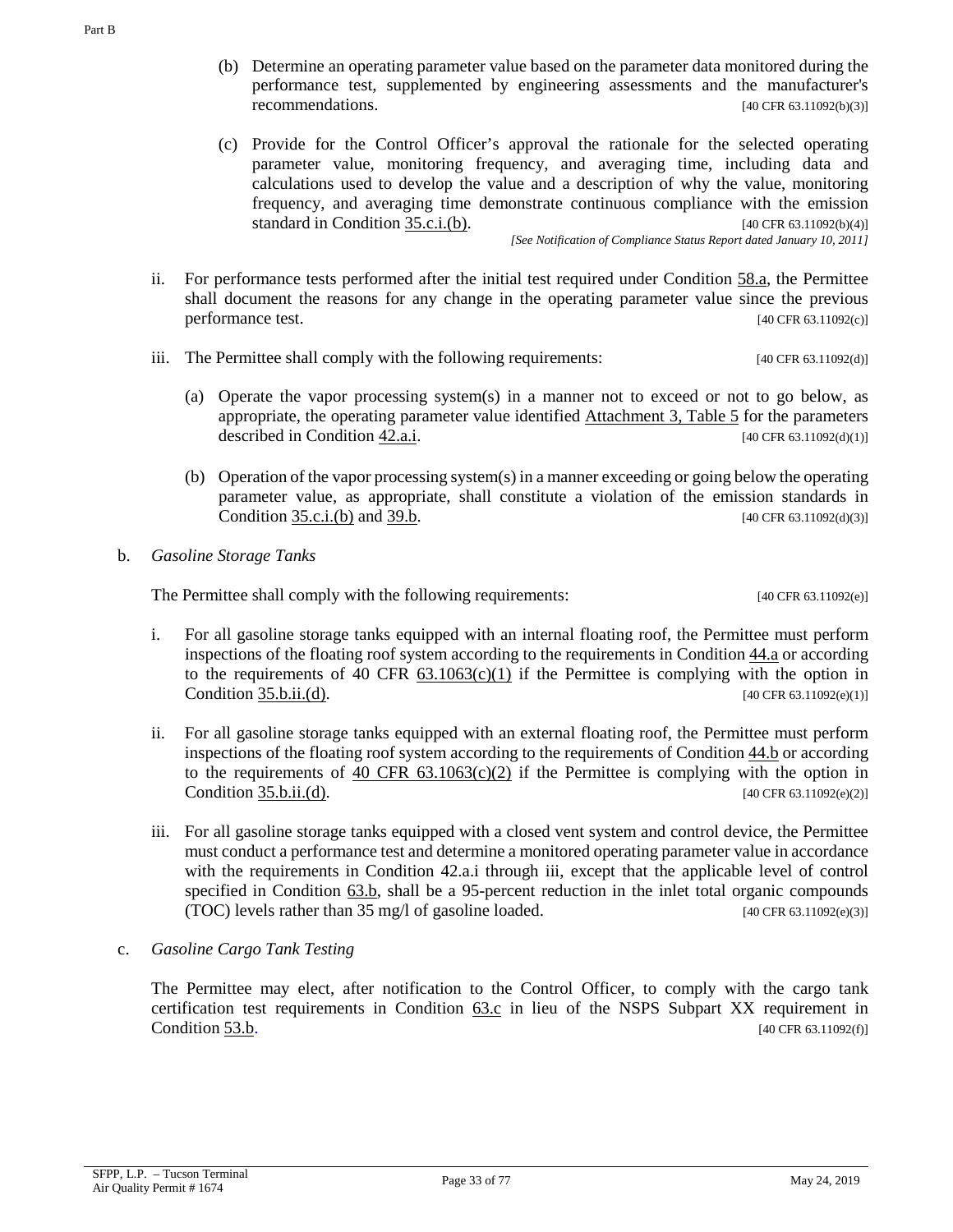After installing the control equipment, the Permittee shall: [40 CFR 60 113b(a)]

<span id="page-33-3"></span>i. Prior to filling the storage vessel with VOL:  $[40 \text{ CFR } 113b(a)(1)]$ 

Visually inspect the internal floating roof, the primary seal, and the secondary seal (if one is in service). If there are holes, tears, or other openings in the primary seal, the secondary seal, or the seal fabric or defects in the internal floating roof, or both, the owner or operator shall repair the items before filling the storage vessel.

<span id="page-33-2"></span>ii. For storage vessels equipped with a liquid mounted or mechanical shoe primary seal, at least once every 12 months after initial fill: [40 CFR 60.113b(a)(2)]

Visually inspect the internal floating roof and the primary seal or the secondary seal (if one is in service) through manholes and roof hatches on the fixed roof. If the internal floating roof is not resting on the surface of the Volatile Organic Liquid (VOL) inside the storage vessel, or there is liquid accumulated on the roof, or the seal is detached, or there are holes or tears in the seal fabric, the Permittee shall repair the items or empty and remove the storage vessel from service within 45 days. If a failure that is detected during inspections required in this paragraph cannot be repaired within 45 days and if the vessel cannot be emptied within 45 days, a 30-day extension may be requested from the Control Officer in the inspection report required in [Condition](#page-42-0) 51.a.iii. Such a request for an extension must document that alternate storage capacity is unavailable and specify a schedule of actions the company will take that will assure that the control equipment will be repaired or the vessel will be emptied as soon as possible.

iii. For storage vessels with a double-seal system as specified i[n Condition](#page-23-0) 37.a.ii.(b):

Visually inspect the storage vessel as specified in [Condition](#page-33-1) 44.a.iv at least every 5 years or as specified in [Condition](#page-33-2) 44.a.ii.  $[40 \text{ CFR } 60.113b(a)(3)]$ 

<span id="page-33-1"></span>iv. Each time the storage vessel is emptied or degassed:

Visually inspect the internal floating roof, the primary seal, the secondary seal (if one is in service), gaskets, slotted membranes and sleeve seals (if any). If the internal floating roof has defects, the primary seal has holes, tears, or other openings in the seal or the seal fabric, or the secondary seal has holes, tears, or other openings in the seal or the seal fabric, or the gaskets no longer close off the liquid surfaces from the atmosphere, or the slotted membrane has more than 10 percent open area, the Permittee shall repair the items as necessary so that none of the conditions specified in this paragraph exist before refilling the storage vessel with VOL. In no event shall inspections conducted in accordance with this provision occur at intervals greater than 10 years.  $[40 \text{ CFR } 60.113b(a/4)]$ 

44. *NSPS Storage Vessels Subject to 40 CFR 60 Subpart Kb* **[Federally Enforceable Conditions]**

The following provisions are applicable to the affected emissions sources in [Conditions 28.d](#page-16-2) and [30,](#page-18-1) as applicable, and equipment listed in [Attachment 3, Tables 1 through 3.](#page-71-0) Depending on the control equipment

None. Refer to recordkeeping requirements in [Condition](#page-41-0) 50.

<span id="page-33-0"></span>a. *Internal Floating Roof (IFR) Storage Vessels*

installed, as required by Conditions [37](#page-22-0) and [42.b,](#page-32-0) the Permittee shall meet the following requirements: [40 CFR 60.113b]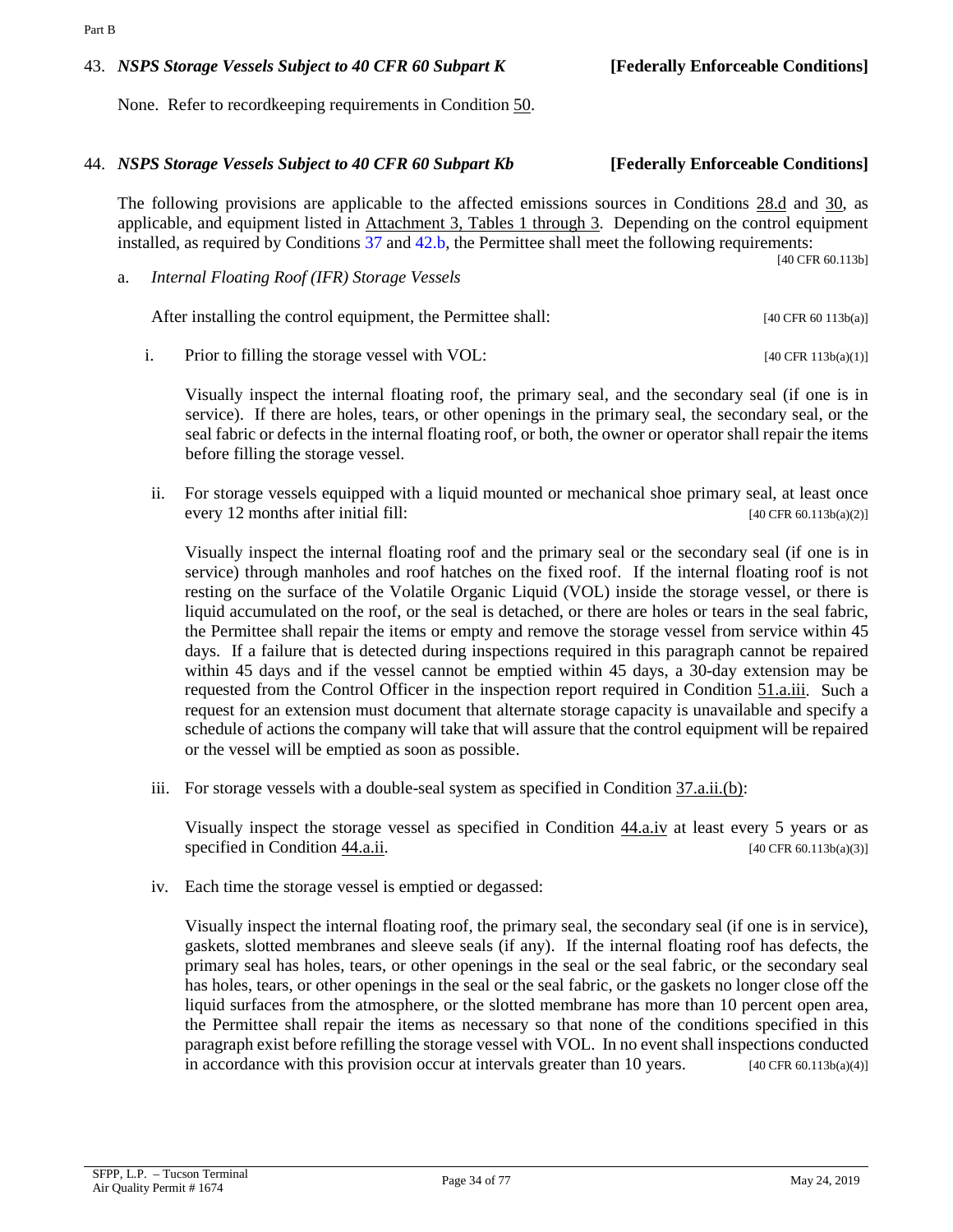v. Notify the Control Officer in writing (by e-mail is also acceptable) at least 30 days prior to the filling or refilling of each storage vessel for which an inspection is required b[y Conditions 44.a.i](#page-33-3) and [44.a.iv](#page-33-1) to afford the Control Officer the opportunity to have an observer present. If the inspection required by [Condition](#page-33-1) 44.a.iv is not planned and the owner or operator could not have known about the inspection 30 days in advance of refilling the tank, the owner or operator shall notify the Control Officer at least 7 days prior to the refilling of the storage vessel. Notification shall be made by telephone immediately followed by written documentation demonstrating why the inspection was unplanned. Alternatively, this notification including the written documentation may be made in writing and sent express mail (by email is also acceptable) so that it is received by the at least 7 days prior to the refilling.  $[40 \text{ CFR } 60.113 \text{ b} (a)(5)]$ 

# <span id="page-34-0"></span>b. *External Floating Roof (EFR) Storage Vessels*

After installing the control equipment the Permittee shall visually inspect each external floating roof storage vessel according to the following requirements: [40 CFR 60.113b(b)]

- <span id="page-34-3"></span><span id="page-34-1"></span>i. Determine the gap areas and maximum gap widths, between the primary seal and the wall of the storage vessel and between the secondary seal and the wall of the storage vessel according to the following frequency:  $[40 \text{ CFR } 60.113b(b)(1)]$ 
	- (a) Measurements of gaps between the tank wall and the primary seal (seal gaps) shall be performed during the hydrostatic testing of the vessel or within 60 days of the initial fill with VOL and at least once every 5 years thereafter. [40 CFR 60.113b(b)(1)(i)]
	- (b) Measurements of gaps between the tank wall and the secondary seal shall be performed within 60 days of the initial fill with VOL and at least once per year thereafter.  $[40 \text{ CFR } 60.113b(b)(1)(ii)]$
	- (c) If any source ceases to store VOL for a period of 1 year or more, subsequent introduction of VOL into the vessel shall be considered an initial fill for the purposes of [Condition](#page-34-1) 44.b.i.(a) and (b).  $[40 \text{ CFR } 60.113b(b)(1)(iii)]$
- ii. Determine gap widths and areas in the primary and secondary seals individually by the following procedures: [40 CFR 60.113b(b)(2)]
	- (a) Measure seal gaps, if any, at one or more floating roof levels when the roof is floating off the roof leg supports. [40 CFR 60.113b(b)(2)(i)]
	- (b) Measure seal gaps around the entire circumference of the tank in each place where a 0.32-cm diameter uniform probe passes freely (without forcing or binding against seal) between the seal and the wall of the storage vessel and measure the circumferential distance of each such location. [40 CFR 60.113b(b)(2)(ii)]
	- (c) The total surface area of each gap described in Condition 44.b.ii.(b) shall be determined by using probes of various widths to measure accurately the actual distance from the tank wall to the seal and multiplying each such width by its respective circumferential distance.

[40 CFR 60.113b(b)(2)(iii)]

<span id="page-34-2"></span>iii. Add the gap surface area of each gap location for the primary seal and the secondary seal individually and divide the sum for each seal by the nominal diameter of the tank and compare each ratio to the respective standards in [Condition](#page-35-2) 44.b.iv. [40 CFR 60.113b(b)(3)]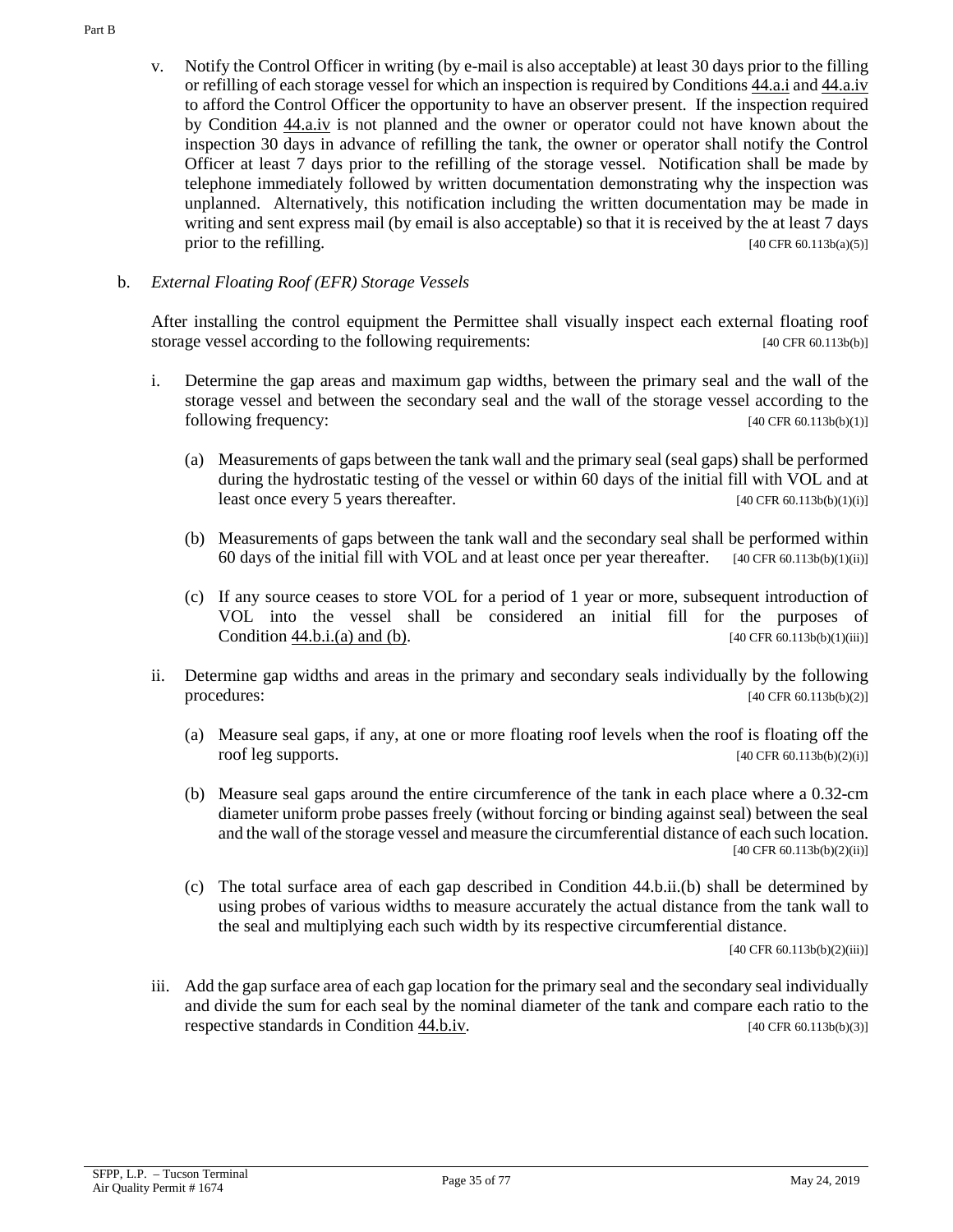- <span id="page-35-2"></span><span id="page-35-0"></span>iv. Make necessary repairs or empty the storage vessel within 45 days of identification in any inspection for seals not meeting the following requirements: [40 CFR 60.113b(b)(4)]
	- (a). The accumulated area of gaps between the tank wall and the mechanical shoe or liquid-mounted primary seal shall not exceed 212 cm<sup>2</sup> per meter of tank diameter, and the width of any portion of any gap shall not exceed 3.81 cm. [40 CFR 60.113b(b)(4)(i)]
		- (i) One end of the mechanical shoe is to extend into the stored liquid, and the other end is to extend a minimum vertical distance of 61 cm the stored liquid surface.

[40 CFR 60.113b(b)(4)(i)(A)]

- (i) There are to be no holes, tears, or other openings in the shoe, seal fabric, or seal envelope. [40 CFR 60.113b(b)(4)(i)(A)]
- <span id="page-35-1"></span>(b) The secondary seal is to meet the following requirements:  $[40 \text{ CFR } 60.113b(b)(4)(ii)]$

(i) The secondary seal is to be installed so the primary seal so that it completely covers the space between the roof edge and the tank wall except as provided i[n Condition 44.b.ii.c.](#page-34-2)  $[40 \text{ CFR } 60.113b(b)(4)(ii)(A)]$ 

(ii) The accumulated area of gaps between the tank wall and the secondary seal shall not exceed  $21.2 \text{ cm}^2$  per meter of tank diameter, and the width of any portion of any gap shall not exceed  $1.27 \text{ cm.}$  [40 CFR 60.113b(b)(4)(ii)(B)]

(iii). There are to be no holes, tears, or other openings in the seal or seal fabric.

[40 CFR 60.113b(b)(4)(ii)(C)]

- (c) If a failure that is detected during inspections required in [Condition](#page-34-3) 44.b.i cannot be repaired within 45 days and if the vessel cannot be emptied within 45 days, a 30-day extension may be requested from the Control Officer in the inspection report required i[n Condition](#page-43-0) 51.b.iv. Such extension request must include a demonstration of unavailability of alternate storage capacity and a specification of a schedule that will assure that the control equipment will be repaired or the vessel will be emptied as soon as possible.  $[40 \text{ CFR } 60.113b(b)(4)(iii)]$
- v. Notify the Control Officer 30 days in advance of any gap measurements required b[y Condition](#page-34-3) 44.b.i to afford the Control Officer the opportunity to have an observer present.  $[40 \text{ CFR } 60.113b(b)(5)]$
- <span id="page-35-3"></span>vi. Visually inspect the external floating roof, the primary seal, secondary seal, and fittings each time the vessel is emptied and degassed. [40 CFR 60.113b(b)(6)]
	- (a) If the external floating roof has defects, the primary seal has holes, tears, or other openings in the seal or the seal fabric, or the secondary seal has holes, tears, or other openings in the seal or the seal fabric, the owner or operator shall repair the items as necessary so that none of the conditions specified in this paragraph exist before filling or refilling the storage vessel with **VOL.** [40 CFR 60.113b(b)(6)(i)]
	- (b) For all the inspections required by [Condition](#page-35-3) 44.b.vi, the owner or operator shall notify the Control Officer in writing (by e-mail is acceptable) at least 30 days prior to the filling or refilling of each storage vessel to afford the Control Officer the opportunity to inspect the storage vessel prior to refilling. If the inspection require[d Condition 44.b.vi](#page-35-3) is not planned and Permittee could not have known about the inspection 30 days in advance of refilling the tank, the owner or operator shall notify the Control Officer at least 7 days prior to the refilling of the storage vessel. Notification shall be made by telephone immediately followed by written documentation (by email is acceptable) demonstrating why the inspection was unplanned. Alternatively, this notification including the written documentation may be made in writing and sent by express mail (by e-mail is acceptable) so that it is received by the Control Officer at least 7 days prior to the refilling.  $[40 \text{ CFR } 60.113b(b)(6)(ii)]$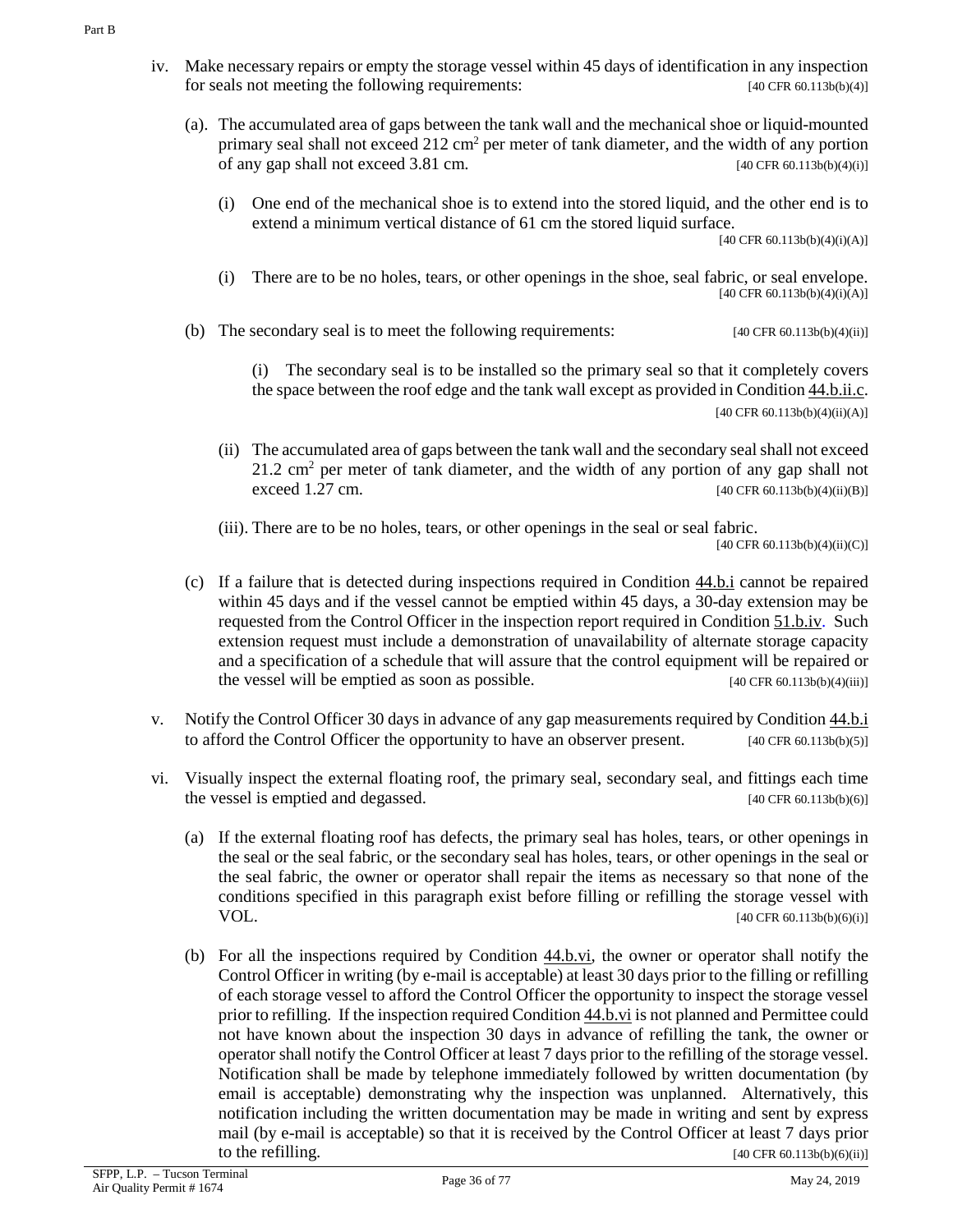# <span id="page-36-0"></span>c. *Closed Vent Storage Vessels*

- i. The Permittee of each source that is equipped with a closed vent system and control device as required in [Conditions 37.c or d](#page-24-0) (other than a flare) is exempt from [40 CFR 60.8](https://tinyurl.com/40-cfr-60-8-incl) of the General Provisions (Performance Testing) and shall submit for approval by the Control Officer as an attachment to the notification required by 40 CFR  $60.7(a)(1)$  or, if the facility is exempt from 40 CFR  $60.7(a)(1)$ , as an attachment to the notification required by 40 CFR  $60.7(a)(1)$ , an operating plan containing the following information: [40 CFR 60.113b(c) & (c)(1)]
	- (a). Documentation demonstrating that the control device will achieve the required control efficiency during maximum loading conditions. This documentation is to include a description of the gas stream which enters the control device, including flow and VOC content under varying liquid level conditions (dynamic and static) and manufacturer's design specifications for the control device. If the control device or the closed vent capture system receives vapors, gases, or liquids other than fuels from sources that are not designated sources under [Condition](#page-18-0) 30, the efficiency demonstration is to include consideration of all vapors, gases, and liquids received by the closed vent capture system and control device.  $[40 \text{ CFR } 60.113b(c)(1)(i)]$
	- (b) A description of the parameter or parameters to be monitored to ensure that the control device will be operated in conformance with its design and an explanation of the criteria used for selection of that parameter (or parameters). [40 CFR 60.113b(c)(1)(ii)]
- ii. Operate the closed vent system and control device and monitor the parameters of the closed vent system and control device in accordance with the operating plan submitted to the Control Officer in accordance with [Condition](#page-36-0) 44.c.i, unless the plan was modified by the Control Officer during the review process. In this case, the modified plan applies.  $[40 \text{ CFR } 60.113 \text{b(c)}(2)]$

*[Note: For the purpose of [Condition 44.c.i,](#page-36-0) the Permittee has demonstrated the required control efficiency of the John Zink Thermal Oxidizer (TO) during maximum loading conditions through periodic performance testing and operation and maintenance of the TO in accordance with [Conditions 40](#page-26-0) and [47\]](#page-37-0)*

# <span id="page-36-2"></span>45. *Non-NSPS Storage Vessels and Equipment* **[Locally Enforceable Condition]**

On an annual basis, the Permittee shall monitor for the following and ensure that there shall be no visible holes, tears, or other openings in the seal, or in any seal fabric. Where applicable, all openings except drains shall be equipped with a cover seal or lid. The cover seal or lid shall be in a closed position at all times, except when the device is in actual use. [PCC 17.16.230.A.1.b]

# <span id="page-36-1"></span>46. *NSPS Loading Racks* **[Federally Enforceable & Material Permit Condition]**

Each calendar month, the vapor collection system, the vapor processing system, and each loading rack handling gasoline shall be inspected during the loading of gasoline tank trucks for total organic compounds liquid or vapor leaks. For purposes of this paragraph, detection methods incorporating sight, sound, or smell are acceptable. Each detection of a leak shall be recorded and the source of the leak repaired within 15 calendar days after it is detected. [40 CFR 60.502(j)]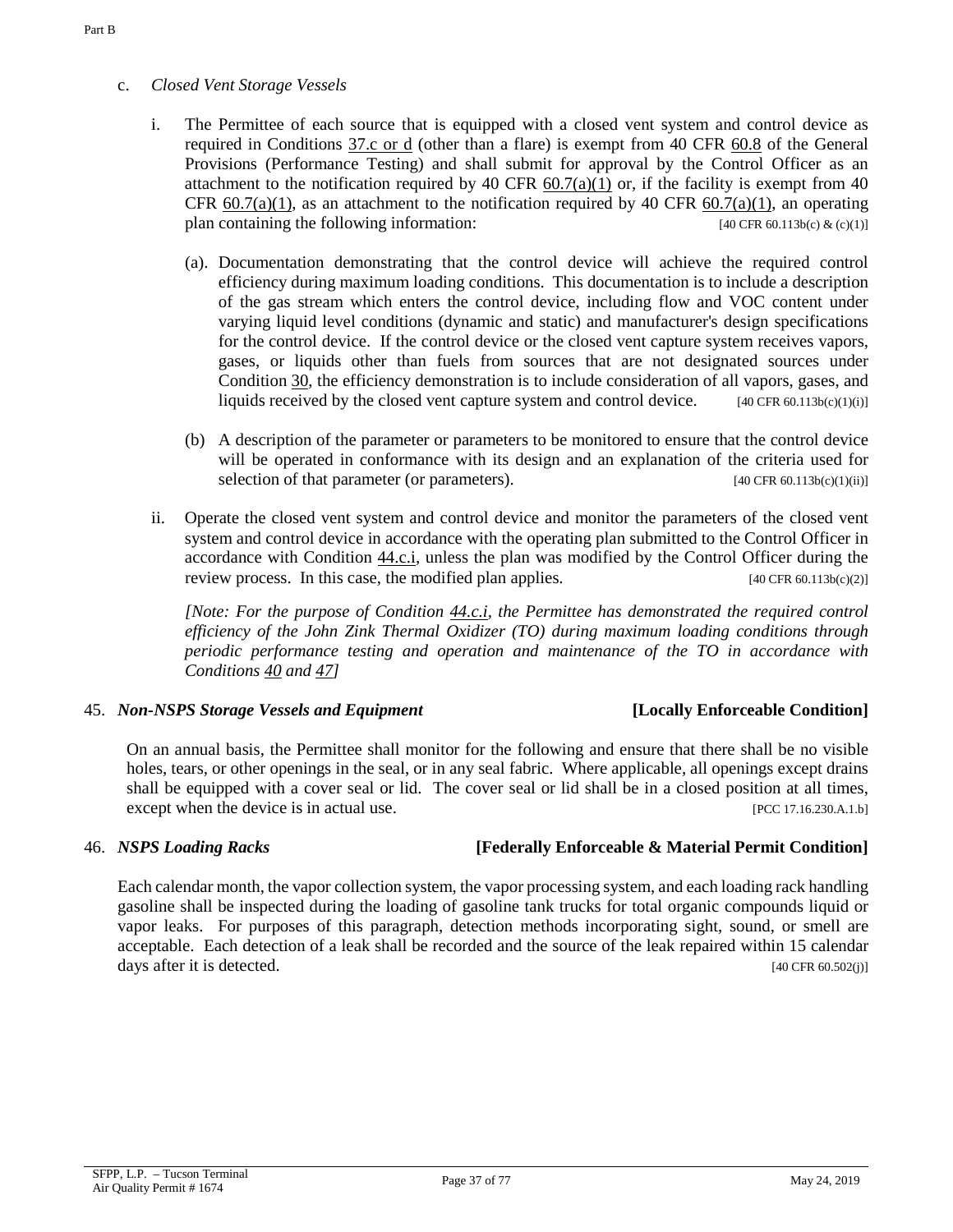<span id="page-37-0"></span>In accordance with the approved CAM Plans in [Attachment 2](#page-60-0) and as provided in [Condition](#page-19-0) 33, the Permittee shall conduct monitoring of the air pollution control equipment and indicators subject to the following provisions: [40 CFR 64.7(a)]

#### a. *Proper Maintenance*

At all times the Permittee shall maintain the monitoring, including but not limited to, maintaining necessary parts for routine repairs of the monitoring equipment. [40 CFR 64.7(b)]

#### b. *Continuous Operation*

Except for, as applicable, monitoring malfunctions, associated repairs, and required quality assurance or control activities (including, as applicable, calibration checks and required zero and span adjustments), the Permittee shall conduct all monitoring in continuous operation (or shall collect data at all required intervals) at all times that the pollutant-specific emissions unit is operating. Data recorded during monitoring malfunctions, associated repairs, and required quality assurance or control activities shall not be used for purposes of this Condition, including data averages and calculations, or fulfilling a minimum data availability requirement, if applicable. The owner or operator shall use all the data collected during all other periods in assessing the operation of the control device and associated control system. A monitoring malfunction is any sudden, infrequent, not reasonably preventable failure of the monitoring to provide valid data. Monitoring failures that are caused in part by poor maintenance or careless operation are not malfunctions. [40 CFR 64.7(c)]

#### <span id="page-37-2"></span>c. *Response to Excursions or Exceedances*

- i. Upon detecting an excursion or exceedance, the Permittee shall restore operation of the PSEU (including the control device and associated capture system) to its normal or usual manner of operation as expeditiously as practicable in accordance with good air pollution control practices for minimizing emissions. The response shall include minimizing the period of any startup, shutdown or malfunction and taking any necessary corrective actions to restore normal operation and prevent the likely recurrence of the cause of an excursion or exceedance (other than those caused by excused startup or shutdown conditions). Such actions may include initial inspection and evaluation, recording that operations returned to normal without operator action (such as through response by a computerized distribution control system), or any necessary follow-up actions to return operation to within the indicator range, designated condition, or the applicable emission limitation or standard, as applicable.  $[40 \text{ CFR } 64.7(d)(1)]$
- <span id="page-37-1"></span>ii. Determination of whether the Permittee has used acceptable procedures in response to an excursion or exceedance will be based on information available, which may include but is not limited to, monitoring results, review of operation and maintenance procedures and records, and inspection of the control device, associated capture system, and the process. In accordance with 40 CFR 64.8 the Control Officer may require the Permittee to develop and implement a Quality Improvement Plan (QIP) if the cumulative duration of exceedances or excursions exceeds 5% of a PSEU's operating time for a reporting period. The threshold may be set at a higher or lower percent or may rely on other criteria for purposes of indicating whether a pollutant-specific emissions unit is being maintained and operated in a manner consistent with good air pollution control practices.

[40 CFR 64.7(d)(2) & 40 CFR 64.8(a)]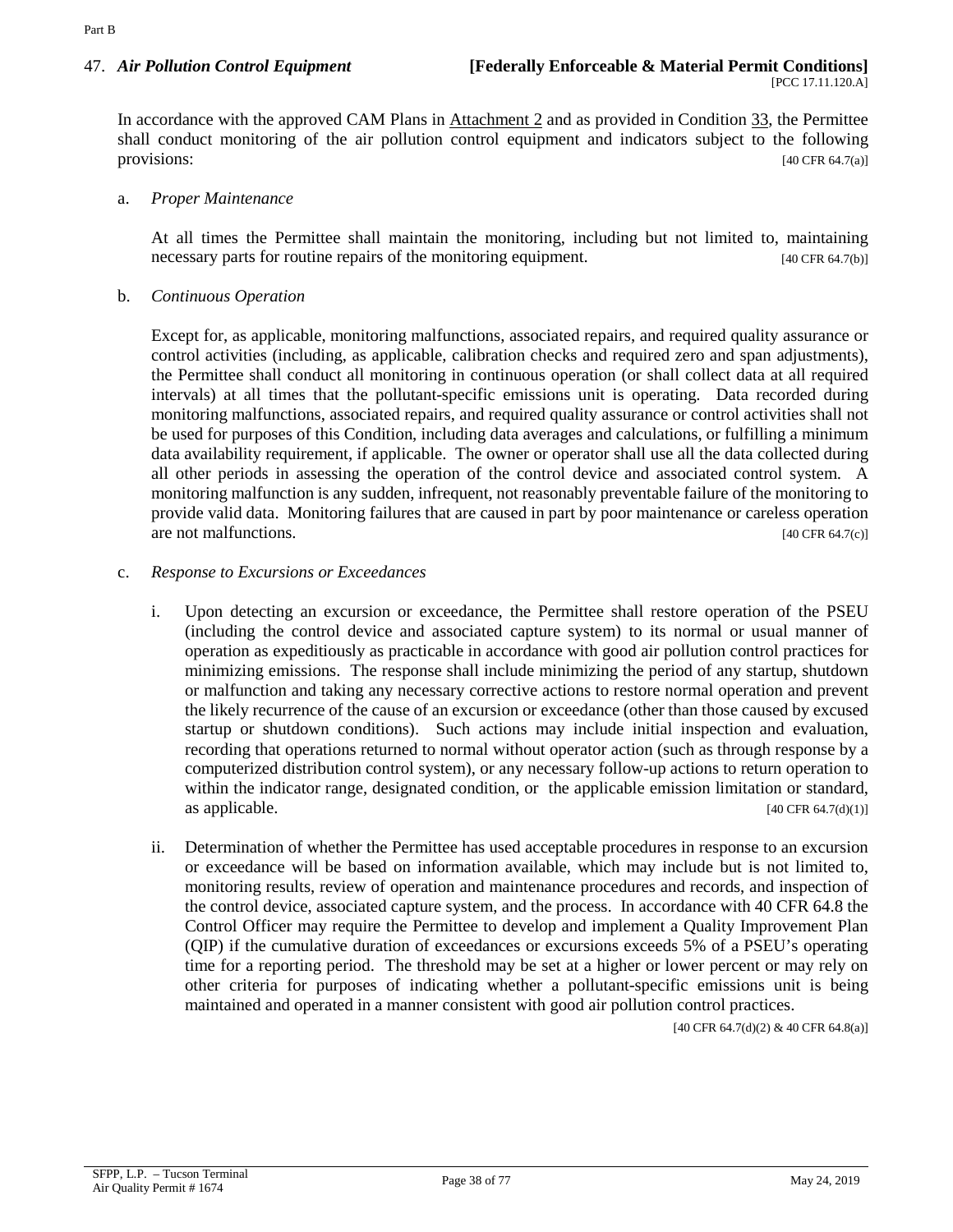### <span id="page-38-1"></span>d. *Documentation of Need for Improved Monitoring*

If the Permittee identifies a failure to achieve compliance with an emission limitation or standard in [Conditions 35.c,](#page-21-0) [39,](#page-26-1) or [40](#page-26-0) for which the approved monitoring in [Attachment 2](#page-60-0) did not provide an indication of an excursion or exceedance while providing valid data, or the results of compliance or performance testing document a need to modify the existing indicator ranges or designated conditions, the Permittee shall promptly notify the Control Officer and, if necessary, submit a permit revision in accordance wit[h Condition](#page-11-0) 15 of this permit to address the necessary monitoring changes. Such a revision may include, but is not limited to, reestablishing indicator ranges or designated conditions, modifying the frequency of conducting monitoring and collecting data, or the monitoring of additional parameters.

 $[40 \text{ CFR } 64.6 \text{(c)}(2) \& 40 \text{ CFR } 64.7 \text{(e)}]$ 

# 48. *Facility-Wide Operations* [**Locally Enforceable Conditions]**

The following provisions are applicable to facility-wide operations.

- a. *Operational Monitoring Requirements* **[Federally Enforceable and Material Permit Conditions]** [PCC 17.11.120.A]
	- i. The Permittee shall monitor rolling totals of throughput through the loading racks by complying with the recordkeeping requirements in [Condition 55.b.i through iii.](#page-48-0)
	- ii. The Permittee shall monitor rolling totals of the turnovers for each of the terminal drain dry tanks by complying with the recordkeeping requirements in [Condition](#page-48-0) 55.b.iv.
	- iii. The Permittee shall monitor the annual operating hours of the onsite portable thermal oxidizer by complying with the recordkeeping requirements in [Condition](#page-48-0) 55.b.v.
- b. *Odor Limiting Standard*

Monitoring for odors at the facility to determine compliance with the standard is not normally necessary as the use of good modern practices prevents the emission of odors beyond the property boundary. The Control Officer may ask the Permittee to test for odor emissions if the Control Officer has reasonable cause to believe a violation of a standard has been committed.

<span id="page-38-0"></span>c. *VOC Handling*

On a semi-annual basis, the Permittee shall conduct inspections of the entire facility. The results, date, and initials of the inspecting personnel shall be recorded within 5 days of completing each inspection specifically taking note of the following:

- i. Check for leaks on piping, valves, joints, seals and any other ancillary equipment that may affect emissions.
- ii. Tighten or replace loose, missing damaged nuts, bolts, or screws as identified by visual inspection.
- d. *Visible Emissions (VE)*
	- i. The Permittee shall not be required to conduct periodic VE checks to demonstrate compliance with Condition [41.e and f](#page-28-0) unless the Control Officer has reason to believe that a violation of a standard has occurred or that reasonably necessary and feasible precautions to control the generation of airborne particulate matter are not being taken. At the request of the Control Officer, the Permittee shall conduct and record periodic VE checks, while the facility is in operation, from all point and nonpoint sources.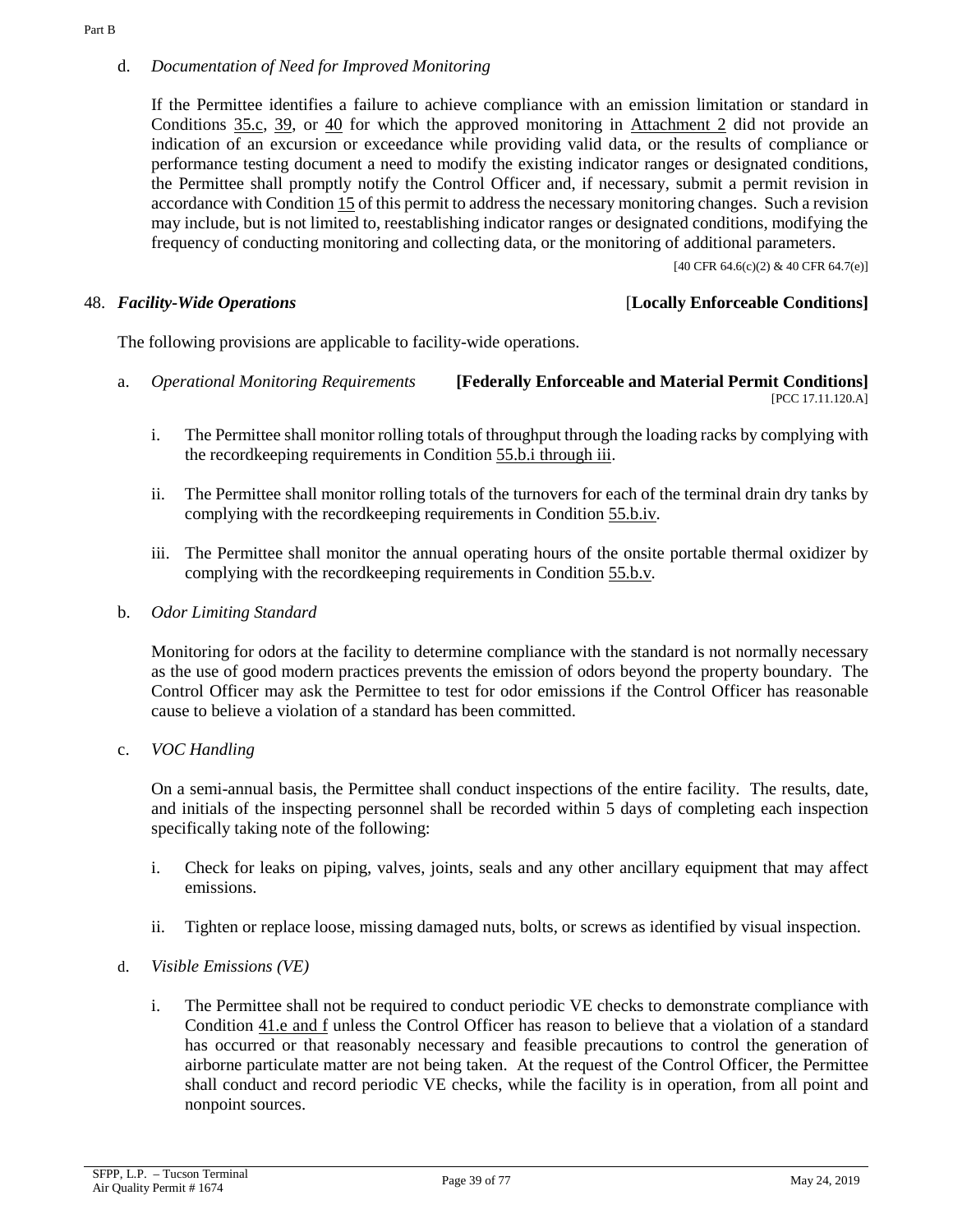ii. If the Permittee sees any emissions that, on an instantaneous basis, appears to exceed 20% opacity, or diffuse beyond the property boundary line, the Permittee shall investigate the source of the emissions and, if required, take corrective action. If the plume persists or the activity or operation which is causing or contributing to the emissions cannot be corrected or halted, the Permittee shall, when practicable, make a visual determination of the opacity in accordance with EPA reference Method 9 using a certified visible emissions evaluator (VEE). If the VE determination exceeds the applicable opacity limit, or the emissions diffuse beyond the property boundary line, the Permittee shall report this as an excess emission in accordance with [Condition](#page-6-0) 11 of this permit. [PCC 17.16.040]

# **§ 5 –** *RECORDKEEPING REQUIREMENTS* [PCC 17.12.040.A.4]

#### 49. *Sources Subject to GD GACT* **[Federally Enforceable Conditions]**

The following provisions are applicable to the affected facilities in [Condition](#page-16-0) 28.d and equipment listed in [Attachment 3, Tables 1-5.](#page-71-0) *PCC 17.16.530.B.105* 

a. *Gasoline Storage Tanks*

The Permittee shall keep records as specified in [Conditions 51.a through c](#page-42-0) if the Permittee is complying with options in Conditions [35.b.ii.\(a\),\(b\), or \(c\),](#page-20-0) except records shall be kept for at least 5 years. If the Permittee is complying with the requirements of the option in [Condition](#page-20-1) 35.b.ii.(d), the Permittee shall keep records as specified in 40 CFR  $\overline{63.1065}$ . [40 CFR 63.11094(a)]

- <span id="page-39-1"></span><span id="page-39-0"></span>b. *Cargo Tanks*
	- i The Permittee shall keep records of the test results for each gasoline cargo tank loading at the facility as specified follows: [40 CFR 63.11094(b)]
		- (a) Annual certification testing performed under [Condition 63.c.i.](#page-53-0)
		- (b) The documentation file shall be kept up-to-date for each gasoline cargo tank loading at the facility. The documentation for each test shall include, as a minimum, the following information:
			- (i) Name of test: Annual Certification Test-Method 27.
			- (ii) Cargo tank owner's name and address.
			- (iii) Cargo tank identification number.
			- (iv) Test location and date.
			- (v) Tester name and signature.
			- (vi) Witnessing inspector, if any: Name, signature, and affiliation.
			- (vii) Vapor tightness repair: Nature of repair work and when performed in relation to vapor tightness testing.
			- (viii) Test results: Test pressure; pressure or vacuum change, mm of water; time period of test; number of leaks found with instrument; and leak definition.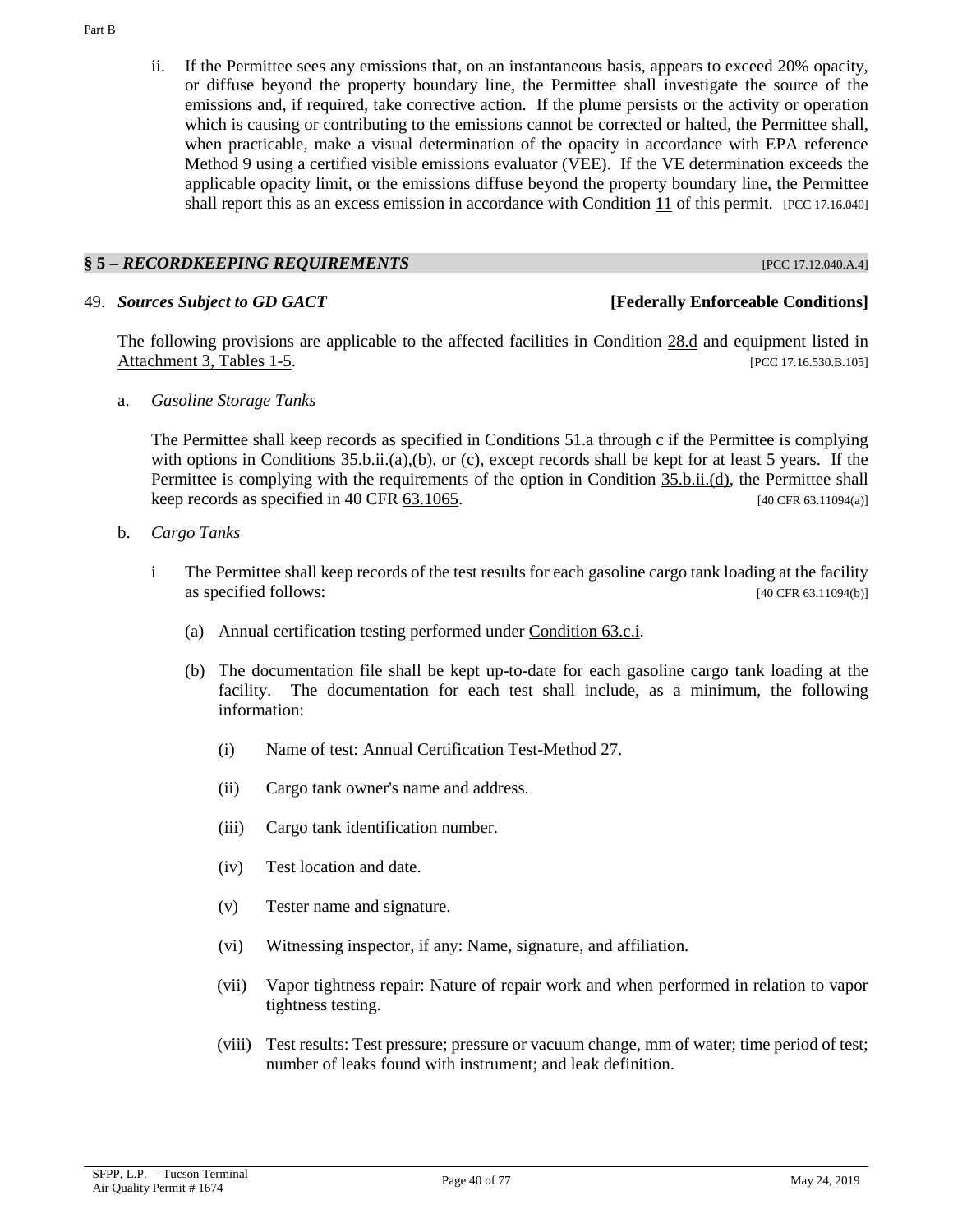- <span id="page-40-0"></span>ii As an alternative to keeping records at the terminal of each gasoline cargo tank test result as required in [Condition](#page-39-0) 49.b, the Permittee may comply with either of the following requirements:
	- (a) An electronic copy of each record is instantly available at the terminal.
		- (i) The copy of each record in [Condition](#page-39-1) 49.b.i is an exact duplicate image of the original paper record with certifying signatures.
		- (ii) The Control Officer is notified in writing that each terminal using this alternative is in compliance with [Condition 49.b.i.](#page-39-1)
	- (b) For facilities that use a terminal automation system to prevent gasoline cargo tanks that do not have valid cargo tank vapor tightness documentation from loading (e.g., via a card lock-out system), a copy of the documentation is made available (e.g., via facsimile) for inspection by the Administrator's delegated representatives during the course of a site visit, or within a mutually agreeable time frame.
		- (i) The copy of each record in [Condition](#page-40-0)  $\frac{49 \cdot b \cdot i}{2}$  is an exact duplicate image of the original paper record with certifying signatures.
		- (ii) The Control Officer is notified in writing that each terminal using this alternative is in compliance with [Condition 49.b.ii.](#page-40-0)
- c. *Equipment Leak Inspections*
	- i. The Permittee shall prepare and maintain a record describing the types, identification numbers, and locations of all equipment in gasoline service. For facilities electing to implement an instrument program under [Condition](#page-22-0) 35.d, the record shall contain a full description of the program.
	- ii. The Permittee shall record in the log book for each leak that is detected the following information:
		- (a) The equipment type and identification number.
		- (b) The nature of the leak (i.e., vapor or liquid) and the method of detection (i.e., sight, sound, or smell).
		- (c) The date the leak was detected and the date of each attempt to repair the leak.
		- (d) Repair methods applied in each attempt to repair the leak.
		- (e) "Repair delayed" and the reason for the delay if the leak is not repaired within 15 calendar days after discovery of the leak.
		- (f) The expected date of successful repair of the leak if the leak is not repaired within 15 days.
		- (g) The date of successful repair of the leak.
- d. *Loading Racks*
	- i. The Permittee shall keep an up-to-date, readily accessible record of the continuous monitoring data required under [Condition](#page-30-0) 42.a. This record shall indicate the time intervals during which loadings of gasoline cargo tanks have occurred or, alternatively, shall record the operating parameter data only during such loadings. The date and time of day shall also be indicated at reasonable intervals on this record.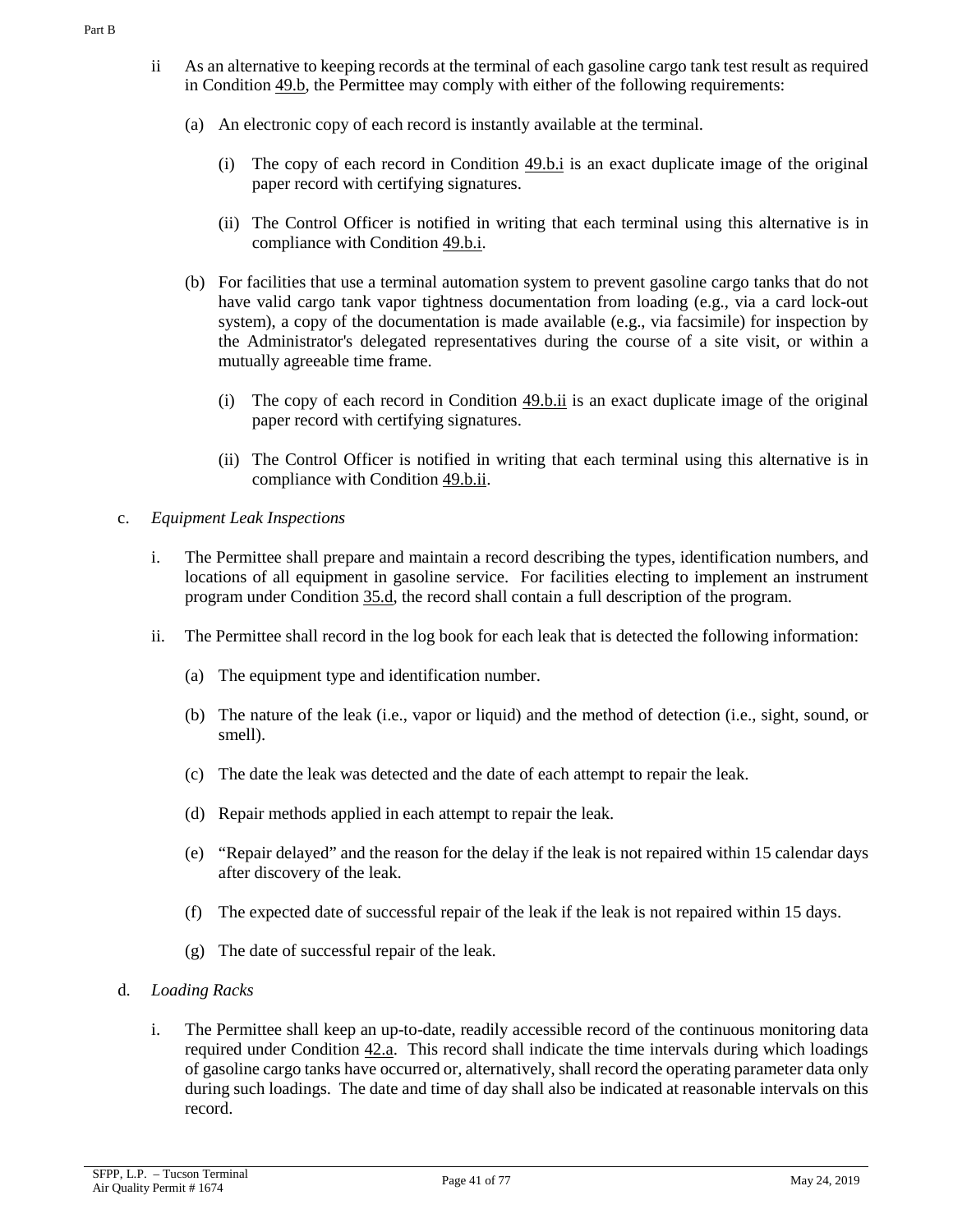- ii. The Permittee shall record and report simultaneously with the Notification of Compliance Status required under [Condition](#page-49-0) 56.a all data and calculations, engineering assessments, and manufacturer's recommendations used in determining the operating parameter value under [Condition 42.a.](#page-30-1)
- iii. If the Permittee requests approval to use a vapor processing system or monitor an operating parameter other than those specified in [Condition 42.a,](#page-30-1) the owner or operator shall submit a description of planned reporting and recordkeeping procedures.
- iv. The Permittee shall keep the following records:
	- (a) Records of the occurrence and duration of each malfunction of operation (i.e., process equipment) or the air pollution control and monitoring equipment.
	- (b) Records of actions taken during periods of malfunction to minimize emissions in accordance with [Condition 42.a,](#page-30-1) including corrective actions to restore malfunctioning process and air pollution control and monitoring equipment to its normal or usual manner of operation.

# 50. *NSPS Storage Vessels Subject to 40 CFR 60 Subpart K*

The following provisions are applicable to the affected facilities in [Conditions 28.d](#page-16-0) and [29](#page-17-0) as applicable and equipment listed in [Attachment 3, Table 2.](#page-72-0)

- a. The Permittee shall maintain a record of the petroleum liquid stored, the period of storage, and the maximum true vapor pressure of that liquid during the respective storage period.  $[40 \text{ CFR } 60.113(a)]$ **[Federally Enforceable Condition]**
- b. Available data on the typical Reid vapor pressure and the maximum expected storage temperature of the stored product may be used to determine the maximum true vapor pressure from nomographs contained in API Bulletin 2517, unless the Administrator/Control Officer specifically requests that the liquid be sampled, the actual storage temperature determined, and the Reid vapor pressure determined from the  $sample(s)$ . [40 CFR 60.113 (b)]

# **[Federally Enforceable Condition]**

- c. The true vapor pressure of each type of crude oil with a Reid vapor pressure less than 13.8 kPa (2.0 psia) or whose physical properties preclude determination by the recommended method is to be determined from available data and recorded if the estimated true vapor pressure is greater than 6.9 kPa (1.0 psia). [40 CFR 60.113 (c)]
- d. The storage temperature used to calculate the maximum true vapor pressure in Condition 50.b shall be calculated based upon the maximum local monthly ambient temperature as reported by the National Weather Service. [PCC 17.12.040.A.4]

# **[Locally Enforceable Condition]**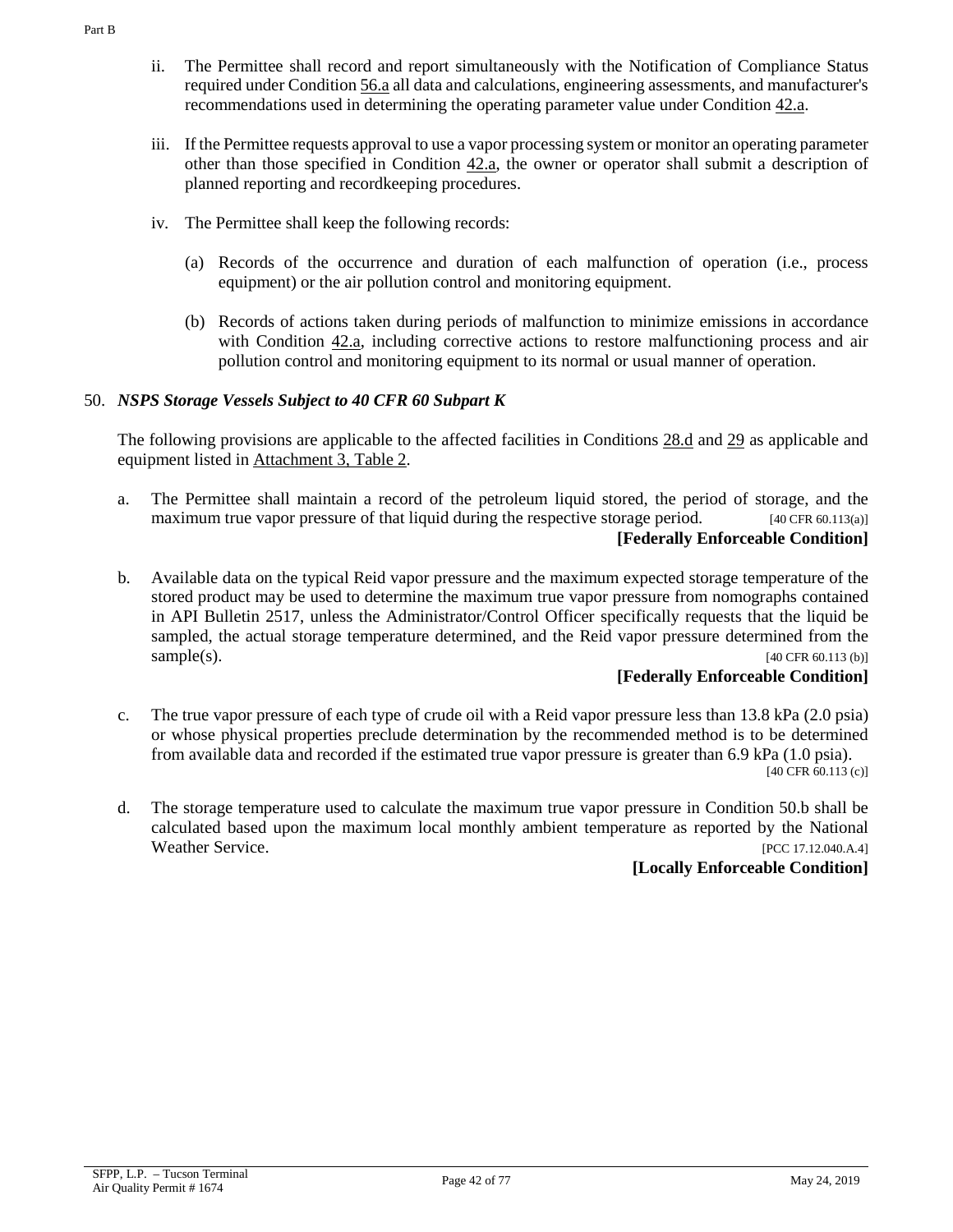#### Part B

### 51. *NSPS Storage Vessels Subject to 40 CFR 60 Subpart Kb* **[Federally Enforceable Conditions]**

The following provisions are applicable to the affected facilities in [Conditions 28](#page-16-1) and [30](#page-18-0) and equipment listed in [Attachment 3, Tables 1 through 3](#page-71-0) as applicable. The Permittee of each affected storage vessel shall keep records and furnish reports as required by [Conditions 51.a through c](#page-42-0) depending upon the control equipment installed to meet the requirements in [Condition](#page-22-1) 37. The Permittee shall keep copies of all reports and records required by [Conditions 51.a through c,](#page-42-0) for at least 2 years. The record required by [Condition](#page-42-1) 51.a.i will be kept for the life of the control equipment.  $[40 \text{ CFR } 60.115b]$ 

## <span id="page-42-1"></span><span id="page-42-0"></span>a. *Internal Floating Roof (IFR) Tanks*

- i. After installing control equipment in accordance with [Condition 37.a,](#page-22-2) the Permittee shall furnish the Control Officer with a report that describes the control equipment and certifies that the control equipment meets the specifications of [Conditions 37.a](#page-22-2) and [44.a.i.](#page-33-0) This report shall be an attachment to the notification required by 40 CFR  $60.7(a)(3)$ . [40 CFR  $60.115b(a)(1)$ ]
- ii. The Permittee shall keep a record of each inspection performed as required by [Condition](#page-33-0) 44.a.i [through iv.](#page-33-0) Each record shall identify:  $[40 \text{ CFR } 60.115b(a)(2)]$ 
	- (a) The storage vessel on which the inspection was performed;
	- (b) The date the vessel was inspected; and
	- (c) The observed condition of each component of the control equipment (seals, internal floating roof, and fittings).
- iii. If any conditions described in [Condition](#page-33-1) 44.a.ii are detected during the annual visual inspection, report to the Control Officer within 30 days of the inspection. Each report shall identify the storage vessel, the nature of the defects, and the date the storage vessel was emptied or the nature of and date the repair was made.  $[40 \text{ CFR } 60.115b(a)(3)]$
- iv. After each inspection required by [Condition](#page-33-2) 44.a.iii that finds holes or tears in the seal fabric, or defects in the internal floating roof, or other listed control equipment defects, a report shall be provided to the Control Officer within 30 days of the inspection. The report shall identify the storage vessel and the reason it did not meet the specification of [37.a](#page-22-2) or [44.a.iii.](#page-33-2)  $[40 \text{ CFR } 60.115b(a)(4)]$

## b. *External Floating Roof (EFR) Tanks*

i. After installing control equipment in accordance with [Condition 37.b](#page-23-0) (external floating roof), the Permittee shall furnish the Control Officer with a report that describes the control equipment and certifies the control equipment meets the specifications of [Conditions 37.b](#page-23-0) and [44.b.i through iv.](#page-34-0) This report shall be an attachment to the notification required by 40 CFR  $60.7(a)(3)$ .

[40CFR 60.115b(b)(1)]

- <span id="page-42-2"></span>ii. Within 60 days of performing the seal gap measurements required by [Condition](#page-34-0) 44.b.i, furnish the Control Officer with a report that contains: [40 CFR 60.115b(b)(2)]
	- (a) The date of measurement.
	- (b) The raw data obtained in the measurement.
	- (c) The calculations described in Conditions [44.b.ii and iii.](#page-34-1)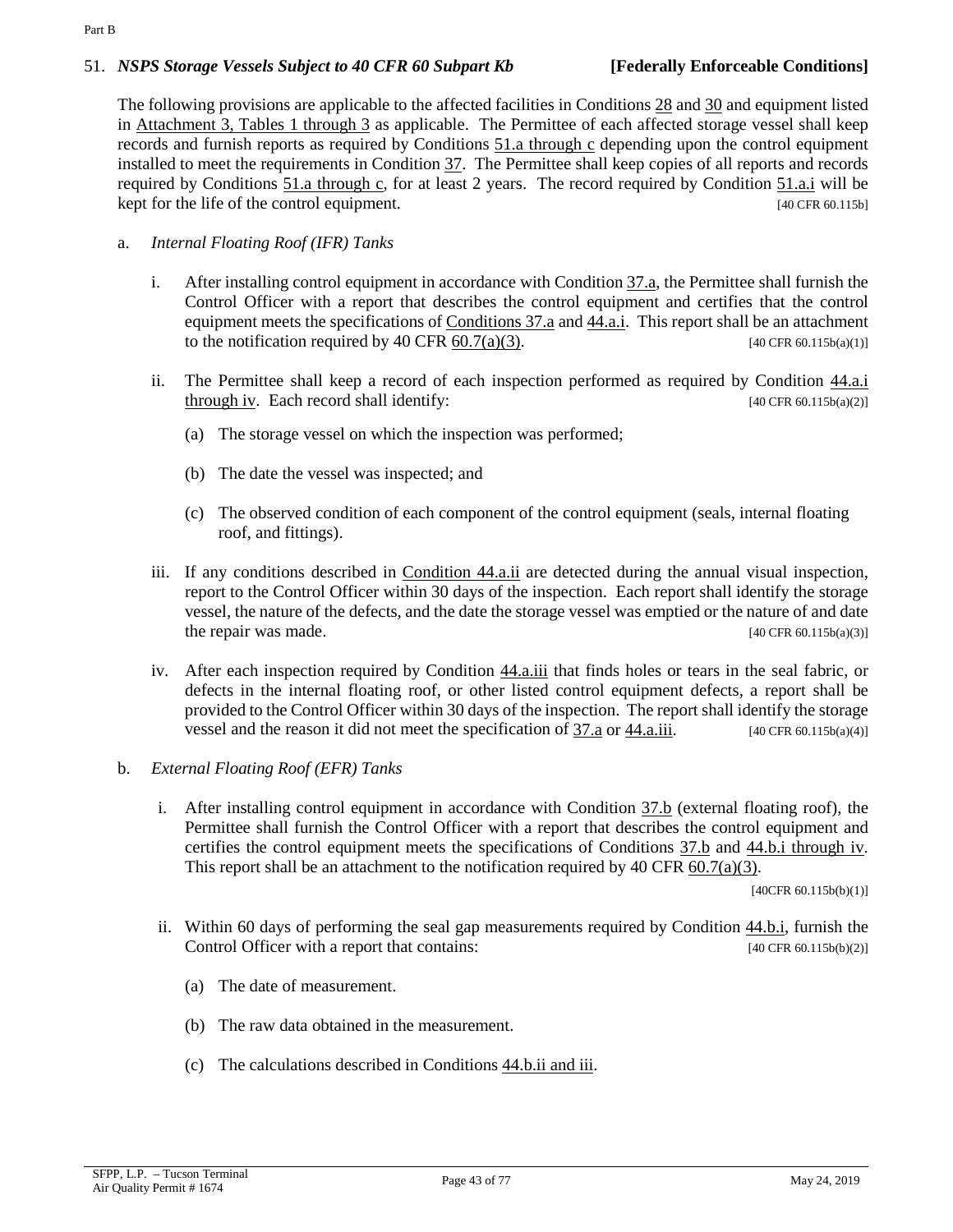iii. Keep a record of each gap measurement performed as required b[y Condition](#page-34-2) 44.b. Each record shall identify the storage vessel in which the measurement was performed and shall contain:

[40 CFR 60.115b(b)(3)]

- (a) The date of measurement.
- (b) The raw data obtained in the measurement.
- (c) The calculations described in Conditions [44.b.ii and iii.](#page-34-3)
- iv. After each seal gap measurement that detects gaps exceeding the limitations specified by [Condition](#page-35-0) 44.b.iv, submit a report to the Control Officer within 30 days of the inspection. The report will identify the vessel and contain the information specified in [Condition](#page-42-2) 51.b.ii and the date the vessel was emptied or the repairs made and date of repair. [40 CFR 60.115b(b)(4)]
- c. *Closed Vent Tanks* [40 CFR 60.115b(c)]

After installing control equipment in accordance with [Condition](#page-24-0) 37.c (closed vent system and control device other than a flare), the Permittee shall keep the following records:

i. A copy of the operating plan.  $[40 \text{ CFR } 60.115 \text{b(c)(1)}]$ 

- ii. A record of the measured values of the parameters monitored in accordance with [Condition](#page-24-0) 37.c. [40 CFR 60.115b(c)(2)]
- d. The Permittee shall keep copies of all reports and records required by Condition 51.f through j (below) for at least 2 years, except for the record required by Condition 51.e will be kept for the life of the source. [40 CFR 60.116b(a)]
- e. The Permittee shall keep readily accessible records showing the dimension of each applicable storage vessel and an analysis showing its capacity. [40 CFR 60.116b(b)]
- <span id="page-43-1"></span>f. Except as provided in [Conditions 30](#page-18-0) , [51.i](#page-44-0) and [51.j,](#page-44-0) the Permittee shall for each affected storage vessel maintain a record of the VOL stored, the period of storage, and the maximum true vapor pressure of that VOL during the respective storage period. [40 CFR 60.116b(c)]
- g. Except as provided i[n Condition](#page-44-0) 51.j, the Permittee of each storage vessel storing a liquid with a maximum true vapor pressure that is normally less than the respective cutoff for controls specified in [Condition](#page-18-0) 30, the Permittee shall notify the Control Officer within 30 days when the maximum true vapor pressure of the liquid exceeds the respective maximum true vapor pressure values for each volume range.

[40 CFR 60.116b(d)]

- <span id="page-43-0"></span>h. Available data on the storage temperature may be used to determine the maximum true vapor pressure as determined below: [40 CFR 60.116b(e)]
	- i. For vessels operated at ambient temperatures, the maximum true vapor pressure is calculated based upon the maximum local monthly average ambient temperature as reported by the National Weather Service. [40 CFR 60.116b(e)(1)]
	- ii. For crude oil or refined petroleum products the vapor pressure may be obtained by the following: [40 CFR 60.116b(e)(2)]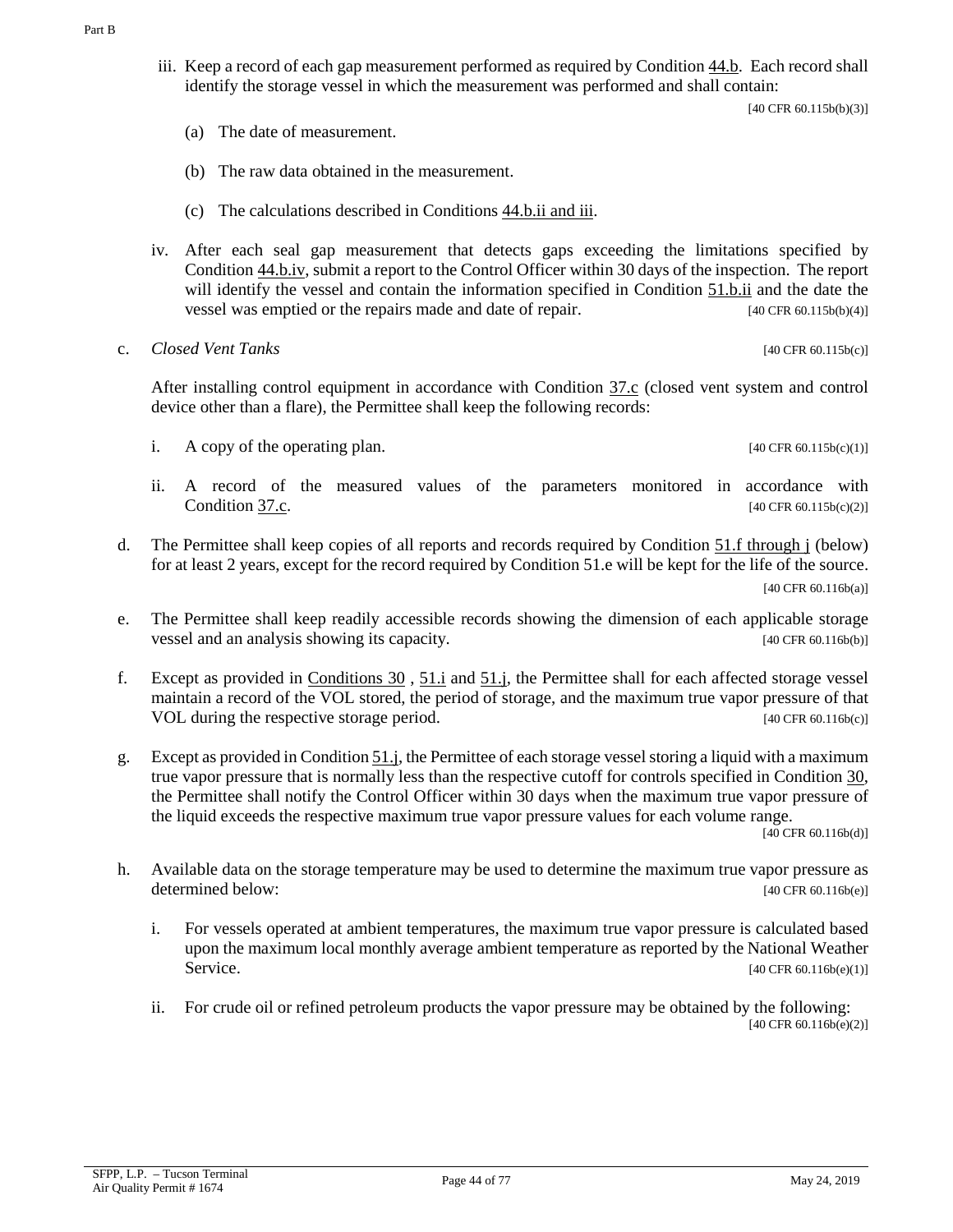- (a) Available data on the Reid vapor pressure and the maximum expected storage temperature based on the highest expected calendar-month average temperature of the stored product may be used to determine the maximum true vapor pressure from nomographs contained in API Bulletin 2517 (incorporated by reference - See 40 CFR  $60.17$ ), unless the Control Officer specifically requests that the liquid be sampled, the actual storage temperature determined, and the Reid vapor pressure determined from the sample(s). [40 CFR 60.116b(e)(2)(i)]
- (b) The true vapor pressure of each type of crude oil with a Reid vapor pressure less than 13.8 kPa or with physical properties that preclude determination by the recommended method is to be determined from available data and recorded if the estimated maximum true vapor pressure is greater than  $3.5 \text{ kPa}$ . [40 CFR 60.116b(e)(2)(ii)]
- iii. For other liquids, the vapor pressure may be:  $[40 \text{ CFR } 60.116 \text{ (e)}(3) \text{ (i-iv)}]$ 
	- (a) Obtained from standard reference texts;
	- (b) Determined by ASTM D2879-83, 96, or 97 (incorporated by reference-see 40 CFR 60.17);
	- (c) Measured by an appropriate method approved by the Control Officer; or
	- (d) Calculated by an appropriate method approved by the Control Officer.
- <span id="page-44-0"></span>i. The owner or operator of each vessel storing a waste mixture of indeterminate or variable composition shall be subject to the following requirements. [40 CFR 60.116b(f)]
	- i. Prior to the initial filling of the vessel, the highest maximum true vapor pressure for the range of anticipated liquid compositions to be stored will be determined using the methods described in [Condition](#page-43-0) 51.h.
	- ii. For vessels in which the vapor pressure of the anticipated liquid composition is above the cutoff for monitoring but below the cutoff for controls as defined in [Condition](#page-18-1) 30.b, an initial physical test of the vapor pressure is required; and a physical test at least once every 6 months thereafter is required as determined by the following methods:
		- (a) ASTM D2879-83, 96, or 97 (incorporated by reference see 40 CFR  $60.17$ ); or
		- (b) ASTM D323-82 or 94 (incorporated by reference see [40 CFR 60.17\)](https://tinyurl.com/40-CFR-60-17); or
		- (c) As measured by an appropriate method as approved by the Administrator.
- j. The Permittee of each vessel equipped with a closed vent system and control device meeting the specification of Condition  $37$  is exempt from the requirements of [Conditions](#page-43-1) 51.f and g. [40 CFR 60.116b(f)]

### <span id="page-44-1"></span>52. *Non-NSPS Storage Vessels and Equipment* **[Locally Enforceable Conditions]**

The following provisions are applicable to the affected facilities in [Condition](#page-18-2) 31 and applicable equipment identified in [Attachment 3, Table 1.](#page-71-0)

a. The Permittee shall maintain a file for each storage vessel including each type of liquid stored, the typical Reid vapor pressure of each type of liquid stored, and the dates of storage. Dates on which a storage vessel is empty shall be shown. [PCC 17.16.230.E]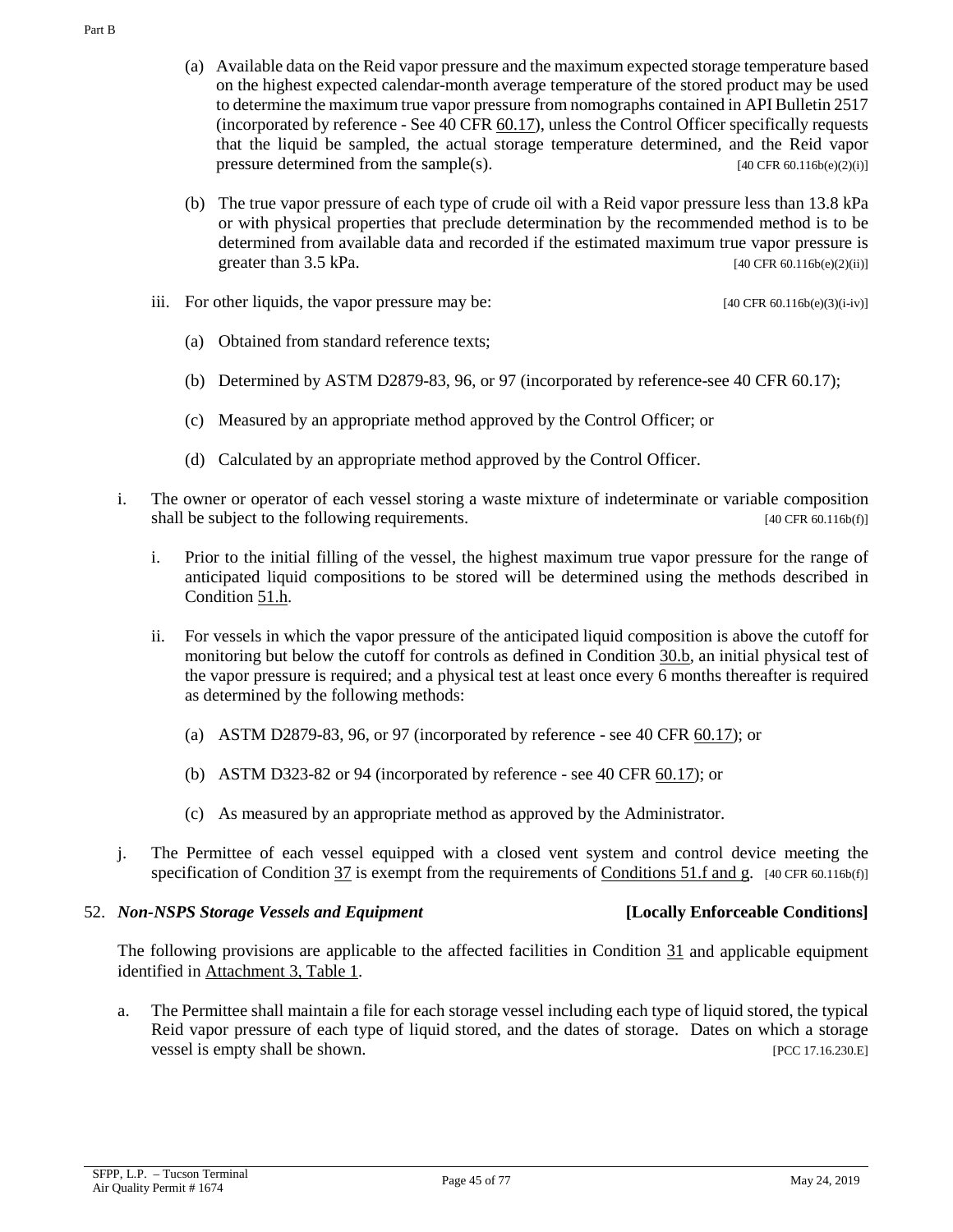- i. The owner or operator of any petroleum liquid storage vessel to whic[h Condition 52](#page-44-1) applies shall for each such storage vessel maintain a file of each type of petroleum liquid stored, of the typical reid vapor pressure of each type of petroleum liquid stored, and of dates of storage. Dates on which the storage vessel is empty shall be shown.
- ii. The owner or operator of any petroleum liquid storage vessel to whic[h Condition 52](#page-44-1) applies shall for such storage vessel determine and record the average monthly storage temperature and true vapor pressure of the petroleum liquid stored at such temperature if either:
	- (a) The petroleum liquid has a true vapor pressure, as stored, greater than twenty-six mm Hg (0.5 psia) but less than seventy-eight mm Hg (1.5 psia) and is stored in a storage vessel other than one equipped with a floating roof, a vapor recovery system or their equivalents; or
	- (b) The petroleum liquid has a true vapor pressure, as stored, greater than 470 mm Hg (9.1 psia) and is stored in a storage vessel other than one equipped with a vapor recovery system or its equivalent.
- iii. The average monthly storage temperature shall be an arithmetic average calculated for each calendar month, or portion thereof if storage is for less than a month, from bulk liquid storage temperatures determined at least once every seven days.
- iv. The true vapor pressure shall be determined by the procedures in American Petroleum Institute Bulletin 2517, amended as of February, 1980 (and no future editions), which is incorporated herein by reference and on file with the Office of the Secretary of State. The procedure is dependent upon determination of the storage temperature and the Reid vapor pressure, which requires sampling of the petroleum liquids in the storage vessels. Unless the Control Officer requires in specific cases that the stored petroleum liquid be sampled, the true vapor pressure may be determined by using the average monthly storage temperature and the typical Reid vapor pressure. For those liquids for which certified specifications limiting the Reid vapor pressure exist, the Reid vapor pressure may be used. For other liquids, supporting analytical data must be made available upon request to the Control Officer when typical Reid vapor pressure is used.

# 53. *NSPS Loading Racks* **[Federally Enforceable & Material Permit Conditions]**

[PCC 17.11.120.A]

The following provisions are applicable to the affected facilities in [Condition](#page-19-1) 32 and equipment identified in [Attachment 3, Table 4.](#page-74-0)

a. *Leak Inspections*

A record of each monthly leak inspection required unde[r Condition](#page-36-1) 46 shall be kept on file at the terminal for at least 2 years. Inspection records shall include, as a minimum the following  $[40 \text{ CFR } 60.505(c)]$ 

- i. Date of inspection.
- ii. Findings (may indicate no leaks discovered; or location, nature, and severity of each leak).
- iii. Leak determination method.
- iv. Corrective action (date each leak repaired; reasons for any repair interval in excess of 15 days).
- v. Inspector name and signature.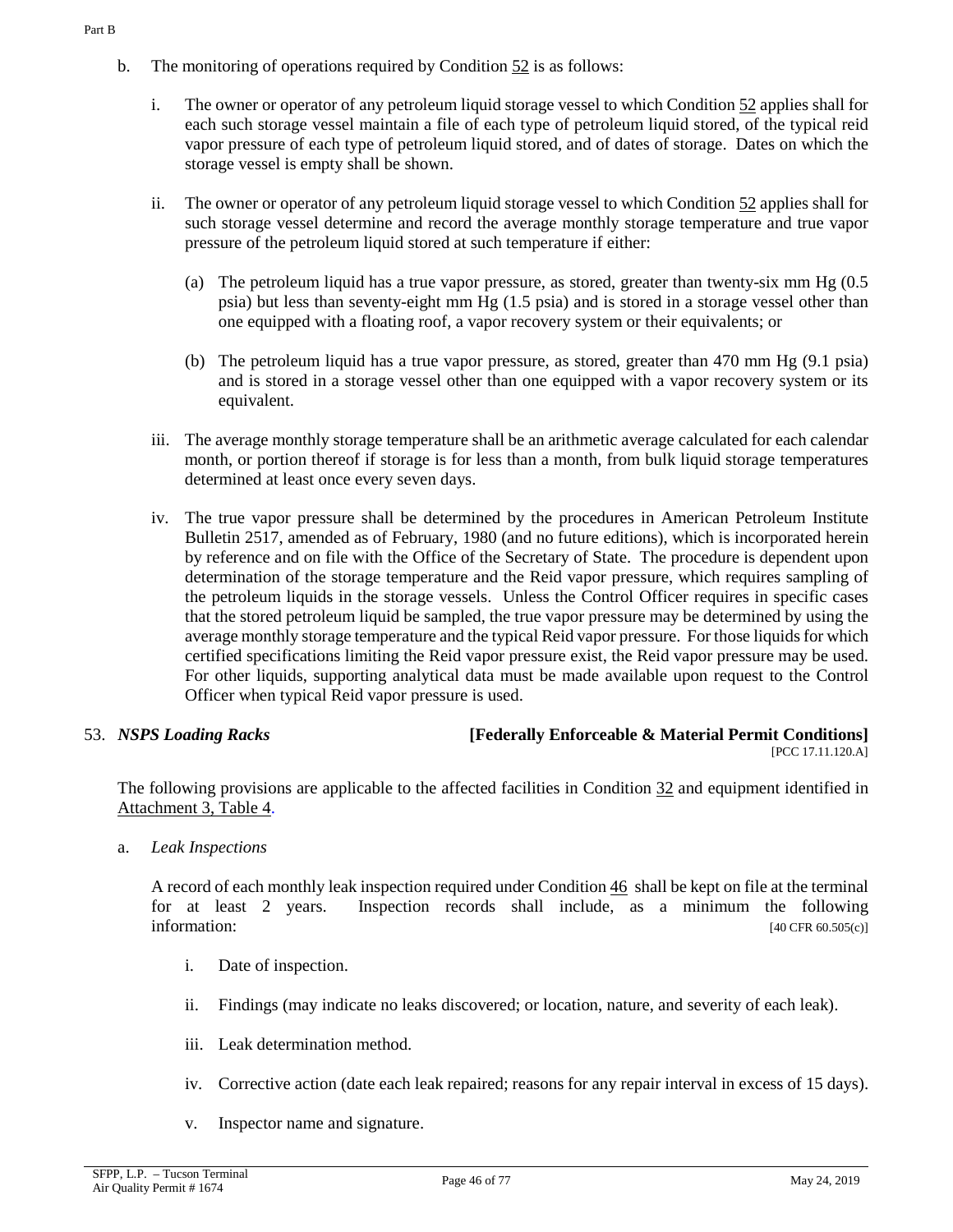b. *Tank Trucks*

The Permittee shall maintain the following records to demonstrate that liquid product was loaded into vapor-tight gasoline tank trucks by using the following procedures:

<span id="page-46-2"></span>*[Note: A vapor-tight gasoline tank truck means a gasoline tank truck which has demonstrated within the 12 preceding months that its product delivery tank will sustain a pressure change of not more than 750 pascals (75 mm of water) within 5 minutes after it is pressurized to 4,500 pascals (450 mm of water). This capability is to be demonstrated using the pressure test procedure specified in Method 27].* [40 CFR 60.501]

<span id="page-46-4"></span>i. The Permittee shall obtain the vapor tightness documentation for each gasoline tank truck which is to be loaded at the affected facility. The documentation file for each gasoline tank truck shall be updated at least once per year to reflect current test results as determined by Method 27. This documentation shall include, as a minimum, the following information:

[40 CFR 60.502(e)(1) & 40 CFR 60.505(a) & (b)]

- (a) Test title: Gasoline Delivery Tank Pressure Test—EPA Reference Method 27.
- (b) Tank owner and address.
- (c) Tank identification number.
- (d) Testing location.
- (e) Date of test.
- (f) Tester name and signature.
- (g) Witnessing inspector, if any: Name, signature, and affiliation.
- (h) Test results: Actual pressure change in 5 minutes, mm of water (average for 2 runs). The tank truck vapor tightness documentation shall be kept on file at the terminal in a permanent form available for inspection.
- <span id="page-46-0"></span>ii. The Permittee shall require the tank identification number to be recorded as each gasoline tank truck is loaded at the affected facility.  $[40 \text{ CFR } 60.502 \text{ (e)}(2)]$
- <span id="page-46-1"></span>iii. The Permittee shall cross-check each tank identification number obtained in [Condition](#page-46-0) 53.b.ii with the file of tank vapor tightness documentation within 2 weeks after the corresponding tank is loaded, unless either of the following conditions is maintained:  $[40 \text{ CFR } 60.502 \text{ (e)}(3) \text{ (i)}]$ 
	- (a) If less than an average of one gasoline tank truck per month over the last 26 weeks is loaded without vapor tightness documentation then the documentation cross-check shall be performed each quarter; or
	- (b) If less than an average of one gasoline tank truck per month over the last 52 weeks is loaded without vapor tightness documentation then the documentation cross-check shall be performed semiannually.
- iv. If either the quarterly or semiannual cross-check provided in Condition [53.b.iii.\(a\) through \(b\)](#page-46-1) reveals that these conditions were not maintained, the Permittee shall return to biweekly monitoring until such time as these conditions are again met.  $[40 \text{ CFR } 60.502 \text{ (e)}(3) \text{ (ii)}]$
- <span id="page-46-3"></span>v. The Permittee shall notify the owner or operator of each non-vapor-tight gasoline tank loaded at the facility within 1 week of the documentation cross-check described in [Condition](#page-46-1) 53.b.iii.

[40 CFR 60.502(e)(4)]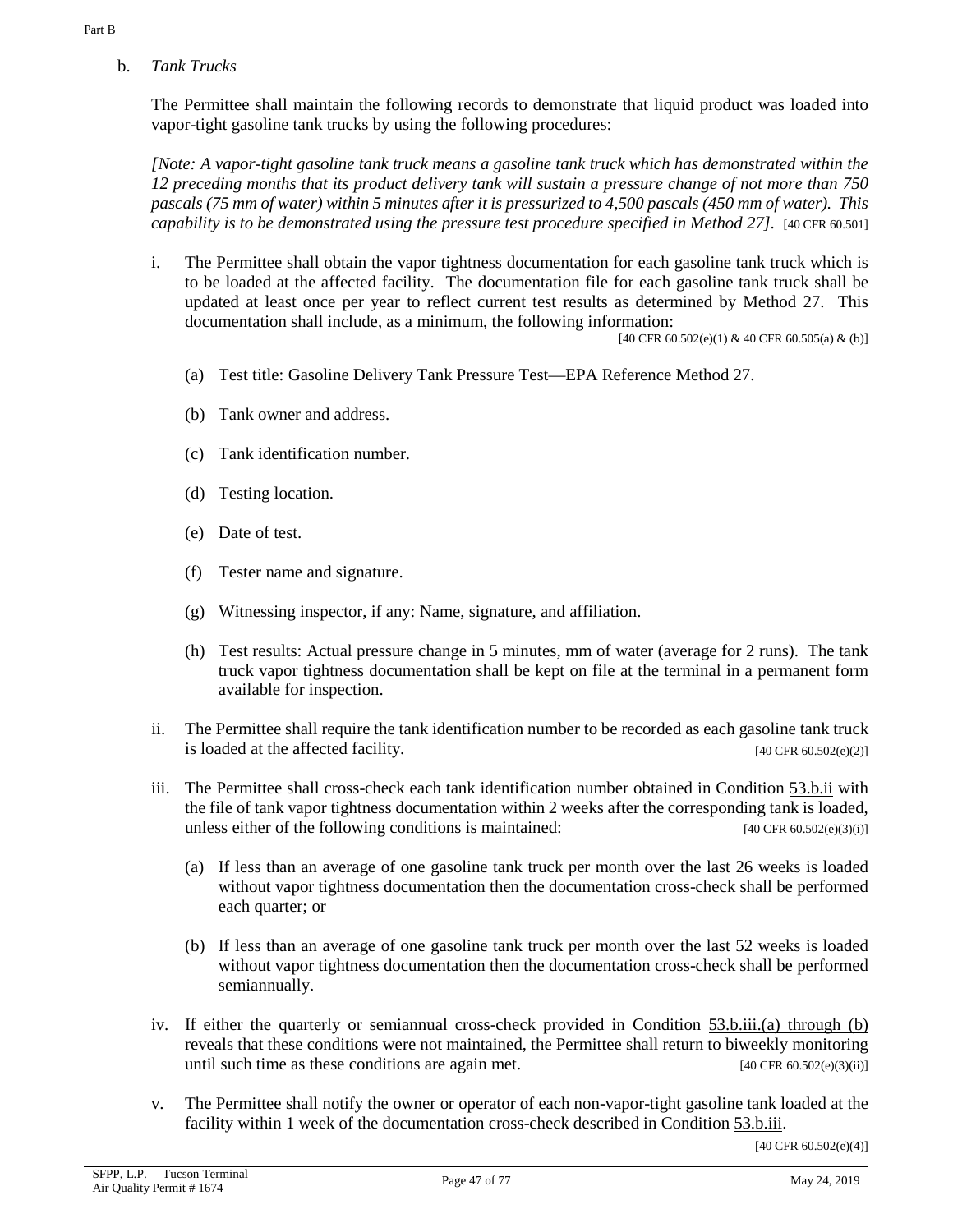- vi. The Permittee shall take steps assuring that the non-vapor-tight tank truck will not be reloaded at the facility until vapor tightness documentation for that tank is obtained. [40 CFR 60.502(e)(5)]
- vii. Alternate procedures to those described [Conditions 53.b.i through vi](#page-46-2) for limiting gasoline tank truck loadings may be used upon application to, and approval by, the Administrator.

[40 CFR 60.502(e)(6)]

viii. The Permittee shall keep documentation of all notifications required in [Condition](#page-46-3) 53.b.v.

 $\sqrt{[40 \text{ CFR } 60.505 \text{ (d)}]}$ 

- <span id="page-47-0"></span>ix. As an alternative to keeping records at the terminal of each gasoline cargo tank test result as required by Conditions [53.b.i, ii, and iv,](#page-46-4) the Permittee may comply with the requirements in eithe[r Conditions](#page-47-0) [53.b.ix.\(a\) or \(b\):](#page-47-0) [40 CFR 60.505(e)]
	- (a) An electronic copy of each record is instantly available at the terminal.
		- (i) The copy of each record is an exact duplicate image of the original paper record with certifying signatures.
		- (ii) The Control Officer is notified in writing that each terminal using this alternative is in compliance with this alternative.
		- (ii) For facilities that utilize a terminal automation system to prevent gasoline cargo tanks that do not have valid cargo tank vapor tightness documentation from loading (e.g., via a card lock-out system), a copy of the documentation is made available (e.g., via facsimile) for inspection by the Control Officer's representatives during the course of a site visit, or within a mutually agreeable time frame.
			- (A) The copy of each record is an exact duplicate image of the original paper record with certifying signatures.
			- (B) The Control Officer is notified in writing that each terminal using this alternative is in compliance with this alternative.
	- (b) For facilities that utilize a terminal automation system to prevent gasoline cargo tanks that do not have valid cargo tank vapor tightness documentation from loading (e.g., via a card lock-out system), a copy of the documentation is made available (e.g., via facsimile) for inspection by permitting authority representatives during the course of a site visit, or within a mutually agreeable time frame.
		- (i) The copy of each record in [Condition](#page-46-4) 53.b.i is an exact duplicate image of the original paper record with certifying signatures.
		- (ii) The permitting authority is notified in writing that each terminal using this alternative is in compliance with [Condition 53.b.i.](#page-46-4)
- x. The Permittee shall keep records of all replacements or additions of components performed on an existing vapor processing system for at least 3 years. [40 CFR 60.505(f)]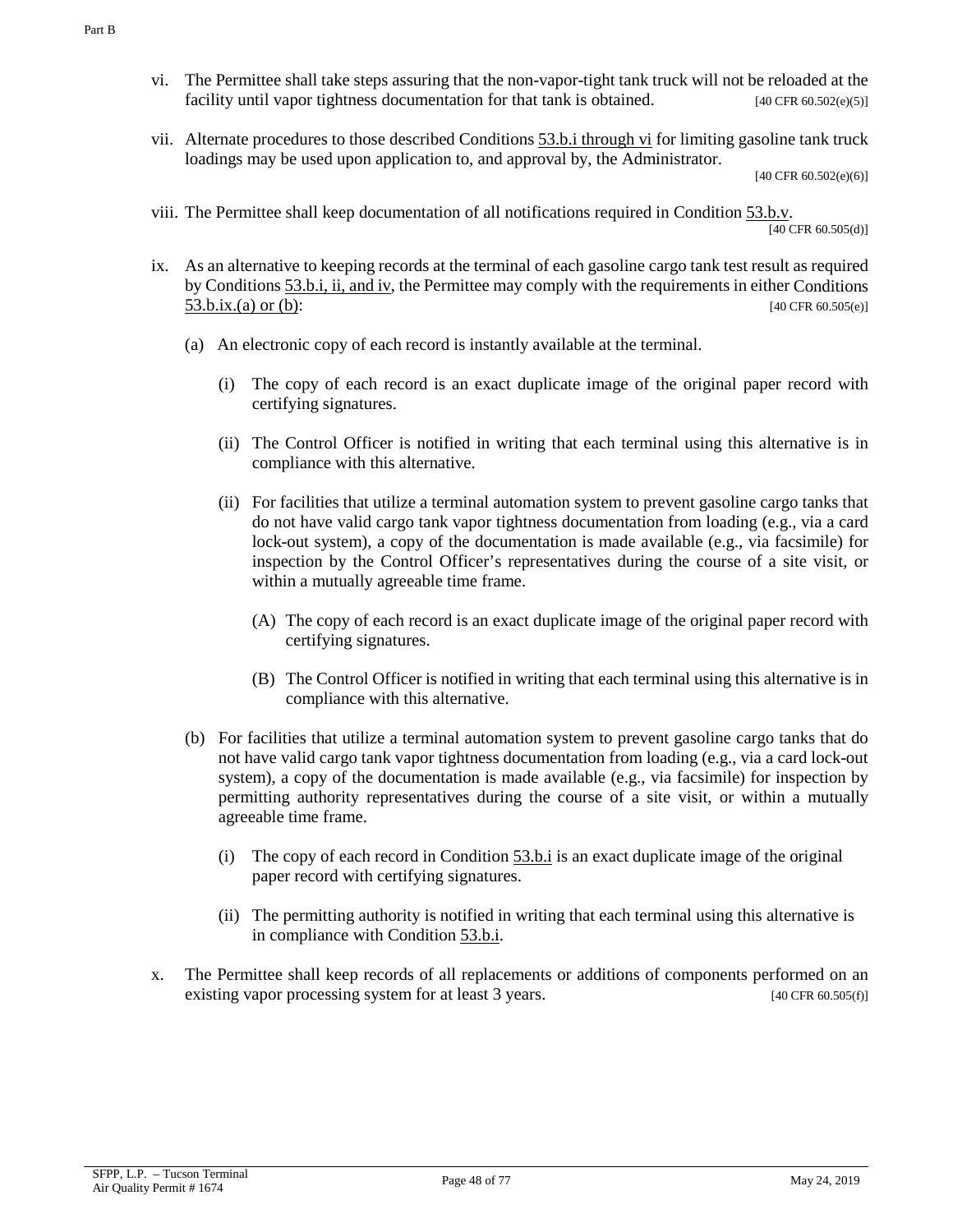The following provisions are applicable to the affected facilities in [Condition](#page-19-2) 33.b and equipment listed in [Attachment 3 Table 5.](#page-74-1) The Permittee shall maintain records of the monitoring of the air pollution control equipment and indicators in accordance with the approved Cam Plans in [Attachment 2](#page-60-0) and according to the following: [40 CFR 64.9(b)]

- a. The Permittee shall comply with the recordkeeping requirements specified i[n Condition](#page-48-1) 55.a. The owner or operator shall maintain records of monitoring data, monitor performance data, corrective actions taken, any written quality improvement plan required in [Condition](#page-37-1)  $47.c.i.$  and any activities undertaken to implement a quality improvement plan (if required), and other supporting information required to be maintained in accordance with [Conditions](#page-19-0) 33 and [47,](#page-37-0) and the approved monitoring plans in [Attachment](#page-60-0)  [2](#page-60-0) (such as data used to document the adequacy of monitoring, or records of monitoring maintenance or corrective actions). [40 CFR 64.9(b)(1)]
- b. Instead of paper records, the Permittee may maintain records on alternative media, such as microfilm, computer files, magnetic tape disks, or microfiche, provided that the use of such alternative media allows for expeditious inspection and review, and does not conflict with other applicable recordkeeping requirements.  $[40 \text{ CFR } 64.9 \text{ (b)}(2)]$

# 55. *Facility-Wide Operations*

The following provisions are applicable to facility-wide operations.

<span id="page-48-1"></span>a. *General Recordkeeping Requirements* **[Federally Enforceable Condition]**

The Permittee shall maintain records of required monitoring in accordance wit[h Condition](#page-10-0) 12.

[PCC 17.12.040.4.a]

# <span id="page-48-0"></span>b. *Voluntary Limitations* **[Federally Enforceable Conditions]**

Within 30 days of the end of each month, the Permittee shall record the following in a log kept onsite: [PCC 17.11.190.B]

- i. The combined throughput of all products through all loading racks in the previous month and the calculated combined throughput in the previous 12-month rolling period; and
- ii. The combined throughput of gasoline (including oxygenate and additives) through loading rack LR-5 in the previous month and the calculated combined throughput in the previous 12-month rolling period; and
- iii. The combined throughput of gasoline (including oxygenate and additives) through loading rack LR-6 in the previous month and the calculated combined throughput in the previous 12-month rolling period; and
- iv. The tank identification, product type, and total number of turnovers for each of the terminal drain dry tanks in the previous month and the calculated annual number of turnovers in the previous 12 month rolling period; and
- v. The total operating hours of the onsite portable thermal oxidizer in the previous month and the calculated annual operating hours in the previous 12-month rolling period; and
- vi. The initials of the recording personnel and date recorded.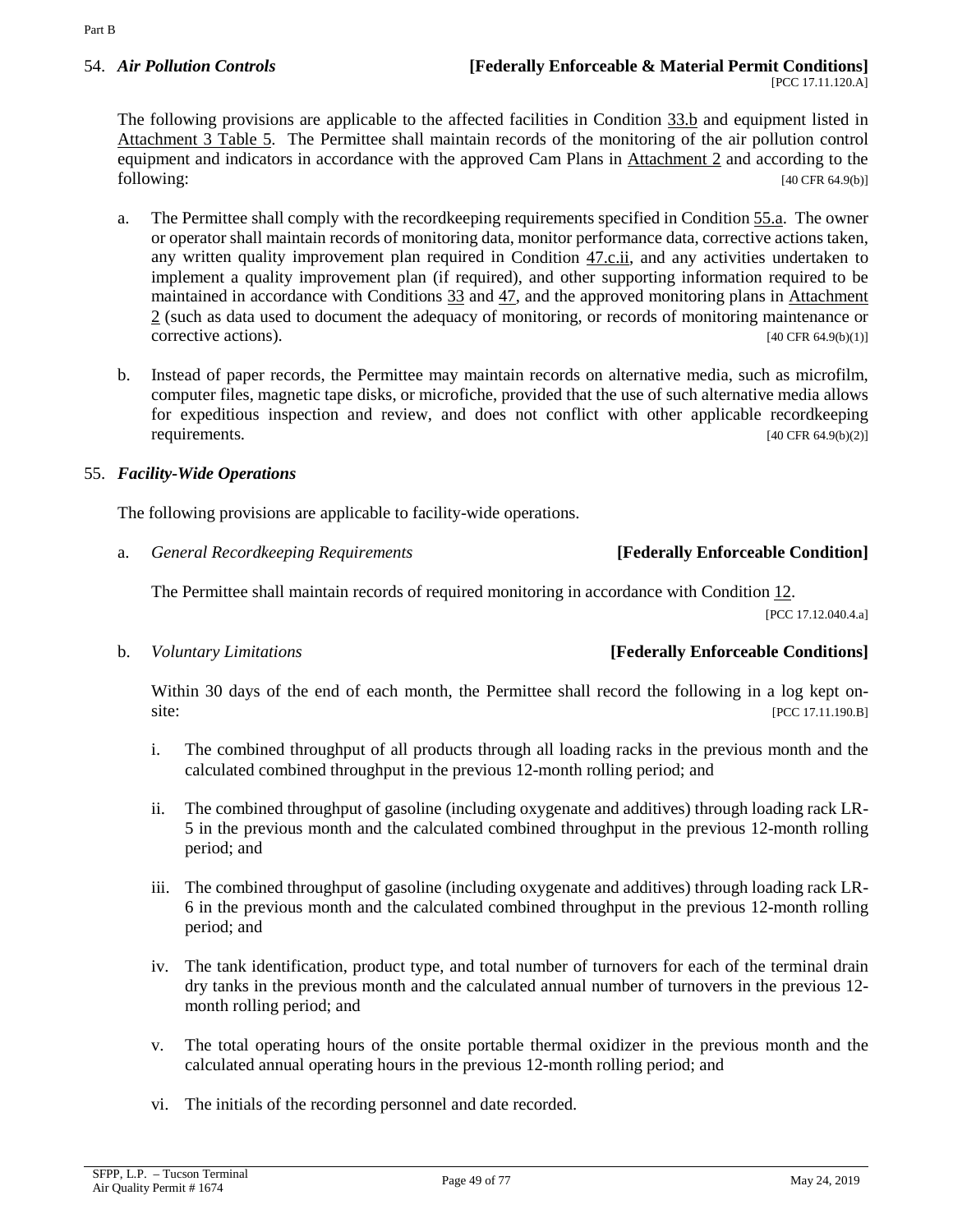# c. *VOC Handling* **[Locally Enforceable Condition]**

The Permittee shall maintain records of the semiannual inspections required i[n Condition](#page-38-0) 48.c.

[PCC 17.12.040.4.a]

The Permittee shall retain records of all required monitoring data and support information for at least 5 years from the date of the monitoring sample, measurement, report, or application. Support information includes all calibration and maintenance records and all strip-chart recordings for continuous monitoring instrumentation, and copies of all reports required by the permit. [PCC 17.12.040.4.b]

e. *Recordkeeping for Compliance Determinations* **[Locally Enforceable Condition]**

The Permittee shall retain a copy of the permit onsite including all required monitoring records and support information. In addition, all equipment identified in the permit equipment list shall be marked with a unique, clearly visible, and accessible ID to identify the piece of equipment. The Permittee shall be considered in compliance by demonstrating that sufficient information on the equipment and facility operations is periodically collected, recorded, and maintained to assure that the compliance status of any Specific Condition of this permit can be readily ascertained at any time. [PCC 17.11.060 & PCC 17.24.020.A]

# **§ 6–** *REPORTING REQUIREMENTS* [PCC 17.12.040.A.5 & PCC 17.12.210, SIP Rule 403]

56. *Sources Subject to GD GACT* **[Federally Enforceable Conditions]**

- <span id="page-49-0"></span>a. *Notifications*
	- i. The Permittee must submit an Initial Notification as specified in 40 CFR  $\underline{63.9(b)}$ . If the Permittee's facility is in compliance with the requirements of [Condition](#page-16-1) 28 at the time the Initial Notification is due, the Notification of Compliance Status required under [Condition 56.a.ii](#page-49-1) may be submitted in lieu of the Initial Notification. [40 CFR 63.11093(a)]
	- ii. The Permittee must submit a Notification of Compliance Status as specified in 4[0 CFR 63.9\(h\).](https://tinyurl.com/40-CFR-63-9) The Notification of Compliance Status must specify which of the compliance options in [Condition](#page-20-2) 35.b is used to comply.  $[40 \text{ CFR } 63.11093(a)]$

*[See Notification of Compliance Status Report dated January 10, 2011]*

- <span id="page-49-1"></span>iii. The Permittee must submit a Notification of Performance Test, as specified in [40 CFR 63.9\(e\),](https://tinyurl.com/40-CFR-63-9) prior to initiating testing required by [Condition](#page-53-1) 63.a or b.  $[40 \text{ CFR } 63.11093(c)]$
- iv. The Permittee must submit additional notifications specified i[n 40 CFR 63.9,](https://tinyurl.com/40-CFR-63-9) as applicable. [40 CFR 63.11093(d)]
- <span id="page-49-2"></span>b. *Semiannual Summary Reports of Required Monitoring* [PCC 17.12.040.A.5.a]

The Permittee shall include in the semiannual compliance report to the Control Officer required in [Condition](#page-52-0) 62.b the following information, as applicable: [40 CFR 63.11095(a)]

- i. *Gasoline Storage Tanks*
	- (a) For storage vessels, the information specified in [Conditions 51.a through c,](#page-42-0) depending on the control equipment installed, or if the Permittee is complying with the option in [Condition](#page-20-1) [35.b.ii.\(d\),](#page-20-1) the information specified in [40 CFR 63.1066.](https://tinyurl.com/40-CFR-63-1066) [40 CFR 63.11095(a)(1)]

# d. *Record Retention* **[Locally Enforceable Condition]**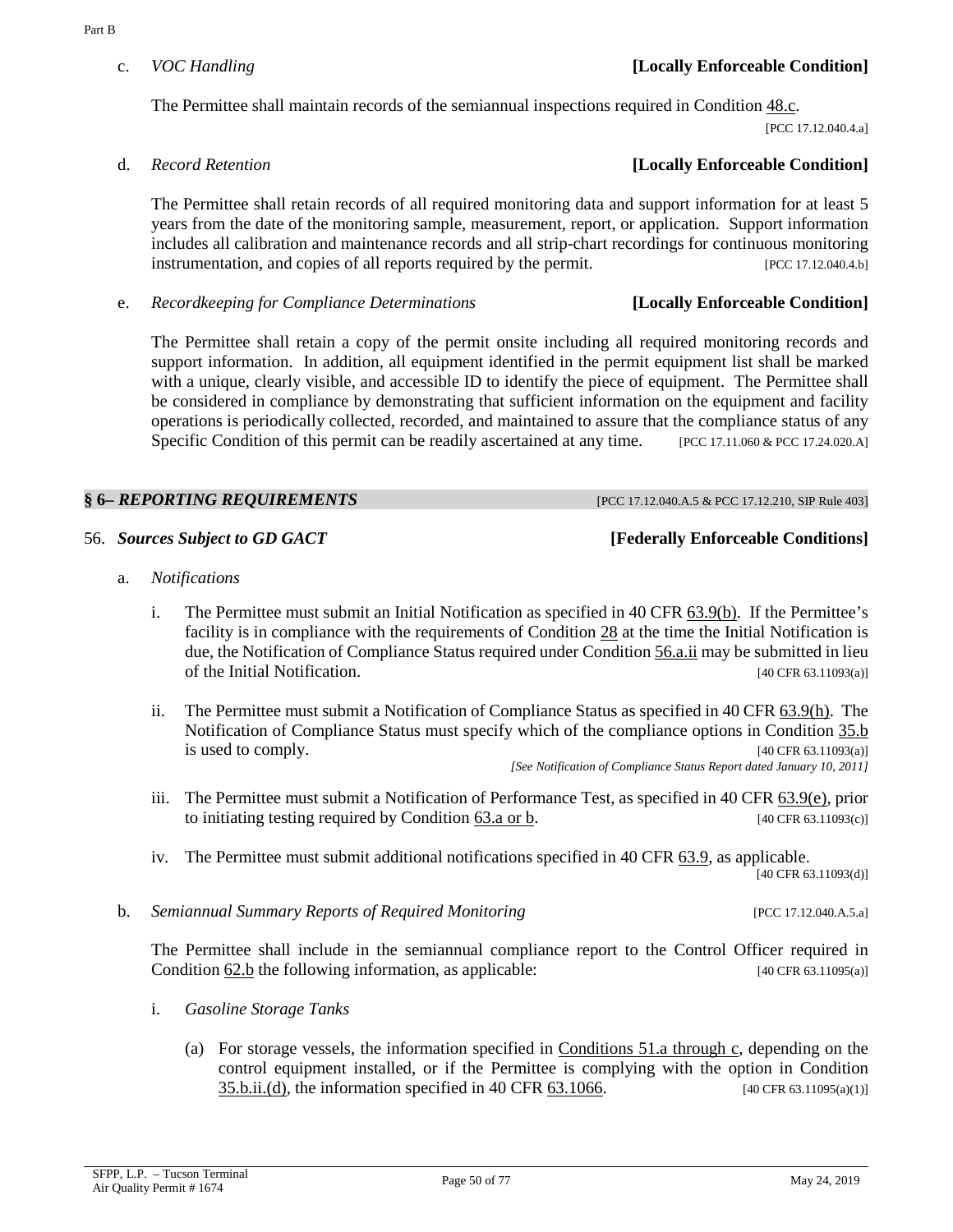(b) For storage vessels complying with [Condition](#page-21-1) 35.b.iii after January 10, 2011, the storage vessel's Notice of Compliance Status Information can be included in the next semi-annual compliance report in lieu of filing a separate Notification of Compliance Status report in [Condition](#page-49-1) 56.a.ii.  $[40 \text{ CFR } 63.11095(a/4)]$ 

# ii. *Loading Racks*

For loading racks, each loading of a gasoline cargo tank for which vapor tightness documentation had not been previously obtained by the facility. [40 CFR 63.11095(a)(2)]

# iii. *Equipment Leak Inspections*

For equipment leak inspections the number of equipment leaks not repaired within 15 days after detection. [40 CFR 63.11095(a)(3)]

# c. *Excess Emissions Report*

The Permittee shall submit an excess emissions report to the Control Officer at the time the semiannual compliance report is submitted in [Condition](#page-52-0) 62.b. Excess emissions events, and the information to be included in the excess emissions report, are specified below: [40 CFR 63.11095(b)]

- i. Each instance of a non-vapor-tight gasoline cargo tank loading at the facility in which the Permittee failed to take steps to assure that such cargo tank would not be reloaded at the facility before vapor tightness documentation for that cargo tank was obtained. [40 CFR 63.11095(b)(1)]
- ii. Each reloading of a non-vapor-tight gasoline cargo tank at the facility before vapor tightness documentation for that cargo tank is obtained by the facility in accordance with [Condition](#page-39-1) 49.b.i. [40 CFR 63.11095(b)(2)]
- iii. Each exceedance or failure to maintain, as appropriate, the monitored operating parameter value determined under [Condition](#page-30-0) 42.a. The report shall include the monitoring data for the days on which exceedances or failures to maintain have occurred, and a description and timing of the steps taken to repair or perform maintenance on the vapor collection and processing systems or the **CMS.** [40 CFR 63.11095(b)(3)]
- iv. Each instance in which malfunctions discovered during the monitoring and inspections required under Condition [42.a.i.\(a\).\(iii\).\(A\)](#page-31-0) were not resolved according to the necessary corrective actions described in the monitoring and inspection plan. The report shall include a description of the malfunction and the timing of the steps taken to correct the malfunction. [40 CFR 63.11095(b)(4)]
- v. For each occurrence of an equipment leak for which no repair attempt was made within 5 days or for which repair was not completed within 15 days after detection: [40 CFR 63.11095(b)(5)]
	- (a) The date on which the leak was detected;
	- (b) The date of each attempt to repair the leak;
	- (c) The reasons for the delay of repair; and
	- (d) The date of successful repair.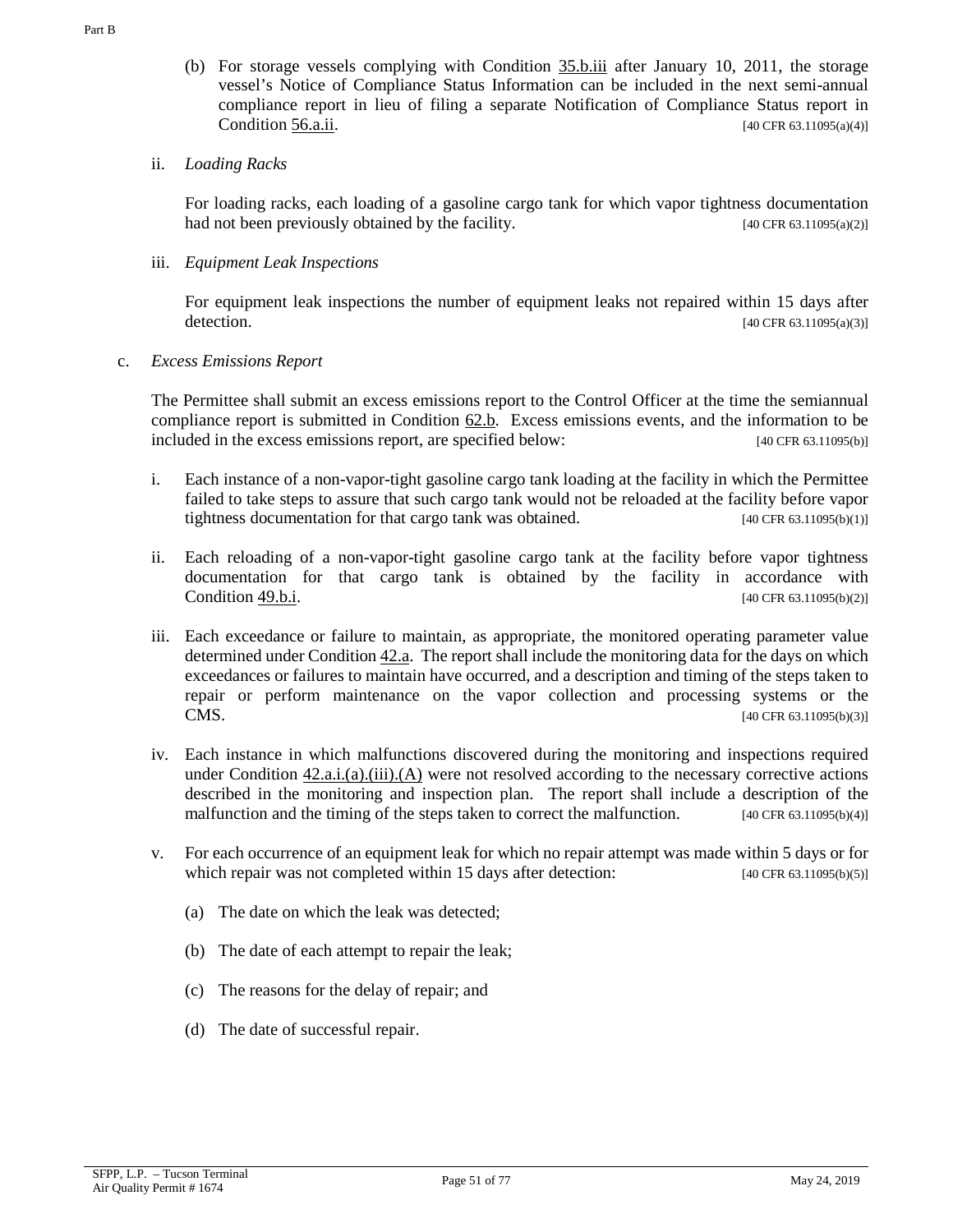Part B

The Permittee shall submit a semiannual report including the number, duration, and a brief description of each type of malfunction which occurred during the reporting period and which caused or may have caused any applicable emission limitation to be exceeded. The report must also include a description of actions taken by an owner or operator during a malfunction of an affected source to minimize emissions in accordance with [Condition](#page-20-3) 35.a, including actions taken to correct a malfunction. The report may be submitted as a part of the semiannual compliance report in [Condition](#page-52-0) 62.b. Owners or operators of affected bulk plants and pipeline pumping stations are not required to submit malfunction reports for periods during which no malfunctions occurred. [40 CFR 63.11095(d)]

# 57. *NSPS Storage Vessels Subject to 40 CFR 60 Subpart K* **[Federally Enforceable Conditions]**

There are no specific reporting requirements other than those listed in [Condition 62.](#page-52-1)

58. *NSPS Storage Vessels Subject to 40 CFR 60 Subpart Kb* **[Federally Enforceable Conditions]**

There are no specific reporting requirements other than those liste[d Condition 62.](#page-52-1)

59. *Non-NSPS Storage Vessels and Equipment*

There are no specific reporting requirements other than those listed in [Condition 62.](#page-52-1)

60. *NSPS Loading Racks* **[Federally Enforceable & Material Permit Conditions]**

There are no specific reporting requirements other than those listed in [Conditions 53.b.v](#page-46-3) and [62.](#page-52-1)

61. *Air Pollution Controls* **[Federally Enforceable & Material Permit Conditions]**

[PCC 17.11.120.A]

a. *John Zink Thermal Oxidizer* [PCC 17.24.050]

The Permittee shall submit manufacturer's recommendations or an Operations and Maintenance Plan for the John Zink Thermal Oxidizer i[n Condition](#page-19-2) 33.b within 90 days of issuance or renewal of the permit for existing equipment and within 90 days of installation for new equipment. Failure to submit the required documents will constitute a violation of the permit. Failure to submit the required documents shall also constitute an excursion for purposes of Compliance Assurance Monitoring as provided in [Condition](#page-37-1) 47.c.ii. *[See Manufacturer's Recommendations for the John Zink Thermal Oxidizer submitted May 9, 2008]*

b. *John Zink Vapor Recovery System* [PCC 17.24.050]

The Permittee shall submit manufacturer's recommendations or an Operations and Maintenance Plan for the John Zink Vapor Recovery System identified in [Condition](#page-19-2) 33.b within 90 days of issuance or renewal of the permit for existing equipment and within 90 days of installation for new equipment. Failure to submit the required documents will constitute a violation of the permit. Failure to submit the required documents shall also constitute an excursion for purposes of Compliance Assurance Monitoring as provided in [Condition](#page-37-1) 47.c.ii.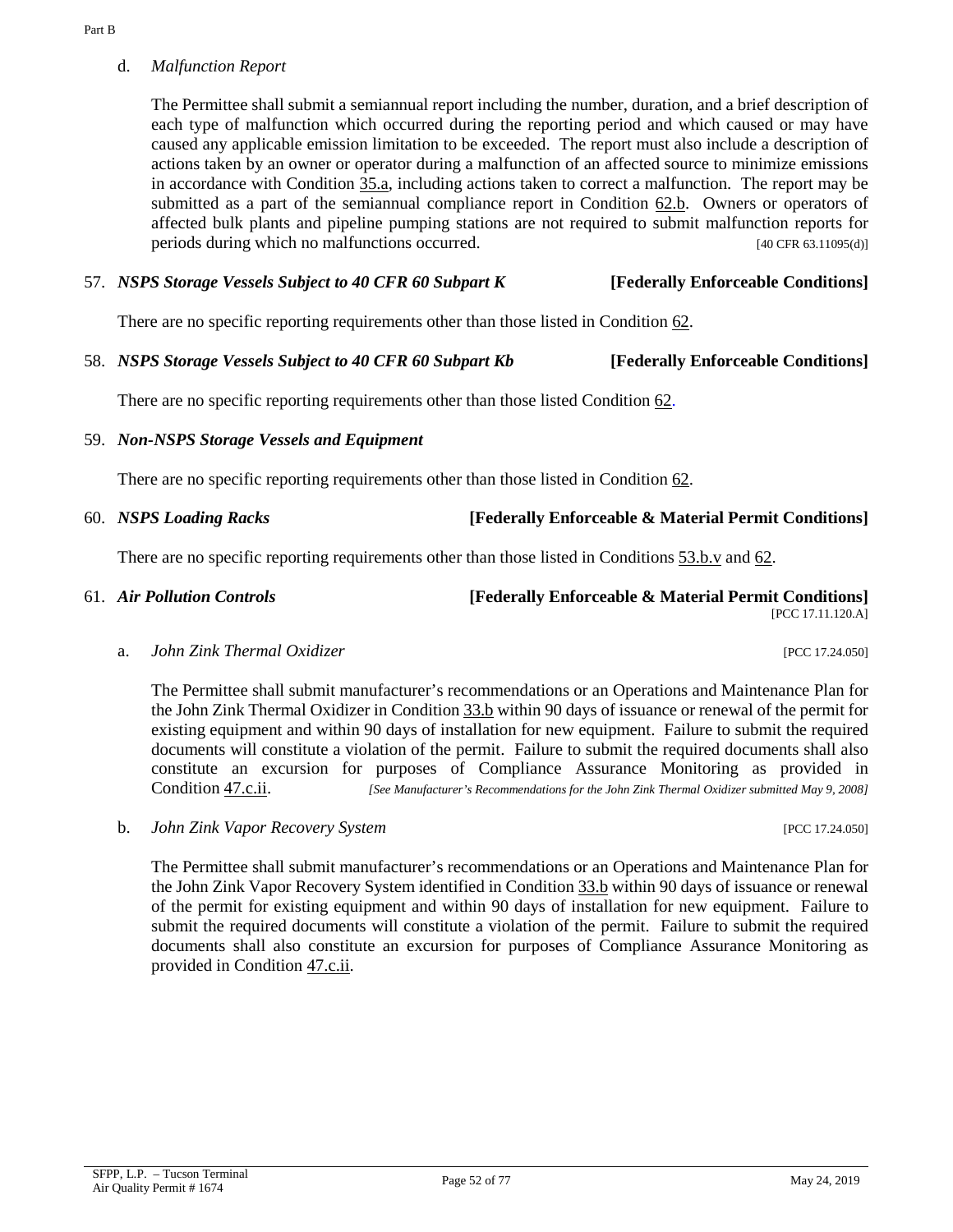c. *NAO Thermal Oxidizer*

The Permittee shall submit manufacturer's recommendations or an Operations and Maintenance Plan for the NAO Thermal Oxidizer identified in [Condition](#page-19-2) 33.b within 90 days of issuance or renewal of the permit for existing equipment and within 90 days of installation for new equipment. Failure to submit the required documents will constitute a violation of the permit. Failure to submit the required documents shall also constitute an excursion for purposes of Compliance Assurance Monitoring as provided in [Condition](#page-37-1) 47.c.ii.

- <span id="page-52-2"></span>d. The Permittee shall include at a minimum a report of summary information for the PSEU's identified in [Condition](#page-19-0) 33 in the Semiannual Summary Report of Required Monitoring as required by [Condition 62.b.](#page-52-0)  The summary report shall include the following information as applicable:  $[40 \text{ CFR } 64.9(a)(2)]$ 
	- a. The number, duration, cause (including unknown cause, if applicable) of excursions or exceedances as applicable, and the corrective action taken  $[40 \text{ CFR } 64.9(a)(2)(i)]$
	- b. The number, duration, and cause (including unknown cause, if applicable) for monitor downtime incidents (other than downtime associated with zero and span or other daily calibration checks, if applicable).  $[40 \text{ CFR } 64.9(a)(2)(ii)]$
	- c. A description of the actions taken to implement a QIP during the reporting period if the cumulative duration of exceedances or excursions exceeds 5% of a PSEU's operating time for a semiannual reporting period as provided in [Condition 47.c.ii.](#page-37-1)

# <span id="page-52-1"></span>62. *Facility-Wide Operations* **[Locally Enforceable Conditions]**

a. *Special Reporting for the Affected Source or Process* [PCC 17.12.040.A.5.b]

The Permittee shall promptly submit written reports to the Control Officer of any instances of deviation from permit requirements in accordance with [Condition](#page-7-0) 11.b.

<span id="page-52-0"></span>b. *Semiannual Summary Reports of Required Monitoring* [PCC 17.12.040.A.5.a]

The Permittee shall submit a semiannual summary report of all permit deviations and exceedances that have occurred during the reporting period. The report shall also include at a minimum the information as required by [Conditions 56.b through d,](#page-49-2) any excursions as required by [Condition](#page-52-2) 61.d and the associated CAM Plans in [Attachment 2,](#page-60-0) and a summary of the information required i[n Condition](#page-48-0) 55.b. Semiannual reports shall be due on April 30<sup>th</sup> and October 31<sup>st</sup> of each year and shall cover the period October 1<sup>st</sup> through March 31<sup>st</sup> and April 1<sup>st</sup> through September 30<sup>th</sup>, respectively. The first semiannual report may not cover a six-month period.

c. *Compliance Certification Reporting* [PCC 17.12.080]

The Permittee shall submit a compliance certification to the Control Officer pursuant to [Condition](#page-4-0) 7 of this permit. Annual compliance certification reports shall be due on April 30<sup>th</sup> of each year and shall cover the period April 1<sup>st</sup> through March 31<sup>st</sup>. The first annual report may not cover a 12-month period.

d. *Emissions Inventory Reporting* [PCC 17.12.160]

Every source subject to a permit requirement shall complete and submit to the Control Officer, when requested, an annual emissions inventory questionnaire pursuant to [Condition](#page-4-1) 6 of this permit.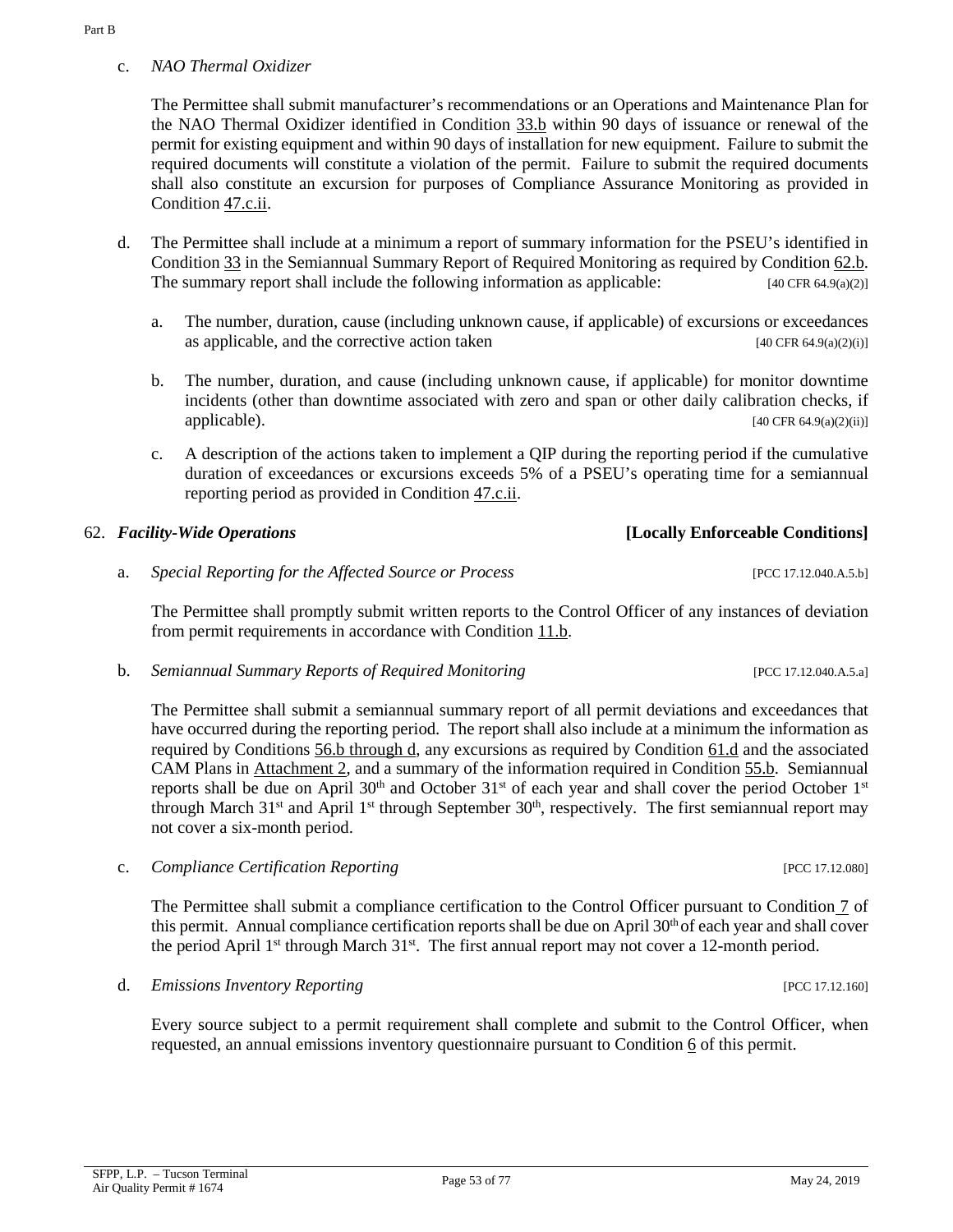For purposes of demonstrating compliance, these test methods shall be used, provided that for the purpose of establishing whether or not the facility has violated or is in violation of any provision of this permit, nothing in this permit shall preclude the use, including the exclusive use, of any credible evidence or information relevant to whether a source would have been in compliance with applicable federal requirements if the appropriate performance or compliance procedures or methods had been performed.

The Permittee shall use the following EPA approved reference test methods and performance specifications when required. Except as otherwise specified the referenced test methods and performance specifications are from 40 CFR 60, Appendix A and B.

### 63. *Sources Subject to GD GACT* **[Federally Enforceable Condition]**

*Vapor Processing and Collection System:* The Permittee must comply with the following requirements:

- <span id="page-53-2"></span><span id="page-53-1"></span>a. The Permittee shall conduct a performance test on the vapor processing and collection systems according to either Condition 63.a.i or Condition 63.a.ii.
	- i. Use the test methods and procedures in [Condition](#page-54-0) 67, except a reading of 500 parts per million shall be used to determine the level of leaks to be repaired under Condition [67.b.](#page-54-1) [40 CFR 63.11092(a)(1)(i)]
	- ii. Use alternative test methods and procedures in accordance with the alternative test method requirements i[n 40 CFR 63.7\(f\).](https://tinyurl.com/40-CFR-63-7)  $[40 \text{ CFR } 63.11092(a)(1)(ii)]$
- b. If the Permittee is operating gasoline loading rack(s) in compliance with an enforceable State, local, or tribal rule or permit that requires the loading rack to meet an emission limit of 80 milligrams (mg), or less, per liter of gasoline loaded (mg/l), you may submit a statement by a responsible official of your facility certifying the compliance status of your loading rack in lieu of the test required under [Condition](#page-53-1) 63.a.

[40 CFR 63.11092(a)(3)] *[See Notification of Compliance Status Report dated January 10, 2011]*

<span id="page-53-0"></span>c. *Annual Certification Test for Gasoline Cargo Tanks*

The annual certification test for gasoline cargo tanks shall consist of the following test methods. Affected facilities that are subject as described in [Condition](#page-19-1) 32 may elect, after notification to the Control Officer, to comply with the following in lieu of the certification test requirements in [Condition](#page-46-2) 53.b:

[40 CFR 63.11092(f)]

i. EPA method 27 shall be used to test gasoline cargo tanks subject to the following:

Conduct the test using a time period (t) for the pressure and vacuum tests of 5 minutes. The initial pressure (Pi) for the pressure test shall be 460 millimeters (mm) of water (18 inches of water), gauge. The initial vacuum (Vi) for the vacuum test shall be 150 mm of water (6 inches of water), gauge. The maximum allowable pressure and vacuum changes ( $\Delta$  p,  $\Delta$  v) for all affected gasoline cargo tanks is 3 inches of water, or less, in 5 minutes.  $[40 \text{ CFR } 63.11092(f)(1)]$ 

d. Performance tests conducted for sources subject t[o Condition](#page-16-1) 28 shall be conducted under such conditions as the Control Officer specifies to the Permittee, based on representative performance (i.e., performance based on normal operating conditions) of the affected source. Upon request, the Permittee shall make available to the Control Officer such records as may be necessary to determine the conditions of performance tests. [40 CFR 63.11092(g)]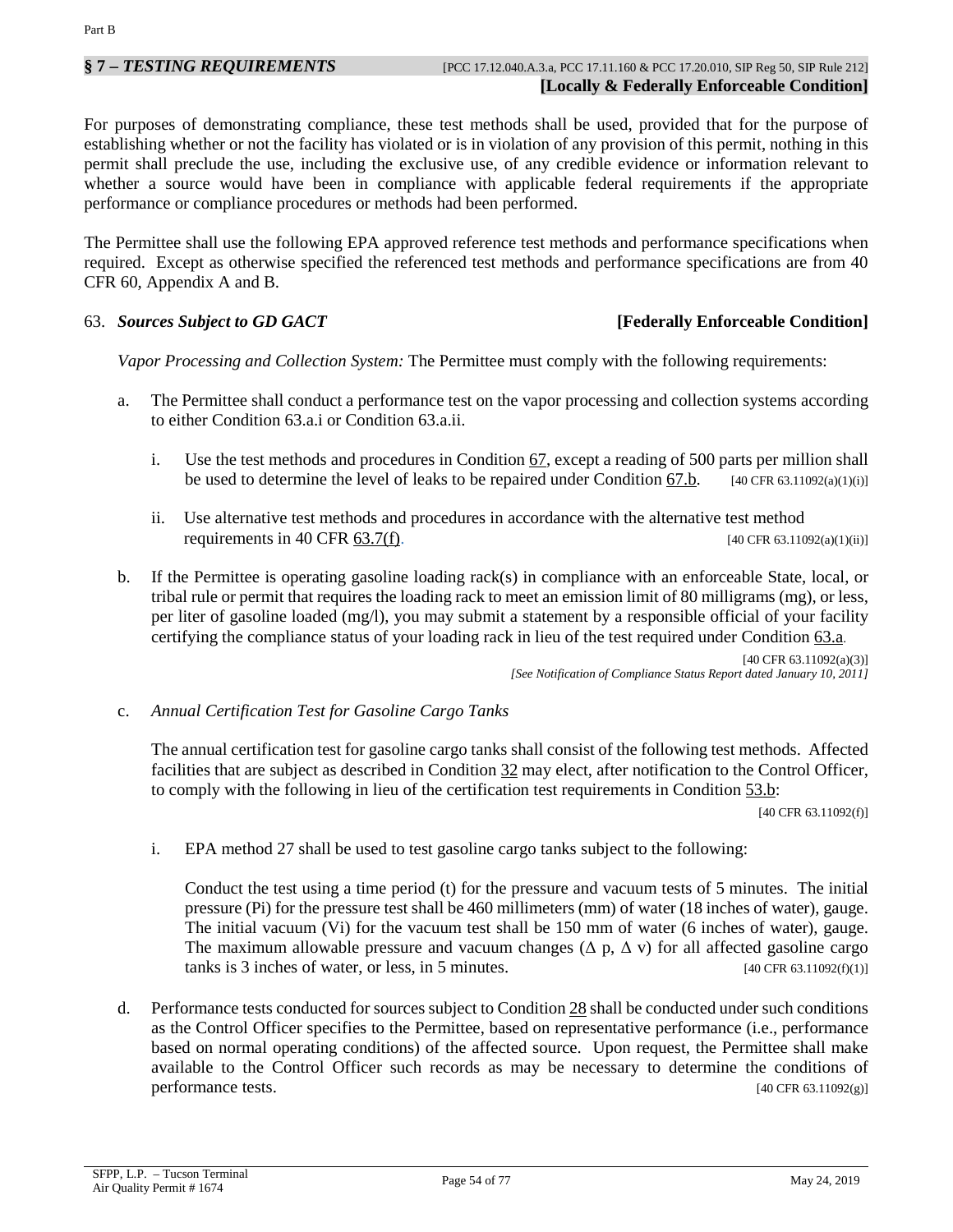# 64. *NSPS Storage Vessels Subject to 40 CFR 60 Subpart K* **[Federally Enforceable Conditions]**

None.

# 65**.** *NSPS Storage Vessels Subject to 40 CFR 60 Subpart Kb* **[Federally Enforceable Conditions]**

None. See [Condition](#page-33-3) 44 for requirements.

# 66**.** *Non-NSPS Storage Vessels and Equipment*

None. See [Condition](#page-36-2) 45 for requirements.

#### <span id="page-54-0"></span>67. *NSPS Loading Racks* **[Federally Enforceable & Material Permit Conditions]** [PCC 17.11.120.A]

The following provisions are applicable to the affected facilities in [Condition](#page-19-1) 32 and equipment identified in [Attachment 3, Table 4.](#page-74-0)

- a. In conducting the performance tests required in [40 CFR 60.8,](https://tinyurl.com/40-CFR-60-8) the Permittee shall use as reference methods and procedures the test methods in Appendix A of 40 CFR 60, except as provided in [40 CFR 60.8\(b\).](https://tinyurl.com/40-CFR-60-8)  The three-run requirement of 40 CFR  $60.8(f)$  does not apply. [40 CFR  $60.503(a)$ ]
- <span id="page-54-1"></span>b. Immediately before the performance test required to determine compliance with [Conditions](#page-26-2)  $39.b \& 39.g$ , the Permittee shall use Method 21 to monitor for leakage of vapor all potential sources in the terminal's vapor collection system equipment while a gasoline tank truck is being loaded. Except as provided in [Condition](#page-53-2) 63.a.i, the Permittee shall repair all leaks with readings of 10,000 ppm (as methane) or greater before conducting the performance test. [40 CFR 60.503(b)]
- c. Except as provided in [Condition](#page-55-0) 67.c.viii, at least once during the permit term, the Permittee shall determine compliance with the standards in [Condition](#page-26-2) 39.b as follows:  $[40 \text{ CFR } 60.503(c)]$ 
	- i. The performance test shall be 6 hours long during which at least 300,000 liters of gasoline is loaded. If this is not possible, the test may be continued the same day until 300,000 liters of gasoline is loaded or the test may be resumed the next day with another complete 6-hour period. In the latter case, the 300,000-liter criterion need not be met. However, as much as possible, testing should be conducted during the 6-hour period in which the highest throughput normally occurs.
	- ii. If the vapor processing system is intermittent in operation, the performance test shall begin at a reference vapor holder level and shall end at the same reference point. The test shall include at least two startups and shutdowns of the vapor processor. If this does not occur under automatically controlled operations, the system shall be manually controlled.
	- iii. The emission rate (E) of total organic compounds shall be computed using the following equation:

 $E = K \sum_{i=1}^{n} (V_{esi} C_{ei}) (L10^6)$  where:

E=emission rate of total organic compounds, mg/liter of gasoline loaded.

Vesi=volume of air-vapor mixture exhausted at each interval "i", scm.

 $C_{ei}$ =concentration of total organic compounds at each interval "i", ppm.

L=total volume of gasoline loaded, liters.

n=number of testing intervals.

i=emission testing interval of 5 minutes.

K=density of calibration gas,  $1.83\times106$  for propane and  $2.41\times106$  for butane, mg/scm.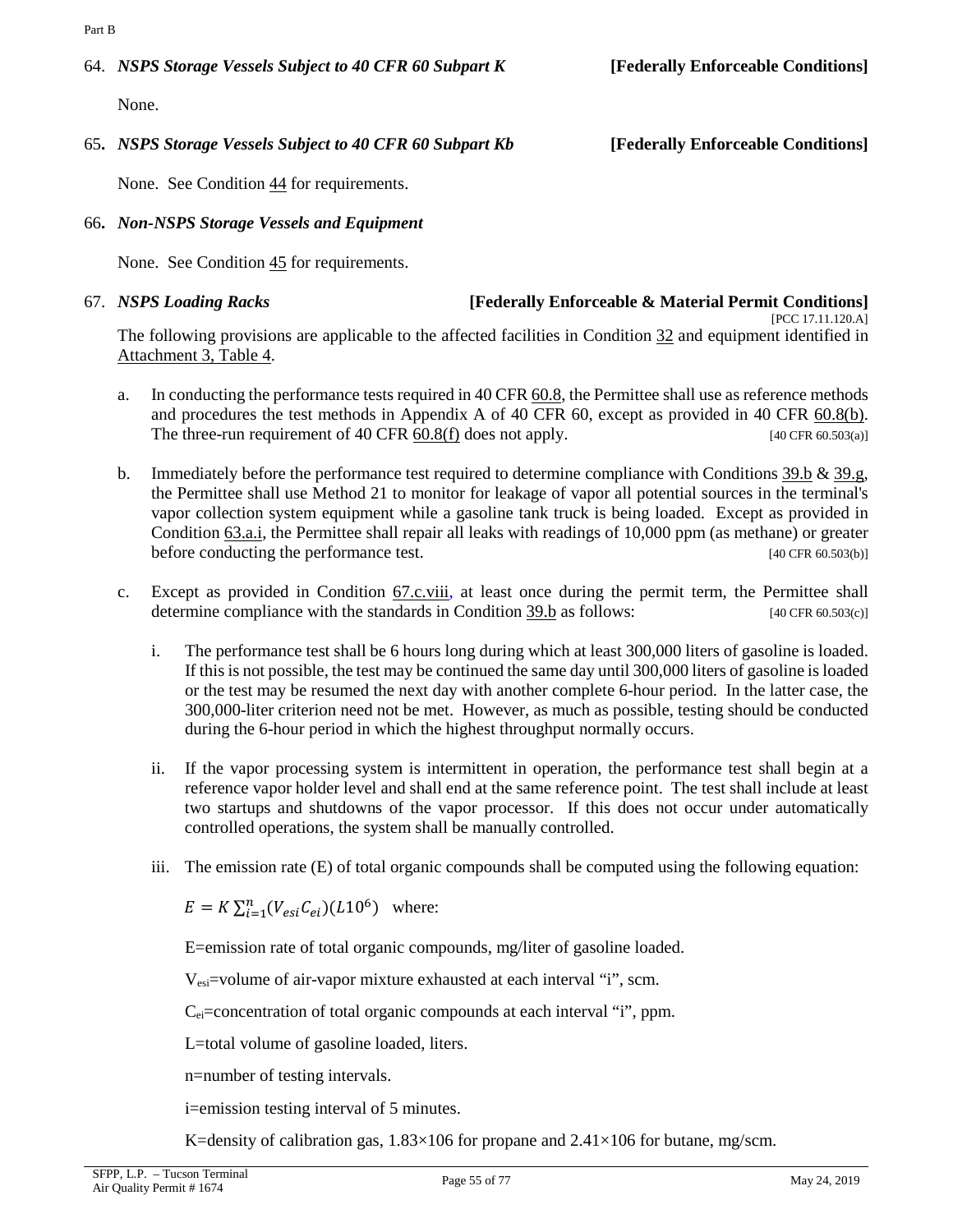- iv. The performance test shall be conducted in intervals of 5 minutes. For each interval "i", readings from each measurement shall be recorded, and the volume exhausted  $(V_{\text{esi}})$  and the corresponding average total organic compounds concentration  $(C_{ei})$  shall be determined. The sampling system response time shall be considered in determining the average total organic compounds concentration corresponding to the volume exhausted.
- v. The following methods shall be used to determine the volume  $(V_{esi})$  air-vapor mixture exhausted at each interval:
	- (a) Method 2B shall be used for combustion vapor processing systems.
	- (b) Method 2A shall be used for all other vapor processing systems.
- vi. Method 25A or 25B shall be used for determining the total organic compounds concentration  $(C_{ei})$ at each interval. The calibration gas shall be either propane or butane. The Permittee may exclude the methane and ethane content in the exhaust vent by any method (e.g., Method 18) approved by the Control Officer.
- vii. To determine the volume (L) of gasoline dispensed during the performance test period at all loading racks whose vapor emissions are controlled by the processing system being tested, terminal records or readings from gasoline dispensing meters at each loading rack shall be used.
- <span id="page-55-0"></span>viii. If more than 5 years has elapsed since the previous performance test of the NAO Thermal Oxidizer, the Permittee shall be required to conduct a performance test of the unit within 180 days of cumulative operation under the alternate operating scenario as provided in [Condition](#page-27-0) 40.c.

[PCC 17.12.040.A.3 & 17.11.210.A]

- d. The Permittee shall determine compliance with [Condition](#page-26-3) 39.g as follows: [40 CFR 60.503(d)]
	- i. A pressure measurement device (liquid manometer, magnehelic gauge, or equivalent instrument), capable of measuring up to 500 mm of water gauge pressure with  $\pm 2.5$  mm of water precision, shall be calibrated and installed on the terminal's vapor collection system at a pressure tap located as close as possible to the connection with the gasoline tank truck.
	- ii During the performance test, the pressure shall be recorded every 5 minutes while a gasoline truck is being loaded; the highest instantaneous pressure that occurs during each loading shall also be recorded. Every loading position must be tested at least once during the performance te**s**t.

# 68. *Air Pollution Controls* **[Federally Enforceable & Material Permit Conditions]**

The Permittee shall measure and monitor the indicators and data collection systems for the air pollution controls and PSEU's identified i[n Condition 33.b](#page-19-2) during the performance test and promptly notify the Control Officer if there is a need to revise the approved CAM plans in accordance with [Condition](#page-38-1) 47.d. [40 CFR 64.7(e)]

# 69. *Facility-Wide Operations* **[Locally Enforceable Conditions]**

Should the Permittee be required by the Control Officer to test to determine compliance with any applicable standard, the Control Officer shall send a written request with the appropriate test methods.

[PCC 17.20.010, SIP Reg 50]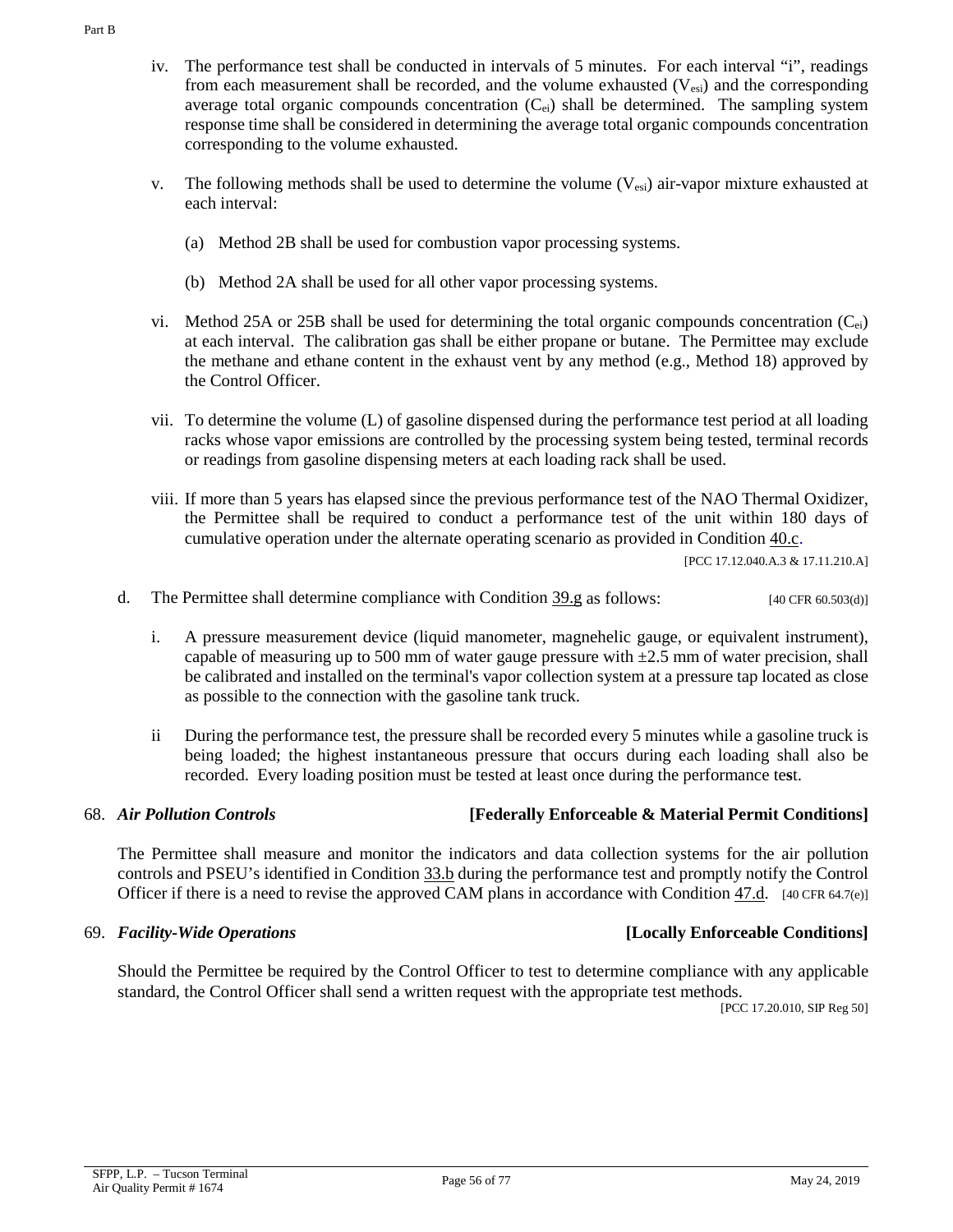# **ATTACHMENT 1:**

# **APPLICABLE REGULATIONS**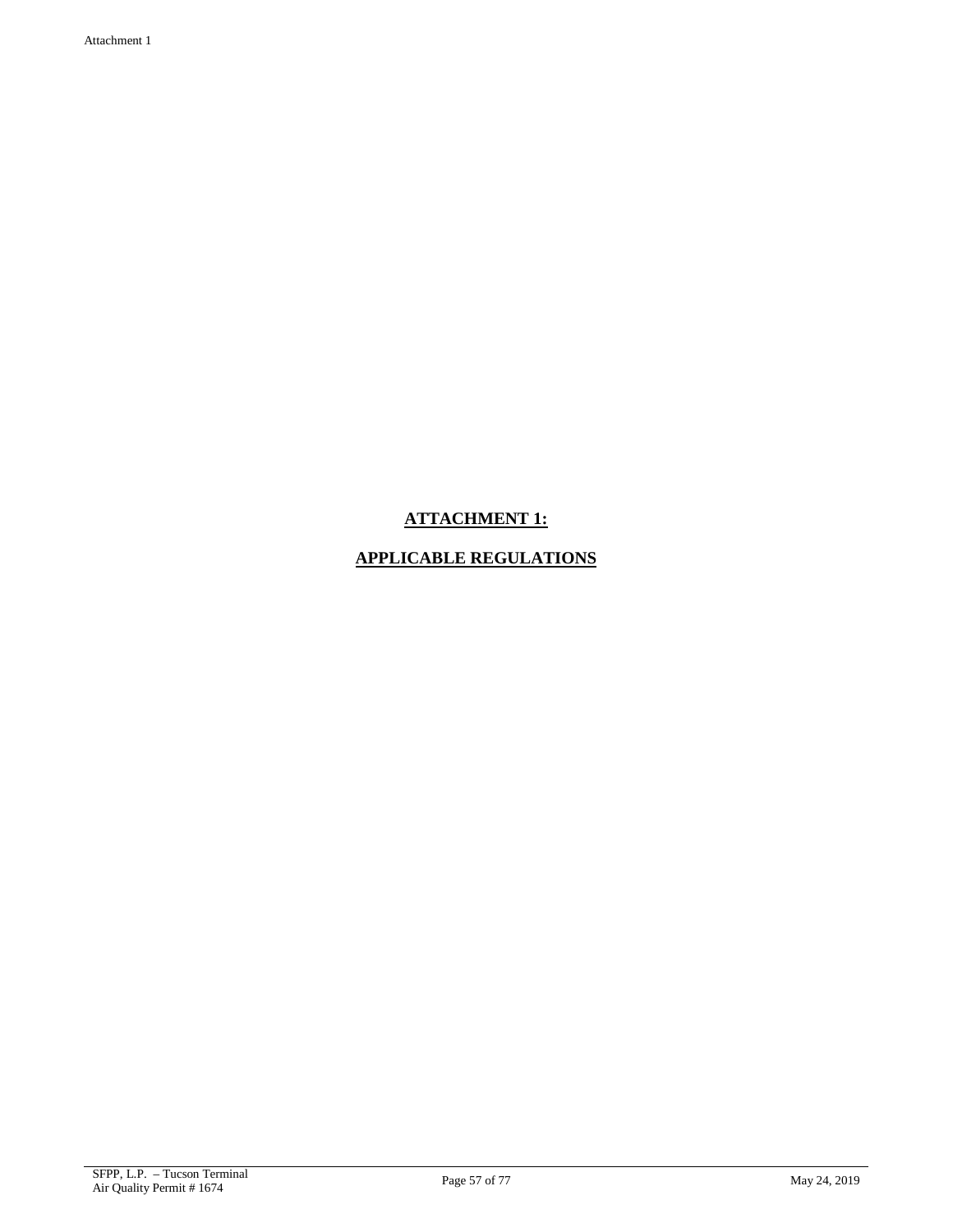# **APPLICABLE REGULATIONS**

### **Code of Federal Regulations:**

# **40 CFR, Part 60 Standards of Performance for New Stationary Sources**

| Subpart A  | <b>General Provisions</b>                                                                                                                                                                                     |
|------------|---------------------------------------------------------------------------------------------------------------------------------------------------------------------------------------------------------------|
| Subpart K  | Standards of Performance for Storage Vessels for Petroleum Liquids for Which<br>Construction, Reconstruction, or Modification Commenced After June 11, 1973, and Prior<br>to May 19, 1978                     |
| Subpart Kb | Standards of Performance for Volatile Organic Liquid Storage Vessels (Including<br>Petroleum Liquid Storage Vessels) for Which Construction, Reconstruction, or<br>Modification Commenced After July 23, 1984 |
| Subpart XX | Standards of Performance for Bulk Gasoline Terminals                                                                                                                                                          |
| Appendix A | <b>Test Methods</b>                                                                                                                                                                                           |
| Appendix B | Performance Specifications                                                                                                                                                                                    |

# **40, CFR, Part 63 National Emission Standards for Hazardous Air Pollutants for Source Categories**

Subpart A General Provisions

Subpart BBBBBB National Emission Standards for Hazardous Air Pollutants for Source Category: Gasoline Distribution Bulk Terminal, Bulk Plants, and Pipeline Facilities

## **40, CFR, Part 64 Compliance Assurance Monitoring**

### **Pima County Code, Title 17, Chapter 17.11 – General Provisions**

### **Article I – Scope and Authority**

| 17.11.010 | <b>Statutory Authority.</b>                            |
|-----------|--------------------------------------------------------|
| 17.11.020 | Planning, Constructing, or Operating Without a Permit. |

### **Article II – General Provisions for Stationary Sources**

| 17.11.060 | Permit display or posting.                                       |
|-----------|------------------------------------------------------------------|
| 17.11.080 | Permit shield.                                                   |
| 17.11.120 | Material permit condition.                                       |
| 17.11.160 | Test methods and procedures.                                     |
| 17.11.190 | Permits Containing synthetic emission limitations and standards. |
| 17.11.210 | Performance tests.                                               |

### **Pima County Code, Title 17, Chapter 17.12 – Individual Permits and Permit Revisions for Class I Permits**

### **Article I – Application Processing and Procedures**

| 17.12.010 | Permit application processing procedures for Class I Permits. |
|-----------|---------------------------------------------------------------|
| 17.12.040 | Permit Contents for Class I permits.                          |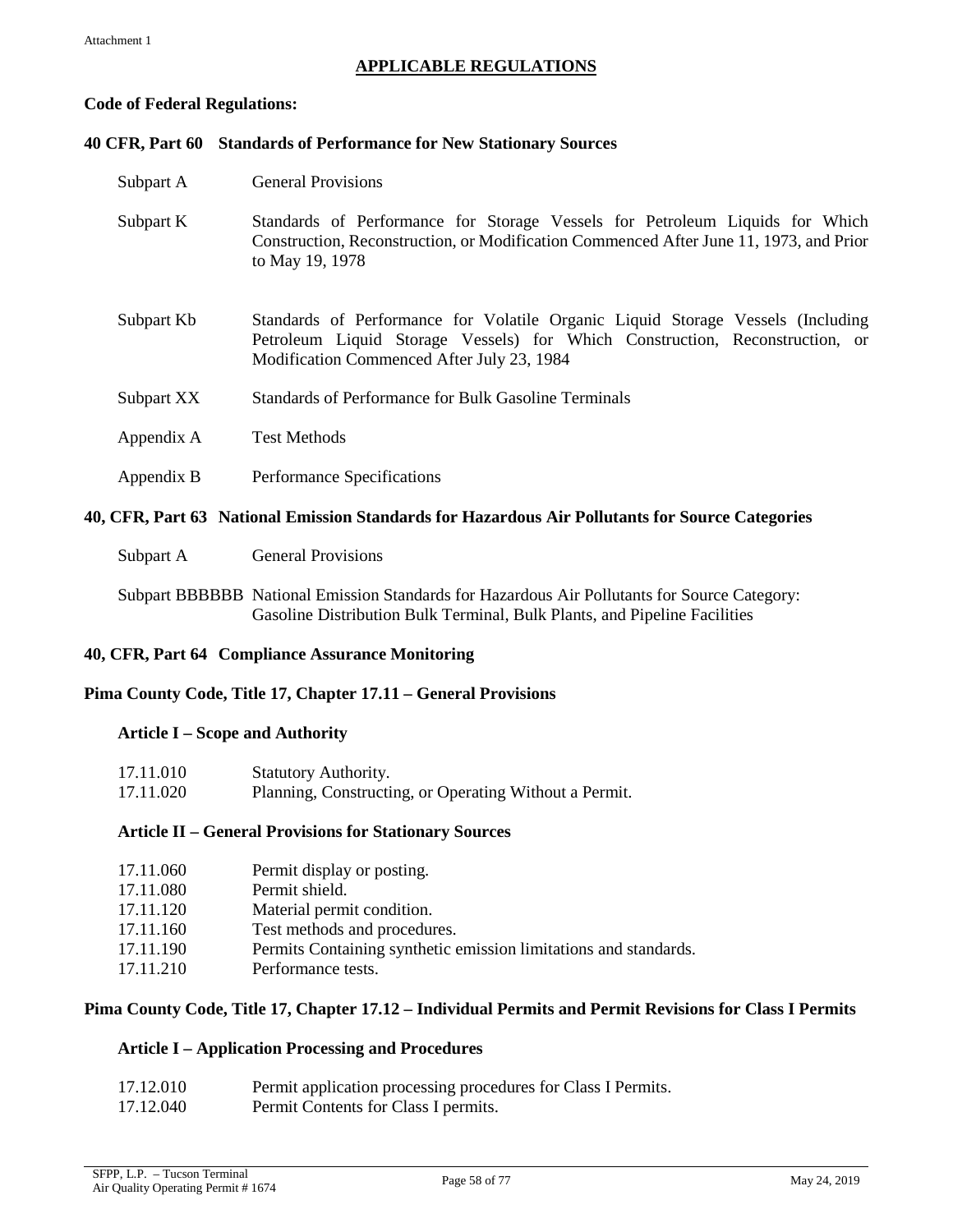## **Article II – Permit Revisions, Renewal, and Transfers for Class I Permits.**

| 17.12.080 | Compliance plan.                                             |
|-----------|--------------------------------------------------------------|
| 17.12.090 | Facility changes allowed without permit revisions.           |
| 17.12.100 | Administrative permit amendments.                            |
| 17.12.110 | Minor permit Amendments.                                     |
| 17.12.120 | Significant permit revision.                                 |
| 17.12.130 | Permit reopenings – revocation and reissuance – termination. |
| 17.12.140 | Permit renewal and expiration.                               |
|           |                                                              |

#### **Article III – Emissions for Class I Permits**

| 17.12.160 | Annual emissions inventory questionnaire.                                             |
|-----------|---------------------------------------------------------------------------------------|
| 17.12.170 | Excess emissions reporting requirements.                                              |
| 17.12.180 | Affirmative defenses for excess emissions due to malfunctions, startup, and shutdown. |

#### **Article V – Fees for Class I Permits**

17.12.220 Fees related to Class I permits.

#### **Pima County Code, Title 17, Chapter 17.14 – Activity Permits**

17.14.040 Fugitive dust activity permits.

#### **Pima County State Implementation Plan (SIP):**

|            | SIP Regulations: 10, 11, 20, 21, 22, 23, 24, 33, 34, 50, 51, 61, 62, 63, 70, 72       |
|------------|---------------------------------------------------------------------------------------|
| SIP Rules: | 101-113, 201-215, 222, 224, 233, 241, 261, 301, 302, 314, 315, 316, 318, 321, 341-44, |
|            | 403, 501-506, 611, 612, 621-624, 631, 711-714, 721, 722                               |

#### **Pima County Code, Title 17, Chapter 17.16 – Emission Limiting Standards**

#### **Article I – General Provisions**

| 17.16.010 | Local rules and standards – Applicability of more than one standard. |
|-----------|----------------------------------------------------------------------|
| 17.16.020 | Noncompliance with applicable standards.                             |
| 17.16.030 | Odor limiting standards.                                             |

#### **Article II – Visible Emission Standards**

- 17.16.040 Standards and applicability (includes NESHAP).
- 17.16.050 Visibility limiting standard.

#### **Article III – Emissions from Existing and New Nonpoint Sources**

- 17.16.060 Fugitive dust producing activities.
- 17.16.070 Fugitive dust emissions standards for motor vehicle operation.
- 17.16.080 Vacant lots and open spaces.
- 17.16.090 Roads and streets.
- 17.16.100 Particulate materials.
- 17.16.110 Storage piles.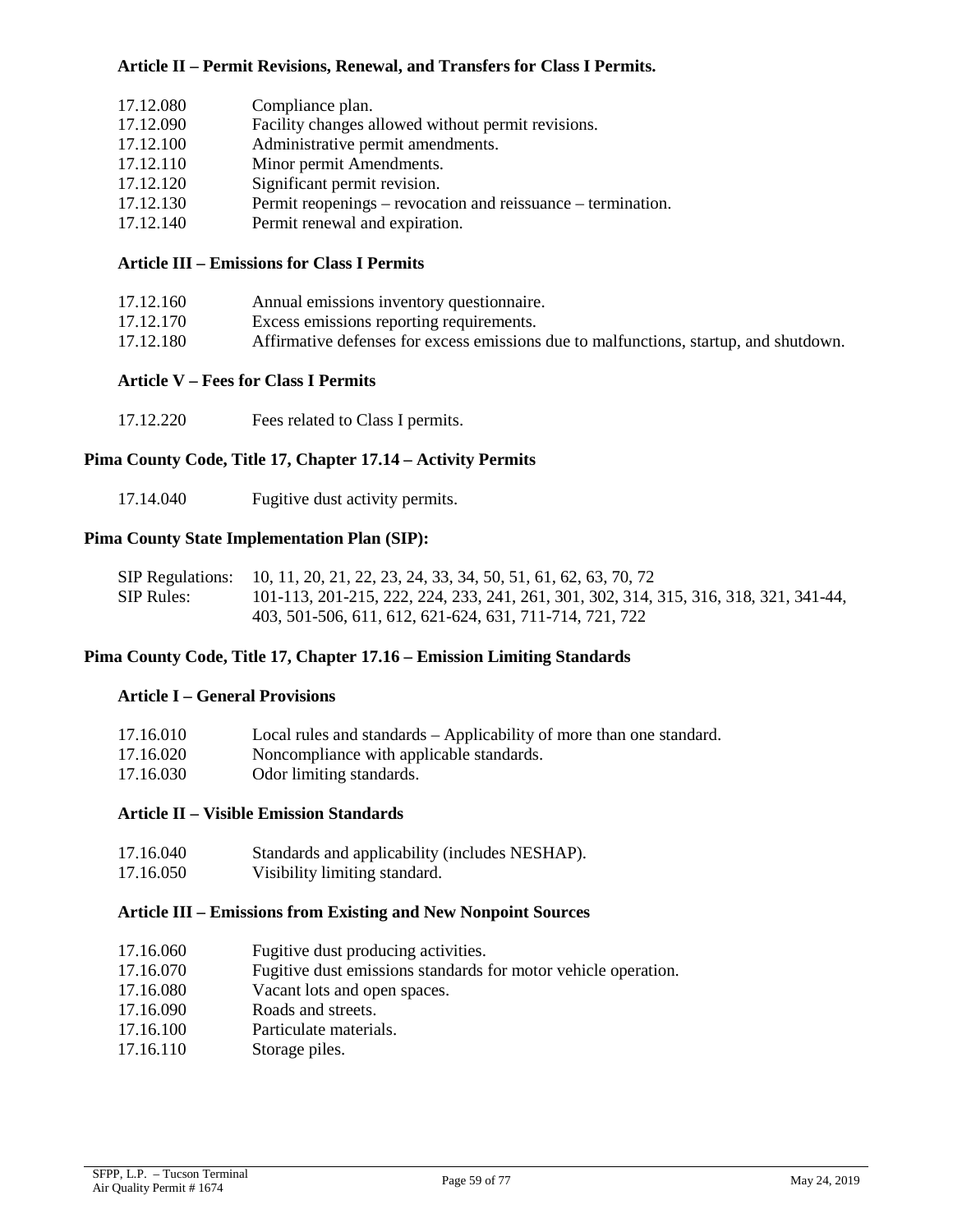## **Article IV – New and Existing Stationary Source Performance Standards**

| Standards of performance for storage vessels for petroleum liquids. |
|---------------------------------------------------------------------|
|                                                                     |
|                                                                     |
|                                                                     |

# **Pima County Code Title 17, Chapter 17.20 – Emissions Source Testing and Monitoring**

| 17.20.010 | Source sampling, monitoring and testing. |
|-----------|------------------------------------------|
| 17.20.040 | Concealment of emissions.                |

# **Pima County Code Title 17, Chapter 17.24 – Emissions Source Recordkeeping and Reporting**

| 17.24.020 | Recordkeeping for compliance determination. |
|-----------|---------------------------------------------|
| 17.24.030 | Recordkeeping for emission inventories      |
| 17.24.040 | Reporting for compliance evaluations        |
| 17.24.050 | Reporting as a permit requirement           |
| 17.24.060 | Reporting for emission inventories          |
|           |                                             |

# **Article IV – Penalty for noncompliance**

# **Pima County Code Title 17, Chapter 17.28 – Violations and Conditional Orders**

| <b>Article I</b> $-$ <b>Violations</b> (inclusive)        |
|-----------------------------------------------------------|
| <b>Article II</b> – <b>Conditional Orders</b> (inclusive) |
| <b>Article III – Circumvention</b> (inclusive)            |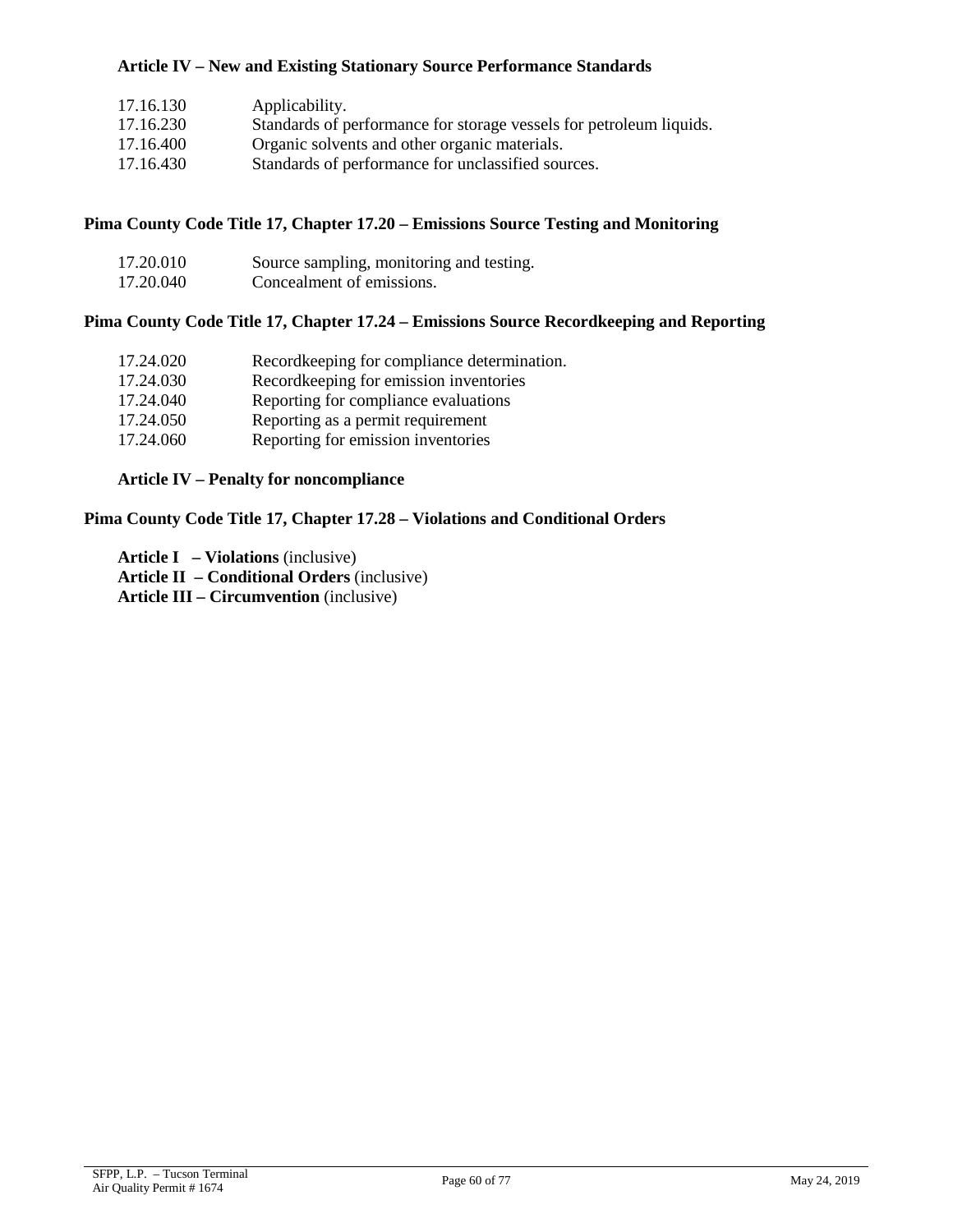# <span id="page-60-0"></span>**ATTACHMENT 2:**

# **APPROVED CAM PLANS**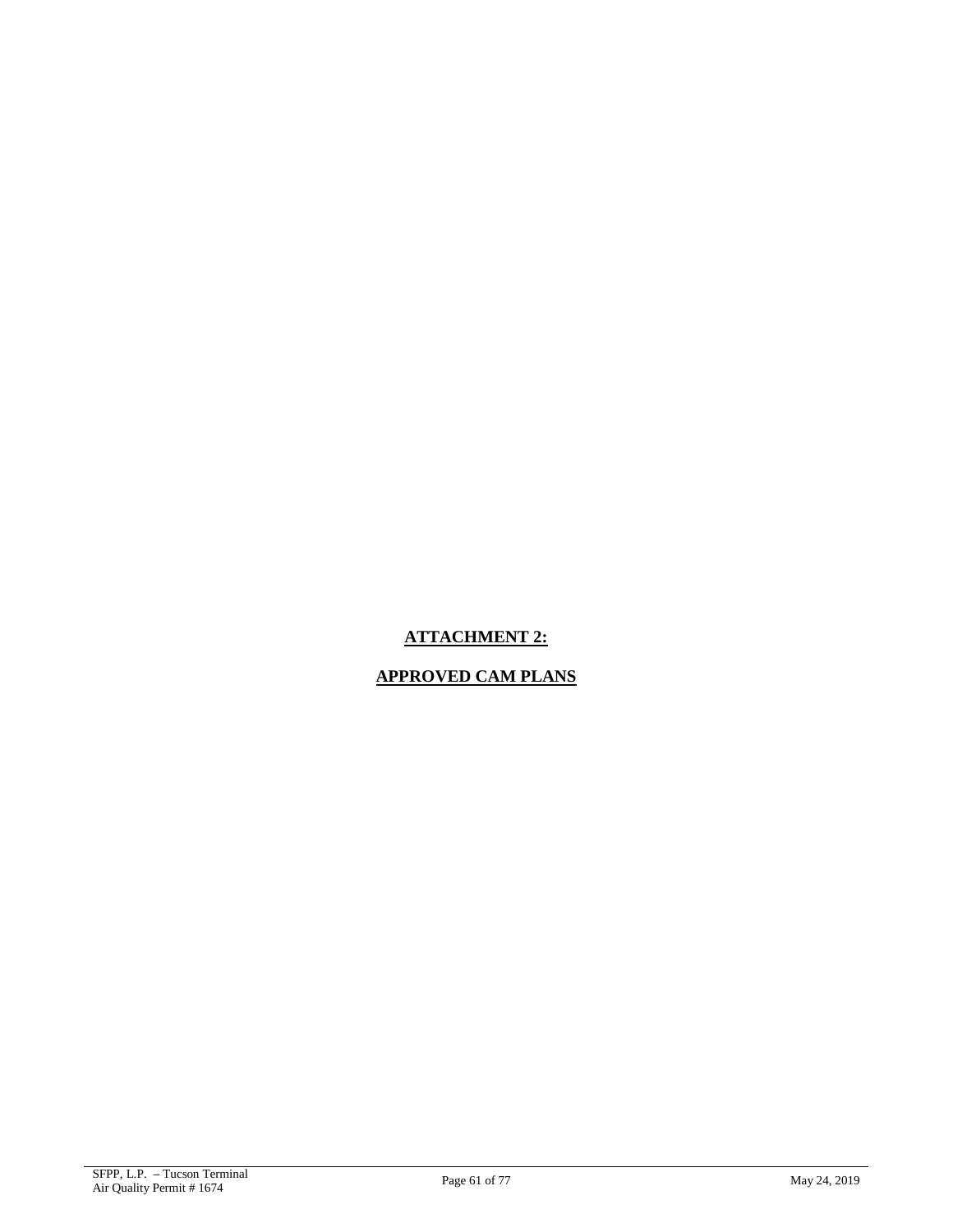## **APPROVED CAM PLAN FOR VOC FOR LOADING RACKS LR-1, LR-2, LR-3, LR-4, and LR-6 AND THE REFILLING OF DRAIN DRY TANKS T-6, T-7, T-8, T-14, AND T-25 USING THE JOHN ZINK THERMAL OXIDZER AS CONTROL DEVICE**

#### **[40 CFR 64.6(c)(1)] [All provisions in this plan are Federally Enforceable & Material Permit Conditions]**

## *§ 1 – BACKGROUND*

#### 1. *Pollutant Specific Emissions Unit*

a. *Description, Identification, and Facility:*

The vapor collection and processing system identified as the John Zink Thermal Oxidizer and associated equipment in [Attachment 3, Table 5](#page-74-1) for petroleum loading rack(s) LR-1, LR-2, LR-3, LR-4, & LR-6 to control and abate displaced volatile organic compounds (VOC) vapors from the filling of petroleum product delivery trucks located at the SFPP, L.P Tucson Terminal.

### 2. *Applicable Regulation, Emission Limit, and Monitoring*

a. *Regulations:*

40 CFR, Part 60, Subpart XX Standards of Performance for Bulk Gasoline Terminals

40 CFR, Part 63, Subpart BBBBBB – National Emission Standards for Hazardous Air Pollutants for Source Category: Gasoline Distribution Bulk Terminal, Bulk Plants, and Pipeline Facilities

#### b. *Emission limits*

- i. The emissions to the atmosphere from the vapor collection system due to the loading of liquid product into gasoline tank trucks shall not exceed 35 milligrams of total organic compounds (TOC) per liter of gasoline loaded. [40 CFR 60.502(b)]
- ii. The control device shall be designed and operated to reduce inlet VOC emissions by 95 percent or greater. [40 CFR 60.112b(a)(3)(ii)] [40 CFR 63.11087(a), Table 1(2a)]

#### c. *Monitoring Requirements*

The Permittee shall conduct continuous combustion temperature monitoring when the thermal oxidizer is operating and conduct periodic source performance tests and operation and maintenance inspections.

#### 3.*Control Technology*

Thermal Oxidizer manufactured by the John Zink Company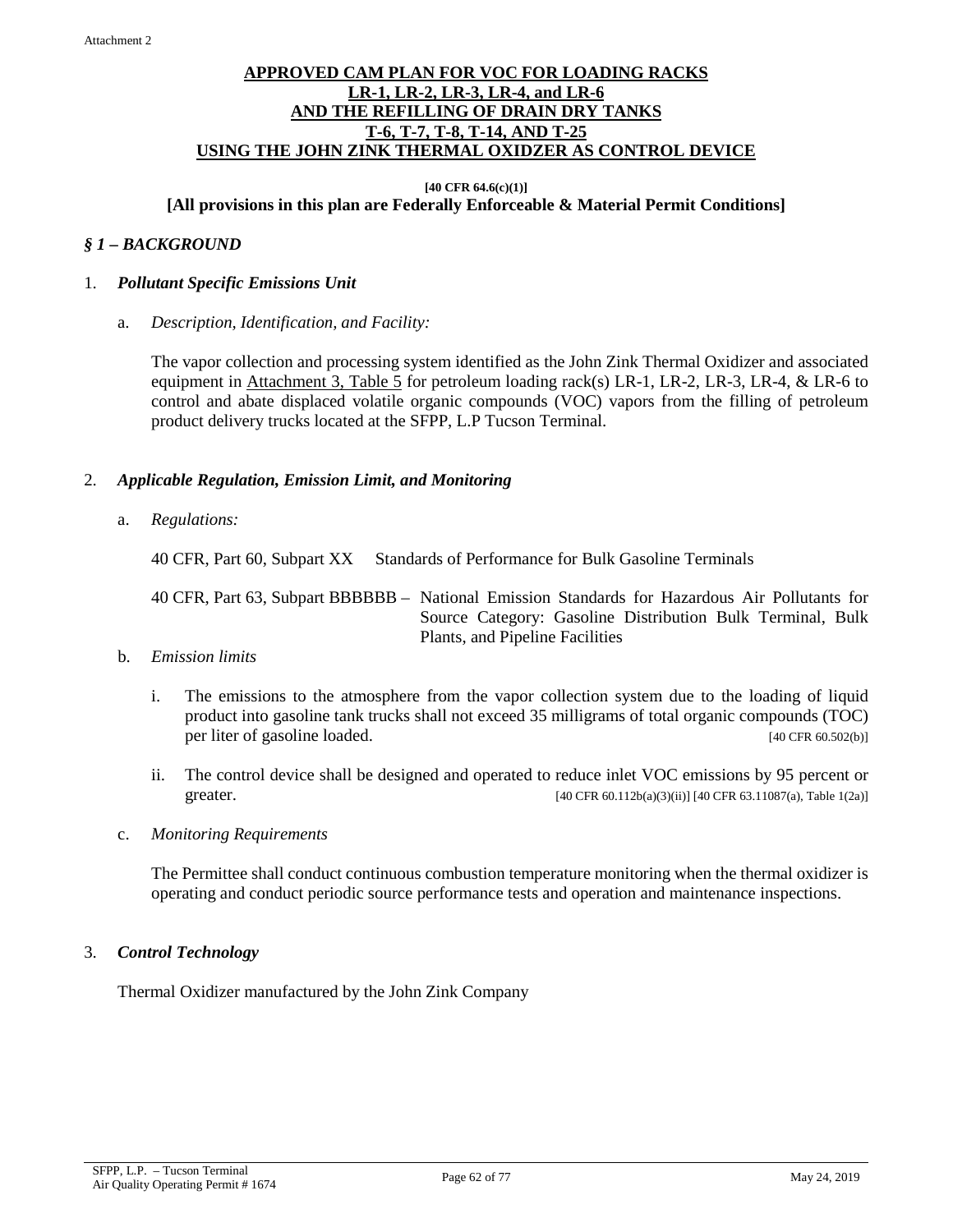## **§ 2 –** *MONITORING APPROACH* [40 CFR 64.3(a)(1)]

The key elements of the monitoring approach are presented below:

#### 4. *Indicator:*

#### a. *Combustion Temperature*

Combustion temperature will be used as an indicator. The thermal oxidizer is operated in a cyclic manner. When sufficient vapor volume accumulates in the vapor storage tank, level controls on that tank open a valve, which allows vapor to be routed to the oxidizer and triggers the ignition sequence. Combustion at a temperature sufficient to oxidize the hydrocarbon vapors ensures destruction of VOC's.

#### b. *Operation and Maintenance*

To verify proper operation and efficiency of the thermal oxidizer the Permittee shall conduct periodic source performance testing and operation and maintenance inspections.

#### 5. *Measurement Approach*

#### a. *Combustion Temperature*

The combustion chamber temperature will be continuously monitored using a sensor consisting of a thermocouple mounted through the wall of the oxidizer chamber 11 feet above the unit base. The thermocouple is protected within a cast iron housing, shielded from direct contact with the flame. Temperature data will be continuously collected while the thermal oxidizer is operating using a data acquisition and handling system (DAHS).

#### b. *Operation and Maintenance*

i. The pilot train (natural gas) and ignition sequence, burner nozzles (3), temperature controller, detonation arrestor, secondary air/purge blower, and other functional aspects of the thermal oxidizer shall be inspected and maintained as recommended by the manufacturer or the Operations and Maintenance Plan. Failure to follow the manufacturer's recommended practices or the Operations and Maintenance Plan as described in [Condition 40.d](#page-27-1) of this permit shall constitute an excursion.

#### ii. *Periodic Source Performance Test*

A source performance test of the thermal oxidizer and loading racks is conducted periodically to verify the VOC emissions are below the emission standard.

#### c. **Indicator Range**  $[40 \text{ CFR } 64.3(a)(2)]$

### *Minimum Combustion Temperature*

A minimum combustion temperature of 250°F shall be maintained in the thermal oxidizer during the period exhaust vapors from the vapor collection system are combusted in the thermal oxidizer. The monitoring system will be equipped with an alarm system to indicate a combustion temperature below  $250^{\circ}$ F. Any period following the ignition sequence when the combustion temperature falls below  $250^{\circ}$ F, while exhaust vapors are being routed to the thermal oxidizer, shall constitute an excursion. Failure to take corrective action as soon as practicable shall also constitute an excursion for the purposes of responding to and reporting excursions as provided in [Conditions 47.c](#page-37-2) and [61.d](#page-52-2) of Part B of this permit. Each excursion as described in this paragraph, while providing valid monitoring data, shall constitute an exceedance and be reported as an excess emission in accordance with [Condition 11](#page-6-0) of this permit. *[Minimum Combustion temperature established from March 4, 2008 step test]*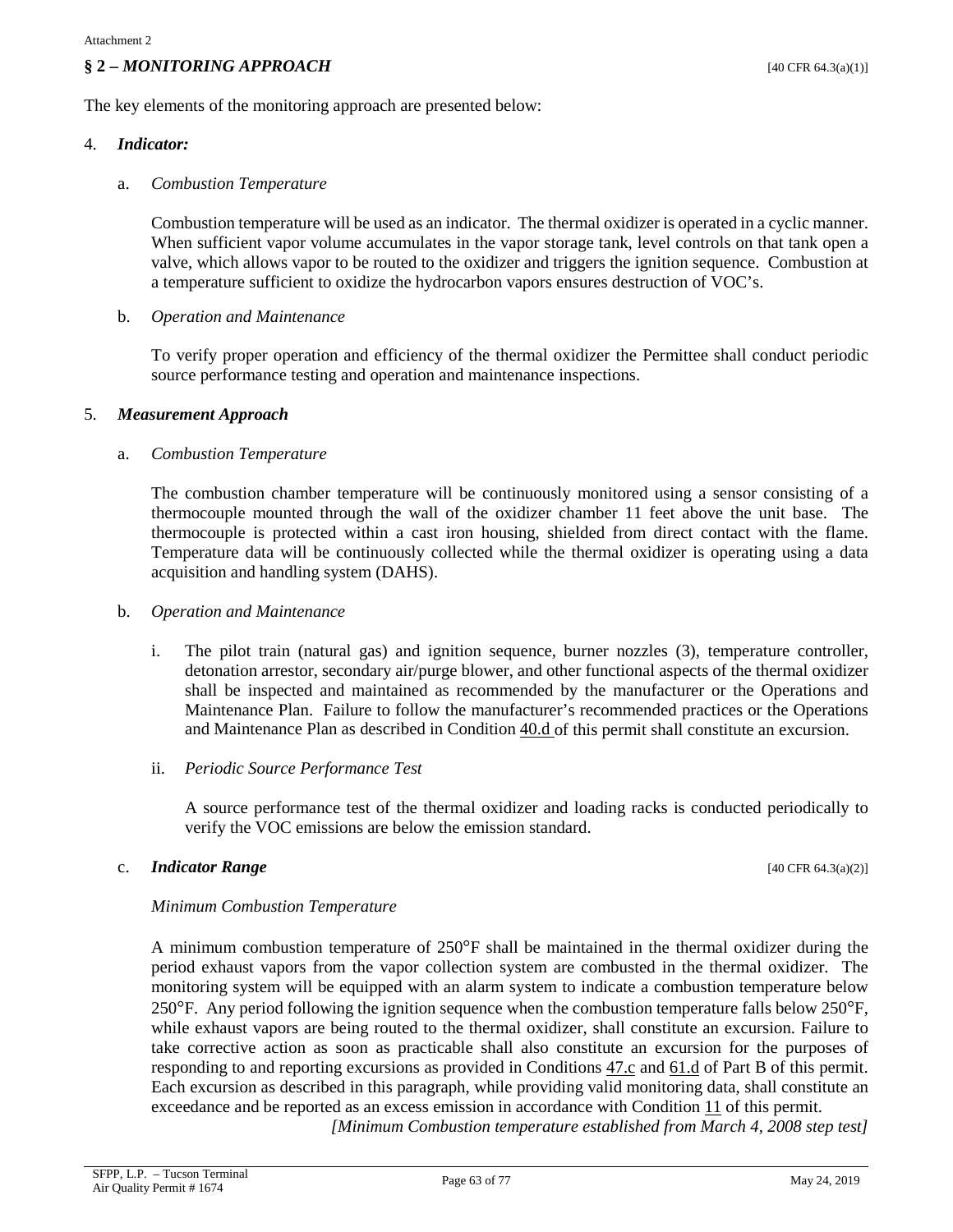## d. *Quality Improvement Plan (QIP) Threshold* [40 CFR 64.8(a)]

The QIP threshold is reached when the cumulative duration of excursions or exceedances exceeds 5% of the operating time for the thermal oxidizer for a reporting period as provided in [Conditions 47.c](#page-37-2) an[d 62.b](#page-52-0) of this permit.

# e. **Performance Criteria** [40 CFR 64.3(b) & 40 CFR 64.9(b)]

- i. *Data Representativeness* [40 CFR 64.3(b)(1)]
	- (a) *Combustion Temperature*

The combustion temperature shall be continuously monitored with data reduced and recorded as 1-minute average intervals in degrees Fahrenheit at all times when the thermal oxidizer is operating.

- (b) *Operation and Maintenance*
	- (i) *Annual Inspection*

Annual inspections records of the pilot train (natural gas) and ignition sequence, burner nozzles (3), temperature controller, detonation arrestor, secondary air/purge blower, and other functional aspects of the thermal oxidizer shall be maintained including any records of corrective actions or maintenance conducted.

(ii) *Periodic Source Performance Test*

The most recent source performance test report with the combustion temperature shall be maintained.

- ii. *Quality Assurance/ Quality Control (OA/OC) Practices* [40 CFR 64.3(b)(3) & 40 CFR 64.3(b)(4)]
	- (a) The minimum acceptable accuracy of the thermocouple sensor shall be  $\pm 20^{\circ}$ F or  $\pm 1.0$  percent of full scale, whichever is greater.
	- (b) The minimum acceptable data availability requirement is 95% of the total operating time for a reporting period as provided [Conditions 47.c](#page-37-2) and [62.b](#page-52-0) of this permit. Not complying with or maintaining the minimum acceptable data availability requirement shall constitute an excursion.
	- (c) The temperature sensor/controller instrumentation shall be calibrated, maintained, and operated using procedures that take into account the manufacturer's specifications, to consist, in part, of instrument accuracy checks on an annual basis.

### **f.** *Monitoring Frequency and Data Collection Frequency* **<b>Example 2** (40 CFR 64.3(b)(4)]

i. *Combustion Temperature*

The Permittee shall install and maintain a continuous monitoring device to record combustion temperature on a 1-minute rolling average period basis and any alarm condition when the combustion temperature drops below 250 º F. The DAHS shall collect at least 2 samples for every 1 minute average interval. The data shall be continuously averaged, reduced, and recorded to 1- minute and 1-hour rolling averages. The data shall be recorded continuously on a strip chart or by a DAHS.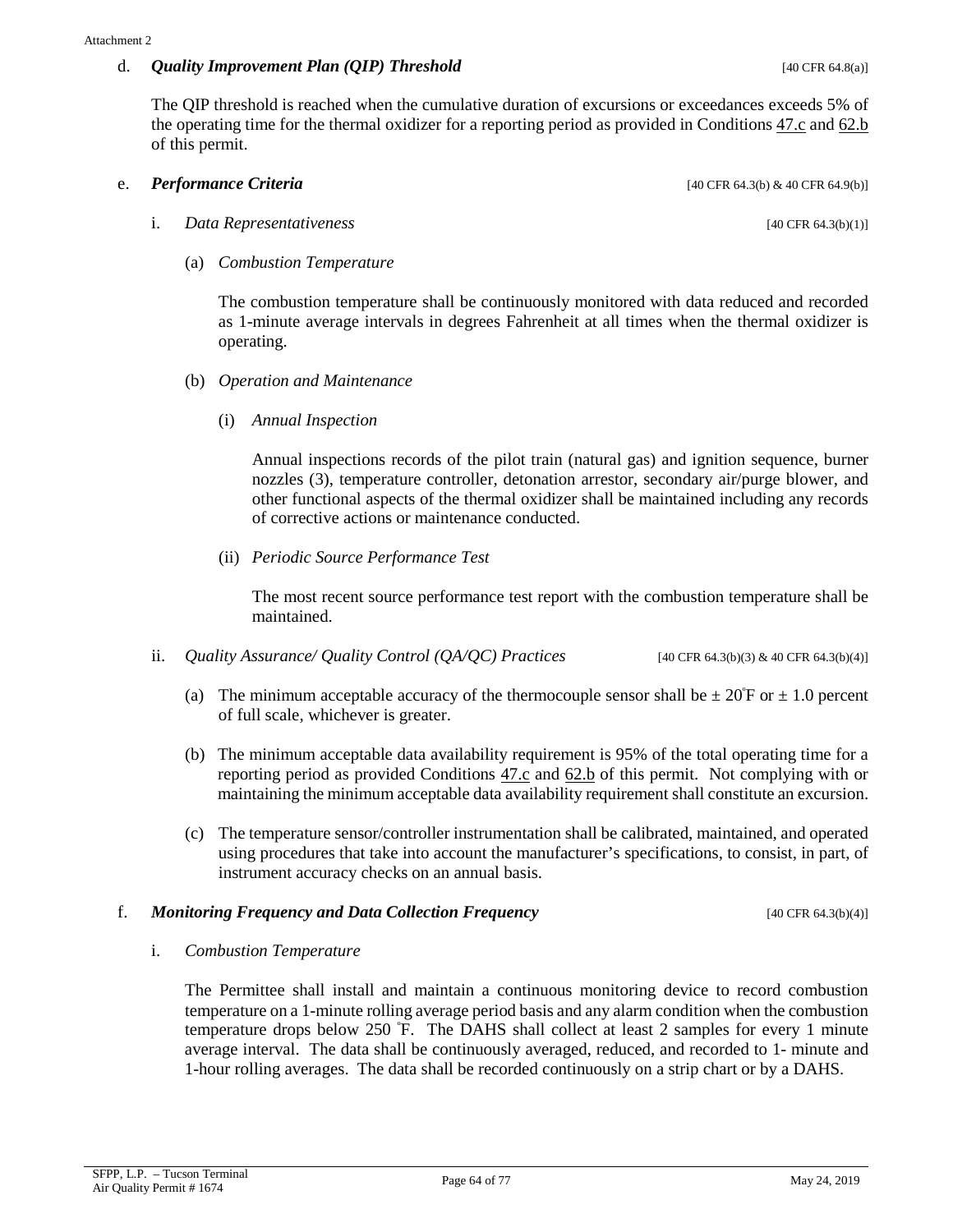## ii. *Operation and Maintenance*

- (a) The Permittee shall conduct an annual inspection of the thermal oxidizer before the anniversary date of the issuance of the permit, following the manufacturer's recommended practices or the Operations and Maintenance Plan.
- **(**b) *Periodic Source Performance test*

A source performance test of the thermal oxidizer and loading racks shall be conducted on the loading racks and thermal oxidizer once during the permit term to verify that the VOC emissions are below the standard and establish any changes to the minimum combustion temperature.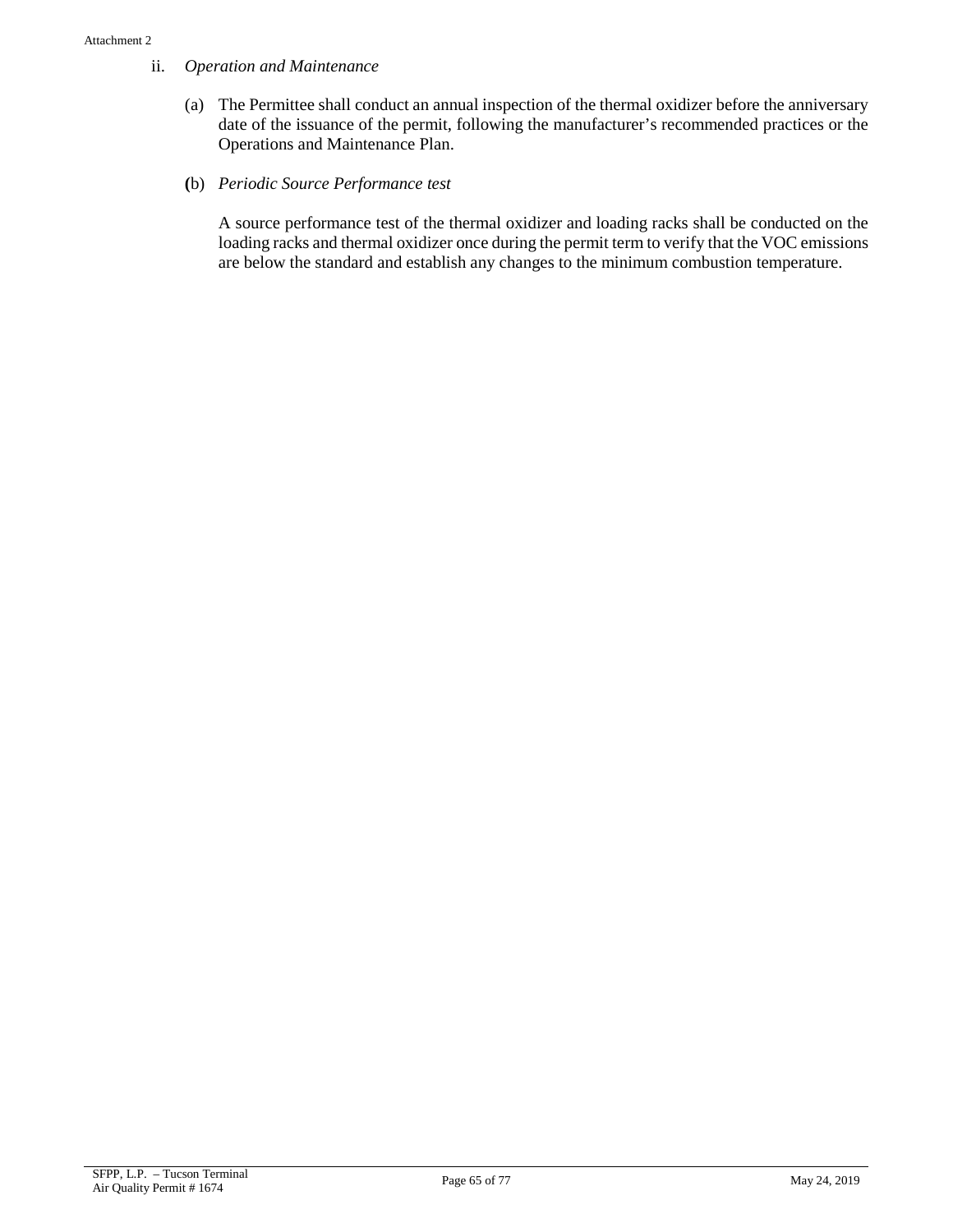# **APPROVED CAM PLAN FOR VOC FOR LOADING RACK LR-5 USING THE JOHN ZINK VAPOR RECOVERY SYSTEM AS CONTROL DEVICE**

**[40 CFR 64.6(c)(1)]**

# **[All standards are Federally Enforceable & Material Permit Conditions]**

### *§ 1 – BACKGROUND*

#### 1. *Pollutant Specific Emissions Unit*

a. *Description, Identification, and Facility:*

The vapor collection and processing system identified as the John Zink Vapor Recovery System (VRS) and associated equipment in [Attachment 3, Table 5](#page-74-1) for petroleum loading rack LR-5 to control and abate displaced VOC vapors from the filling of petroleum product delivery trucks located at the SFPP, L.P Tucson Terminal.

#### 2. *Applicable Regulation, Emission Limit, and Monitoring*

#### **[Federally Enforceable & Material Permit Conditions]**

a. *Regulations:*

40 CFR, Part 60, Subpart XX Standards of Performance for Bulk Gasoline Terminals

40 CFR, Part 63, Subpart BBBBBB – National Emission Standards for Hazardous Air Pollutants for Source Category: Gasoline Distribution Bulk Terminal, Bulk Plants, and Pipeline Facilities

#### b. *Emission limits:*

- i. The emissions to the atmosphere from the vapor collection system due to the loading of liquid product into gasoline tank trucks shall not exceed 35 milligrams of TOC (as a VOC surrogate) per liter of gasoline loaded (or 0.29 lbs/1000 gallons of gasoline loaded). [40 CFR 60.502(b)]
- ii. *Monitoring Requirements:*

The Permittee shall conduct continuous monitoring of the hydrocarbon emissions when the VRS is operating, periodic QA checks, and periodic operation and maintenance inspections.

### 3. **Control Technology**

The control device is a VRS manufactured by the John Zink Company. The system consists of a carbon adsorption unit (CAU) made up of two granular activated carbon (GAC) beds, GAC bed vessels, control valves, exhaust outlets, and associated equipment. The VRS also incorporates GAC vessel regeneration and gasoline absorption circuits and associated equipment.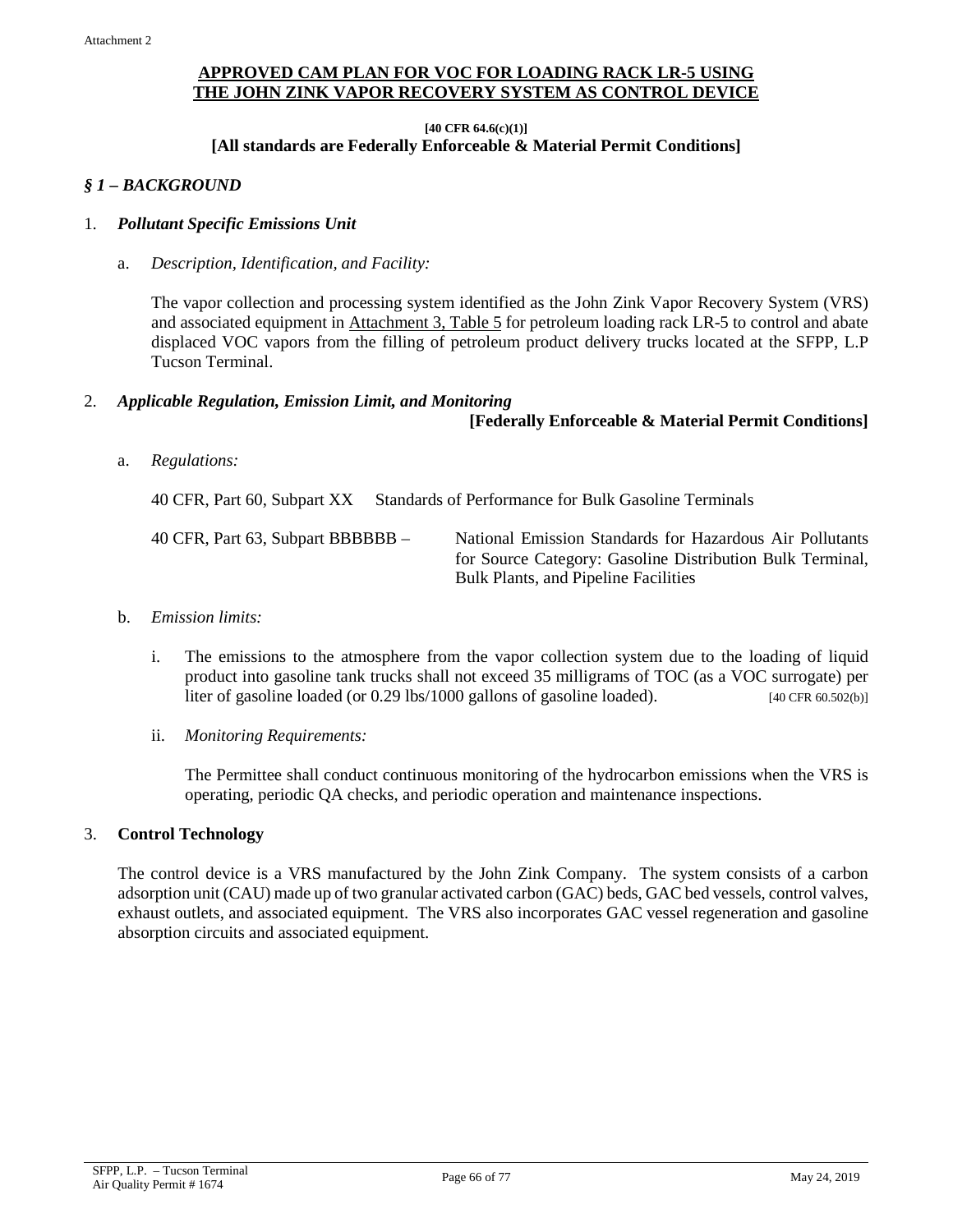# $\frac{1}{2}$  **2** – *MONITORING APPROACH* [40 CFR 64.3(a)(1)]

The key elements of the monitoring approach are presented below:

#### 4. *Indicator*

#### a. *VOC Concentration*

The TOC concentration of the CAU exhaust vapors will be used as an indicator. The VRS is operated in in a cyclic manner. On a controlled cycle period (typically 15 minutes) the two adsorber vessels alternate from adsorbing to regenerating mode. One adsorber is continuously available for vapor collection, while the second is being regenerated off-line in the regeneration and gasoline absorption circuit. The CAU vapor exhaust outlets are equipped with a VOC continuous emission monitoring system (CEMS) and data acquisition and handling system (DAHS). The CEMS is used to continuously measure the hydrocarbon concentration of the vapors exhausted from the CAU by drawing a sample from the outlet of the active adsorber vessel while the VRS is in operation. Operation of the VRS below the determined average concentration ensures compliance with the VOC emission limit.

#### b. *Operation and Maintenance*

- i. To verify proper operation and efficiency of the VRS the Permittee shall conduct periodic source performance testing and operation and maintenance inspections.
- ii. To verify proper operation and accuracy of the CEMS the Permittee shall conduct periodic quality assurance checks on the CEMS.

#### 4. *Measurement Approach*

#### a. *VOC Concentration*

The VOC concentration will be continuously monitored using an installed CEMS housed in a conditioned shelter, a set of calibration gases (zero and span for the inlet and outlet ranges), and a DAHS. VOC concentrations shall be continuously collected and measured from the exhaust vapors of the active adsorber vessel, while the VRS is operating.

### b. *Operation and Maintenance*

i. The condenser tank, carbon bed vessels and GAC, flow control valves, turbine meter, gasoline flow pump, regeneration vacuum pump, and functional aspects of the VRS shall be inspected and maintained as recommended by the manufacturer or the Operations and Maintenance Plan. Failure to follow the manufacturer's recommended practices or the Operations and Maintenance Plan as described in [Condition](#page-27-1) 40.d of this permit shall constitute an excursion.

### ii. *Periodic Source Performance Test.*

A source performance test of the carbon adsorption unit (CAU) and loading rack shall be conducted to verify the VOC emissions are below the standard and the indicator does not require any changes.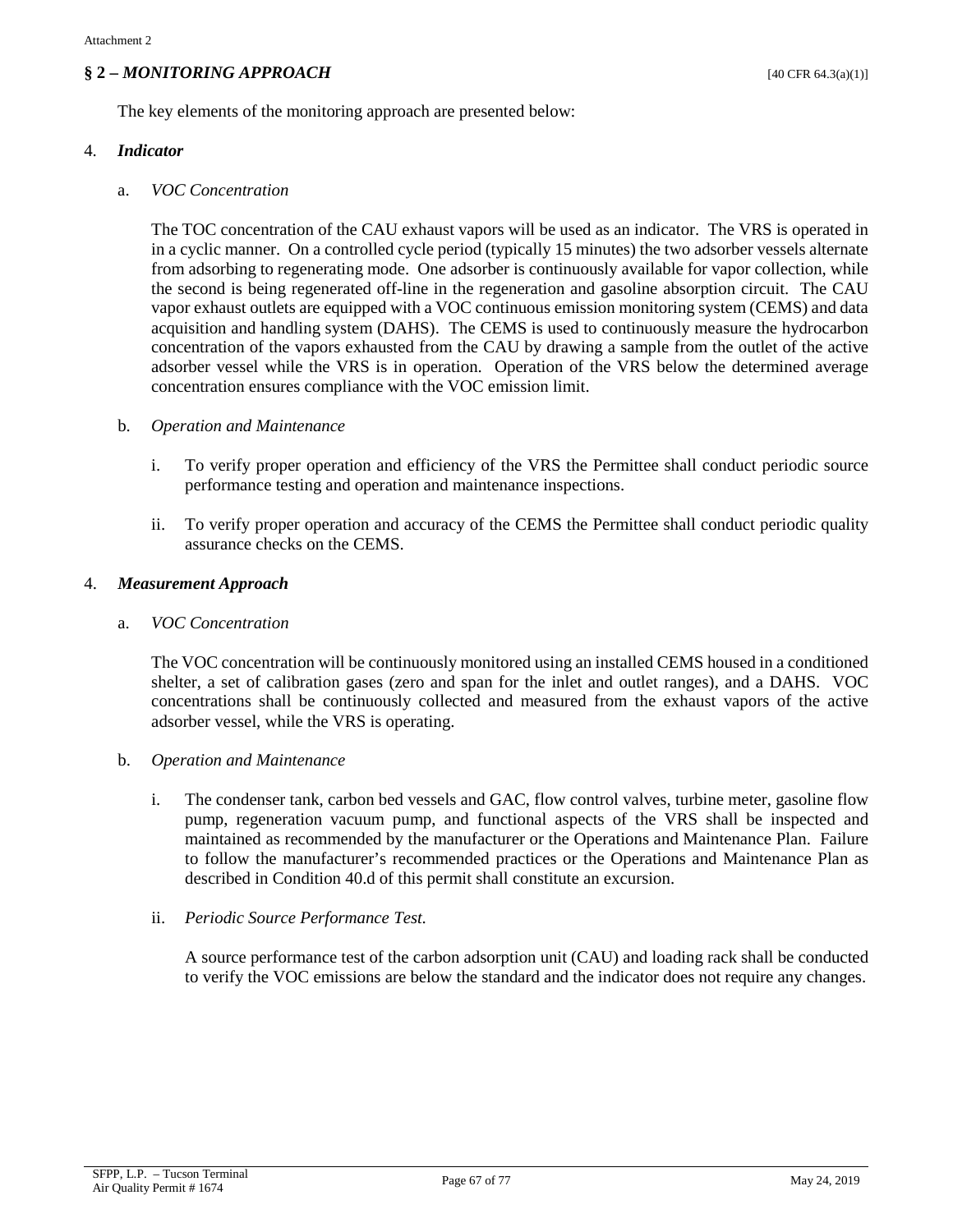#### 6. *Indicator Range* [40 CFR 64.3(a)(2)]

## a. VOC Concentration

The 1-hour rolling average VOC concentration shall not go above 11,316 parts per million by volume (ppmv) measured as propane. The DAHS system will be equipped with an alarm system to indicate when the 1-hour rolling average VOC concentration goes above 11,316 ppmv (as propane). A 1-hour rolling average VOC concentration above this value, in itself, does not constitute an exceedance or violation of the VOC standard, but shall constitute an excursion. If the **1-hour rolling average** VOC concentration goes above 11,316 ppmv (as propane), the Permittee shall initiate an investigation of the control equipment within 25 hours for possible corrective action. If corrective action is required, the plant will proceed to implement such corrective action as soon as practicable. Failure to take corrective action as soon as practicable shall also constitute an excursion for the purposes of responding to and reporting excursions as provided in [Conditions 47.c](#page-37-2) and [61.d](#page-52-2) of this permit.

#### b. Maximum VOC Concentration

A 6-hour rolling average VOC concentration above 11,316 ppmv (as propane) shall constitute an exceedance and violation of the VOC standard and be reported in accordance with [Condition 11](#page-6-0) of this Permit.

### <span id="page-67-0"></span>7. *Quality Improvement Plan (QIP) Threshold COMP COMP COMP COMP* **<b>***COMP COMP COMP COMP COMP COMP COMP COMP COMP COMP COMP COMP COMP COMP COMP CO*

The QIP threshold is reached when the cumulative duration of excursions or exceedances exceeds 5% of the operating time for the Vapor Recovery System for a reporting period as provided in [Conditions 47.c](#page-37-2) an[d 61.d](#page-52-2) of this permit.

#### 8. **Performance Criteria** [40 CFR 64.3(b) & 40 CFR 64.9(b)]

### a. *Data Representativeness* [40 CFR 64.3(b)(1)]

i. *VOC Concentration*

The VOC concentration shall be continuously monitored with data sampled, reduced, and recorded at least once per minute in ppmv (as propane) at all times that the Vapor Recovery System is operating.

- ii. *Operation and Maintenance*
	- (a) *Annual VRS Inspection*

Annual inspections records of the condenser tank, carbon bed vessels and GAC, flow control valves, turbine meter, gasoline flow pump, regeneration vacuum pump, and functional aspects of the VRS shall be maintained including any records of corrective actions or maintenance conducted.

(b) *Periodic Source Performance Test*

The most recent source performance test report with data and engineering calculations to verify adequacy of the existing indicator ranges or designated conditions shall be maintained on site.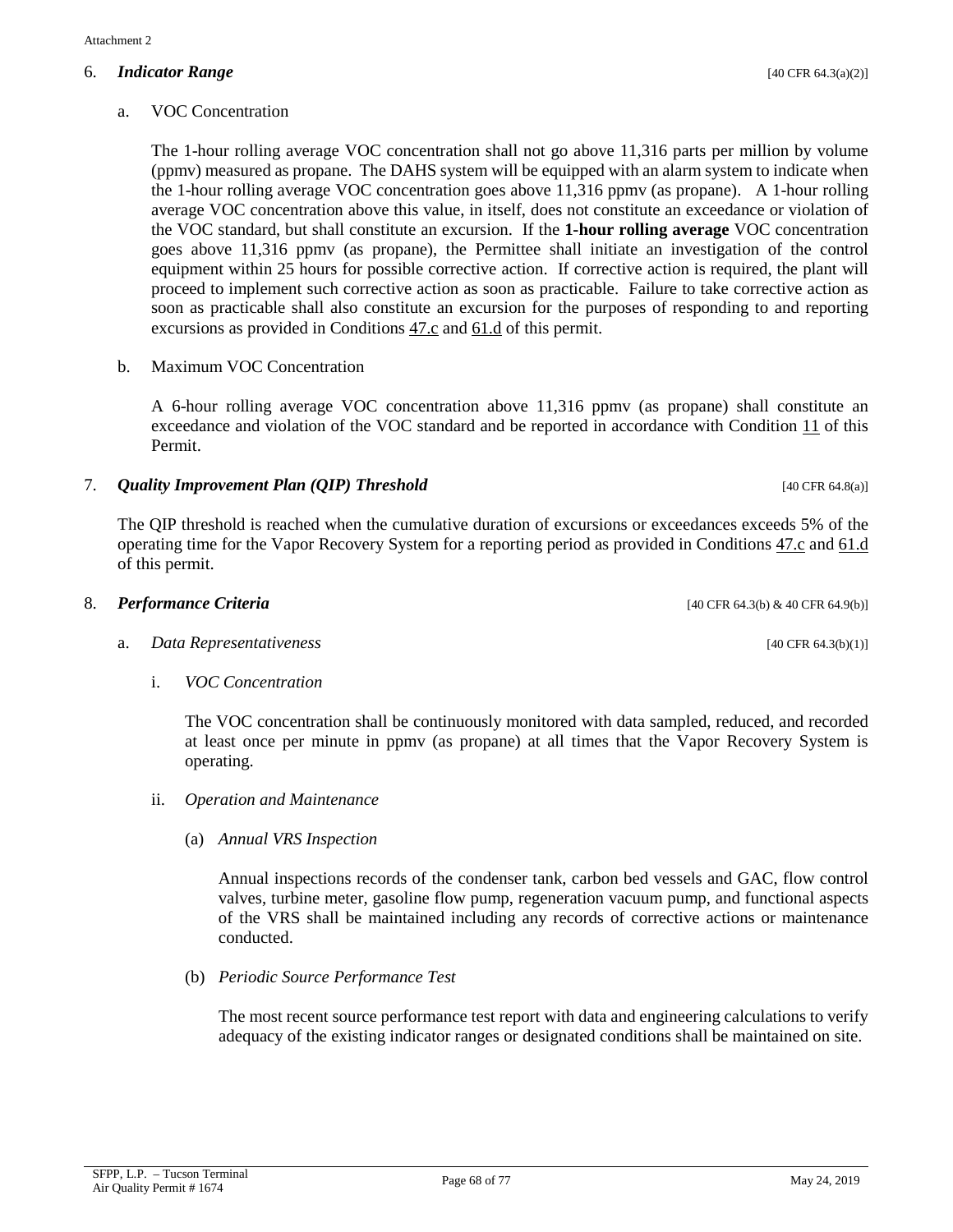b. *Quality Assurance/ Quality Control (QA/QC) Practices* [40 CFR 64.3(b)(3) & 40 CFR 64.3(b)(4)]

- i. The minimum acceptable sensitivity of the CEMS is based on the manufacturer's specification. The calibration of the CEMS shall be checked daily using a zero and span gas. The calibration drift is not to exceed the limit indicated in Quality Assurance Procedures, Appendix F to Part 60 and Performance Specification 8 or 8A, Appendix B to Part 60. Calibration drift in excess of the applicable limit shall constitute an excursion. [40 CFR 60 Appendix F, 5.1 & Appendix B, 8 or 8A]
- ii. A Cylinder Gas Audit (CGA) of the CEMS shall be conducted at least once each calendar quarter. Successive quarterly audits shall occur no closer than 2 months, per Appendix F to Part 60. A CGA is not required on the calendar quarter a RATA is performed. A CGA in excess of the applicable limit shall constitute an excursion. [40 CFR 60 Appendix F, 5.1]
- iii. A Relative Accuracy Test Audit (RATA) shall be conducted at least once every four calendar quarters per Quality Assurance Procedures, Appendix F to Part 60 and Performance Specification 8 or 8A to Appendix B to Part 60. A RATA in excess of the applicable limit shall constitute an excursion. [40 CFR 60 Appendix F, 5.1 & Appendix B, 8 or 8A]
- <span id="page-68-0"></span>iv. The minimum acceptable data availability requirement for the CEMS is 95% of the total operating time for a reporting period as provided in [Condition 47.c](#page-37-2) of this permit. Not complying with or maintaining the minimum acceptable data availability requirement shall constitute an excursion.
- v. The CEMS shall be manually calibrated, maintained and operated using procedures that take into account the manufacturer's specifications at least monthly.

# 9. *Monitoring Frequency and Data Collection Frequency* extending the state of the GFR 64.3(b)(4)]

a. *VOC concentration*

The Permittee shall install and maintain a CEMS and DAHS to measure and record VOC concentration of the CAU exhaust vapors on a 1-minute rolling average period basis, and any alarm condition, when the 1-hour rolling average concentration goes above 11,316 ppmv (as propane). The sample to be analyzed must pass through the measurement section of the analyzer without interruption. The analyzer shall measure the sample concentration at least once every 15 seconds. At least 1 sample concentration must be recorded for every 1 minute average interval. The data shall be continuously averaged, reduced, and recorded to 1-minute, and 1-hour rolling averages. The data shall be recorded continuously on the DAHS and/or plant DCS system.

b. *Operation and Maintenance*

### i. *Annual VRS Inspection*

The Permittee shall conduct an annual inspection of the VRS before the anniversary date of the issuance of the permit, following the manufacturer's recommended practices or the Operations and Maintenance Plan.

ii. *Periodic Source Performance Test*

A source performance test of the VRS and loading rack shall be conducted at least once during the term of the permit to verify the VOC emissions are below the standard and the indicator does not require any changes.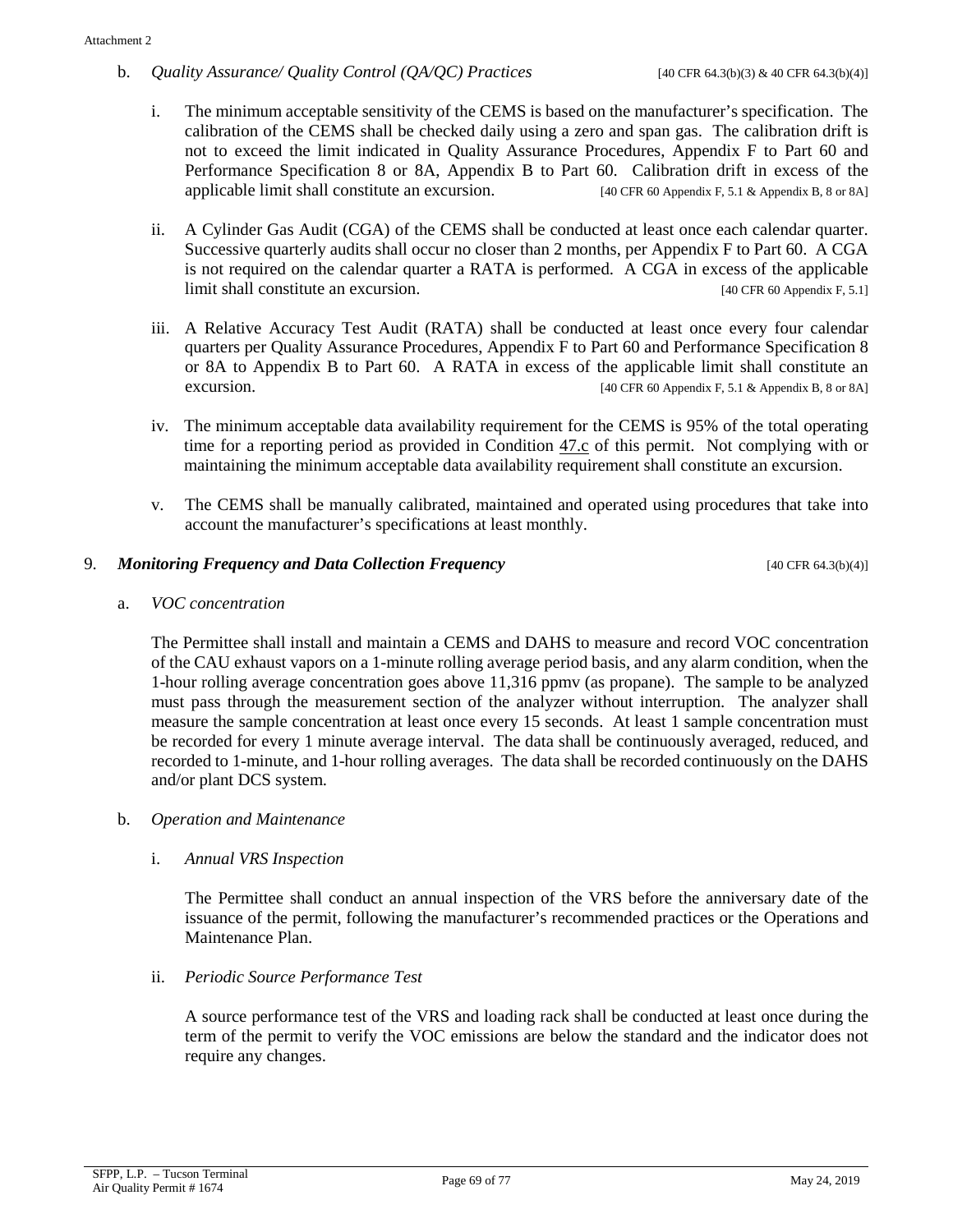# **§ 2A –** *MONITORING APPROACH* [40 CFR 64.3(a)(1)]

#### 10. *Alternative Monitoring Approach per 40 CFR 63.11092(b)(1)(i)(B)(1)* [40 CFR 64.3(a)(1)]

The Permittee may use the following alternative monitoring approach during periods when the CEMS is out of control, inoperable, or otherwise off-line. The Permittee must still comply with the minimum data availability requirements and QIP thresholds for the CEMS as provided in [Condition 7a](#page-67-0)n[d Condition 8.b.iv](#page-68-0) of this plan.

## a. *Daily Vacuum Levels during Carbon Regeneration Cycle*

- i. The alternative monitoring indicator of the VRS performance is the vacuum level of each carbon bed during one complete regeneration cycle. A pressure transmitter in the vacuum pump suction line will be used to monitor the maximum vacuum level on each day of operation of the loading rack. This will be indicative of the proper operation of the carbon absorber unit and its efficiency of capturing vapors released from the loading rack's operation in a manner necessary to comply with<br>the VOC emission standards.  $[40 \text{ CFR } 64.3(a)(1) \& 40 \text{ CFR } 63.11092(b)(1)(i)(1)(i)]$ [40 CFR 64.3(a)(1) & 40 CFR 63.11092(b)(1)(i)(B)(1)(i)]
- ii. A vacuum level of 21 to 26 inches Hg during the carbon regeneration will be used as the indicator. A vacuum level of less than 21 inches Hg during the carbon regeneration cycle shall initiate a system shutdown and an investigation of the system for possible corrective action.  $[40 \text{ CFR } 64.3(a)(3)]$
- iii. To ensure quality-assured data is obtained, the vacuum sensor will be calibrated, maintained, and operated on a semiannual basis following the manufacturer's recommended practices.

[40 CFR 64.3(b)(3)]

#### b. *Measurement of VOC Emissions using Hand-Held Monitor*

The VOC concentration from the VRS exhaust will be monitored using a hand-held monitor during the last 5 minutes of an adsorption cycle of each carbon bed and recording the highest measured concentration. The exhaust concentration will be monitored monthly with a portable analyzer to verify compliance with the VOC emission standard. This monitoring shall only be done during a loading operation. Non-methane hydrocarbon concentrations measured in parts per million will be converted to pounds of VOC/1000 gallons of gasoline loaded by using a conversion factor developed from the most recent source performance test. [40 CFR 64.3(a)(3) & 40 CFR 63.11092(b)(1)(i)(B)(1)(iii)]

c. *Annual Inspections and Testing*

An annual inspection of the equipment, including but not limited to, the carbon adsorbers and carbon, flow control valves, meters, pumps and other components will be conducted following the manufacturer's recommended practices. In addition, annual testing of each carbon bed in accordance with ASTM Method D-5228-92 will be performed. [40 CFR 64.3(b)(3) & 40 CFR 63.11092(b)(1)(i)(B)(1)(ii)]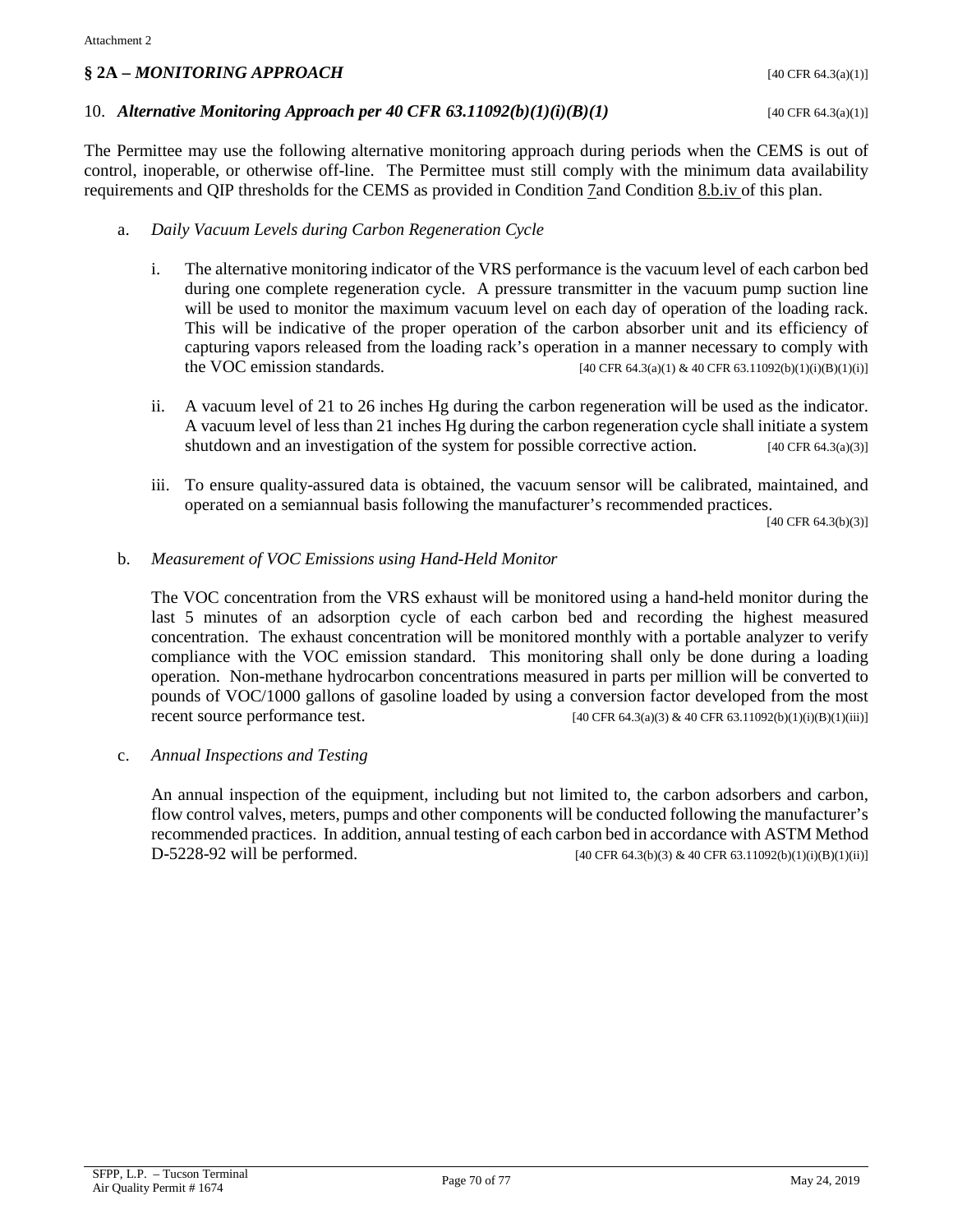# **ATTACHMENT 3:**

# **EQUIPMENT LIST**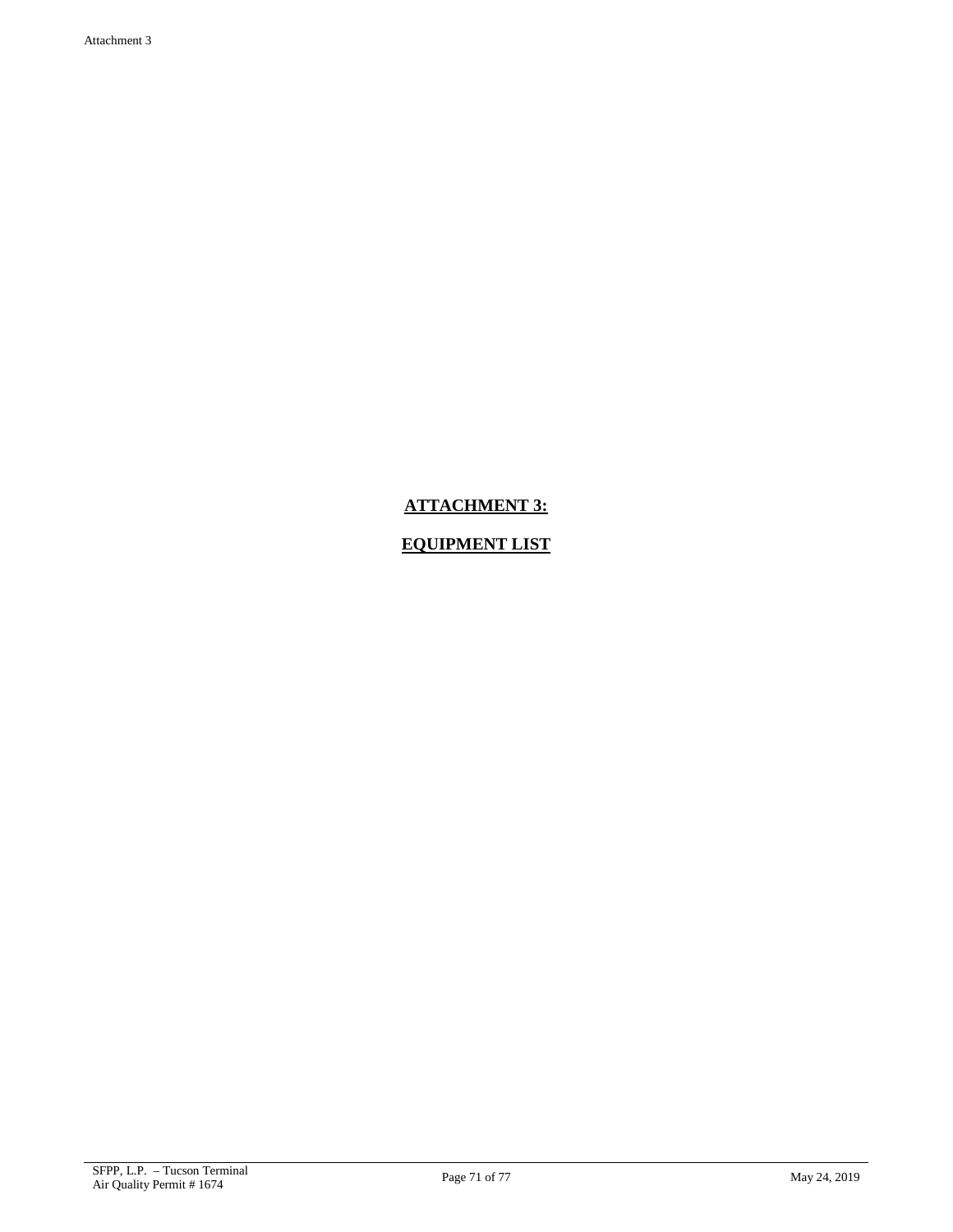# **EQUIPMENT LIST**

# <span id="page-71-0"></span>**Table 1 – Non-NSPS Storage Vessels and Equipment (Includes GD GACT affected facilities)**

| <b>Tank</b> | Product*               | <b>Roof</b>                                 | <b>Closure Device Used</b>                                                                                                   | Capacity  | <b>Comment</b>                | Date    |
|-------------|------------------------|---------------------------------------------|------------------------------------------------------------------------------------------------------------------------------|-----------|-------------------------------|---------|
| ID          |                        |                                             | Vapor Pressure - VP (psi)                                                                                                    | (Gal)     |                               |         |
| $T-1$       | Multi<br>(Gasoline)    | External<br>Floating                        | Double Deck; Primary Seal: Mechanical Shoe;<br>Secondary Seal: Rim Mounted Compression<br>Plate; $VP > 1.5$ psia             | 840,000   | <b>GD GACT</b>                | 1955    |
| $T-2$       | Multi<br>(Gasoline)    | External<br>Floating                        | Double Deck; Primary Seal: Mechanical Shoe;<br>Secondary Seal: Rim Mounted Compression<br>Plate; $VP > 1.5$ psia             | 701,904   | <b>GD GACT</b>                | 1955    |
| $T-3$       | Multi<br>(Gasoline)    | External<br>Floating                        | Double Deck; Primary Seal: Mechanical Shoe<br>w/apron/wiper; Secondary Seal: Rim Mounted<br>Compression Plate; VP > 1.5 psia | 714,000   | <b>GD GACT</b>                | 1955    |
| $T-4$       | Multi<br>(Gasoline)    | External<br>Floating                        | Double Deck; Primary Seal: Mechanical Shoe<br>/w Apron; Secondary Seal: Rim Mounted<br>Compression Plate; $VP > 1.5$ psia    | 714,000   | <b>GD GACT</b>                | 1955    |
| $T-5$       | Multi<br>(Gasoline)    | External<br>Floating                        | Double Deck; Primary Seal: Mechanical Shoe<br>Secondary Seal: Rim Mounted Compression<br>Plate /w wiper; $VP > 1.5$ psia     | 714,000   | <b>GD GACT</b>                | 1956    |
| $T-6$       | Multi<br>(Gasoline)    | External<br>Floating                        | Pontoon; Primary Seal: Mechanical Shoe<br>Secondary Seal: Rim Mounted Compression<br>Plate; $VP > 1.5$ psia                  | 2,100,000 | GD GACT /<br>(Drain-Dry Tank) | 1957    |
| $T-7$       | Multi<br>(Gasoline)    | External<br>Floating                        | Pontoon; Primary Seal: Mechanical Shoe;<br>Secondary Seal: Rim Mounted Compression<br>Plate w/ wiper; $VP > 1.5$ psia        | 2,100,000 | GD GACT /<br>(Drain-Dry Tank) | 1957    |
| $T-8$       | Multi<br>(Gasoline)    | External<br>Floating                        | Pontoon; Primary Seal: Mechanical Shoe;<br>Secondary Seal: Rim Mounted Compression<br>Plate w/ wiper; $VP > 1.5$ psia        | 2,100,000 | GD GACT /<br>(Drain-Dry Tank) | 1958    |
| $T-9$       | Diesel                 | Fixed                                       | Cone Roof; $VP < 1.5$ psia                                                                                                   | 651,000   |                               | 1961    |
| $T-10$      | Diesel                 | Fixed                                       | Cone Roof; $VP < 1.5$ psia                                                                                                   | 420,000   |                               | 1956    |
| $T-11$      | Multi<br>(Gasoline)    | External<br>Floating                        | Pontoon; Primary Seal: Mechanical Shoe;<br>Secondary Seal: Rim Mounted Compression<br>Plate; $VP > 1.5$ psia                 | 420,000   | <b>GD GACT</b>                | 1956    |
| $T-12$      | Diesel                 | Fixed                                       | Cone Roof; $VP < 1.5$ psia                                                                                                   | 337,092   |                               | 1953    |
| $T-13$      | Multi<br>(Gasoline)    | External<br>Floating                        | Pontoon; Primary Seal: Mechanical Shoe;<br>Secondary Seal: Wedge type double wiper;<br>$VP > 1.5$ psia                       | 420,000   | <b>GD GACT</b>                | 1956    |
| $T-14$      | Multi<br>(Gasoline)    | External<br>Floating                        | Double Deck; Primary Seal: Mechanical Shoe;<br>Secondary Seal: Rim Mounted Compression<br>Plate; $VP > 1.5$ psia             | 845,040   | GD GACT /<br>(Drain-Dry Tank) | 1958    |
| $T-15$      | Diesel/Jet<br>$(JP-8)$ | Internal<br>Floating                        | Floating Pan; Primary Seal: Mechanical Shoe<br>Secondary Seal: Apron; $VP < 1.5$ psia                                        | 845,040   |                               | 1960    |
| $T-16$      | Diesel                 | Internal<br>Floating                        | Floating Pan; Primary Seal: Mechanical Shoe<br>Secondary Seal: None;<br>$VP < 1.5$ psia                                      | 2,520,000 |                               | 1970    |
| $T-17$      | Multi<br>(Gasoline)    | External<br>Floating                        | Pontoon; Primary Seal: Mechanical Shoe;<br>Secondary Seal: Rim mounted Compression<br>Plate; $VP > 1.5$ psia                 | 1,680,000 | <b>GD GACT</b>                | 1959    |
| $T-18$      | Ethanol<br>(Gasoline)  | Internal<br>Floating                        | Aluminum floating pan; Primary Seal:<br>Mechanical Shoe; Secondary Seal: Rim<br>Mounted Compression Plate; VP 1.5 psia       | 268,800   |                               | 1965    |
| $T-19$      | Multi<br>(Gasoline)    | External<br>Floating                        | Pontoon; Primary Seal: Mechanical Shoe;<br>Secondary Seal: Rim mounted Compression<br>Plate; $VP > 1.5$ psia                 | 1,260,000 | <b>GD GACT</b>                | 1959    |
| $TC-21$     | Multi<br>(Transmix)    | Internal<br>Floating                        | Aluminum floating Pan; Primary Seal: Foam<br>wiper; Secondary Seal: None; $VP > 1.5$ psia                                    | 126,000   | Out of<br><b>Service</b>      | 1955    |
| TC-22       | Additives              | Fixed                                       | Cone Roof; $VP < 1.5$                                                                                                        |           | Out of<br><b>Service</b>      | Pre-970 |
| $T-27$      | Diesel                 | Fixed                                       | Cone Roof; $VP < 1.5$                                                                                                        | 615,594   |                               | 1955    |
| $T-28$      | Multi<br>(Gasoline)    | Internal<br>$F$ loating $-$<br>(Geod. Dome) | Pontoon; Primary Seal: Mechanical Shoe;<br>Secondary Seal: Rim mounted Compression<br>Plate w/ wiper;<br>$VP > 1.5$ psia     | 1,008,000 | <b>GD GACT</b>                | 1955    |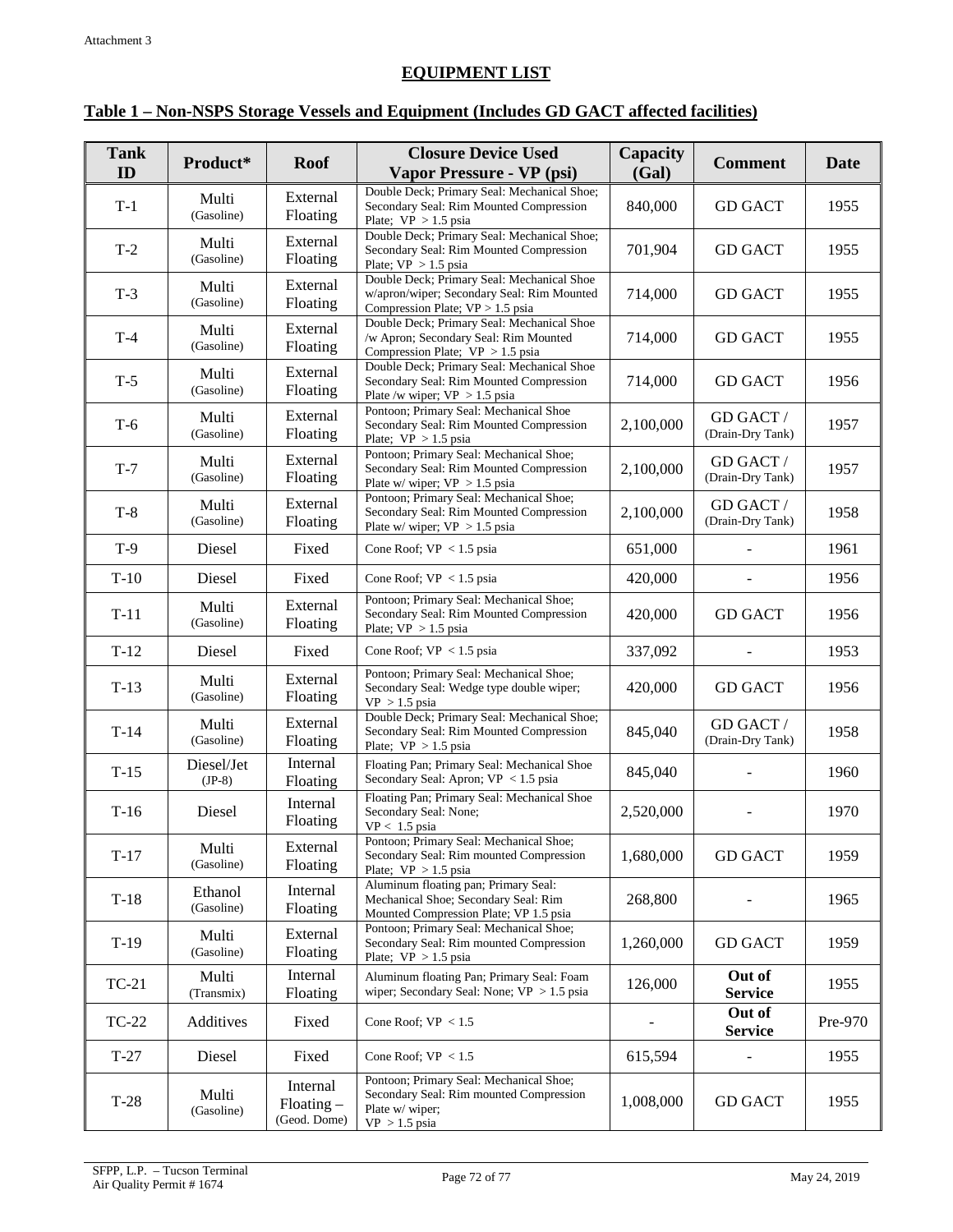| <b>Tank</b><br>Product*   |                       | <b>Roof</b>                                       | <b>Closure Device Used</b>                                                                                                            | Capacity  | <b>Comment</b> | Date |  |
|---------------------------|-----------------------|---------------------------------------------------|---------------------------------------------------------------------------------------------------------------------------------------|-----------|----------------|------|--|
| ID                        |                       |                                                   | Vapor Pressure - VP (psi)                                                                                                             | (Gal)     |                |      |  |
| $T-29$                    | Multi<br>(Gasoline)   | Internal<br>Floating                              | Floating Pan; Primary Seal: Wedge<br>type/Double wiper; Secondary Seal: Wedge<br>type/Double Wiper;<br>$VP > 1.5$ psia                | 619,584   | <b>GD GACT</b> | 1967 |  |
| $T-30$                    | Multi<br>(Gasoline)   | Internal<br>Floating                              | Floating Pan; Primary Seal: Wedge type<br>double wiper; Secondary Seal: Wedge<br>type/Double Wiper;<br>$VP > 1.5$ psia                | 603,414   | <b>GD GACT</b> | 1967 |  |
| $T-33$                    | Multi<br>(Gasoline)   | Internal<br>$F$ loating $-$<br>(Geodesic<br>Dome) | Pontoon; Primary Seal: Mechanical Shoe;<br>Secondary Seal: Rim mounted compression<br>1,390,200<br>plate /w wiper;<br>$VP > 1.5$ psia |           | <b>GD GACT</b> | 1955 |  |
| $T-35$                    | Multi<br>(Gasoline)   | External<br>Floating                              | Double Deck; Primary Seal: Mechanical shoe;<br>677, 502<br>Secondary Seal: Rim mounted compression<br>plate; $VP > 1.5$ psia          |           | <b>GD GACT</b> | 1955 |  |
| $T-36$                    | Multi<br>(Gasoline)   | Internal<br>Floating                              | Primary Seal: Mechanical Shoe; Secondary<br>Seal: Rim mounted compression plate; VP ><br>$1.5$ psia                                   | 381,780   | <b>GD GACT</b> | 1955 |  |
| $T-37$                    | Diesel/Jet<br>(Jet A) | Fixed                                             | Cone Roof; $VP < 1.5$ psia                                                                                                            | 279,486   |                | 1955 |  |
| $T-38$                    | Diesel/Jet<br>(Jet A) | Fixed                                             | Cone Roof; $VP < 1.5$ psia                                                                                                            | 204,372   |                | 1955 |  |
| $T-39$                    | Diesel/Jet<br>(Jet A) | Fixed                                             | Cone Roof; $VP < 1.5$ psia                                                                                                            | 112,644   |                | 1955 |  |
| $T-40$                    | Diesel/Jet<br>(Jet A) | Fixed                                             | Cone Roof; $VP < 1.5$ psia                                                                                                            | 446,964   |                | 1959 |  |
| $T-41$                    | Multi<br>(Gasoline)   | External<br>Floating                              | Pontoon; Primary Seal: Mechanical Shoe;<br>Secondary Seal; Rim mounted compression<br>plate; $VP > 1.5$ psia                          | 445,872   | <b>GD GACT</b> | 1959 |  |
| $T-46$<br>(Prev. 3001)    | Diesel                | Fixed                                             | Cone Roof; $VP < 1.5$ psia                                                                                                            | 1,218,000 |                | 1957 |  |
| $T-49$<br>(Prev. 1801)    | Multi<br>(Gasoline)   | Internal<br>Floating                              | Bolted Deck; Primary Seal: Mechanical Shoe;<br>$VP > 1.5$ psia                                                                        | 756,000   | <b>GD GACT</b> | 1957 |  |
| $T-51$<br>(Prev. $1601$ ) | Multi<br>(Gasoline)   | Internal<br>Floating                              | Welded Deck; Primary Seal: Mechanical Shoe;<br>Secondary Seal: Rim Mounted; VP > 1.5 psia                                             | 672,000   | <b>GD GACT</b> | 1957 |  |

\* Multi-Product (Multi) Tanks can contain any one of the following: Gasoline, Diesel, Jet Fuel, Ethanol; listed product in parentheses is the highest volatility product stored for purposes of calculating emission inventory. All Tanks that store Gasoline may also be used to store Transmix.

| <b>Other Equipment</b>                                 | ID    | <b>Description</b>                                                                         | Capacity        | <b>Comment</b>                  | <b>Date</b>              |
|--------------------------------------------------------|-------|--------------------------------------------------------------------------------------------|-----------------|---------------------------------|--------------------------|
| Valves and Pumps in<br>VOC service                     | N/A   | Valves and Pumps                                                                           |                 | <b>GD GACT</b><br>as applicable |                          |
|                                                        | OWS-1 | Oil Water Separator System                                                                 | Unknown         |                                 | Unknown                  |
| Oil Water Separator                                    | OWS-2 | Oil Water Separator System                                                                 | Unknown         |                                 | Unknown                  |
| <b>Systems</b>                                         | OWS-3 | Oil Water Separator System                                                                 | Unknown         |                                 | Unknown                  |
|                                                        | OWS-4 | Oil Water Separator System                                                                 | Unknown         |                                 | Unknown                  |
| Pipeline Flow Meter-<br>Prover                         | N/A   | Prover Drainage Sump (subsurface)                                                          | $\blacksquare$  |                                 | $\overline{\phantom{a}}$ |
| Ethanol Offloading<br><b>Pump Sleeves</b>              | N/A   | Truck offloading pump sleeves at<br>LR-2, 3 & 4; Railcar offloading<br>pump sleeves at LR5 |                 | -                               |                          |
| Off-spec products<br>offloading pumps and<br>equipment | N/A   | <b>Pumps at Loading Racks</b>                                                              |                 |                                 |                          |
| Onsite portable thermal<br>N/A<br>oxidizer             |       | Portable thermal oxidizer for use in<br>degassing storage tanks                            | 50 MM<br>Btu/hr |                                 | Unknown                  |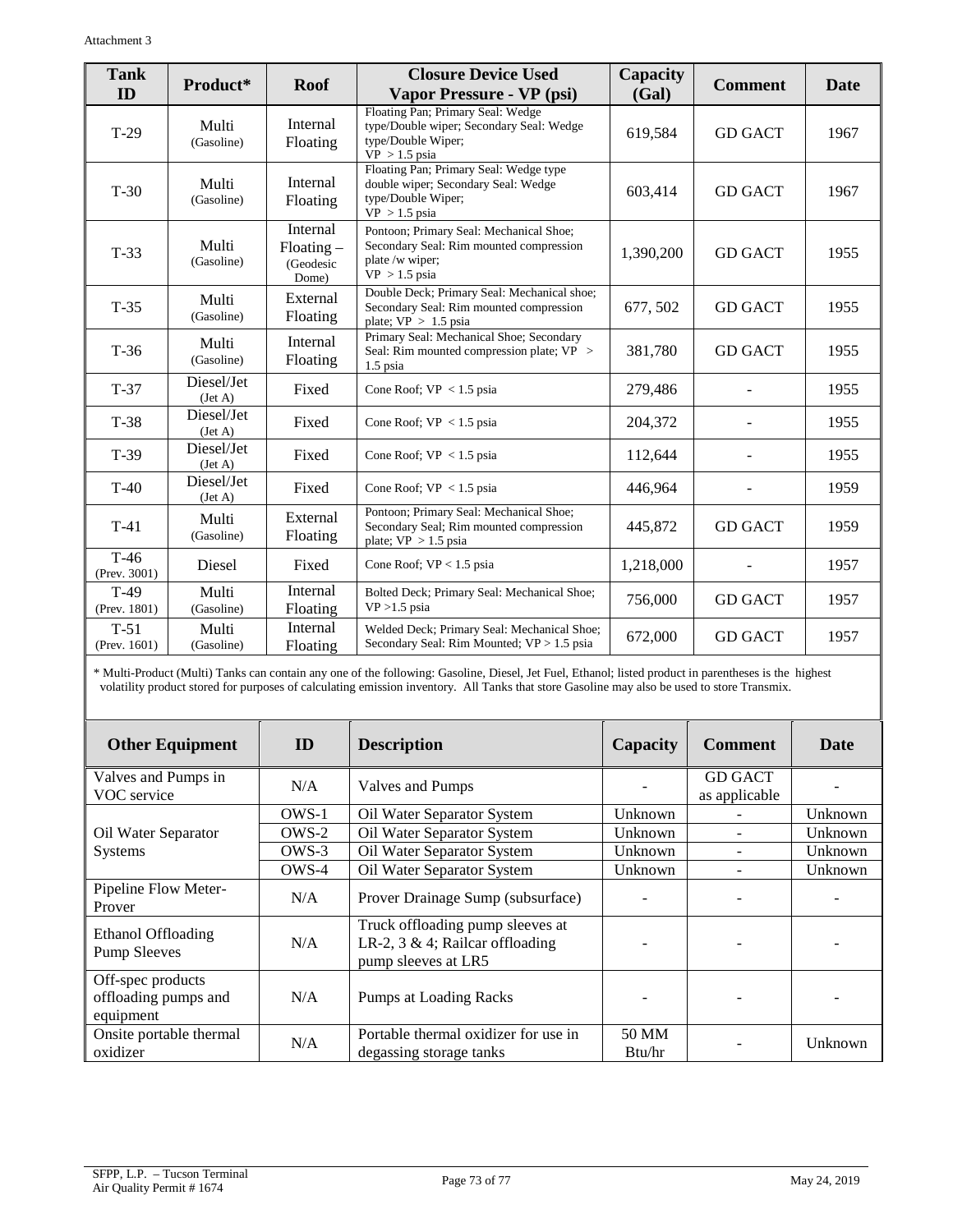| <b>Tank ID</b>            | Product*            | <b>Roof</b>          | <b>Closure Device Used</b><br>Vapor Pressure - VP, (psi)                                                         | Capacity<br>(Gal) | <b>Comment</b> | <b>Date</b> |
|---------------------------|---------------------|----------------------|------------------------------------------------------------------------------------------------------------------|-------------------|----------------|-------------|
| $T-47$<br>(Prev. $3002$ ) | Multi<br>(Gasoline) | Internal<br>Floating | Bolted Deck; Primary Seal: Mechanical Shoe;<br>Secondary Seal: Rim-Mounted Compression<br>Plate; $VP > 1.5$ psia | 1,302,000         | GD GACT;       | 1977        |
| $T-48$<br>(Prev. $3003$ ) | Multi<br>(Gasoline) | Internal<br>Floating | Bolted Deck; Primary Seal: Mechanical Shoe;<br>Secondary Seal: rim-mounted compression<br>plate; $VP > 1.5$      | 1,302,000         | GD GACT;<br>K  | 1977        |
| $T-52$<br>(Prev. $2001$ ) | Ethanol             | Internal<br>Floating | Welded Deck; Primary Seal: Mechanical<br>Shoe; Secondary Seal: Rim Mounted; VP ><br>$1.5$ psia                   | 714,000           | K              | 1977        |

### **Table 2 - Storage Vessels Subject to 40 CFR 60 Subpart K (Includes sources subject to GD GACT)**

\* Multi-Product (Multi) Tanks can contain any one of the following: Gasoline, Diesel, Jet Fuel, or Ethanol; listed product in parentheses is the highest volatility product stored for purposes of calculating emission inventory. All Tanks that store Gasoline may also be used to store Transmix.

#### **Table 3 - Storage Vessels Subject to 40 CFR 60 Subpart Kb (Includes sources subject to GD GACT)**

| <b>Tank ID</b>         | Product*            | <b>Roof</b>                                | <b>Closure Device Used</b><br>Vapor Pressure - VP (psi)                                                             | Capacity<br>(Gal) | <b>Comment</b>                        | Date                                |
|------------------------|---------------------|--------------------------------------------|---------------------------------------------------------------------------------------------------------------------|-------------------|---------------------------------------|-------------------------------------|
| $T-20$                 | Multi<br>(Gasoline) | Internal<br>Floating                       | Aluminum Floating Pan; Primary Seal:<br>Continuous, Single tip wiper; Secondary<br>Seal: None; $VP: > 0.75$ psia    | 1,260,000         | GD GACT:                              | 1959<br>Modified:<br>1979 &<br>1990 |
| $T-23$                 | Multi<br>(Gasoline) | Internal<br>Floating                       | Floating Pan; Primary Seal: Mechanical<br>Shoe;<br>Secondary Seal: Compression Plate;<br>$VP > 0.75$ psia           | 840,000           | <b>GD GACT</b>                        | 1992                                |
| $T-25$                 | Multi<br>(Gasoline) | Internal<br>Floating                       | Floating Pan /w Bulkheads; Primary Seal:<br>Mechanical Shoe; Secondary Seal:<br>Compression Plate; $VP > 0.75$ psia | 2,100,000         | <b>GD GACT</b><br>(Drain Dry<br>Tank) | 1997                                |
| $T-26$                 | Multi<br>(Gasoline) | Internal<br>Floating                       | Floating Pan; Primary Seal: Mechanical<br>Shoe<br>Secondary Seal: Compression Plate w/<br>wiper<br>$VP > 0.75$ psia | 2,832,690         | <b>GD GACT</b>                        | 1999                                |
| $T-34$                 | Multi<br>(Gasoline) | Internal<br>Floating                       | Floating Pan; Primary Seal: Mechanical<br>Shoe<br>Secondary Seal: Wiper w/ apron;<br>$VP > 0.75$ psia               | 2,814,000         | <b>GD GACT</b>                        | 2000                                |
| $T-42$                 | Multi<br>(Gasoline) | Internal<br>Floating<br>(Geodesic<br>Dome) | Pontoon; Primary Seal: Mechanical Shoe;<br>Secondary Seal: Rim Mounted Compression<br>Plate; $VP > 0.75$ psia       | 969, 528          | <b>GD GACT</b>                        | 1963/<br>(Mod. 1998)                |
| $T-43$                 | Multi<br>(Gasoline) | Internal<br>Floating                       | Primary Seal: Mechanical Shoe; Secondary<br>Seal: Rim Mounted Compression Plate<br>$VP > 0.75$ psia                 | 686,910           | <b>GD GACT</b>                        | 1969<br>(Mod. 2001)                 |
| $T-50$<br>(Prev. 3004) | Multi<br>(Gasoline) | Internal<br>Floating                       | Bolted Deck; Primary Seal: Vapor Mounted;<br>Secondary Seal: Rim Mounted; VP > 0.75<br>psia                         | 1,218,000         | <b>GD GACT</b>                        | 1985                                |

\* Multi-Product Tanks (Multi) can contain any one of the following: Gasoline, Diesel, Jet Fuel, Ethanol; listed product in parentheses is the highest volatility product stored for purposes of calculating emission inventory. All Tanks that store Gasoline may also be used to store Transmix.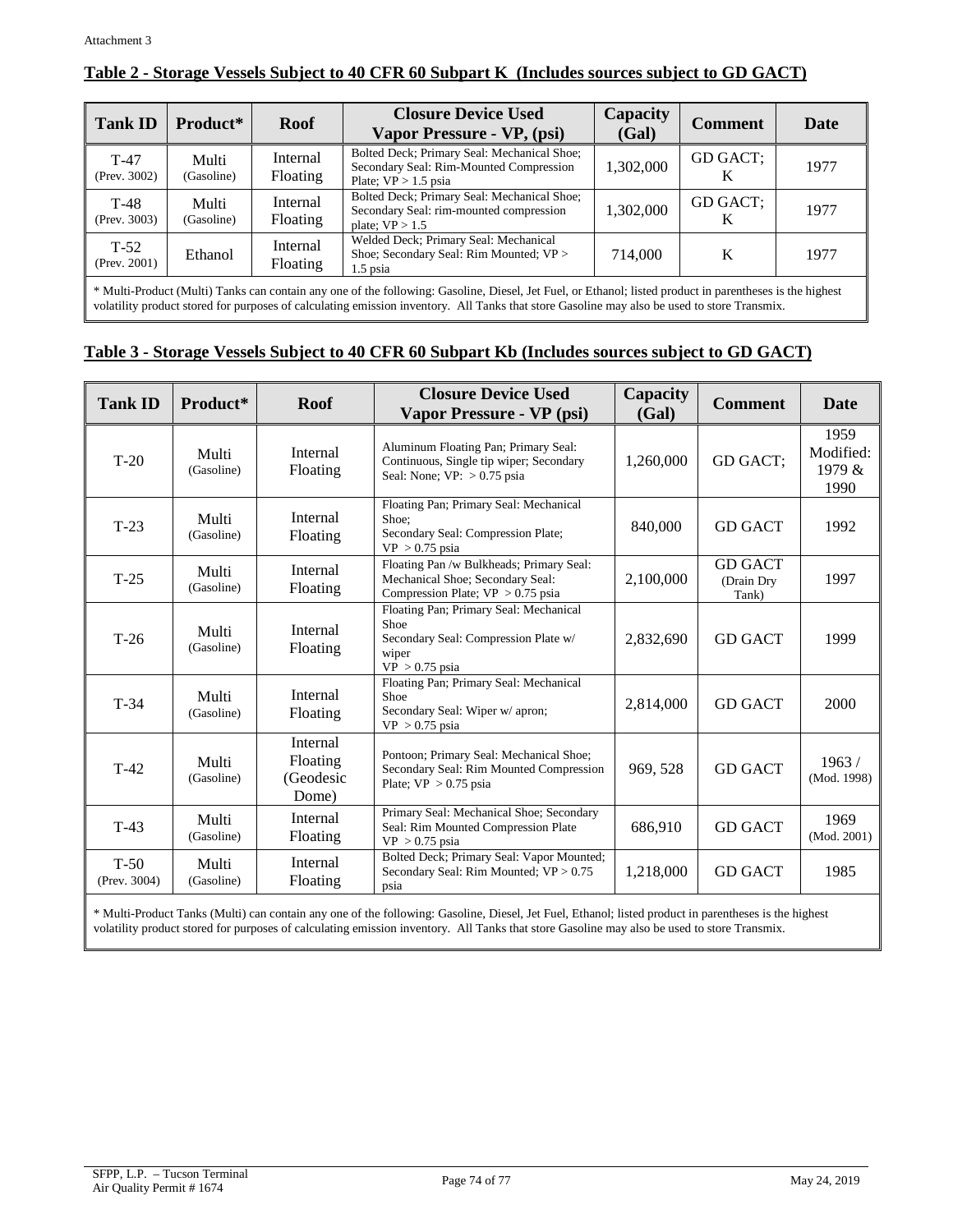| Rack<br>ID | <b>Description</b>                   | <b>Control Device</b>                                                                                                                         | <b>Comment</b> | <b>Date</b>      |
|------------|--------------------------------------|-----------------------------------------------------------------------------------------------------------------------------------------------|----------------|------------------|
| $LR-1$     | 2 bays,<br>9 bottom-loading arms     | John Zink Thermal Oxidizer                                                                                                                    | <b>GD GACT</b> | < 1980           |
| $LR-2$     | 2 bays,<br>6 bottom-loading arms     | John Zink Thermal Oxidizer                                                                                                                    | <b>GD GACT</b> | 1989             |
| $LR-3$     | 1 bay,<br>4 bottom-loading arms      | John Zink Thermal Oxidizer                                                                                                                    | <b>GD GACT</b> | 1999             |
| $LR-4$     | 2 bays,<br>10 bottom-loading arms    | John Zink Thermal Oxidizer                                                                                                                    | <b>GD GACT</b> | 1984             |
| $LR-5$     | 2-bays,<br>9 bottom-loading arms     | John Zink Vapor Recovery System                                                                                                               | <b>GD GACT</b> | <b>Post 1980</b> |
| $LR-6$     | 2 bays                               | John Zinc Thermal Oxidizer; or<br>NAO Thermal Oxidizer as alternate device                                                                    | <b>GD GACT</b> | 1988             |
| ID         | <b>Associated Equipment</b>          | <b>Description</b>                                                                                                                            |                |                  |
| Various    | Vapor collection system<br>equipment | Gasoline vapor collection piping, vapor<br>bladder storage tank(s), pressure vacuum<br>valves, saturator tanks, and other process<br>vessels. | <b>GD GACT</b> | < 11/2006        |

### **Table 4. Loading Racks Subject to 40 CFR 60 Subpart XX (Includes sources subject to GD GACT)**

### **Table 5. Air Pollution Control Equipment (Includes GD GACT affected facilities and PSEU's)**

| <b>Description</b>                                               | <b>Model Number</b>             | Serial/<br>ID<br><b>Number</b>  | Date<br><b>Installed</b> | <b>GD GACT</b><br><b>Operating</b><br><b>Parameters</b>                                     | <b>PSEU</b><br><b>Indicator Range</b>                                                       |
|------------------------------------------------------------------|---------------------------------|---------------------------------|--------------------------|---------------------------------------------------------------------------------------------|---------------------------------------------------------------------------------------------|
| John Zink<br>Thermal Oxidizer<br>$(For LR1-4 and LR-6)$          | $ZCS-3-10-50-X-$<br>$2/8 - 2/8$ | VC-<br>9058337                  | February<br>2008         | Combustion<br>Temperature<br>$>250$ °F                                                      | Combustion<br>Temperature<br>$>250^{\circ}$ F                                               |
| John Zink<br>Vapor Recovery<br>System<br>(For LR5)               | <b>TBD</b>                      | <b>TBD</b>                      | Post 1980                | Concentration<br>$<$ 11,316 ppmv as<br>propane<br>(measured as a 6-hour<br>rolling average) | Concentration<br>$<$ 11,316 ppmv as<br>propane<br>(measured as a 1-hour<br>rolling average) |
| <b>NAO</b><br>Thermal Oxidizer<br>(Alternate for LR6)            | <b>TBD</b>                      | <b>TBD</b>                      | 1988                     | Pilot Flame Indicator<br>(Positive/Negative value to<br>indicate if flame is on/off)        | <b>TBD</b><br>At next permit renewal per 40<br>CFR 64 and Condition 33.b                    |
| <b>Associated Equipment</b>                                      | Serial/<br><b>ID</b> Number     | <b>Date</b><br><b>Installed</b> |                          |                                                                                             |                                                                                             |
| John Zink Vapor Recovery System<br><b>CEMS &amp; DAHS</b>        | TBD                             | Unknown                         |                          |                                                                                             |                                                                                             |
| John Zink Thermal Oxidizer<br>Thermocouple & DAHS                |                                 | TBD                             | Unknown                  |                                                                                             |                                                                                             |
| NAO Thermal Oxidizer<br>Pilot Flame Indicator & Recording System |                                 | <b>TBD</b>                      | Unknown                  |                                                                                             |                                                                                             |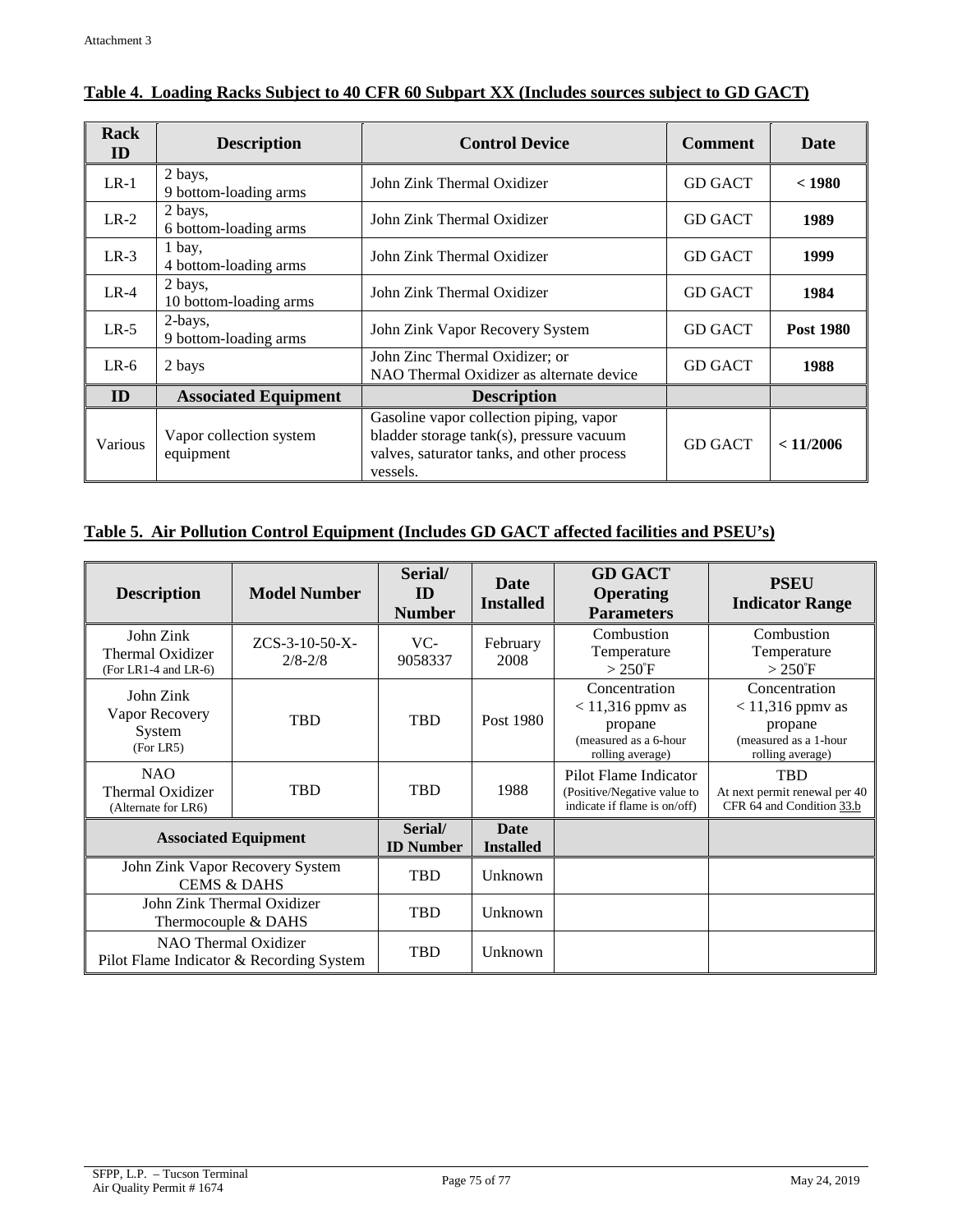# **ATTACHMENT 4:**

# **INSIGNIFICANT ACTIVITIES**